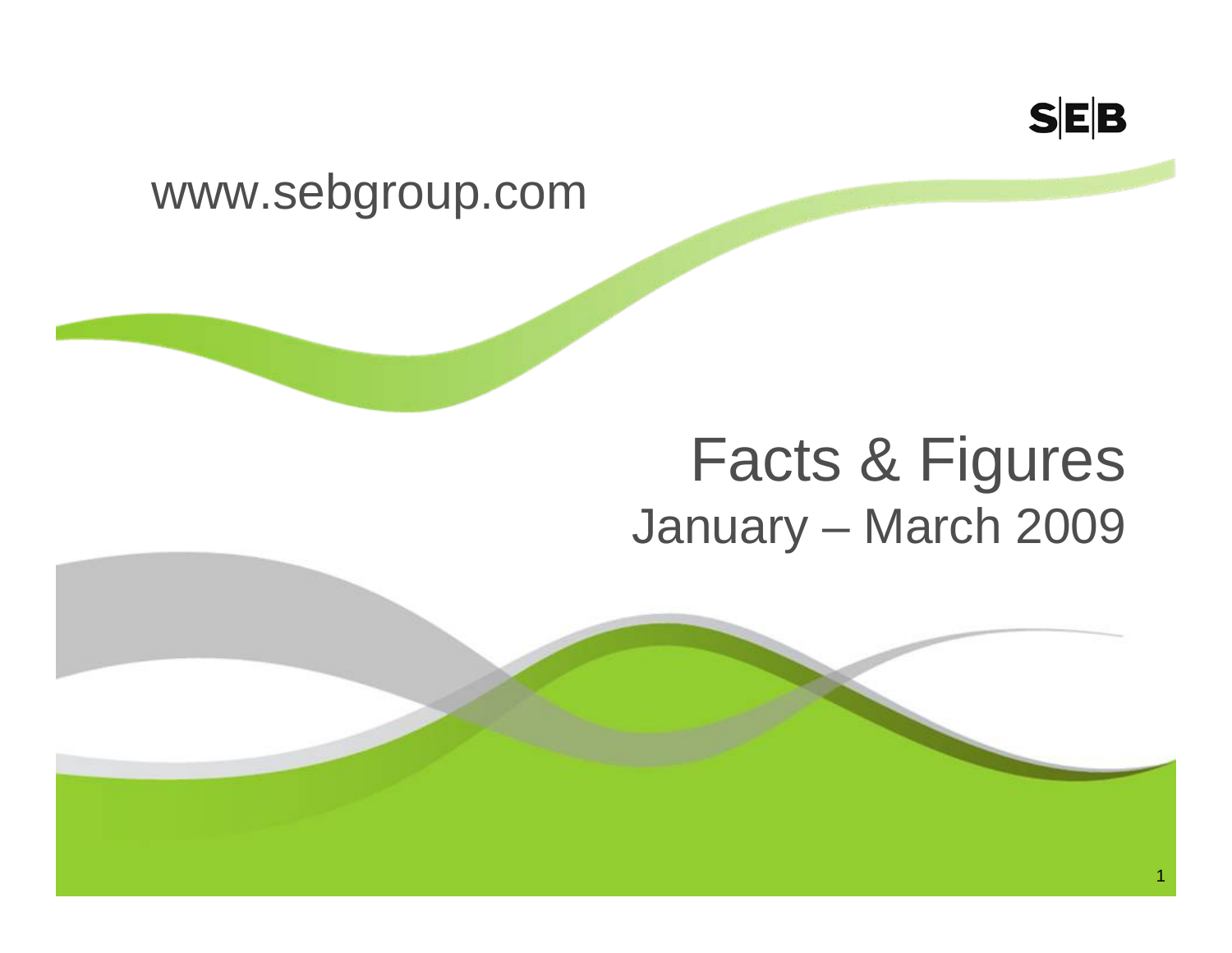# **Contents**

|                          | Page        |
|--------------------------|-------------|
| <b>SEB Group</b>         | $3 - 30$    |
| <b>Asset quality</b>     | $31 - 48$   |
| <b>Bond portfolios</b>   | $49 - 58$   |
| <b>Divisional level</b>  | $58 - 64$   |
| <b>Merchant Banking</b>  | $65 - 76$   |
| <b>Retail Banking</b>    | $77 - 102$  |
| <b>Wealth Management</b> | $103 - 114$ |
| Life                     | $115 - 129$ |
| Macro update             | $130 - 142$ |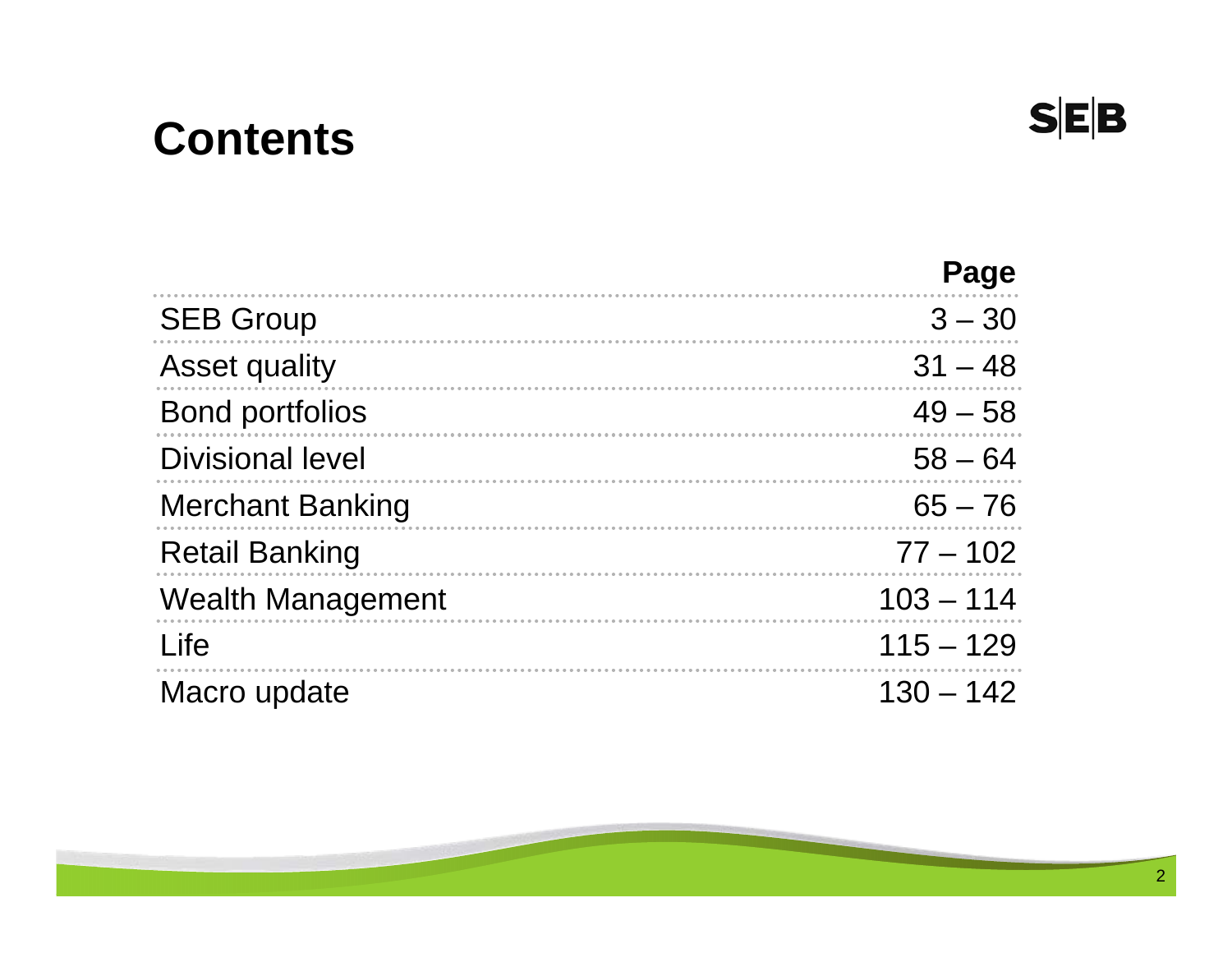# **SEB – the key to North-European markets**

São Paulo

### **SEB has…**

- $\bullet$ an attractive platform
- $\bullet$ high customer satisfaction
- $\bullet$ resilient income generation
- $\bullet$ several leading positions

New York



### **...a strong customer base**

- Singapore
- $\bullet$  2,500 large companies and financial institutions customers
- $\bullet$ 400,000 SME customers
- $\bullet$ 5 million private customers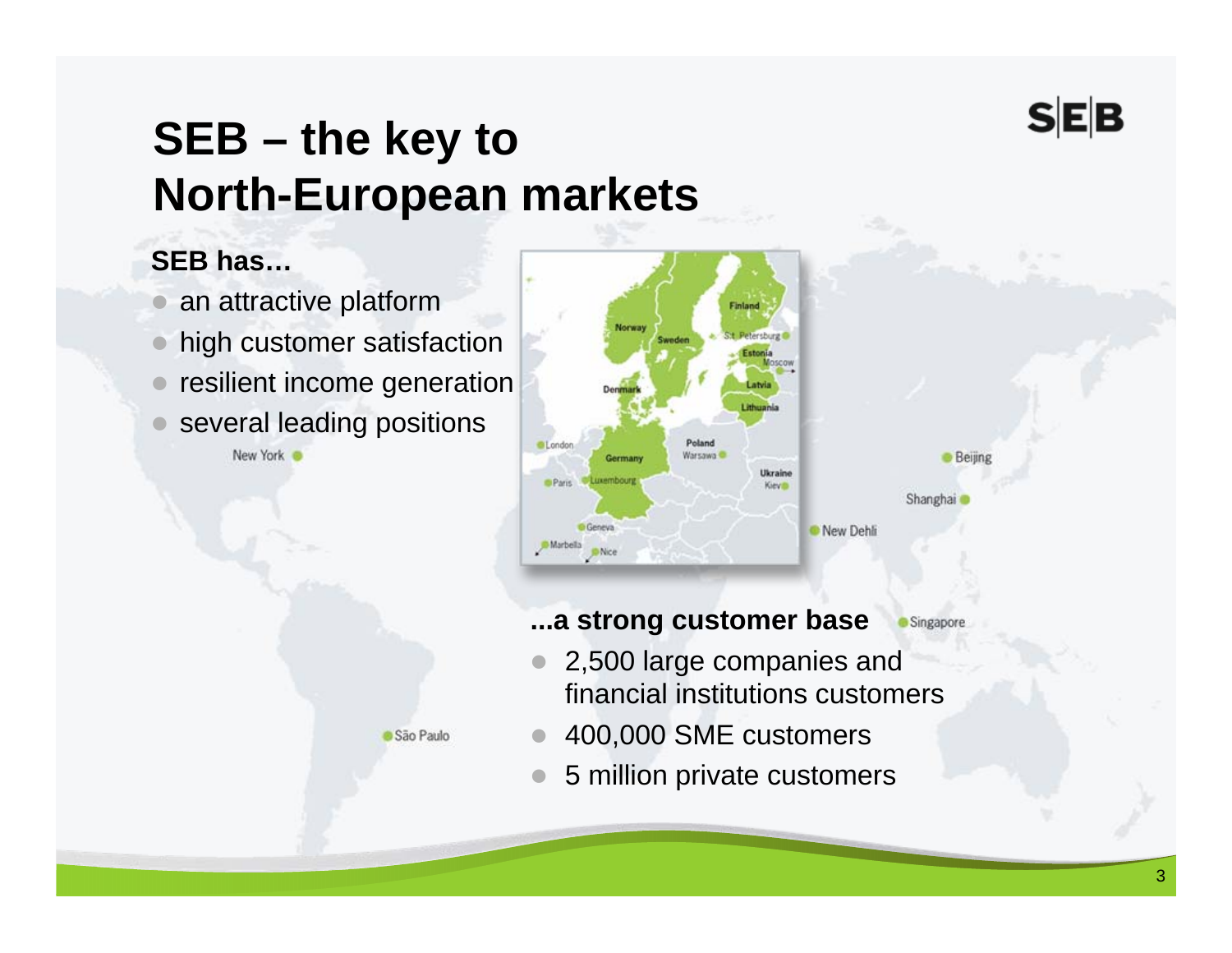

*\* Reports directly to the Board*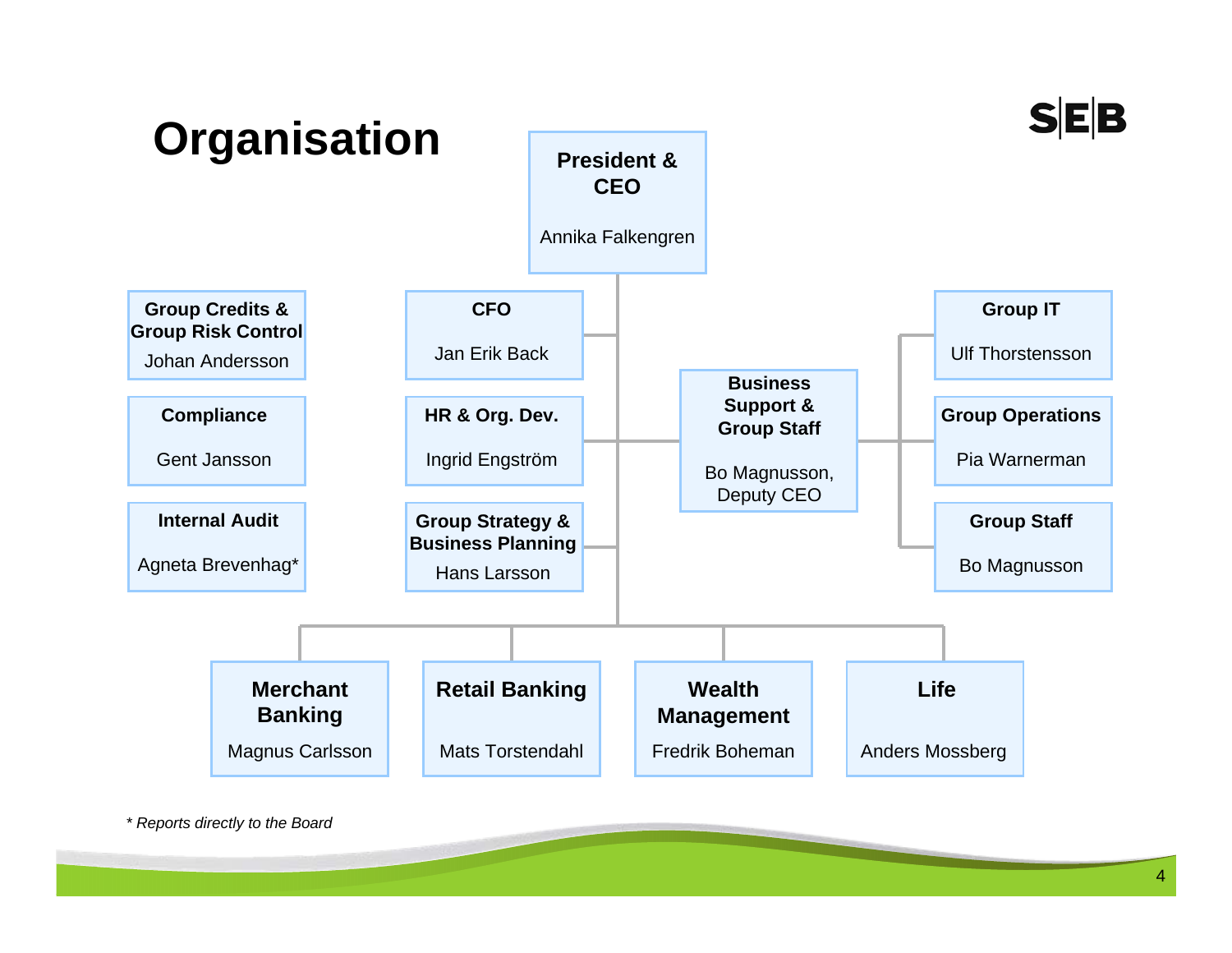

# **Share of operating profit before credit losses**

Jan – March 2009



*Geography – Adjusted for Other Divisions – Adjusted for Other*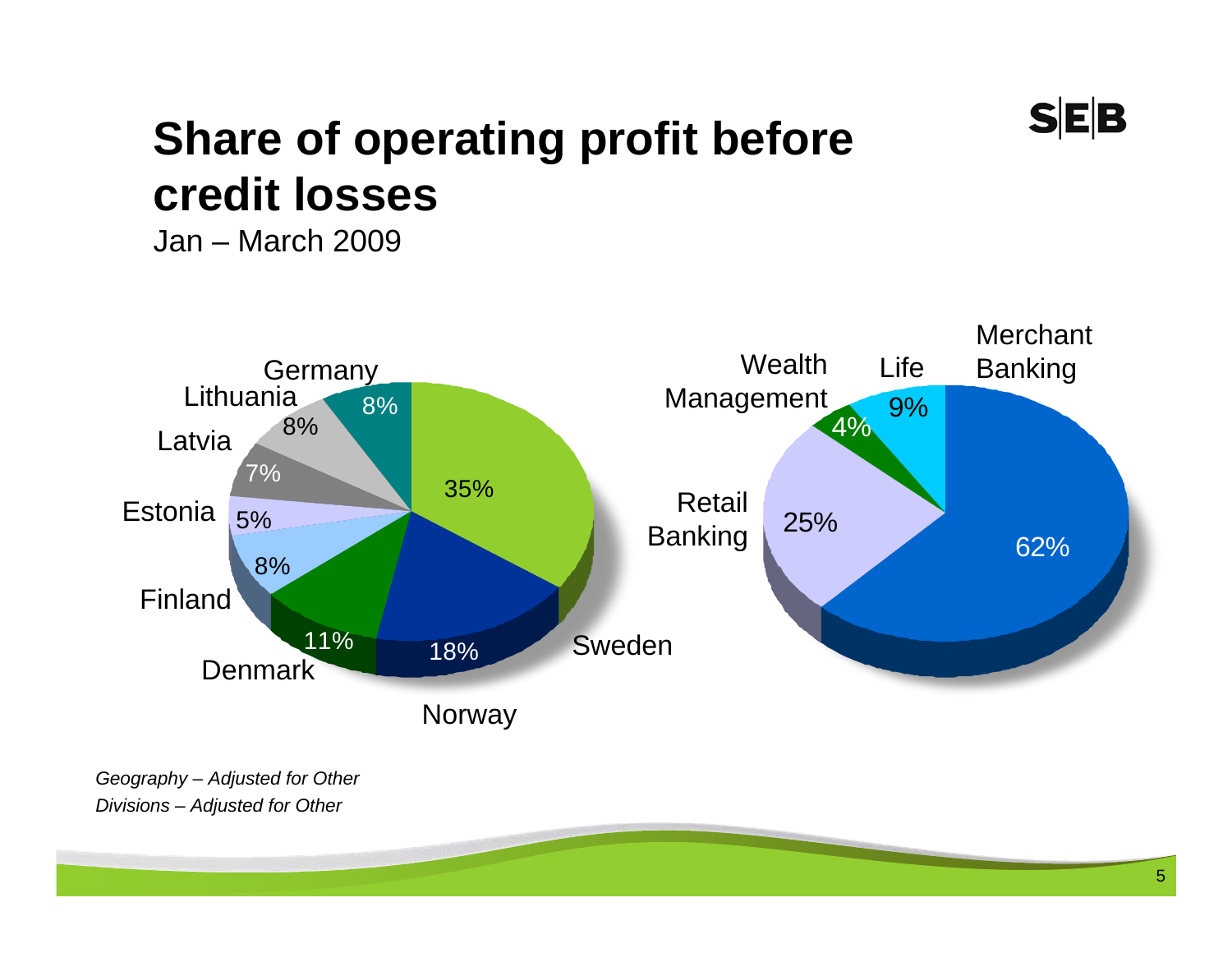

# **Ratings of Skandinaviska Enskilda Banken AB**

Rating target set by SEB's board of directors at AA

|                           | Moody's         | <b>S&amp;P</b>  | <b>Fitch</b>   | <b>DBRS</b>          |
|---------------------------|-----------------|-----------------|----------------|----------------------|
| <b>Bank Senior Rating</b> |                 |                 |                |                      |
| <b>Short Term</b>         | $P-1$           | $A-1$           | $F-1$          | $R-1$<br>(middle)    |
| <b>Long Term</b>          | A <sub>1</sub>  | A               | $A+$           | AA (low)             |
| <b>Outlook</b>            | <b>Negative</b> | <b>Negative</b> | <b>Stable</b>  | <b>Stable</b>        |
| Last Action               | Rating action   | Outlook change  | Outlook change | Unaffected<br>rating |
| Date                      | April-09        | Mar-09          | Feb-09         | Feb-09               |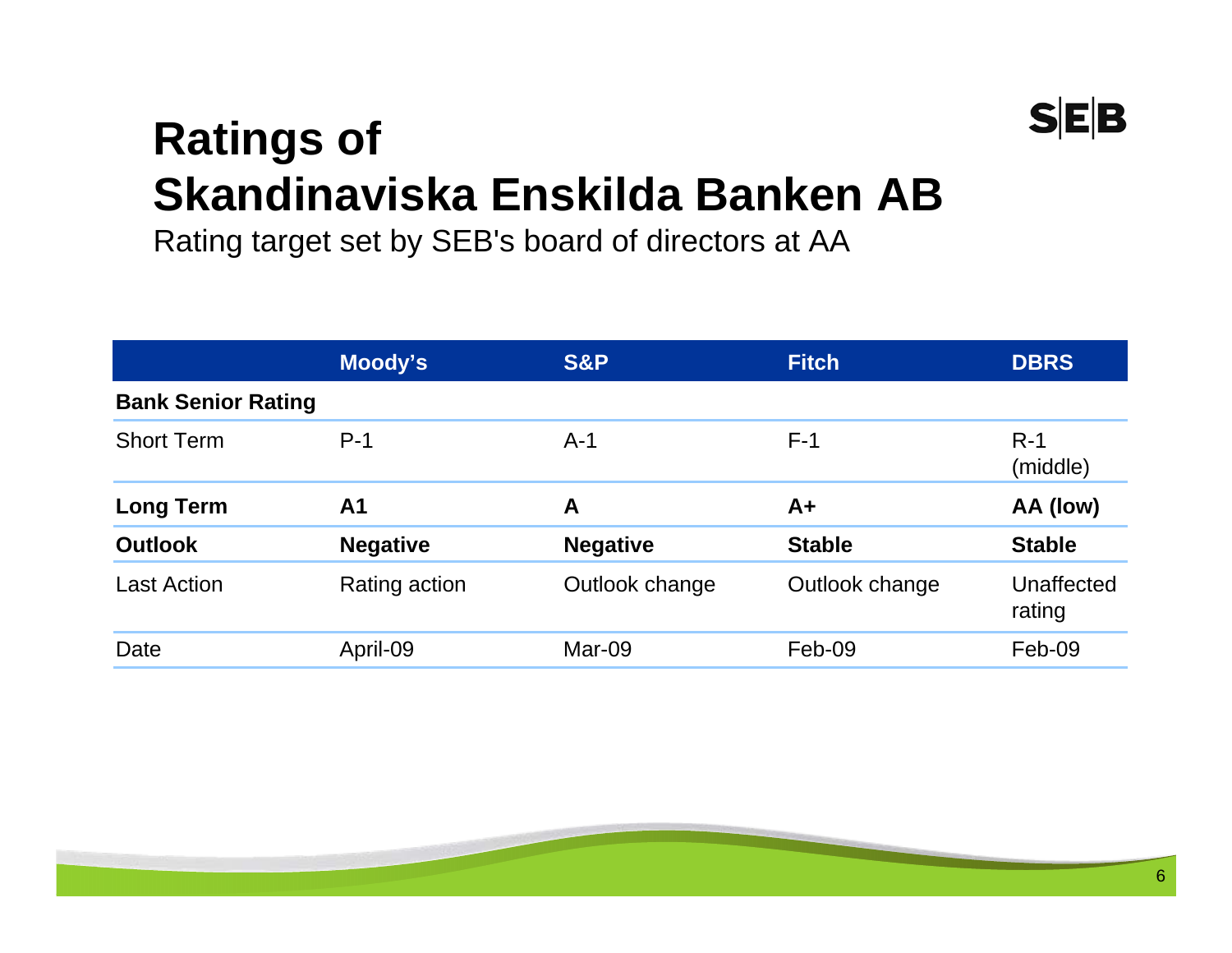### **Key figures**  SEB Group

|                                 |                        |            | <b>Change</b> |  |
|---------------------------------|------------------------|------------|---------------|--|
| <b>SEK m</b>                    | Q <sub>1</sub><br>2009 | Q4<br>2008 | Q1<br>2008    |  |
| Operating income                | 11,430                 | $-10%$     | 30%           |  |
| <b>Operating expenses</b>       | $-7,244$               | 4%         | 20%           |  |
| Profit before credit losses etc | 4,186                  | $-27%$     | 51%           |  |
| <b>Operating profit</b>         | 1,802                  | $-55\%$    | $-25%$        |  |
| Net profit                      | 1,027                  | $-71%$     | $-44%$        |  |
| Return on Equity, %             | 4.9                    | 17.6       | 9.6           |  |
| Cost / income ratio             | 0.63                   | 0.55       | 0.69          |  |
| Credit loss level, %            | 0.70                   | 0.63       | 0.13          |  |
| Basel II - fully implemented    |                        |            |               |  |
| Tier I capital ratio, %         | 11,99                  | 10.08      | 9.68          |  |
| Risk-weighted assets, SEK bn    | 830                    | 818        | 748           |  |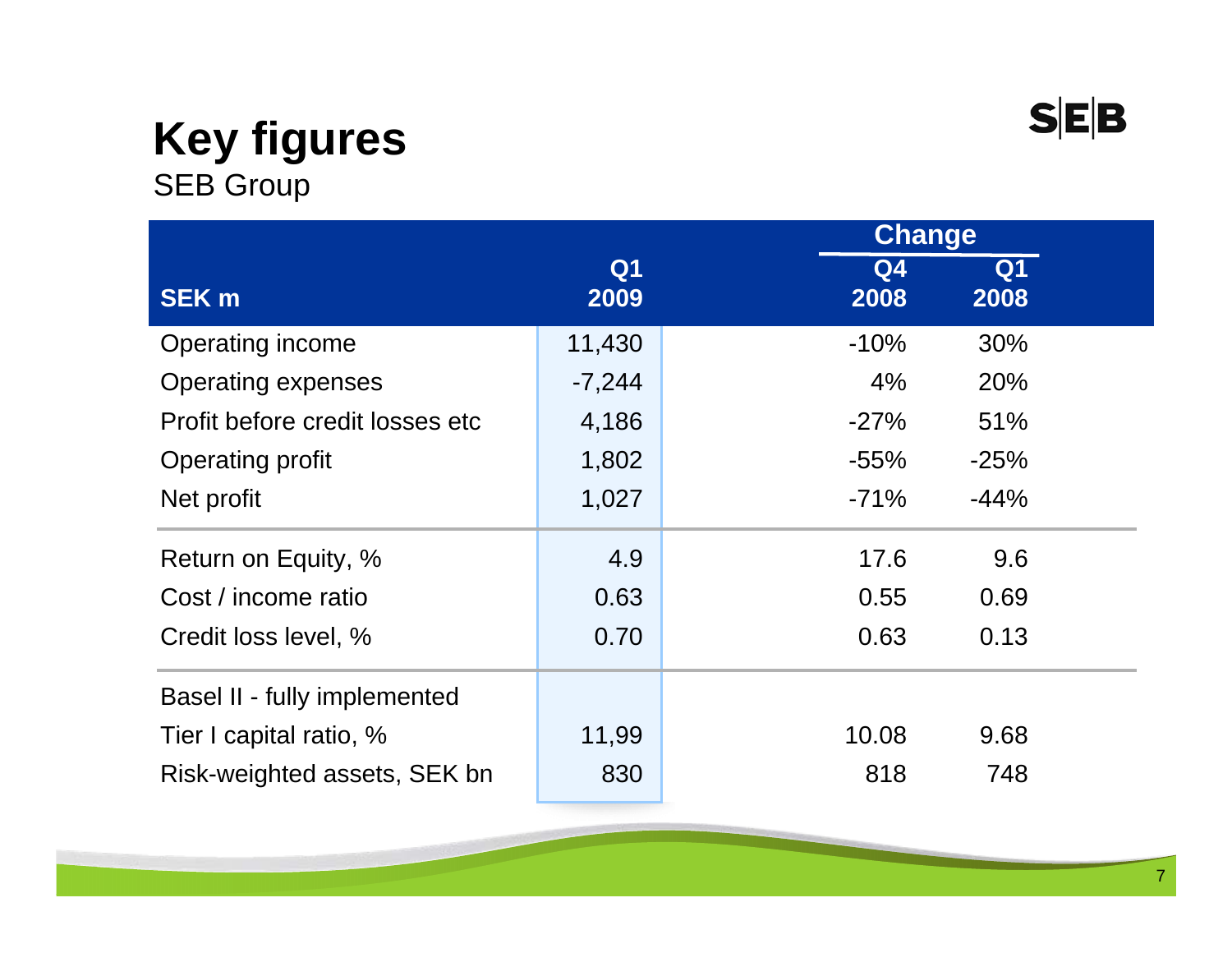# **Profit and loss account**

Q1 2009 vs. Q1 2008

| <b>SEK m</b>                           | Q <sub>1</sub><br>2009 | Q <sub>1</sub><br>2008 | <b>Change</b><br>$\frac{9}{6}$ | <b>Excluding</b><br><b>portfolios</b> |
|----------------------------------------|------------------------|------------------------|--------------------------------|---------------------------------------|
| Net interest income                    | 5,904                  | 4,223                  | 40                             |                                       |
| Net fee and commissions                | 3,215                  | 3,801                  | $-15$                          |                                       |
| Net financial income                   | 1,133                  | $-161$                 |                                |                                       |
| Net life insurance income              | 862                    | 713                    | 21                             |                                       |
| Net other income                       | 316                    | 222                    | 42                             |                                       |
| <b>Total operating income</b>          | 11,430                 | 8,798                  | 30                             | 23%                                   |
| Staff costs                            | $-4,391$               | $-3,899$               | 13                             |                                       |
| Other expenses                         | $-1,838$               | $-1,756$               | 5                              |                                       |
| Depreciation of assets                 | $-1,015$               | $-372$                 | 173                            |                                       |
| <b>Total operating expenses</b>        | $-7,244$               | $-6,027$               | 20                             |                                       |
| <b>Profit before credit losses etc</b> | 4,186                  | 2,771                  | 51                             | <b>27%</b>                            |
| Gain/loss tangible/intangible assets   | $\overline{2}$         | 3                      | $-33$                          |                                       |
| Net credit losses etc                  | $-2,386$               | $-364$                 |                                |                                       |
| <b>Operating profit</b>                | 1,802                  | 2,410                  | $-25$                          | $-31%$                                |
| <b>Net profit</b>                      | 1,027                  | 1,848                  | -44                            | $-45%$                                |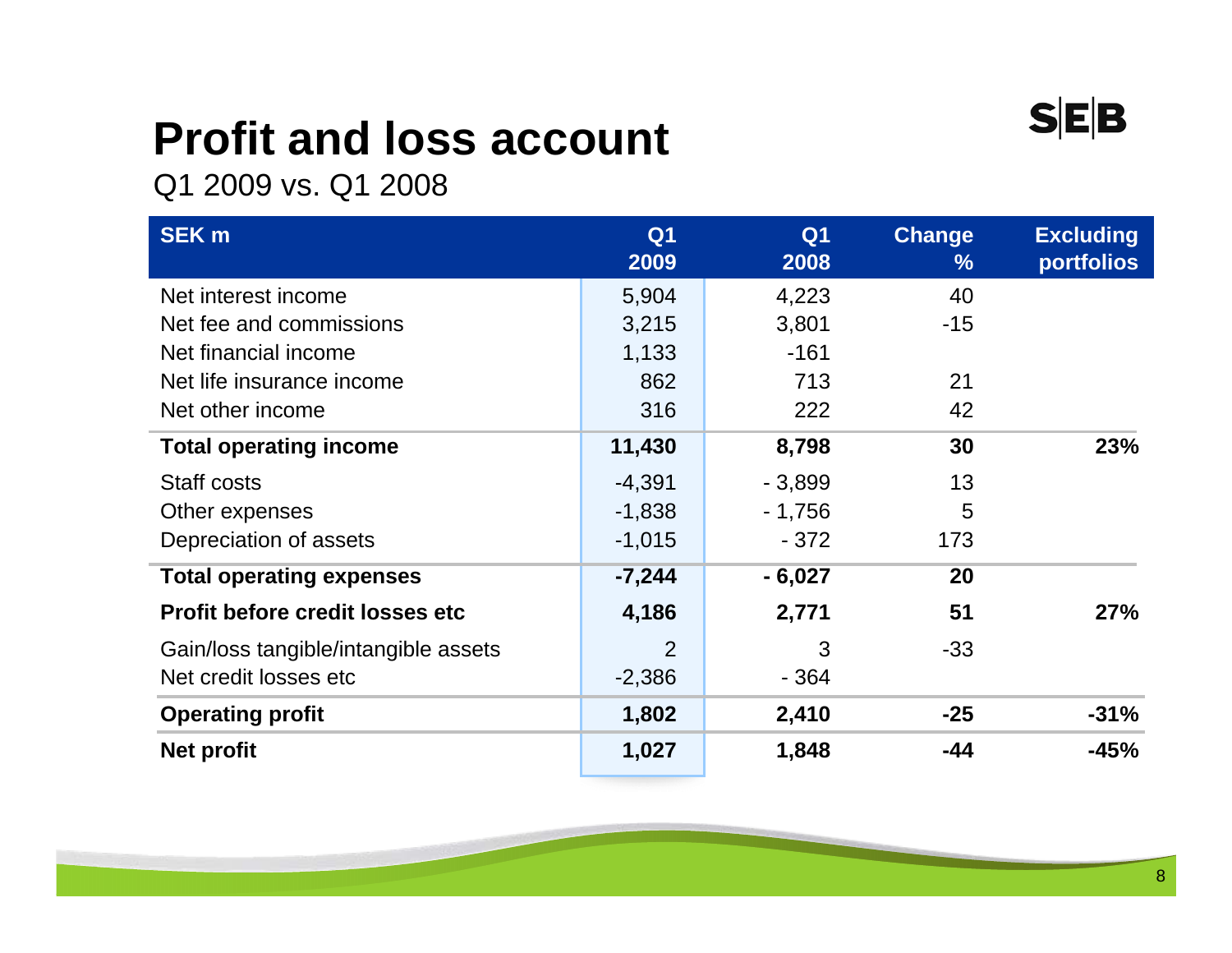# **Profit and loss account**

Q1 2009 vs. Q4 2008

| <b>SEK m</b>                           | Q <sub>1</sub><br>2009 | Q <sub>4</sub><br>2008 | <b>Change</b><br>$\%$   | <b>Excluding</b><br><b>portfolios</b> |
|----------------------------------------|------------------------|------------------------|-------------------------|---------------------------------------|
| Net interest income                    | 5,904                  | 5,513                  | $\overline{7}$          |                                       |
| Net fee and commissions                | 3,215                  | 3,790                  | $-15$                   |                                       |
| Net financial income                   | 1,133                  | 1,723                  | $-34$                   |                                       |
| Net life insurance income              | 862                    | 516                    | 67                      |                                       |
| Net other income                       | 316                    | 1,153                  | $-73$                   |                                       |
| <b>Total operating income</b>          | 11,430                 | 12,695                 | $-10$                   | $-8%$                                 |
| Staff costs                            | $-4,391$               | $-4,597$               | -4                      |                                       |
| Other expenses                         | $-1,838$               | $-1,968$               | $-7$                    |                                       |
| Depreciation of assets                 | $-1,015$               | $-400$                 | 154                     |                                       |
| <b>Total operating expenses</b>        | $-7,244$               | $-6,965$               | $\overline{\mathbf{4}}$ |                                       |
| <b>Profit before credit losses etc</b> | 4,186                  | 5,730                  | $-27$                   | $-22%$                                |
| Gain/loss tangible/intangible assets   | $\overline{2}$         | 1                      | 100                     |                                       |
| Net credit losses etc                  | $-2,386$               | $-1,703$               | 40                      |                                       |
| <b>Operating profit</b>                | 1,802                  | 4,028                  | $-55$                   | $-46%$                                |
| <b>Net profit</b>                      | 1,027                  | 3,507                  | $-71$                   | $-63%$                                |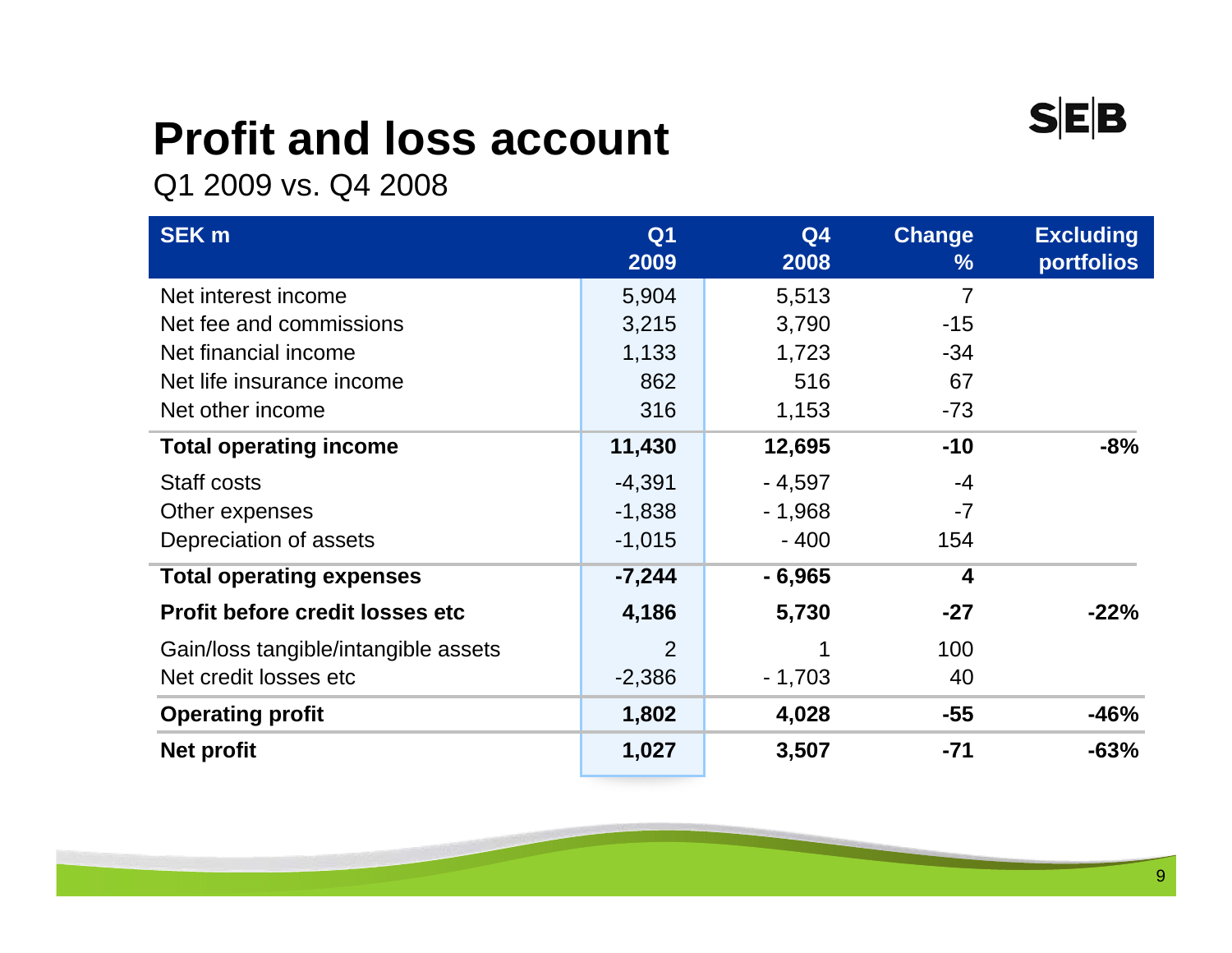# **SEB**

# **SEB Group**



*\* One-off charges of SEK 890m in Q4 2005*

*\*\* Including sales of Baltic properties in Q4 2007 of SEK 785m 600 redundancies in Q4-08 SEK 594m goodwill down-write in Q1\_09 SEK 780m VPC divest in Q4-08*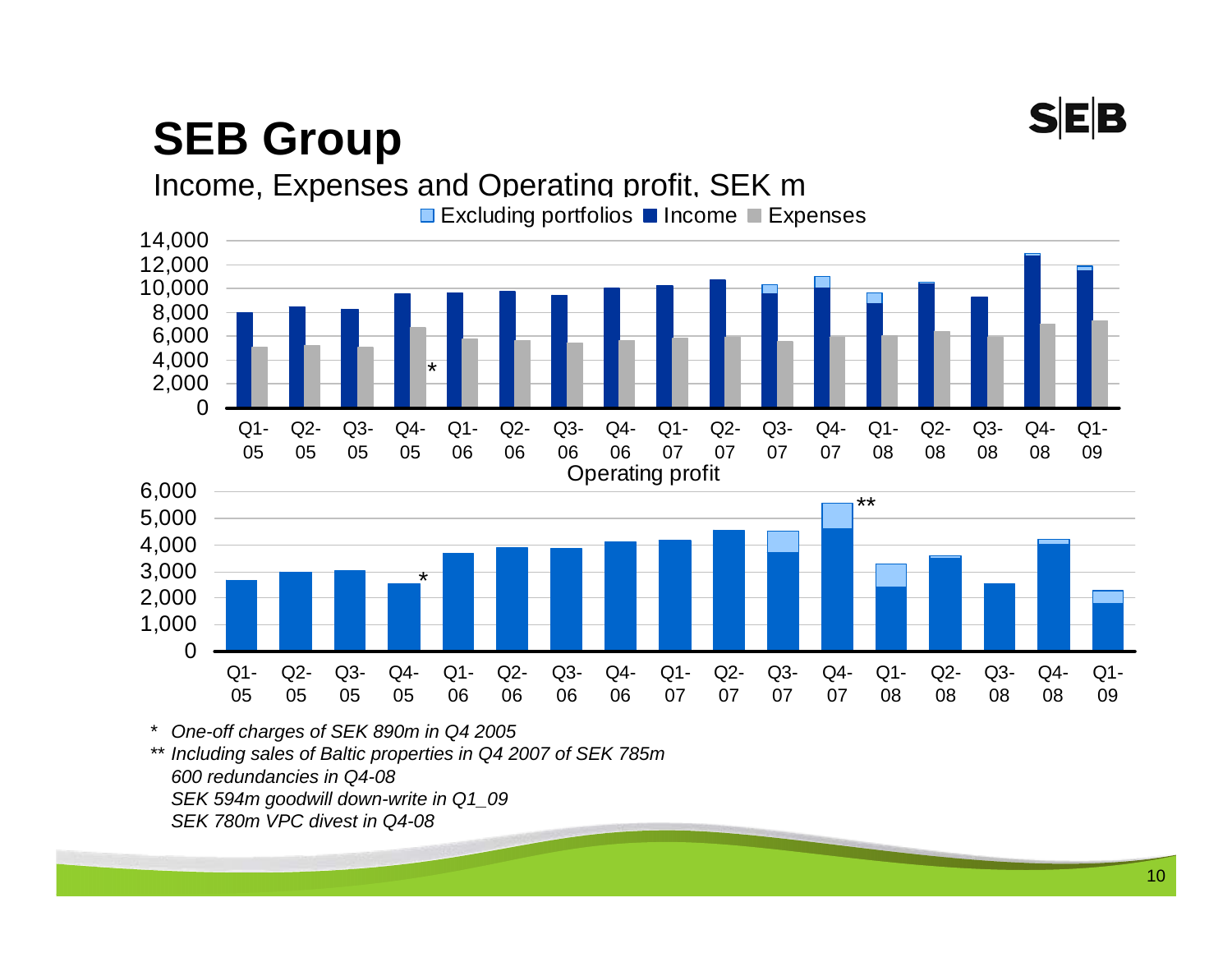

# **Net interest income analysis**



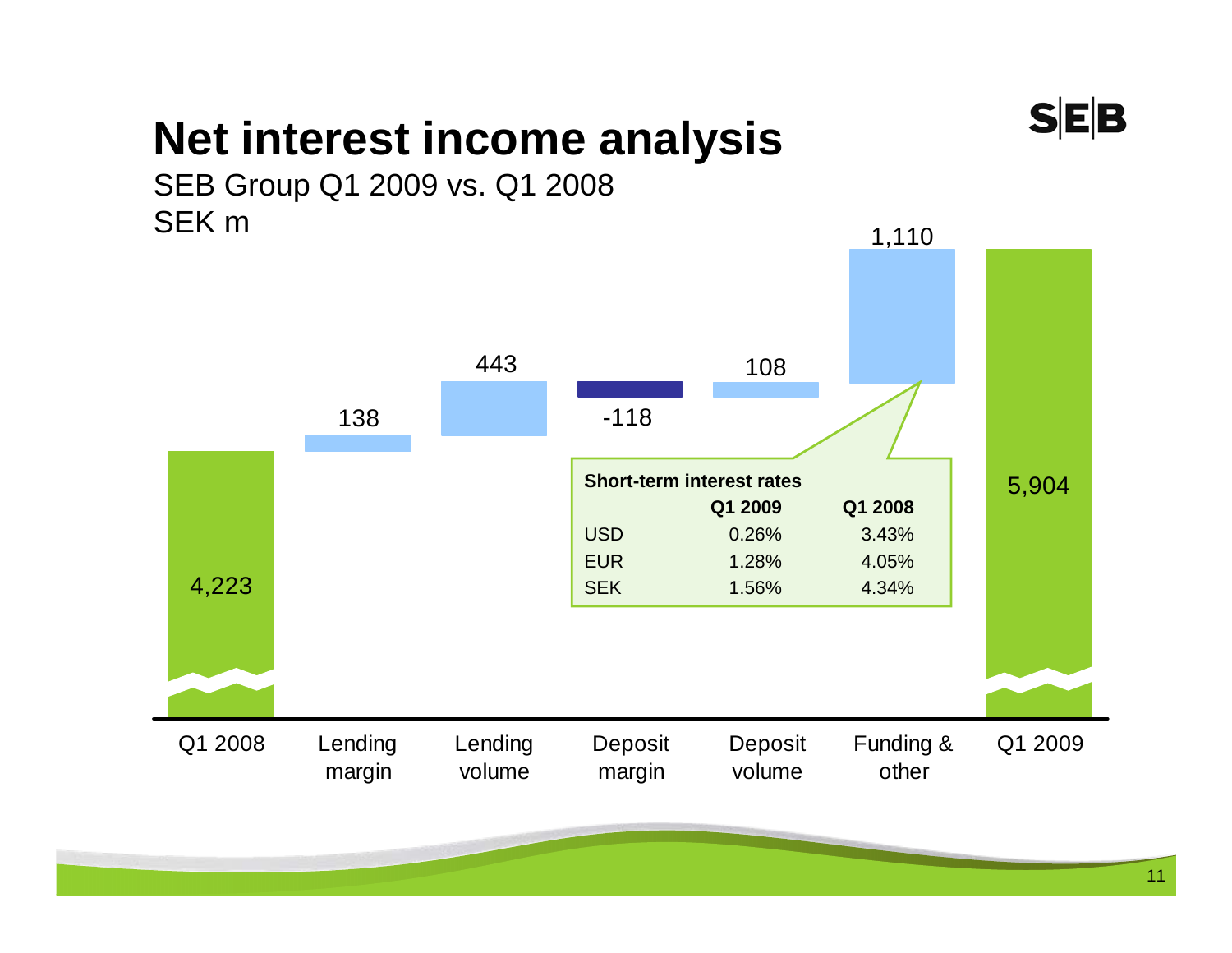

# **Net interest income analysis**

SEB Group Q1 2009 vs. Q4 2008 SEK m

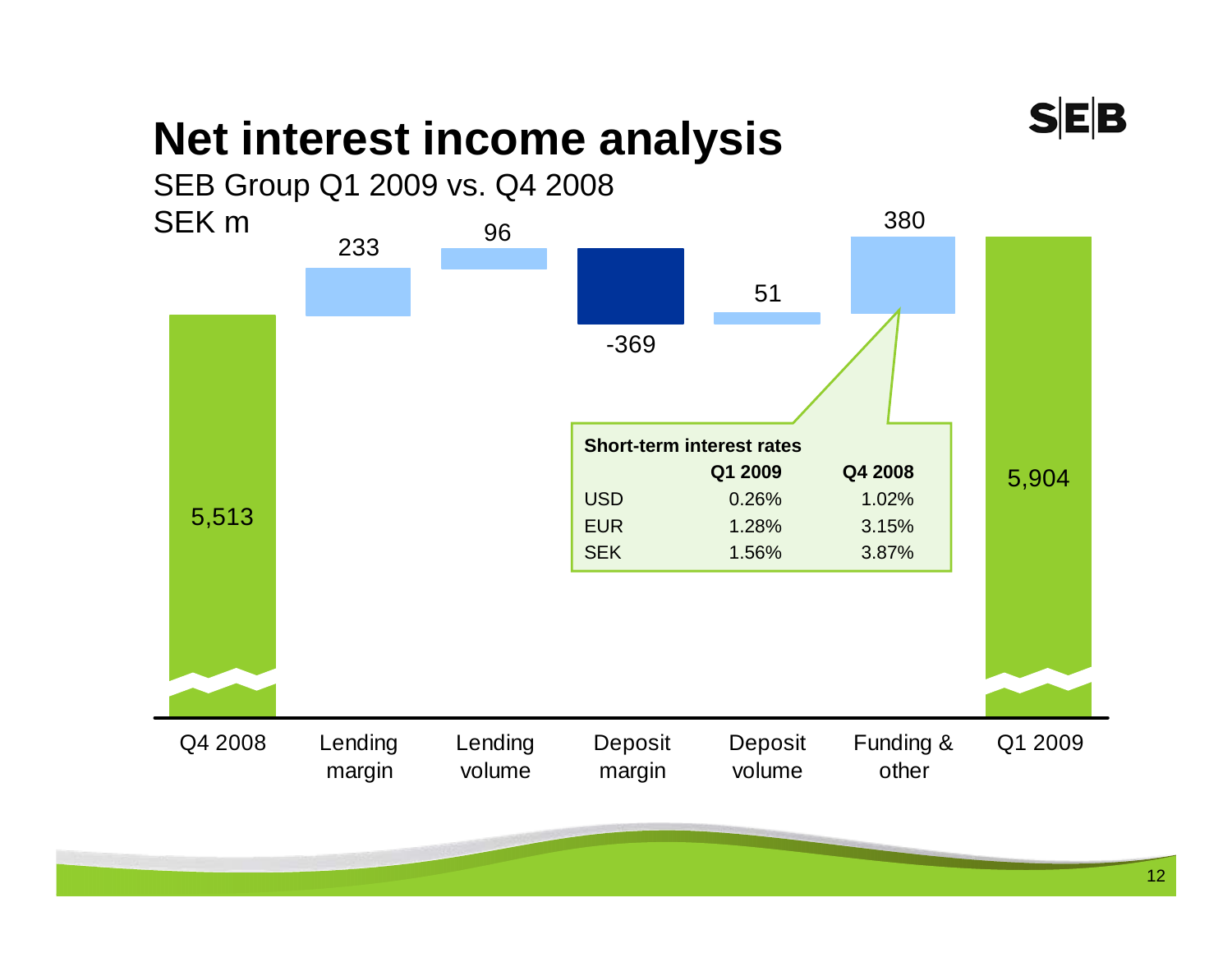

# **Net interest and Net fee and commission income**

SEB Group, SEK m



13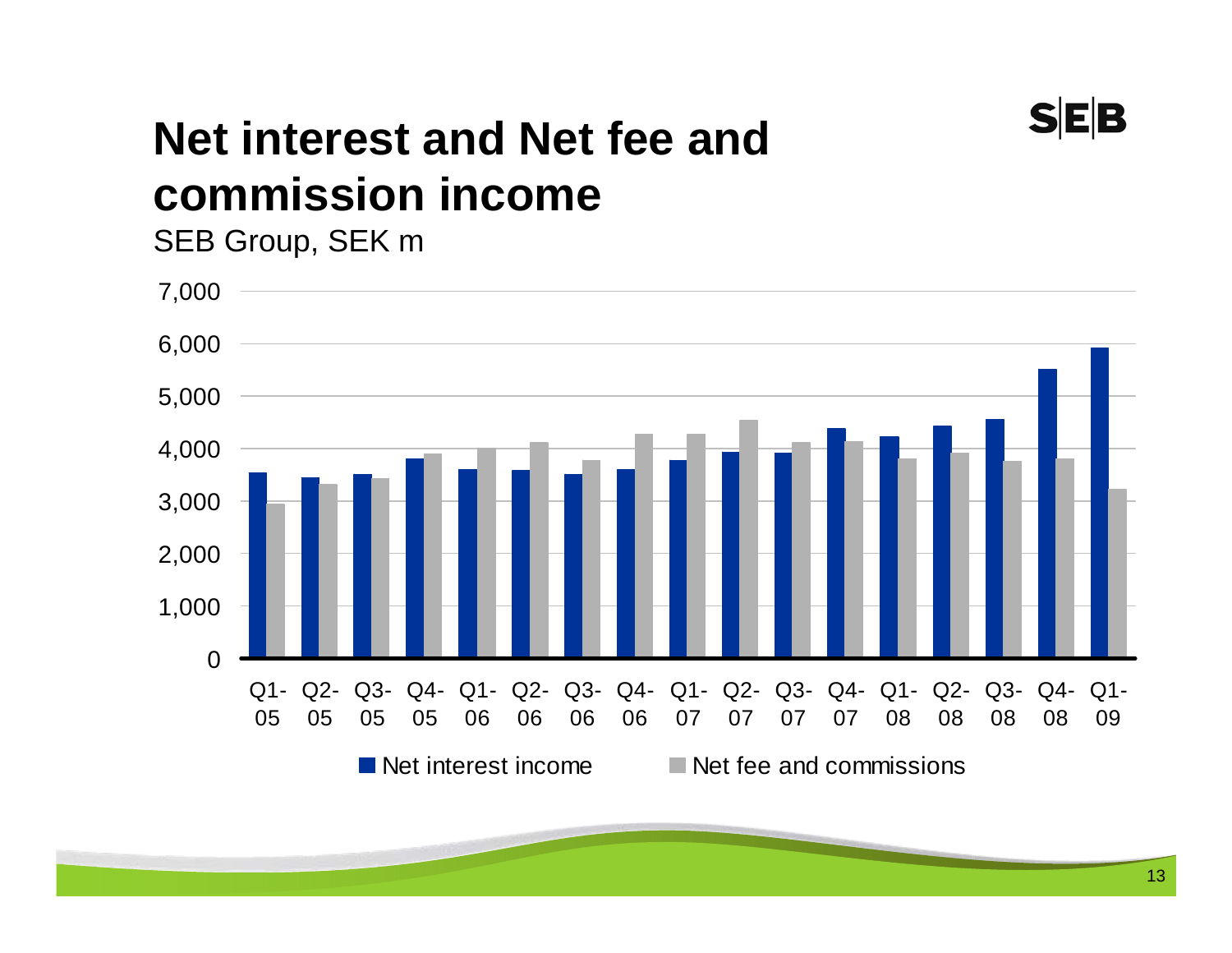# **Fee and commission income**

Gross quarterly development Q1 2005 – Q1 2009 SEB Group, SEK m

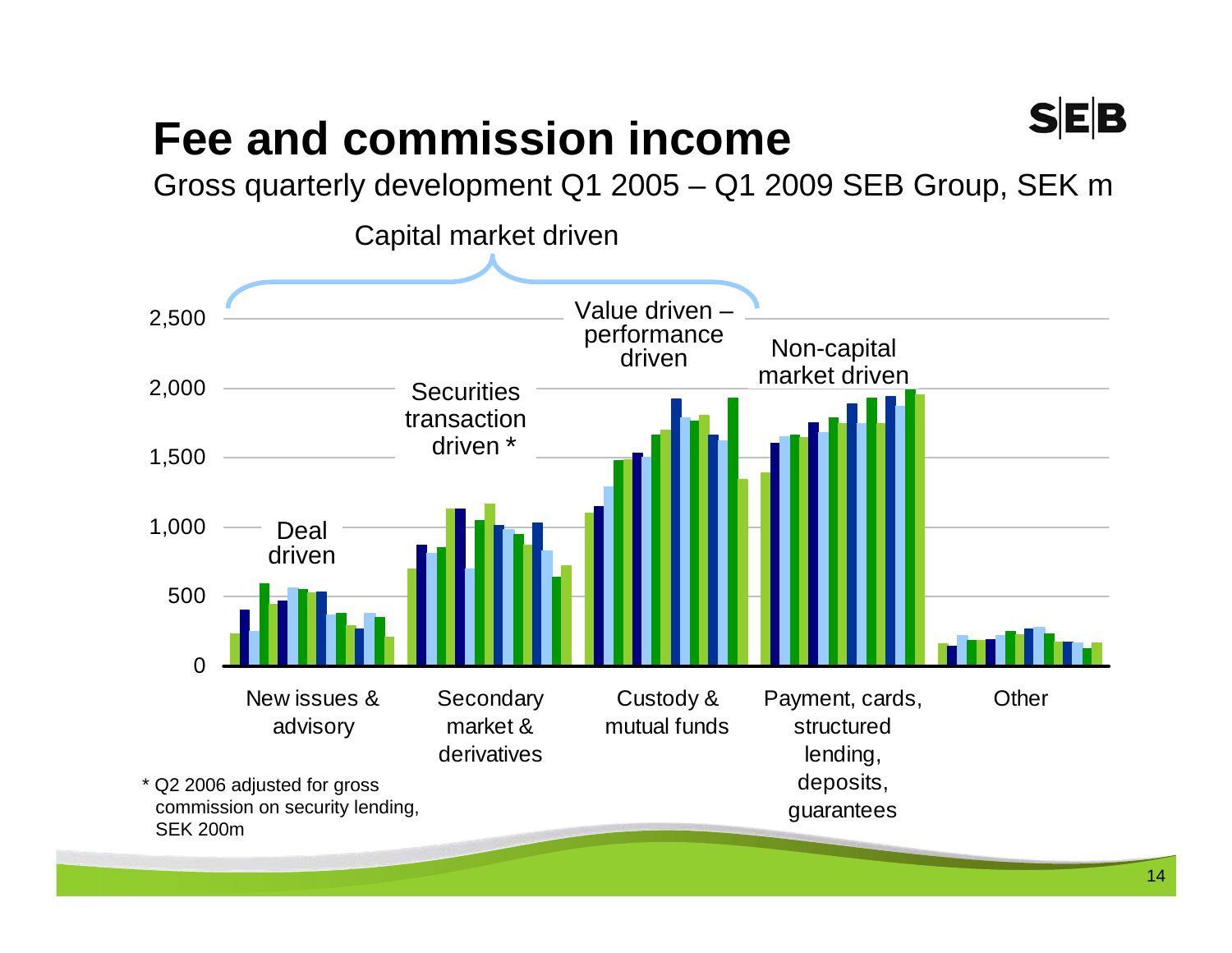# **Net financial, Life insurance and Other income**

Quarterly development Q1 2005 – Q1 2009 SEB Group, SEK m

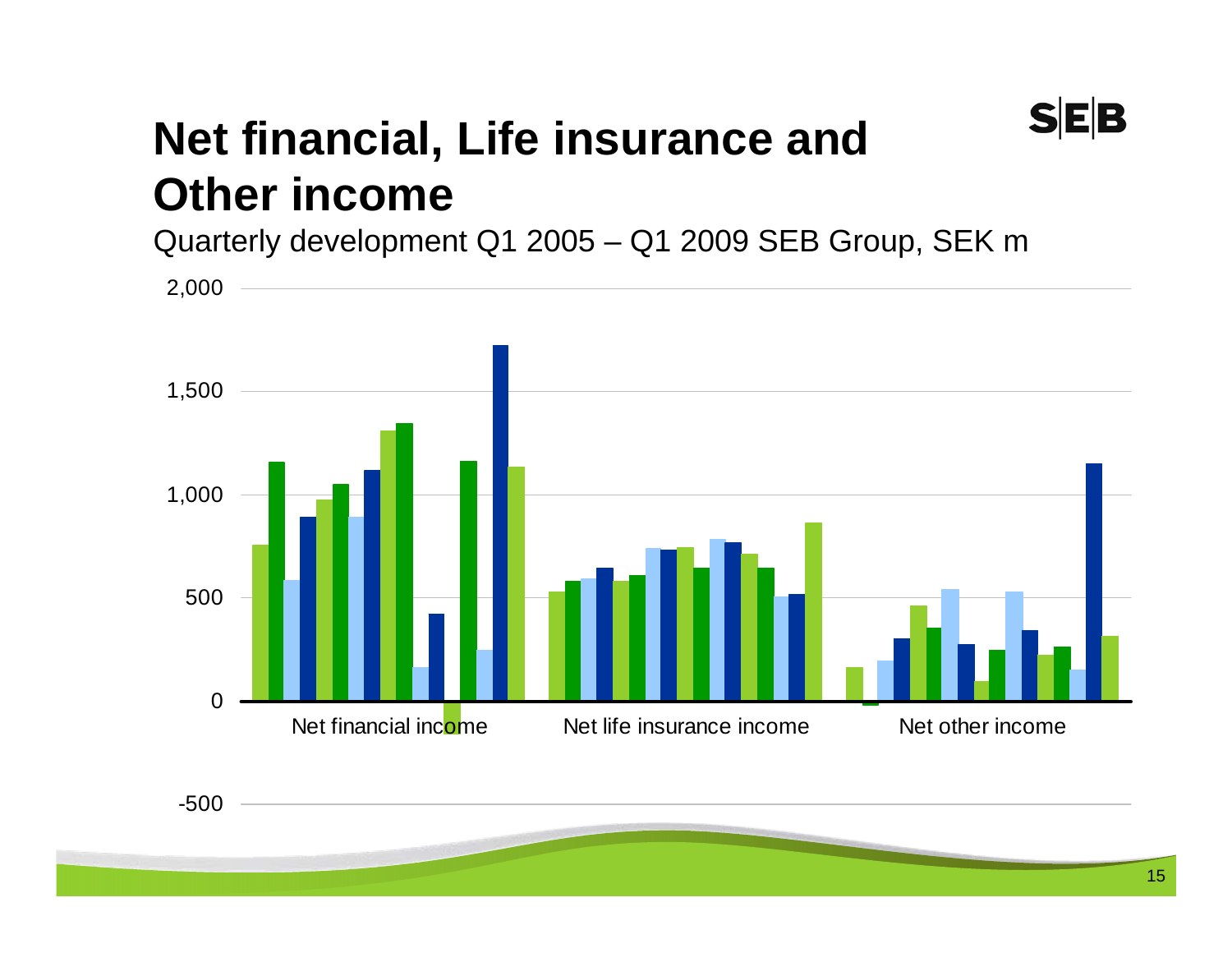# **Cost development per quarter**

Quarterly development Q1 2005 – Q1 2009\* SEB Group, SEK m



*\*\* One-off charges of SEK 890m in Q4 2005 and 600m in Q4 2008*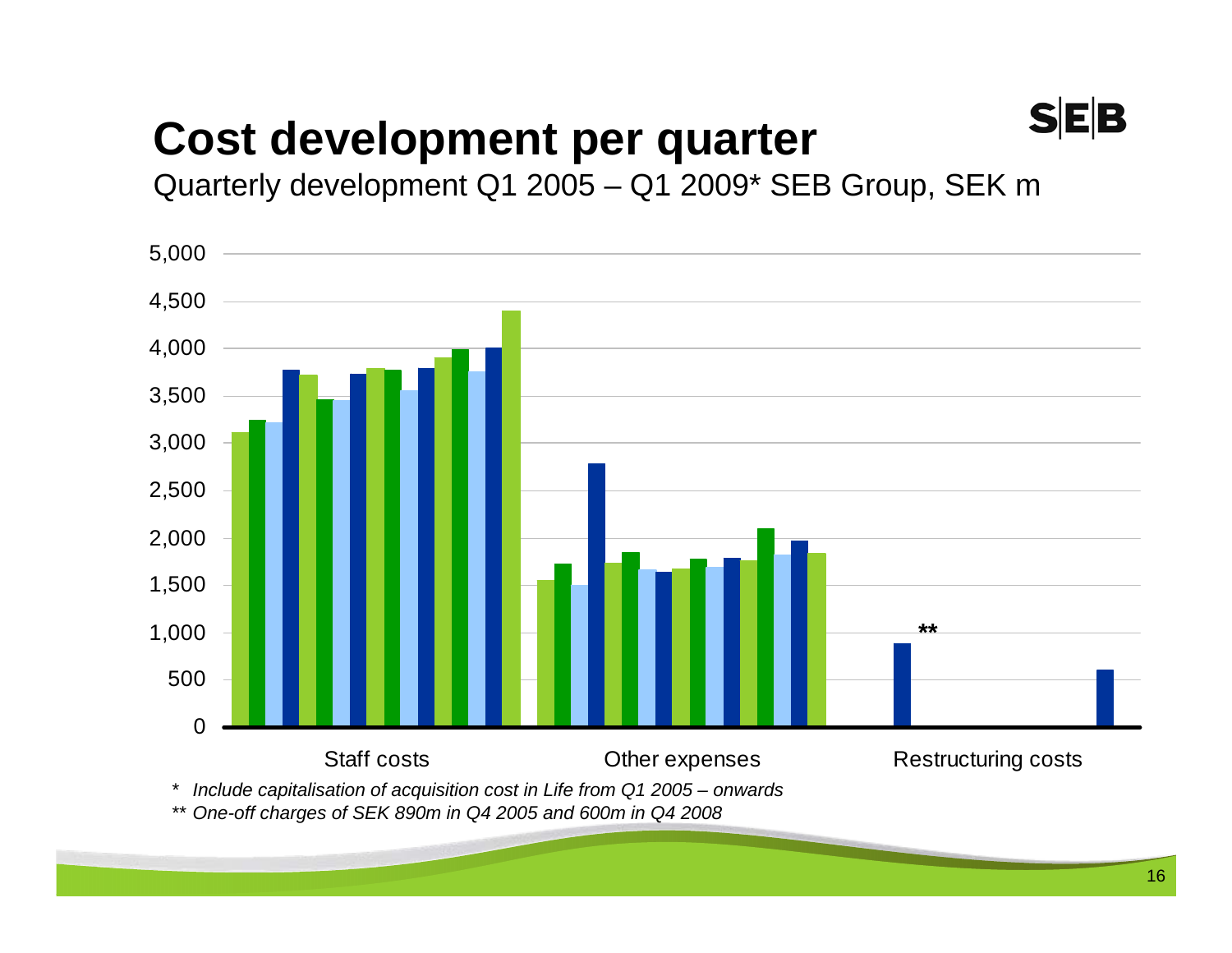

# **Cost management**



• Investments for operational excellence of SEK 575m included \*

• Organic growth of SEK 31m

• Acquisitions of KAM, 11m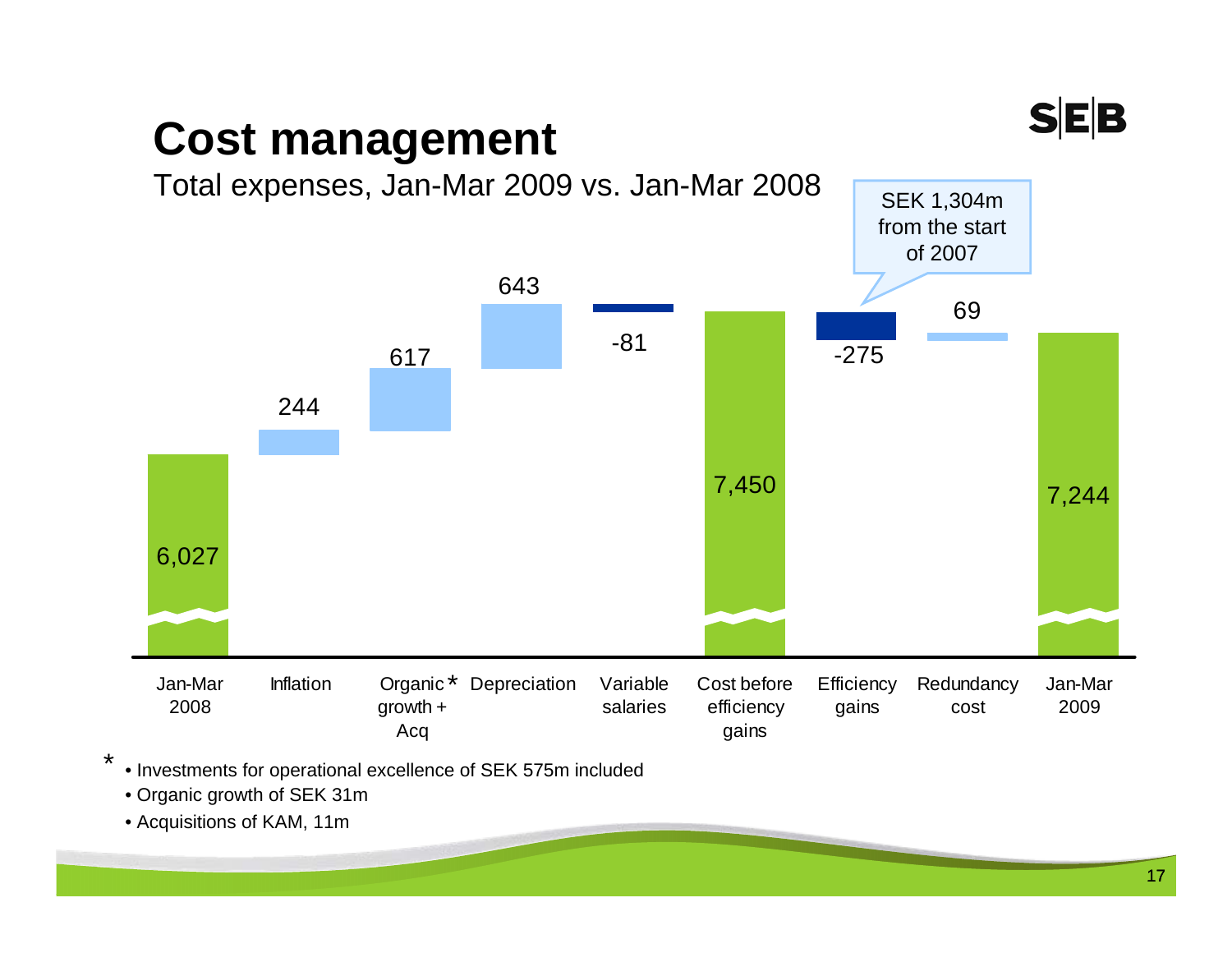# **Return on equity**

SEB Group, per cent

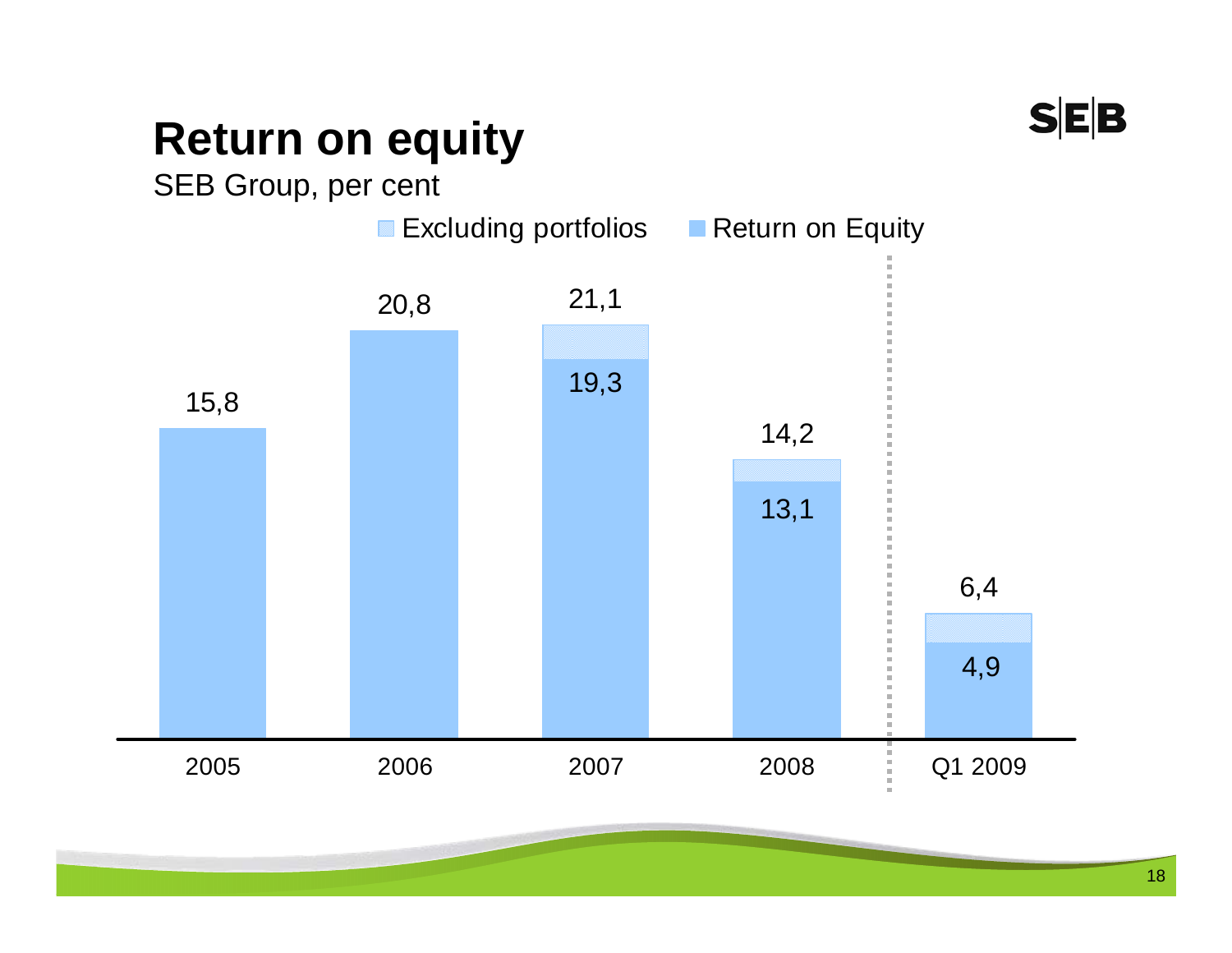

# **Cost/income ratio**

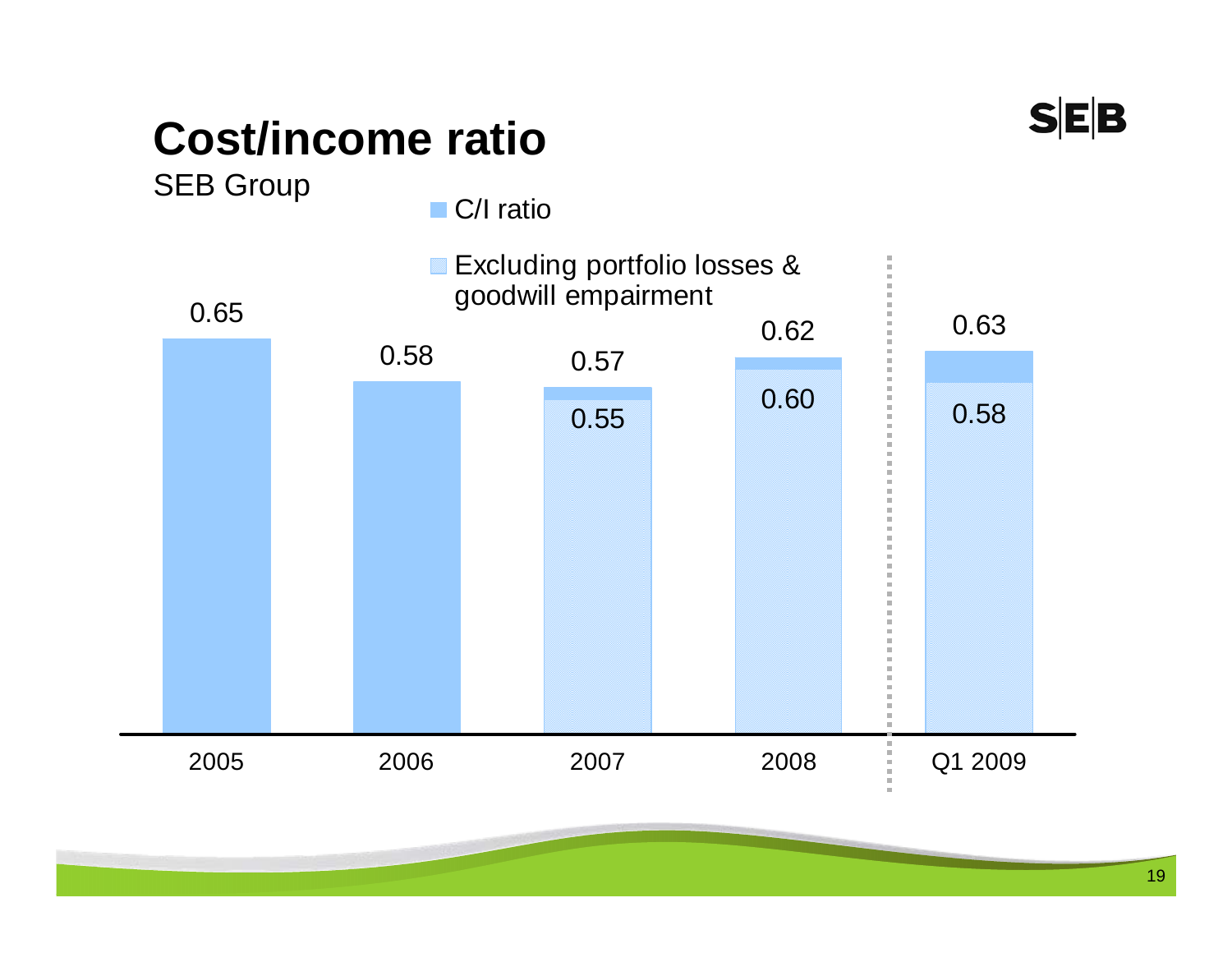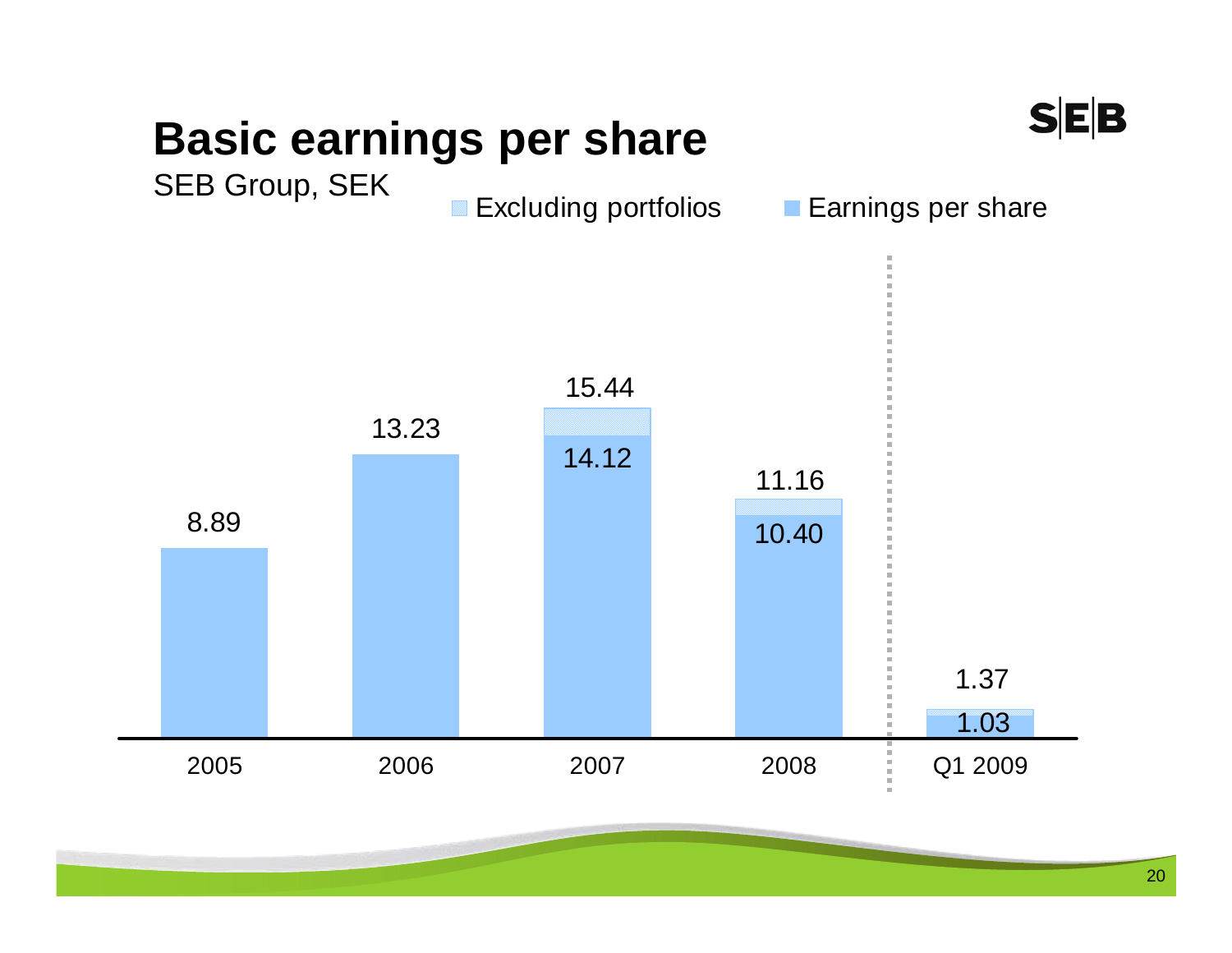# **Impact from exchange rate fluctuations SEB**

SEB Group



| SEK <sub>m</sub>         | Q1-09/Q1-08 | Q1-09/Q4-08    |  |
|--------------------------|-------------|----------------|--|
| <b>Total income</b>      | 682         | 346            |  |
| <b>Total expenses</b>    | $-388$      | $-187$         |  |
| <b>Net credit losses</b> | $-233$      | $-111$         |  |
| <b>Operating profit</b>  | 61          | 49             |  |
| SEK bn                   |             |                |  |
| Loans to the public      |             | 11             |  |
| Deposits to the public   |             | $\overline{7}$ |  |
| <b>RWA - Basel I</b>     |             | 3              |  |
| <b>Balance sheet</b>     |             | 27             |  |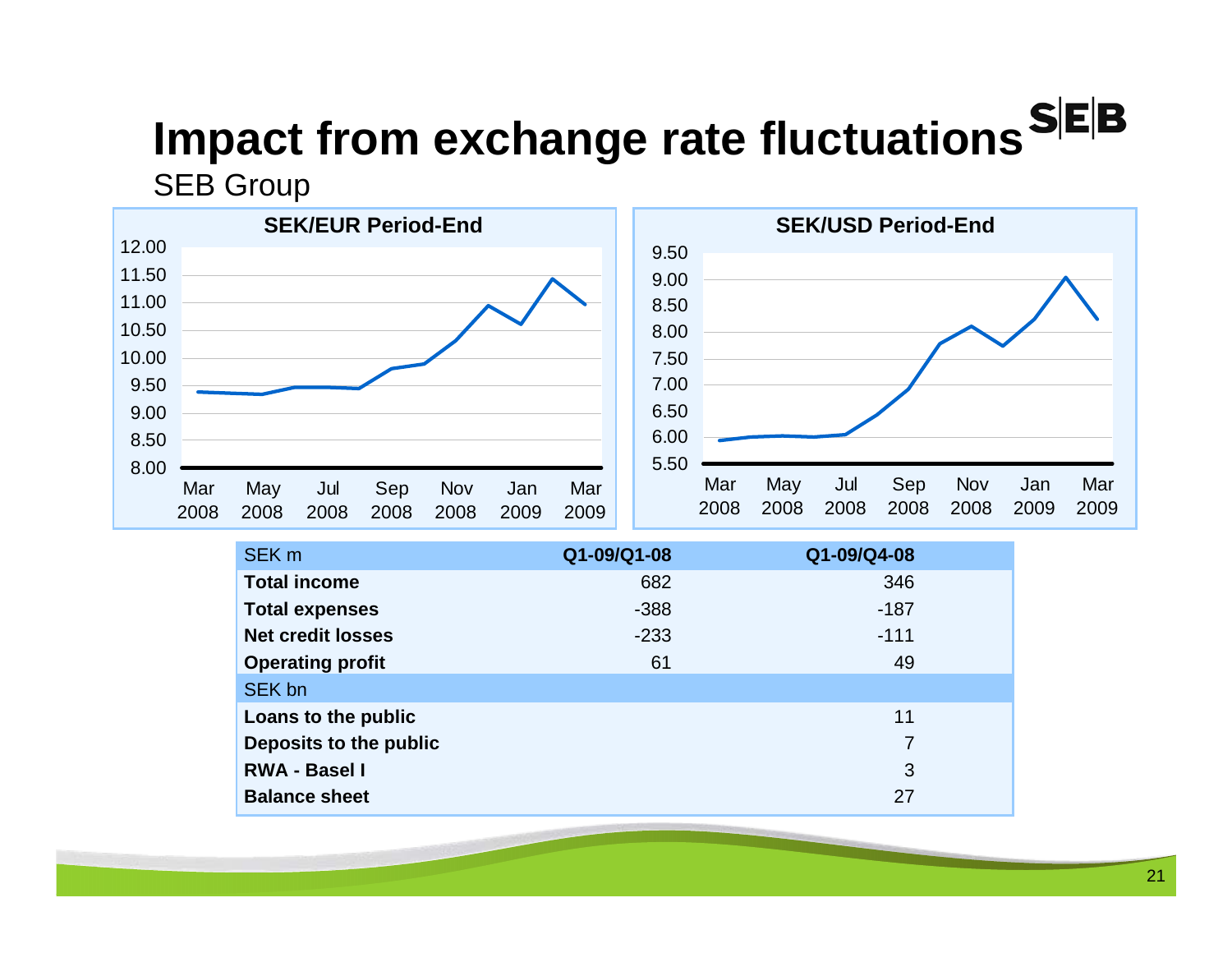**SEB** 

### **Operating profit, 12 months rolling**  SEB Group\*, SEK m



*\* Excluding one-off charges*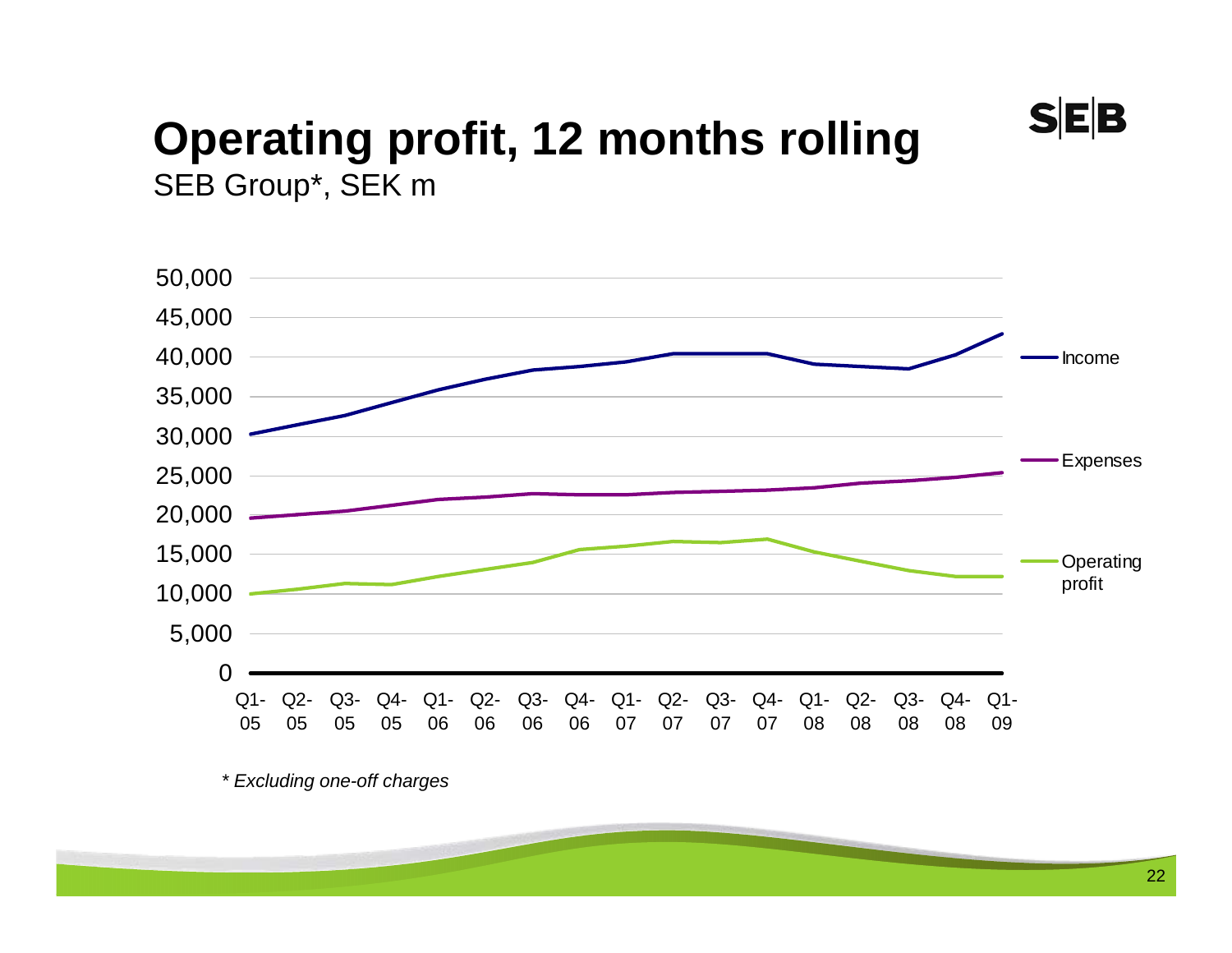# **Assets under management**

SEB Group, SEK bn

| <b>Assets under management year-end 2008</b> | $1,201$ * |           |
|----------------------------------------------|-----------|-----------|
| Inflow                                       | 46        | $(-82%)$  |
| Outflow                                      | $-37$     | $(-81%)$  |
| Acquisition/disposal net                     |           |           |
| Change in value                              | $-23$     | $(-144%)$ |
|                                              |           |           |
| <b>Assets under management March 2009</b>    | $1,187*$  |           |
| * Of which:                                  |           |           |
| <b>Retail Banking</b>                        | 73        |           |
| <b>Wealth Management</b>                     | 1,128     |           |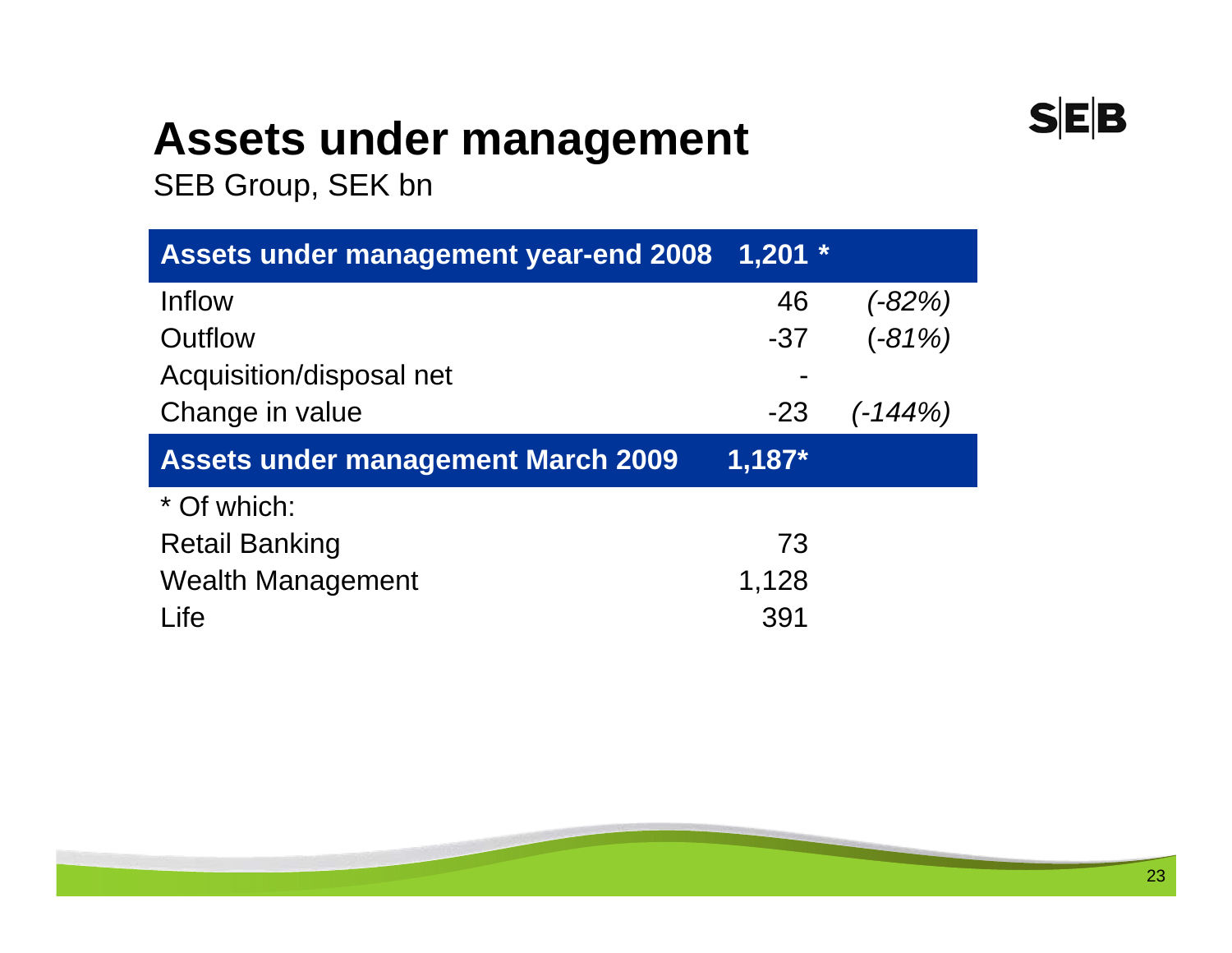

# **SEB Group net inflow AuM**

Jan – March 2009, SEK bn

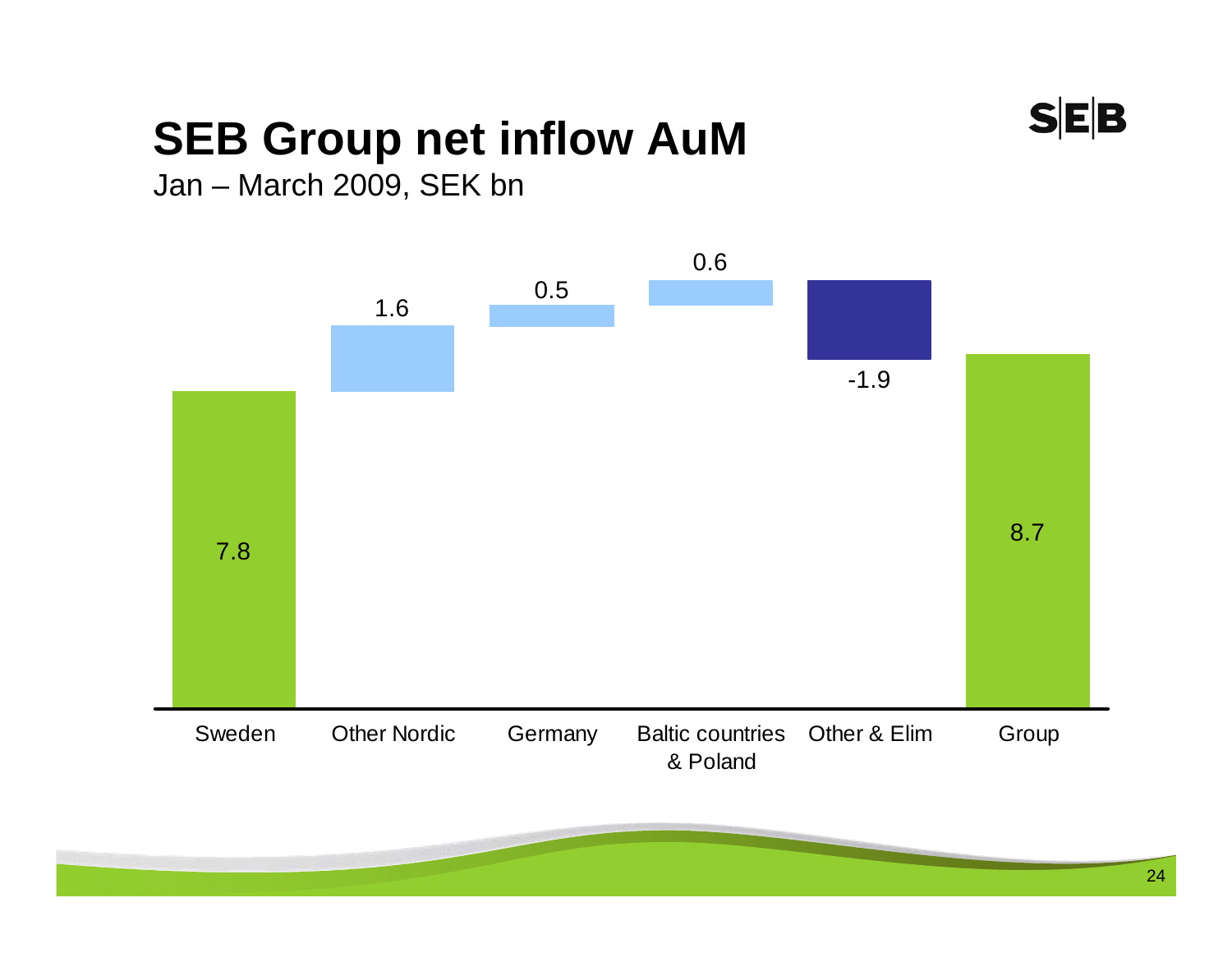# **Balance sheet**

|                                         | <b>Mar 2009</b> | <b>Dec 2008</b> | <b>Mar 2008</b> |
|-----------------------------------------|-----------------|-----------------|-----------------|
| Cash and balances with central banks    | 18,929          | 44,852          | 17,728          |
| Loans to credit institutions            | 284,096         | 266,363         | 308,822         |
| Loans to the public                     | 1,317,189       | 1,296,777       | 1,098,597       |
| Financial assets at fair value          | 639,483         | 635,454         | 694,111         |
| Available-for-sale financial assets     | 105,011         | 163,115         | 196,848         |
| Held-to-maturity investments            | 1,236           | 1,997           | 1,868           |
| Investment in associates                | 1,152           | 1,129           | 1,314           |
| Tangible and intangible assets          | 29,965          | 29,511          | 25,452          |
| Other assets                            | 63,167          | 71,504          | 53,823          |
| <b>Total assets</b>                     | 2,460,228       | 2,510,702       | 2,398,563       |
| Deposits by credit institutions         | 401,471         | 429,425         | 455,707         |
| Deposits and borrowings from the public | 835,603         | 841,034         | 764,567         |
| Liabilities to policyholders            | 210,939         | 211,070         | 213,046         |
| Debt securities                         | 495,782         | 525,219         | 499,622         |
| Financial liabilities at fair value     | 276,325         | 295,533         | 256,961         |
| <b>Other liabilities</b>                | 89,051          | 71,565          | 87,273          |
| <b>Provisions</b>                       | 2,020           | 1,897           | 1,338           |
| <b>Subordinated liabilities</b>         | 50,081          | 51,230          | 42,990          |
| <b>Total equity</b>                     | 98,956          | 83,729          | 77,059          |
| <b>Total liabilities and equity</b>     | 2,460,228       | 2,510,702       | 2,398,563       |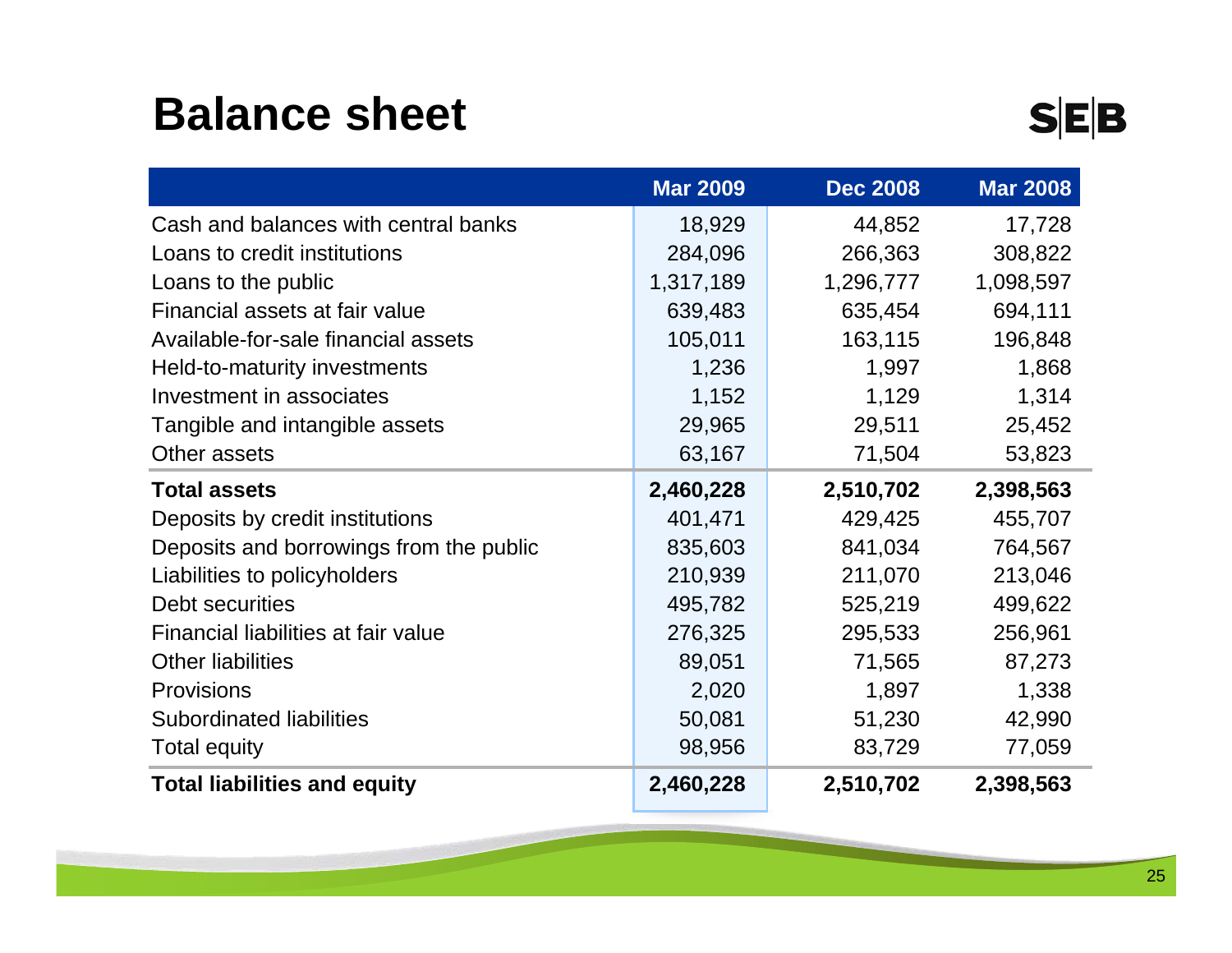# **Relationship Deposits from and Lending to the public 2001 – 2009**



*\*excl re-classified bonds*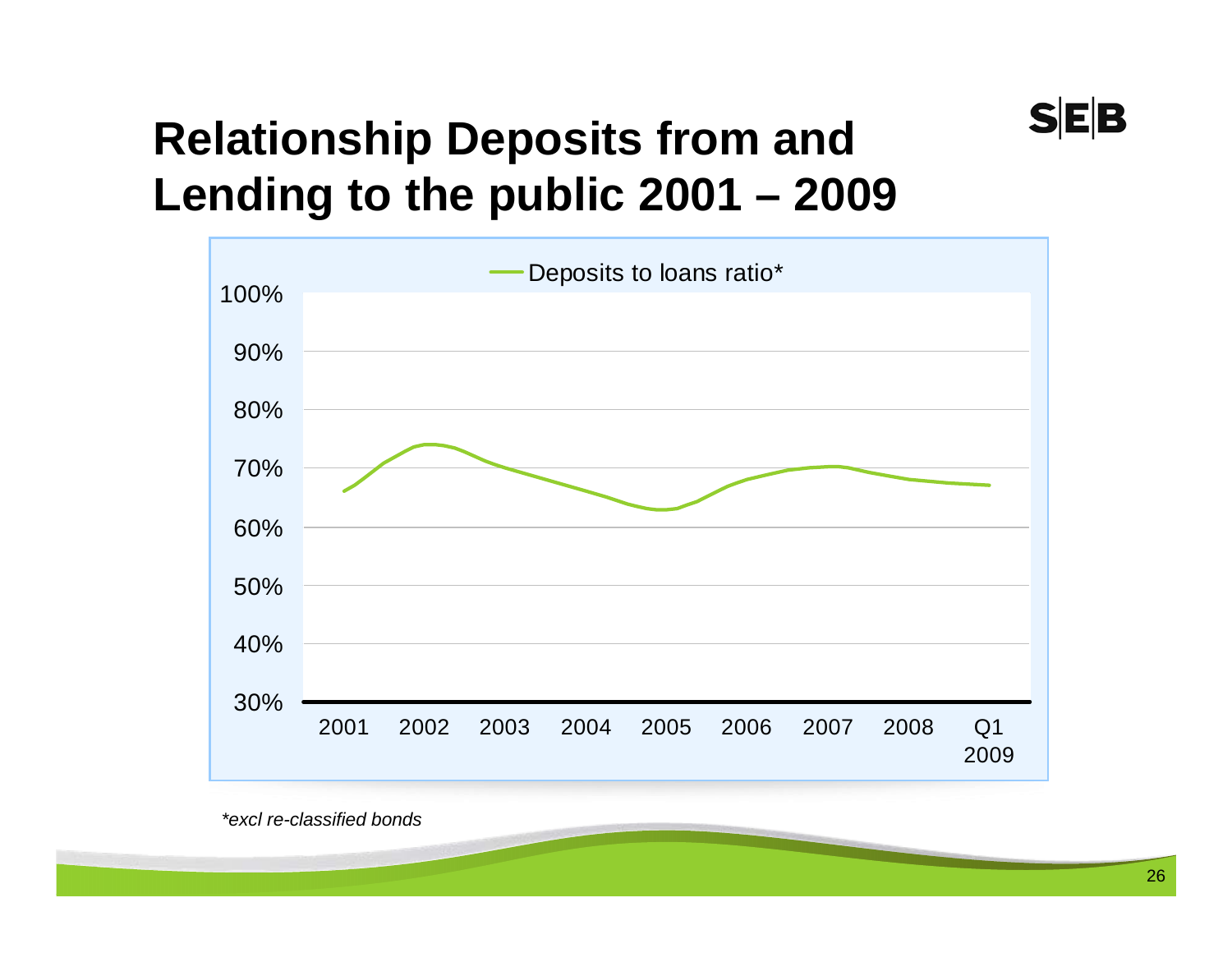

# **Funding structure**

SEB Group, March 2009 SEK 1,746bn

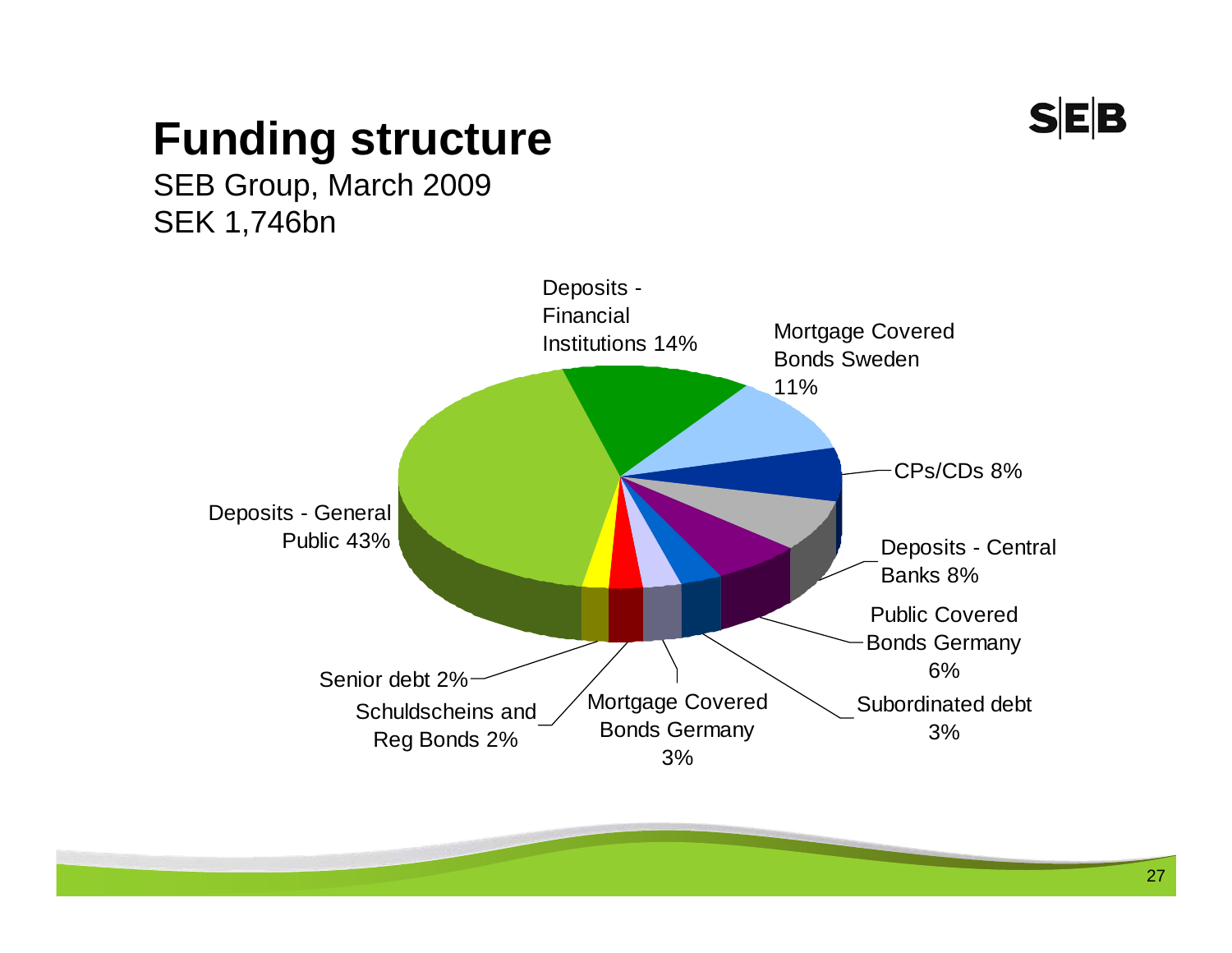# **Net liquidity position across maturities**

31 March, SEK bn



*Note this is a cash flow based model where assets and liabilities are mapped to contractual maturities. SEB will manage approx 6-8 months without any new funding if the loans and liabilities mature without prolongation. Not ongoing business if funding is disturbed or lending increases.*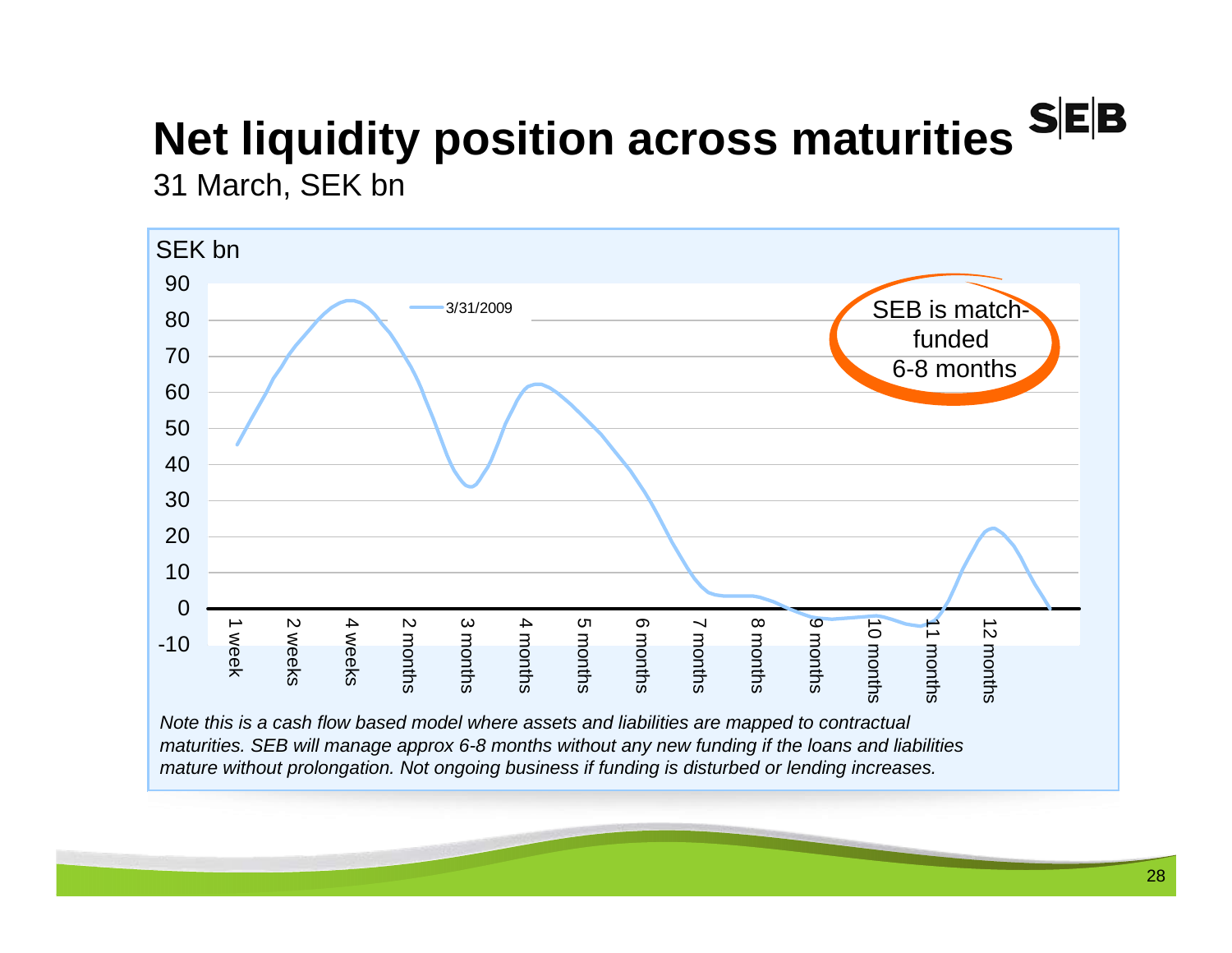# **SEB**

# **Capital adequacy**

### SEB Group

SEK bn

- Total capital ratio, %
- Tier I capital ratio, %

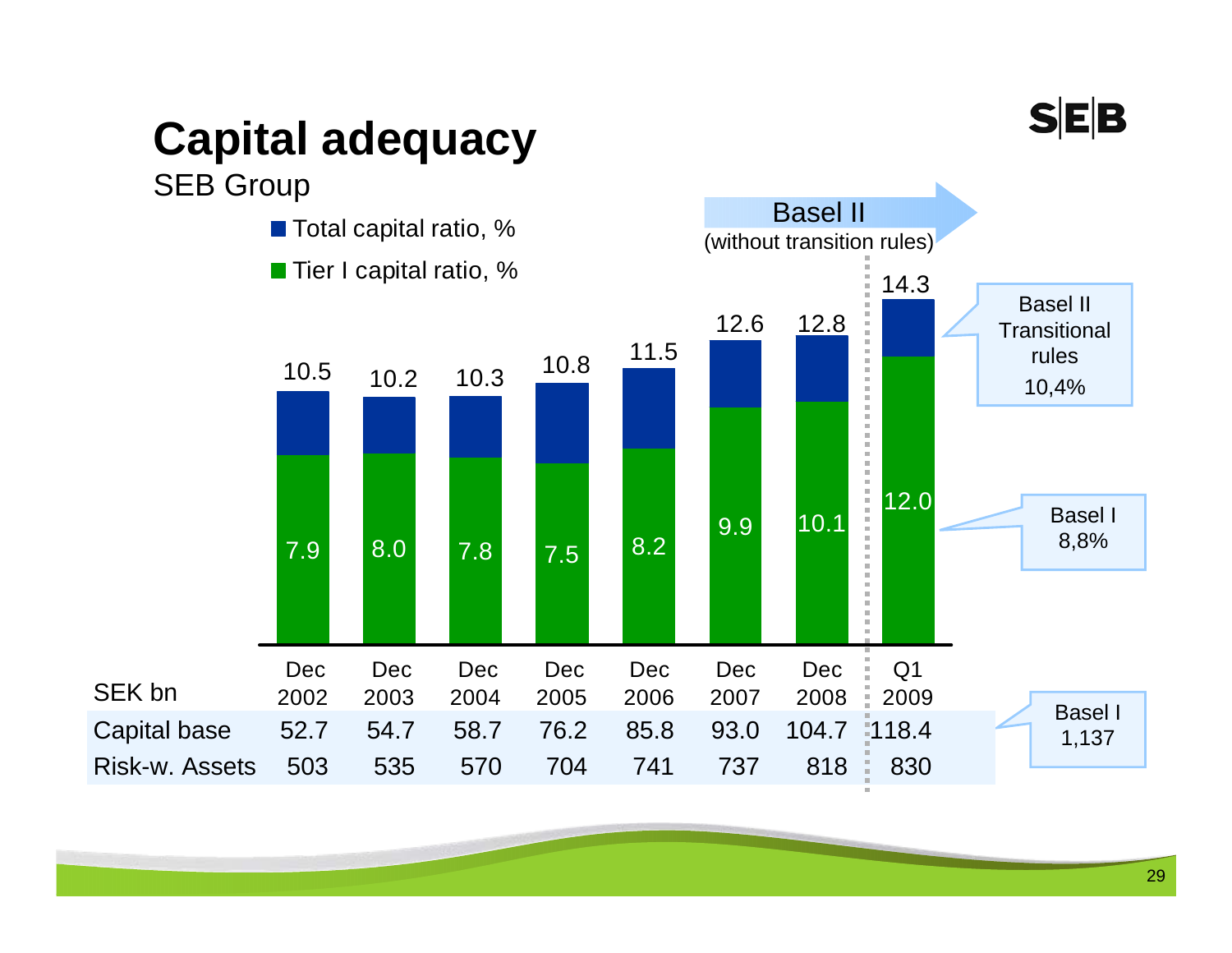# **Outstanding Subordinated Capital**

|                | <b>Issuer: SEB</b>                              |                          |                             |                         |                          |                     |                     |              |             |                          |
|----------------|-------------------------------------------------|--------------------------|-----------------------------|-------------------------|--------------------------|---------------------|---------------------|--------------|-------------|--------------------------|
|                |                                                 |                          |                             |                         | <b>Maturity</b>          | <b>First call</b>   |                     |              | <b>Size</b> | Size ( $\in$             |
|                | No Issue date                                   | Ratings Format           |                             | <b>Coupon</b>           | date                     | date                | <b>Step-up</b>      | Currency (m) |             | m)                       |
|                | <b>Lower Tier II Issues</b>                     |                          |                             |                         |                          |                     |                     |              |             |                          |
| 3              | 6-Oct-04                                        | $A2/A$ -/A               | <b>10NC5</b>                | mth $\epsilon$ + 25 bps | 6-Oct-14                 | 6-Oct-09            | 3-mth € + 175 bps   | <b>EUR</b>   | 750         | 750                      |
| 4              | 20-May-03                                       | $A2/A$ -/A               | <b>12NC7</b>                | 4.1250%                 | 28-May-15                | 28-May-10           | 3-mth € + 213 bps   | <b>EUR</b>   | 500         | 500                      |
| 5              | 15-Sep-05                                       | $A2/A$ -/A               | <b>12NC7</b>                | mth $\epsilon$ + 25 bps |                          | 28-Sep-17 28-Sep-12 | 3-mth €+ 175bps     | <b>EUR</b>   | 500         | 500                      |
|                | <b>Total LTier II</b>                           |                          |                             |                         |                          |                     |                     |              |             | 1,750                    |
|                | <b>Upper Tier II Issues</b>                     |                          |                             |                         |                          |                     |                     |              |             |                          |
| $\overline{7}$ |                                                 |                          | 25-Oct-00 A2/BB+/A PerpNCIO | $3-$ mth $$L + 75$ bps  | Perpetual                | 30-Oct-10           | 3-mth \$L + 280 bps | <b>USD</b>   | 100         | 65                       |
| 8              |                                                 |                          | 1-Dec-05 A2/BB+/A PerpNCS   | 5.0000%                 | Perpetual                | 9-Dec-10            | 3-mth £L+ 183bps    | <b>GBP</b>   | 500         | 632                      |
| 9              |                                                 |                          | 17-Nov-06 A2/BB+/A PerpNCS  | 5.5000%                 | Perpetual                | 28-Nov-10           | 3-mth £L+ 184bps    | <b>GBP</b>   | 375         | 474                      |
| 10             |                                                 |                          | 15-Nov-95 A2/BB+/A PerpNC7  | 3-mth $4L + 260$ bps    | Perpetual                |                     |                     | <b>JPY</b>   | 15,000      | 93                       |
| 11             | 26-Jun-95 A2/BB+/A Perpetual                    |                          |                             | 4.4000%                 | Perpetual                | $\blacksquare$      |                     | <b>JPY</b>   | 10,000      | 62                       |
|                | <b>Total U Tier II</b>                          |                          |                             |                         |                          |                     |                     |              |             | 1,326                    |
|                |                                                 |                          |                             |                         |                          |                     |                     |              |             |                          |
|                | <b>Tier I Issues</b>                            |                          |                             |                         |                          |                     |                     |              |             |                          |
| 12             |                                                 |                          | 19-Mar-04 A3/BB+/A PerpNCIO | 4.9580%                 | Perpetual                | 25-Mar-14           | 3-mth \$L+ 182bps   | <b>USD</b>   | 500         | 323                      |
| 13             |                                                 |                          | 23-Mar-05 A3/BB+/A PerpNCIO | 5.4710%                 | Perpetual                | 23-Mar-15           | 3-mth \$L+ 154bps   | <b>USD</b>   | 600         | 388                      |
| 14             |                                                 |                          | 17-Dec-07 A3/BB+/A PerpNCIO | 7.0922%                 | Perpetual                | 21-Dec-17           | 3-mth € + 340 bps   | <b>EUR</b>   | 500         | 500                      |
|                | <b>Total Tier I</b>                             |                          |                             |                         |                          |                     |                     |              |             | 1,211                    |
|                | <b>Total Subordinated Capital Issued by SEB</b> |                          |                             |                         |                          |                     |                     |              |             |                          |
|                | <b>Amortization schedule</b>                    | 2009                     | 2010                        | 2011                    | 2012                     | 2013                | 2014                | 2015         | 2017        | >2017                    |
| 핏              | <b>Lower Tier II</b>                            | 7,245                    | 4,669                       | $\blacksquare$          | 4,669                    |                     |                     |              |             |                          |
| ø.             | <b>Upper Tier I</b>                             | 906                      | 6,509                       | 4,429                   |                          |                     |                     |              |             | 1,442                    |
|                | Tier I                                          | $\overline{\phantom{a}}$ | $\blacksquare$              |                         | $\overline{\phantom{a}}$ |                     | 3,019               | 3,623        | 4,669       | ٠                        |
|                | <b>Amortization schedule</b>                    | 2009                     | 2010                        | 2011                    | 2012                     | 2013                | 2014                | 2015         | 2017        | >2017                    |
| $\pmb{\alpha}$ | <b>Lower Tier II</b>                            | 776                      | 500                         |                         | 500                      |                     |                     |              |             |                          |
| 品              | <b>Upper Tier I</b>                             | 97                       | 697                         | 474                     |                          |                     |                     |              |             | 154                      |
|                | Tier I                                          | ۰                        | $\overline{\phantom{a}}$    | $\blacksquare$          |                          |                     | 323                 | 388          | 500         | $\overline{\phantom{a}}$ |

 $S|E|B$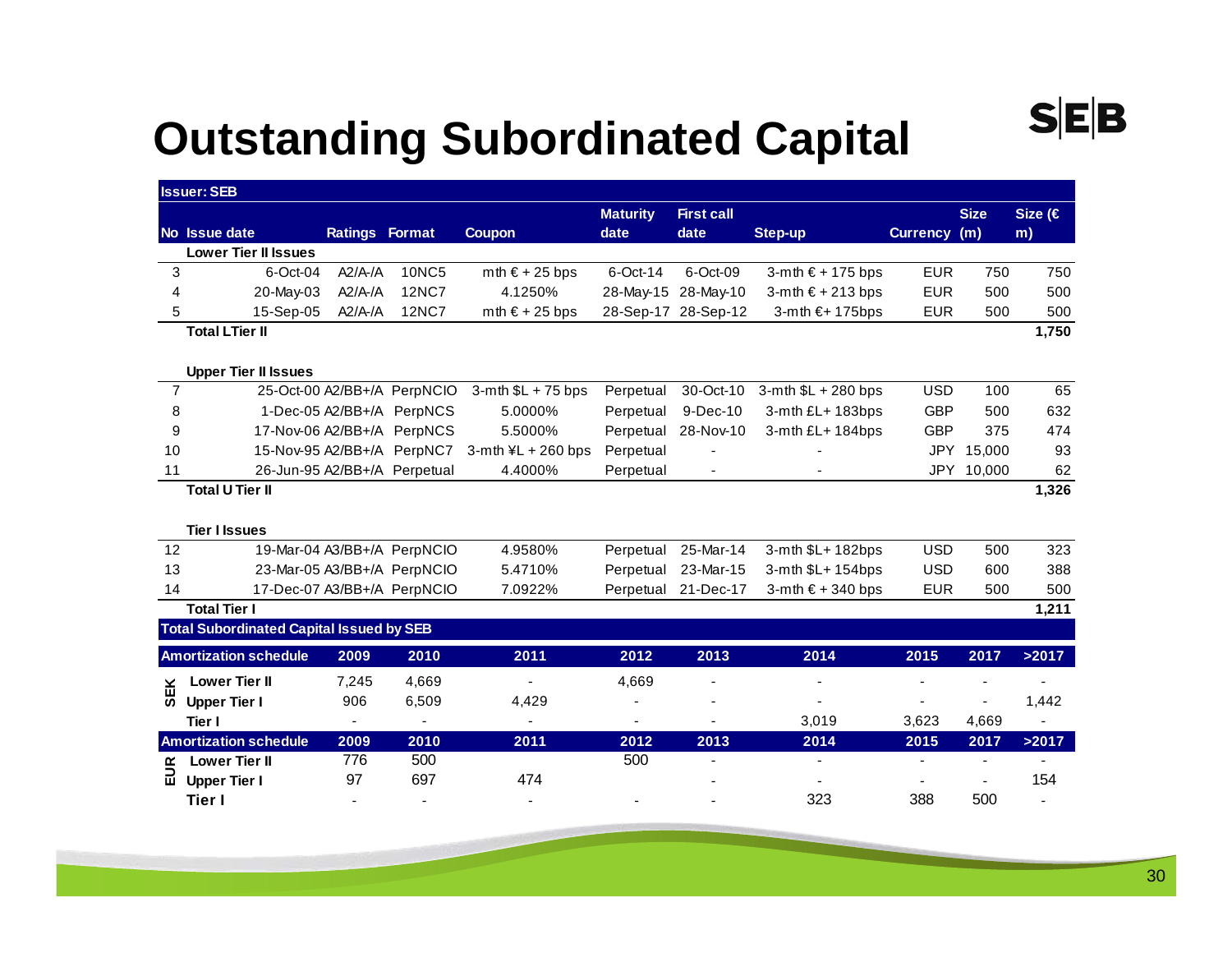# Asset quality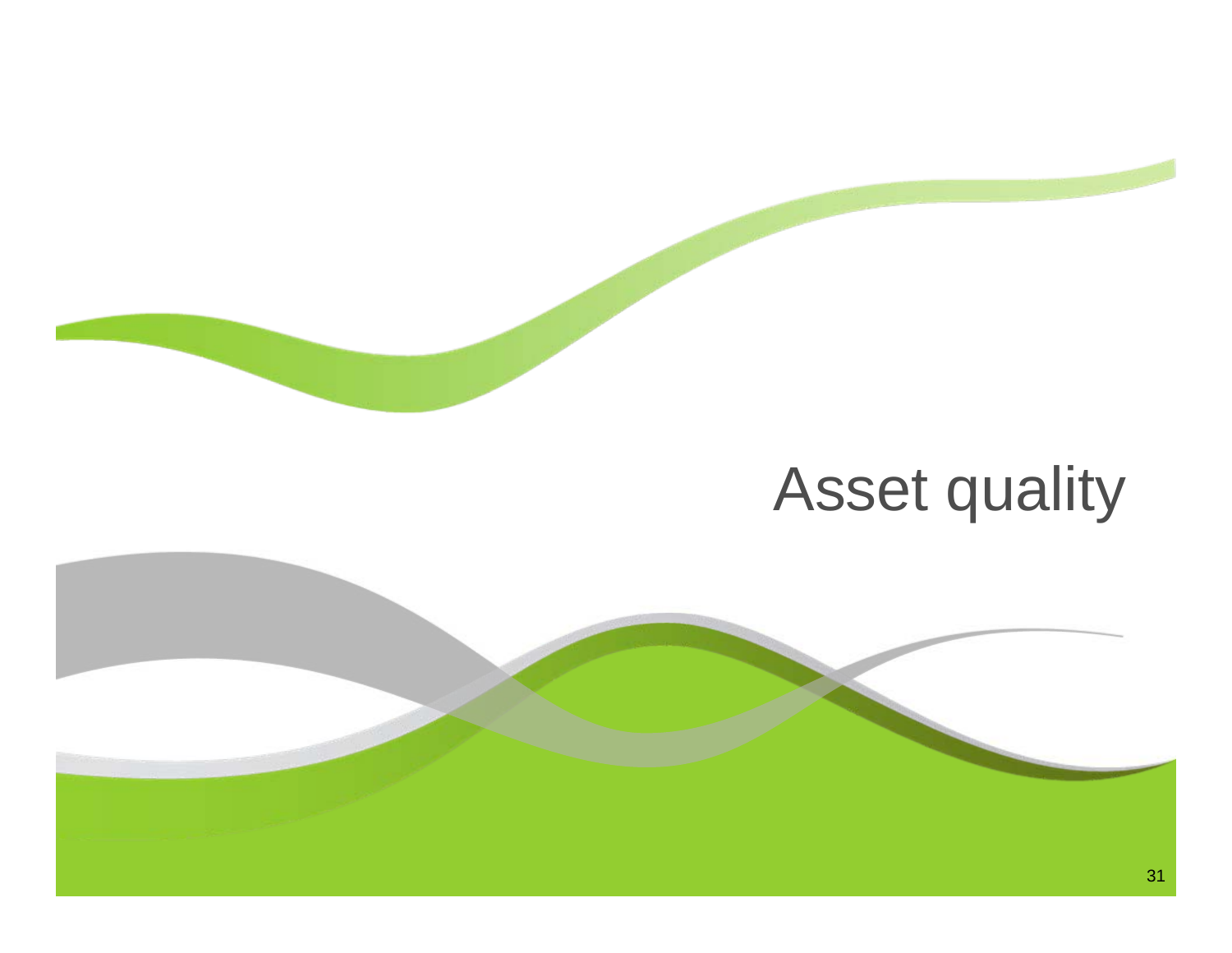# **Credit Portfolio**



On and off balance, SEK 1,933bn

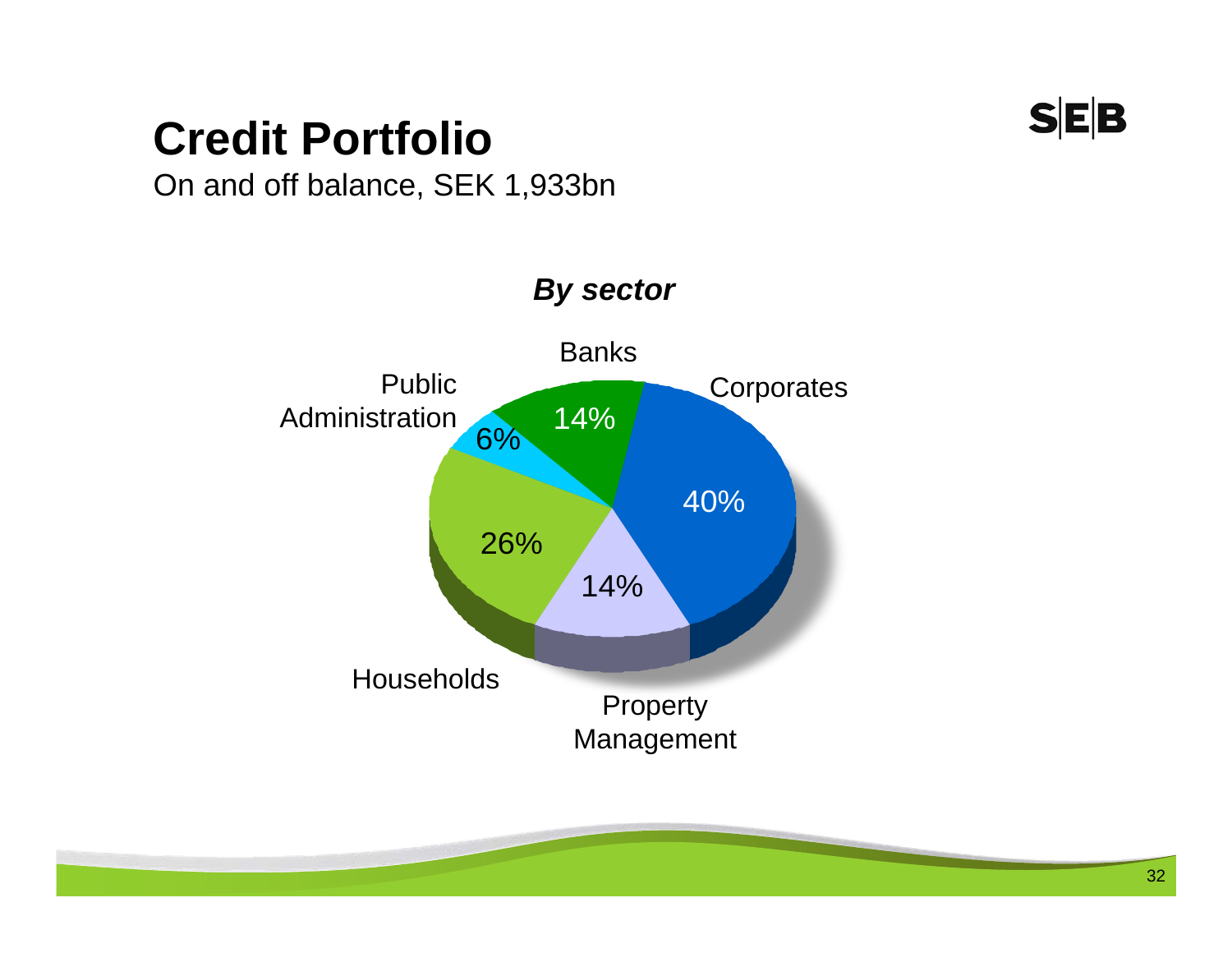

# **Credit Portfolio**

On and off balance, SEK bn

| <b>Mar 2009 (Dec 2008) Swedish</b> |    |           |    | <b>Other</b><br>Nordic* |     | <b>German</b> |                | <b>Baltic</b> |       | <b>Total</b> |
|------------------------------------|----|-----------|----|-------------------------|-----|---------------|----------------|---------------|-------|--------------|
| Corporates                         |    | 381(391)  |    | 191(175)                |     | 121(120)      | 88             | (95)          | 781   | (782)        |
| Property<br>Management             |    | 108(105)  | 23 | (22)                    |     | 102(104)      | 32             | (32)          | 265   | (262)        |
| <b>Households</b>                  |    | 283(269)  | 49 | (45)                    |     | 105(104)      | 67             | (68)          | 503   | (486)        |
| <b>Public</b><br>Administration    | 23 | (32)      | 3  | (2)                     | 78  | (79)          | 6              | (6)           | 110   | (119)        |
| <b>Total non-banks</b>             |    | 795 (797) |    | 265(244)                |     | 406 (407)     | 192            | (200)         | 1,658 | (1,649)      |
| <b>Banks</b>                       |    | 158(175)  | 59 | (41)                    | 56  | (68)          | $\overline{2}$ | (2)           | 275   | (286)        |
| <b>Total</b>                       |    | 953(972)  |    | 324(285)                | 461 | (475)         | 194            | (202)         |       | 1,933(1,934) |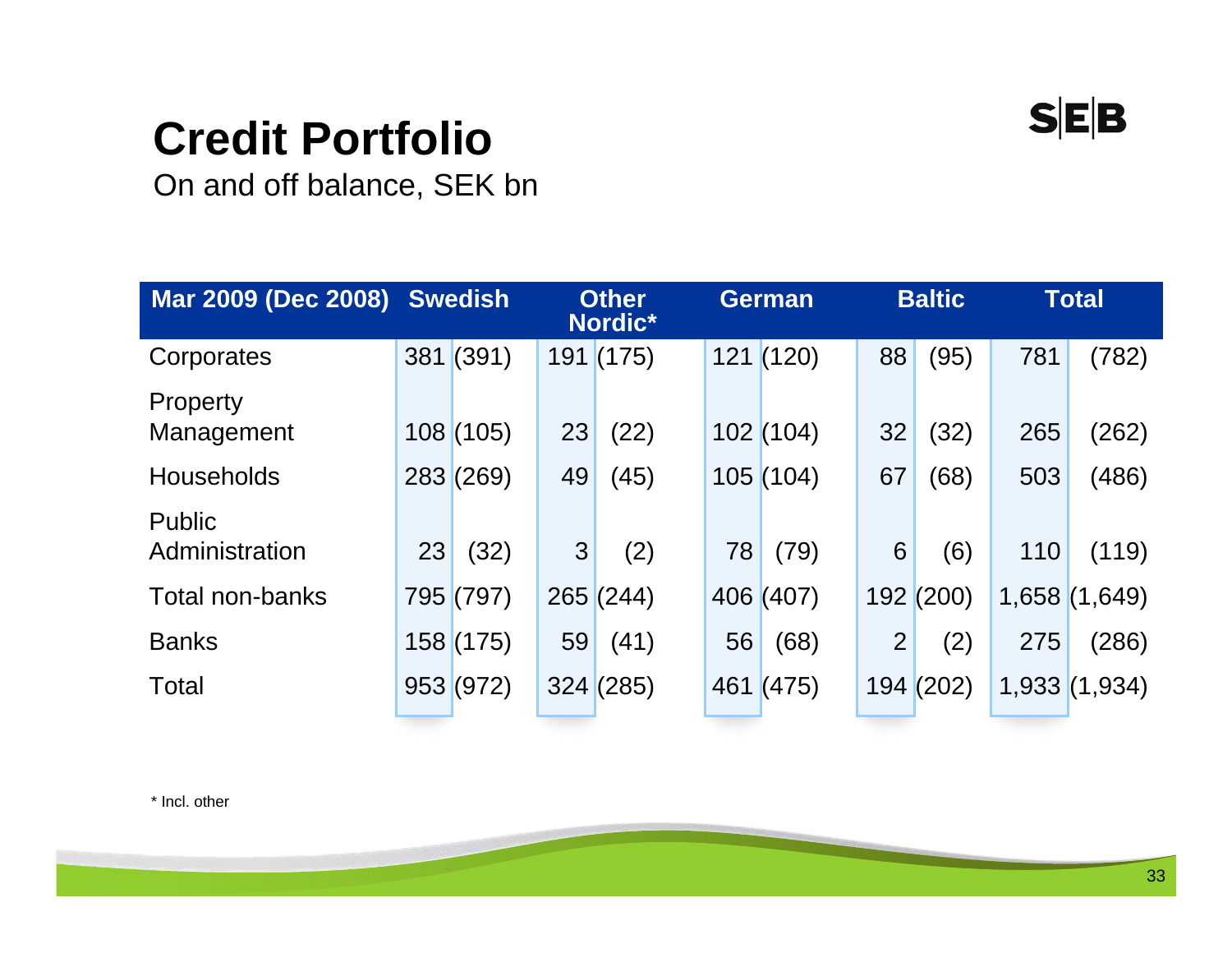

# **Credit Portfolio**

On and off balance, SEK bn

|                              | <b>Dec -05</b> | <b>Dec -06</b> | <b>Dec -07</b> | <b>Dec -08</b> | <b>Mar -09</b> |
|------------------------------|----------------|----------------|----------------|----------------|----------------|
| Corporates                   | 494            | 484            | 571            | 782            | 781            |
| <b>Property Management</b>   | 192            | 192            | 212            | 262            | 265            |
| <b>Households</b>            | 319            | 374            | 434            | 486            | 503            |
| <b>Public Administration</b> | 125            | 97             | 88             | 119            | 110            |
| <b>Total non-banks</b>       | 1,130          | 1,146          | 1,304          | 1,649          | 1,658          |
| <b>Banks</b>                 | 198            | 169            | 248            | 286            | 275            |
| <b>Total</b>                 | 1,328          | 1,315          | 1,552          | 1,934          | 1,933          |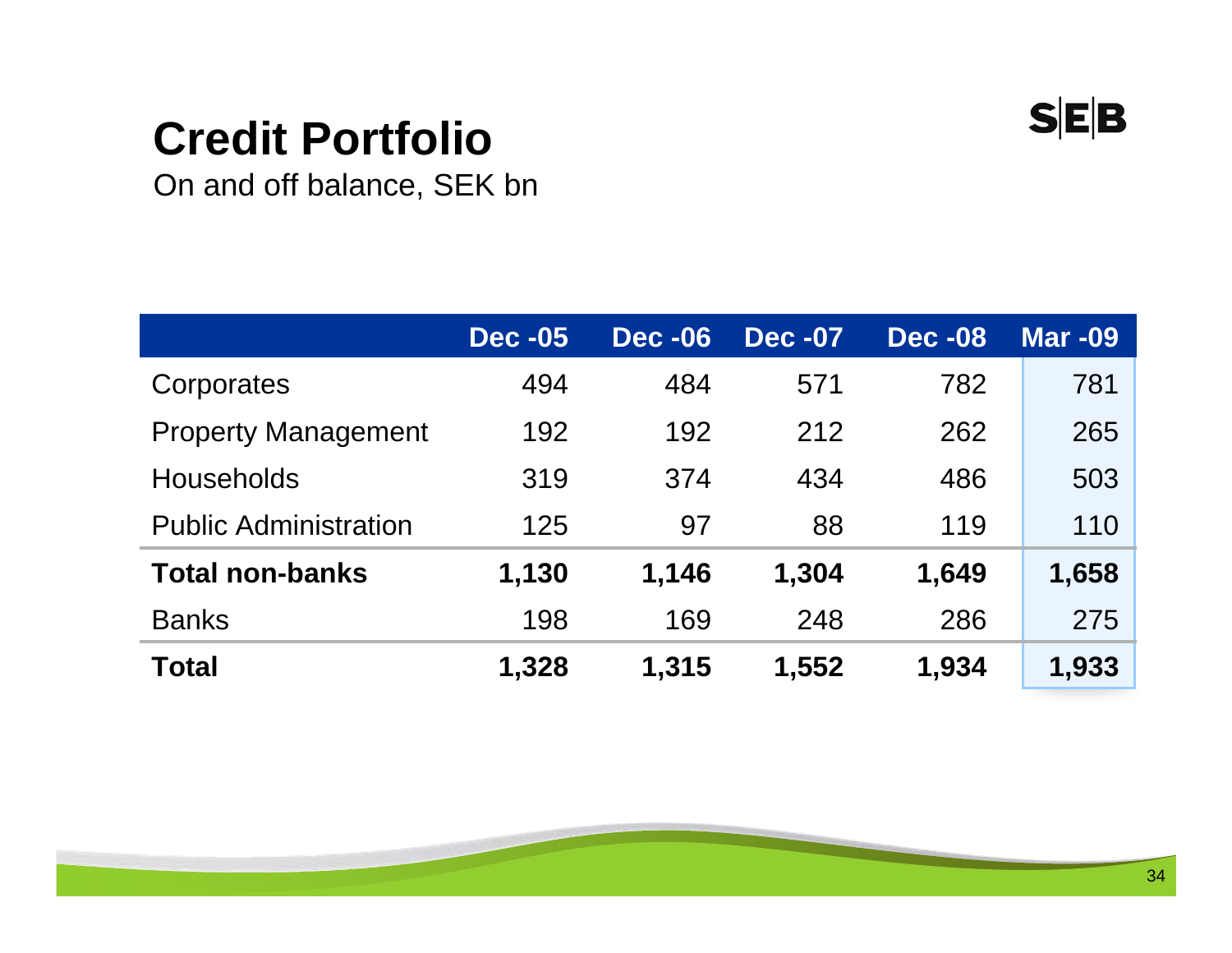

### **Credit Portfolio – households**  SEK bn

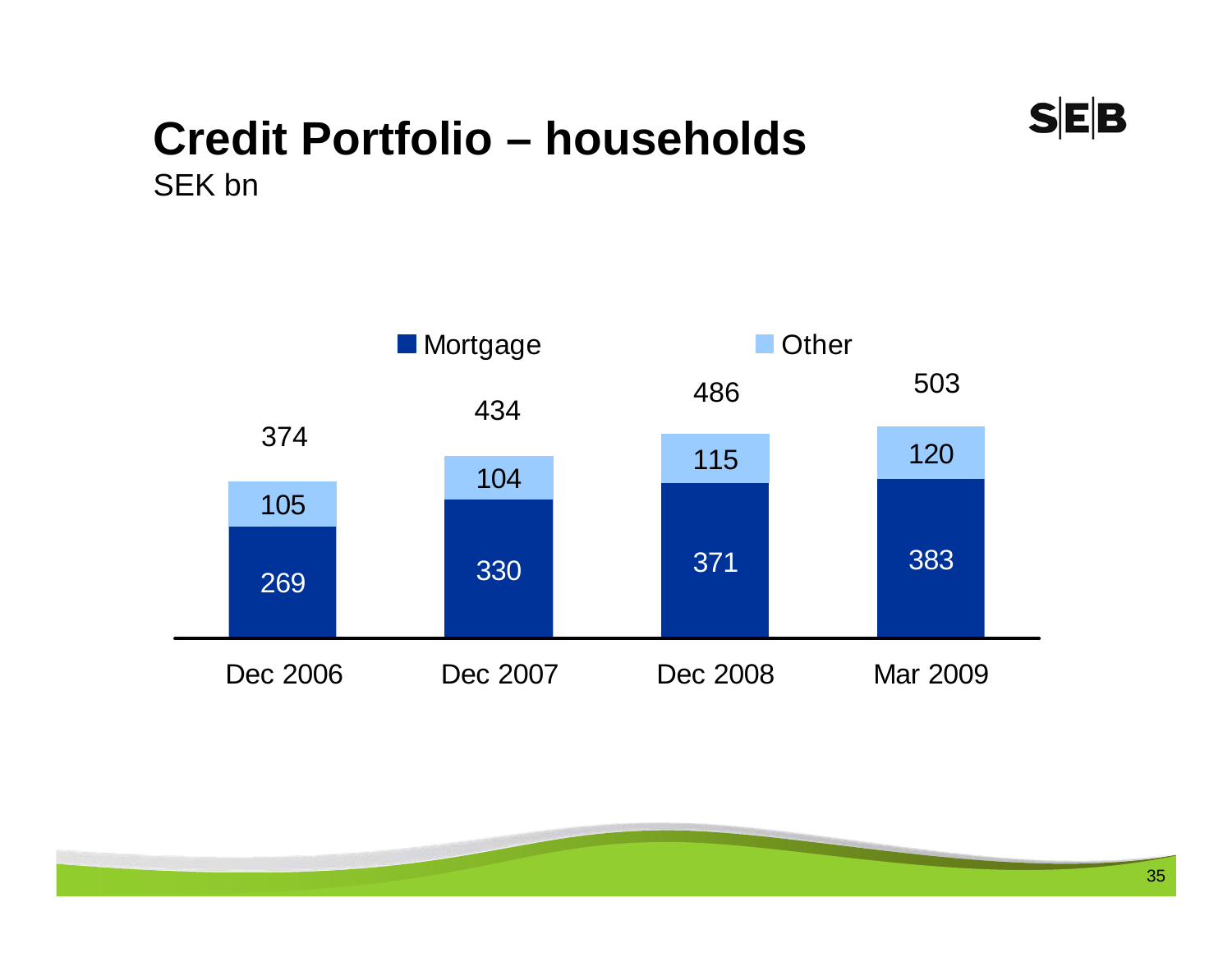### **Credit Portfolio - Households**  SEK bn



\* Incl. other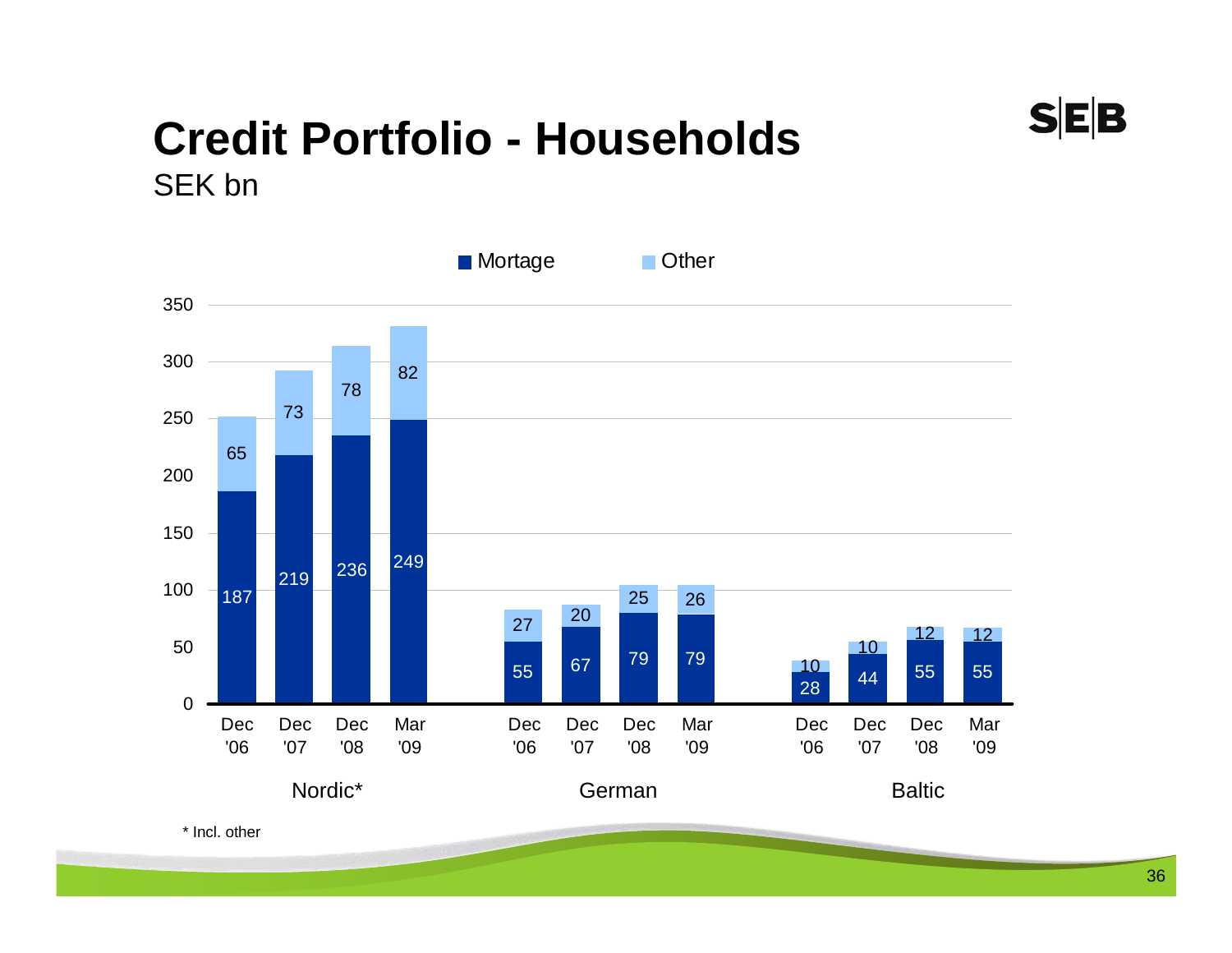#### $S$ **E** $B$ **Corporate credit portfolio – by industry**  SEB Group, SEK bn

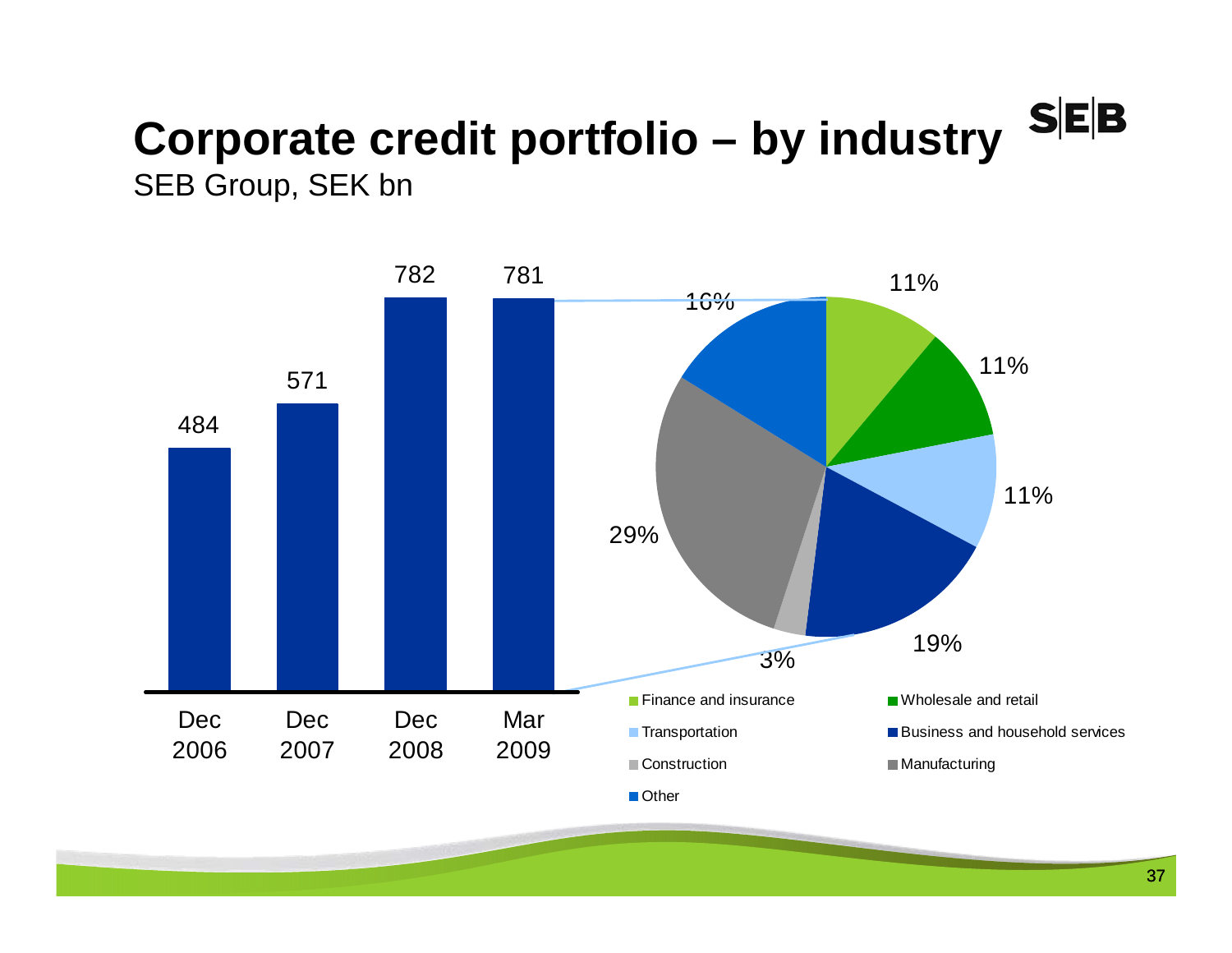### **Property management credit portfolio – by geography\***

#### SEB Group, SEK bn



\* By obligor's domicile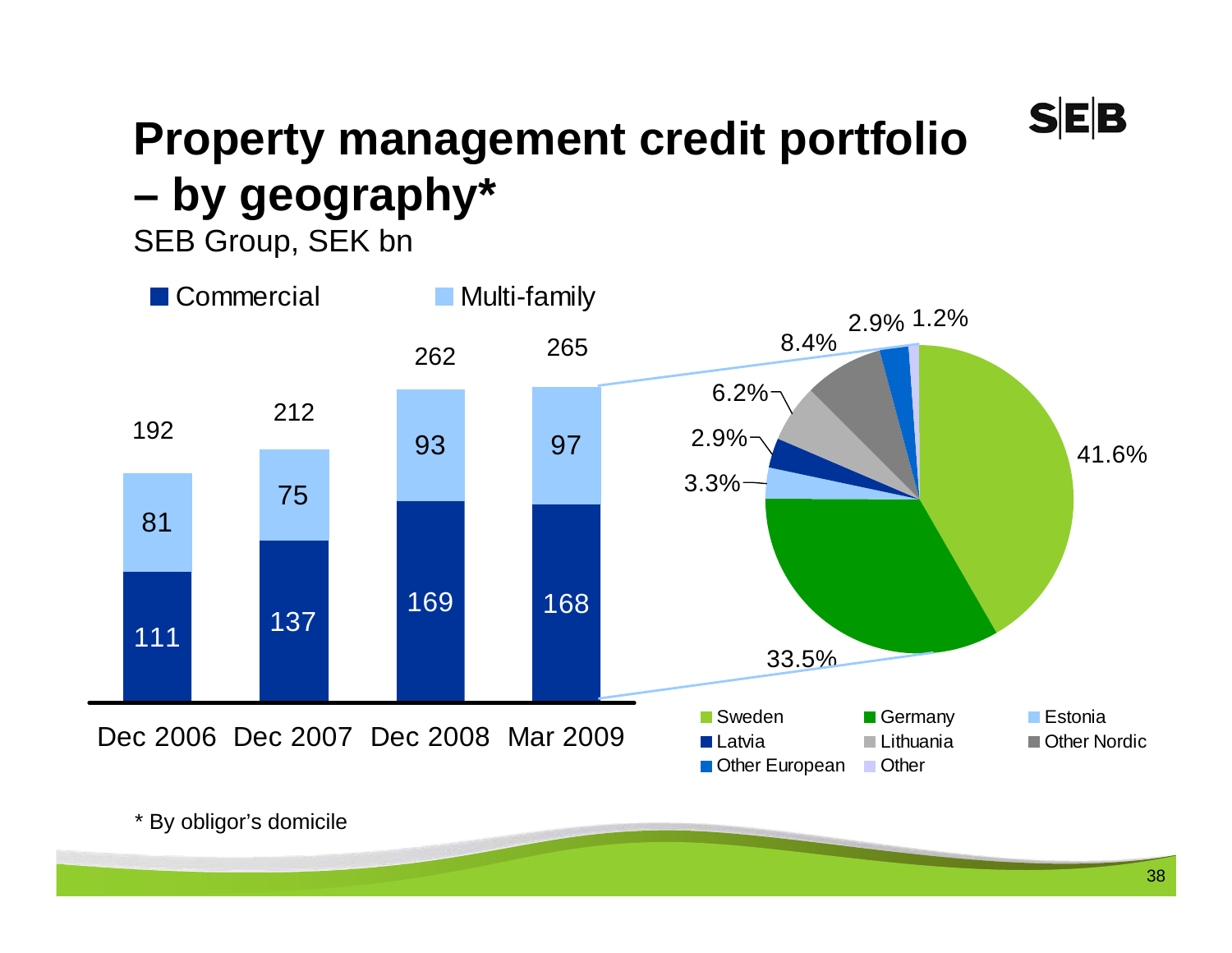

#### **Impaired loan volumes\***

% of Credit Exposure\*\*



*\* Impaired loans gross*

*\* \*Excluding Banks*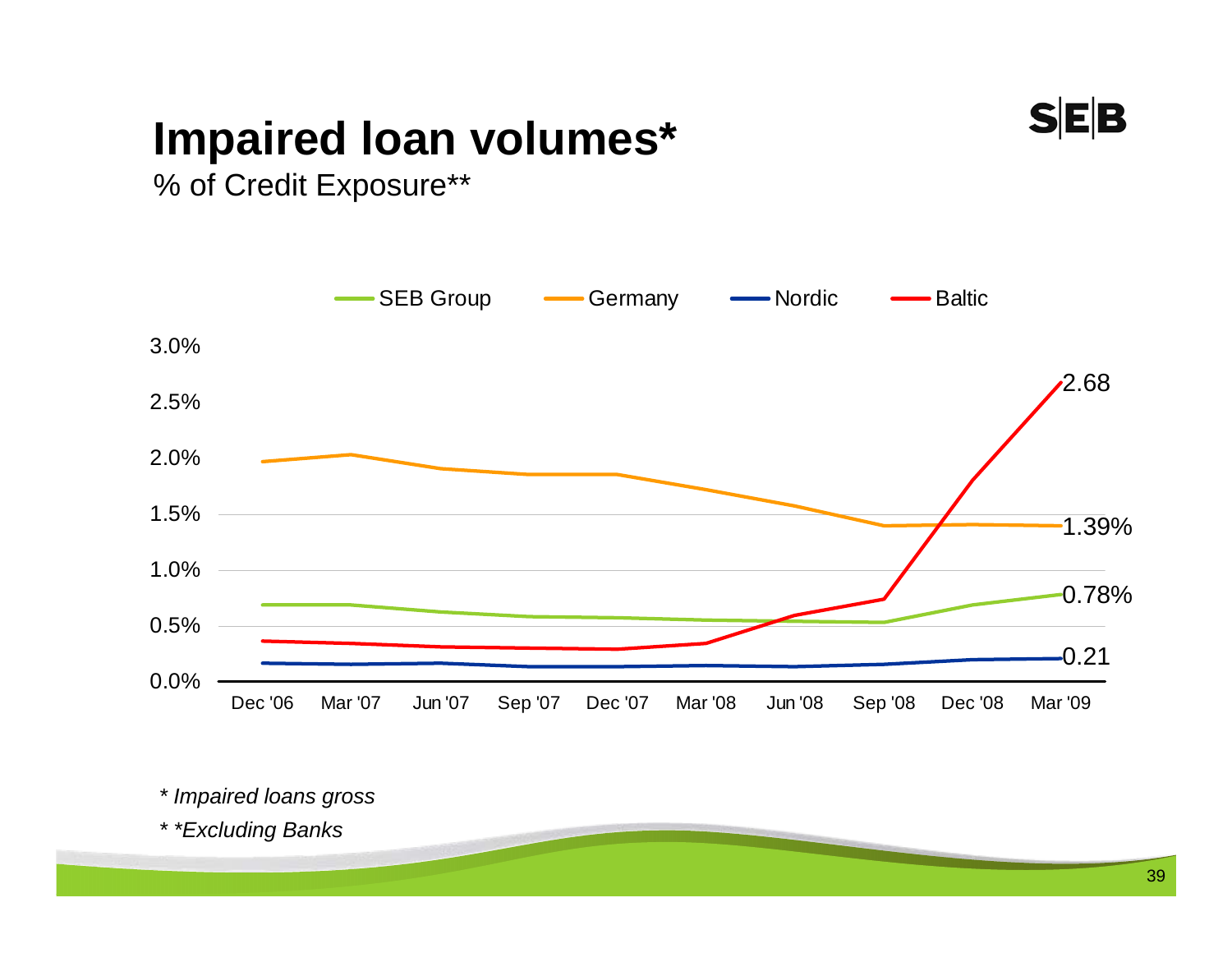#### **Level of net credit losses, %**



*\* Annualized*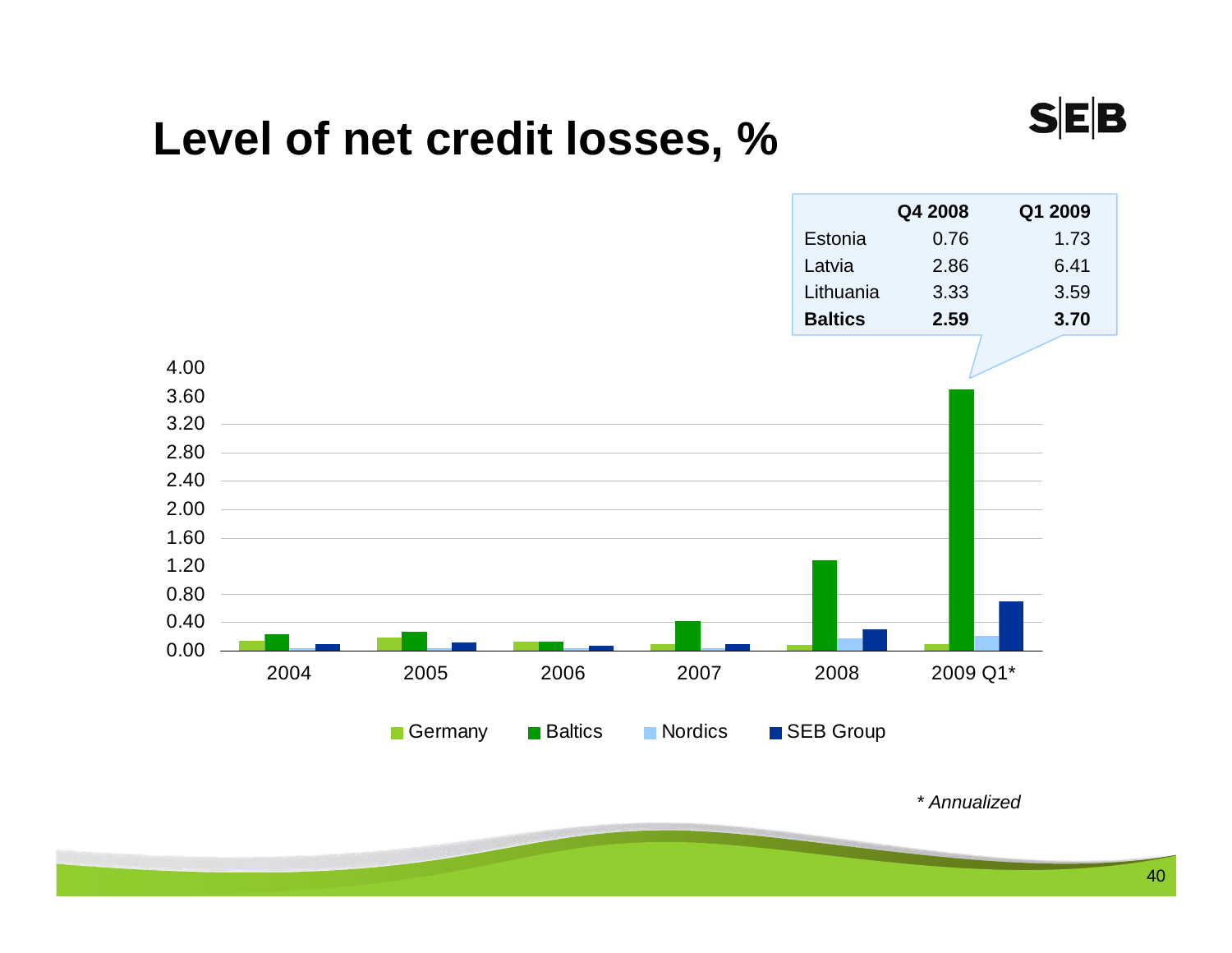

#### **Baltic countries – credit portfolio**

On and off balance, SEK bn Yearly



41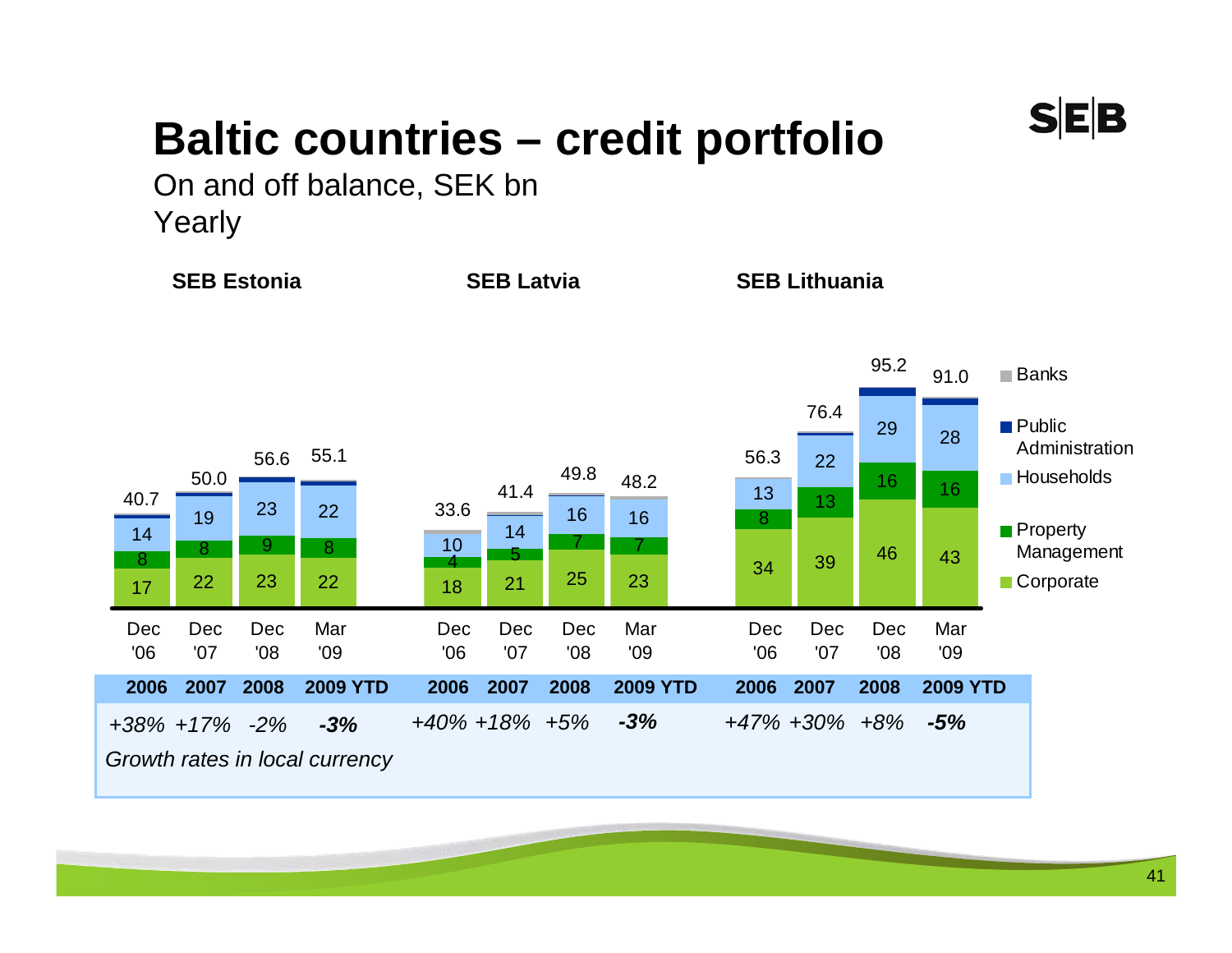

#### **Baltic countries – credit portfolio**

On and off balance, SEK bn **Quarterly** 

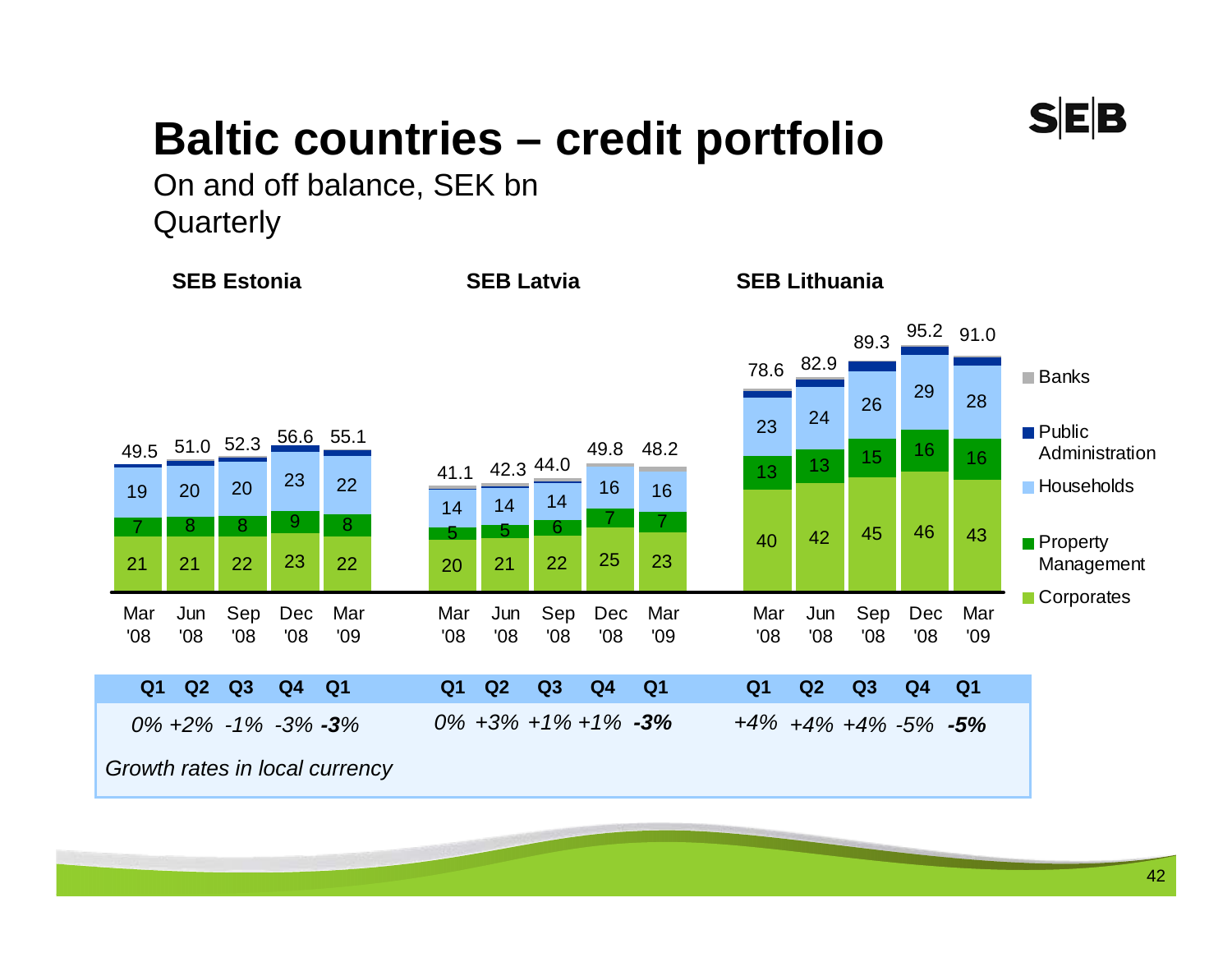#### **Baltic countries - asset quality**

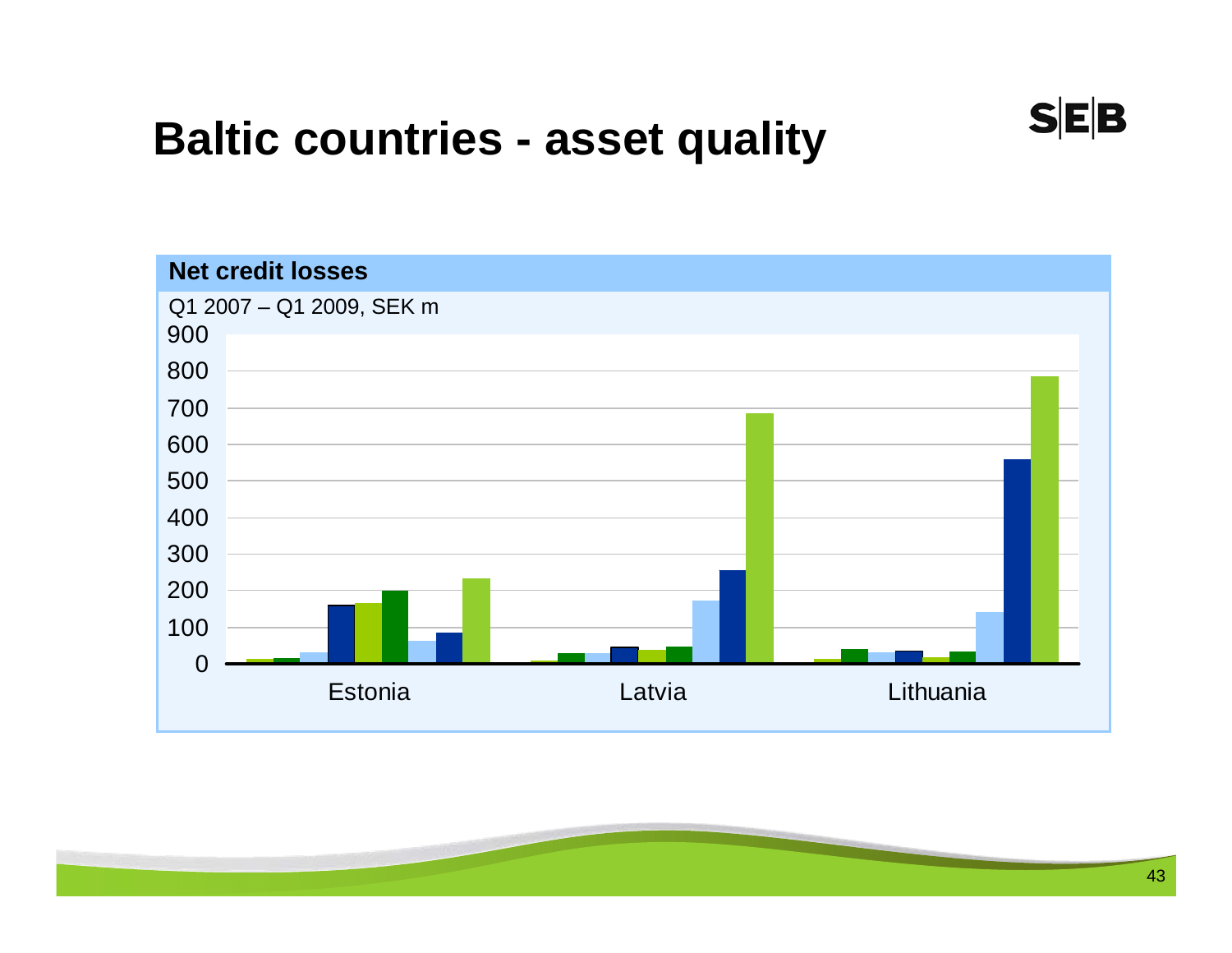#### **Baltic countries – Net Credit Losses**  SEK m

|                                                   |                |                |                  | Total                |        |
|---------------------------------------------------|----------------|----------------|------------------|----------------------|--------|
|                                                   | <b>Estonia</b> | Latvia         | <b>Lithuania</b> | $\overline{Q}$ 1 '09 | Q4 '08 |
|                                                   |                |                |                  |                      |        |
| Net Write-offs & Actual Losses                    | $\overline{0}$ | $\overline{0}$ | $-21$            | $-21$                | 1%     |
| <b>Net New Specific Provisions</b>                | $-75$          | $-168$         | $-285$           | $-528$               | 31%    |
| <b>Net New Collective Provisions</b><br>of which: | $-157$         | $-516$         | $-480$           | $-1,154$             | 68%    |
| Homogeneous groups                                | $-78$          | $-263$         | $-46$            | $-387$               | 23%    |
| Individually appraised loans                      | $-79$          | $-253$         | $-435$           | $-767$               | 45%    |
| <b>Net Credit Losses</b>                          | $-232$         | $-684$         | $-786$           | $-1,702$             | 100%   |

 $S|E|B$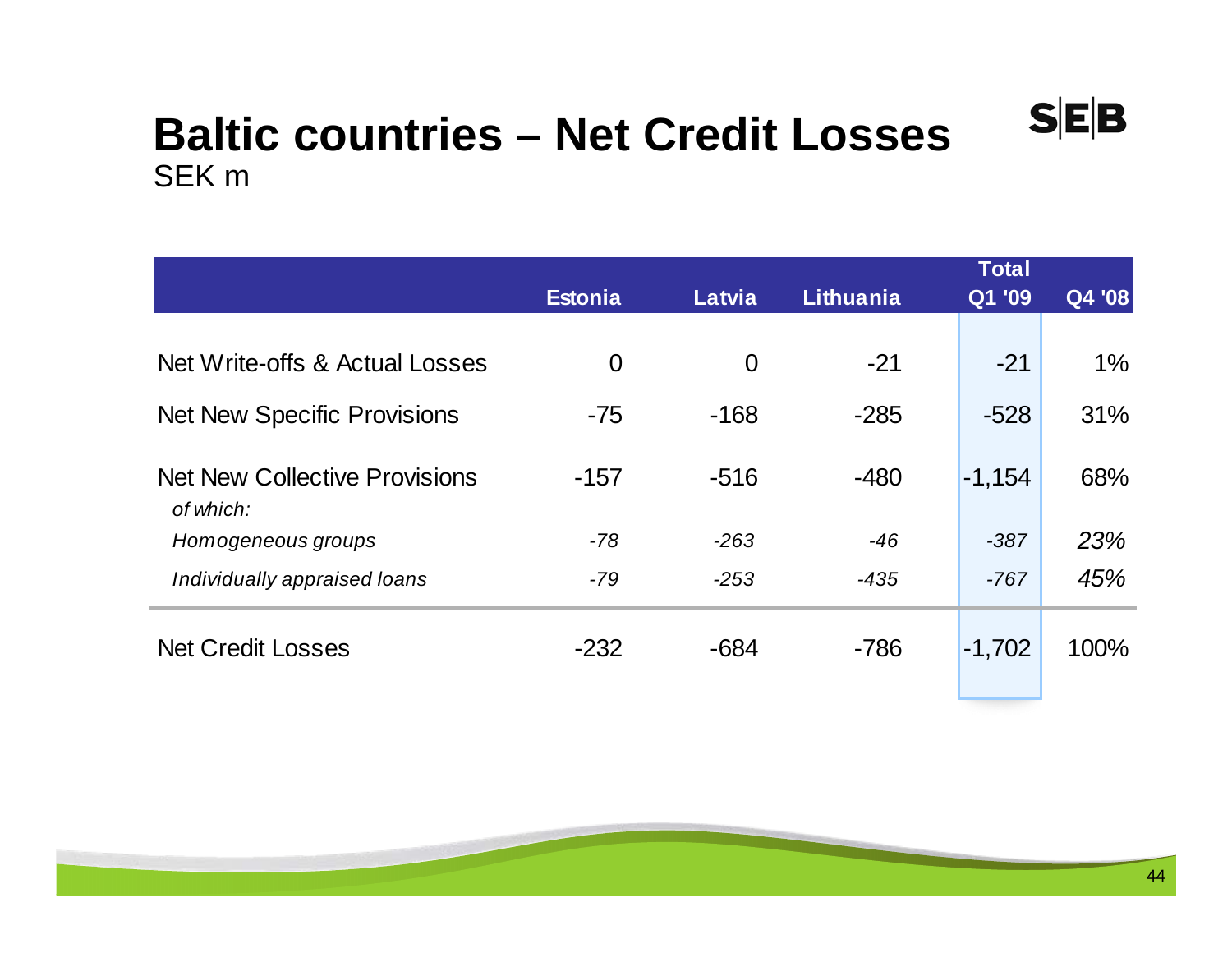### **Impaired Loans and Reserves**

SEB Group, SEK m

|                                     | <b>Dec '07</b> | <b>Dec '08</b> | <b>Mar '09</b> |
|-------------------------------------|----------------|----------------|----------------|
| <b>Individually assessed loans</b>  |                |                |                |
| Impaired loans, gross               | 7,404          | 11,411         | 12,982         |
| <b>Specific reserves</b>            | 3,787          | 5,022          | 5,608          |
| Collective reserves                 | 1,900          | 2,793          | 3,685          |
| Off Balance sheet reserves          | 209            | 251            | 407            |
| Specific reserve ratio              | 51.1%          | 44.0%          | 43.2%          |
| Specific & Collective reserve ratio | 76.8%          | 68.5%          | 71.6%          |
|                                     |                |                |                |
| <b>Portfolio assessed loans</b>     |                |                |                |
| Loans past due > 60 days            | 987            | 2,500          | 3,841          |
| Collective reserves                 | 702            | 1,404          | 1,847          |
| Reserve ratio                       | 71.1%          | 56.2%          | 48.1%          |
| <b>Total reserves</b>               | 6,598          | 9,470          | 11,547         |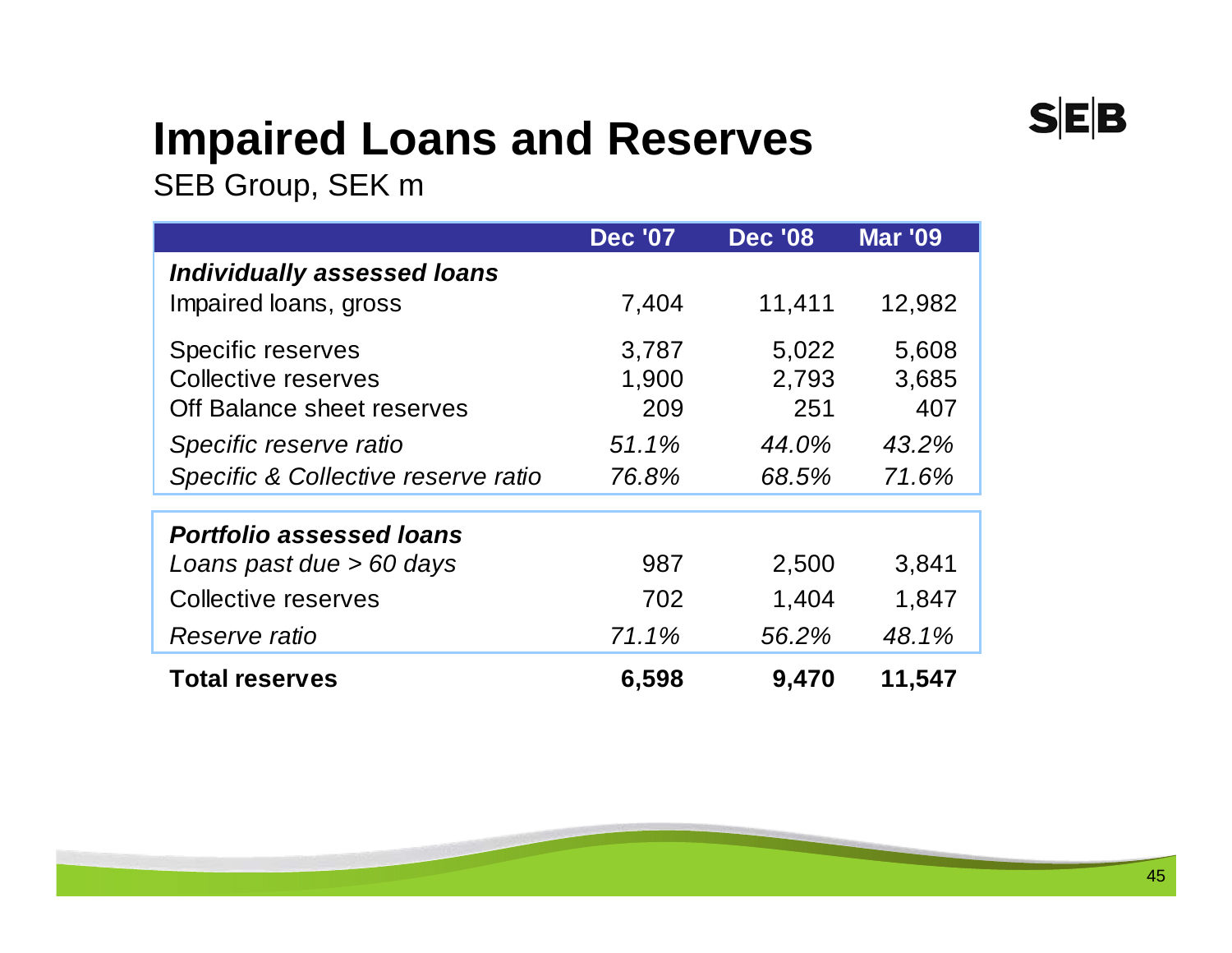#### **Impaired Loans and Reserves**

SEB Baltic Banks, March 2009, SEK m

|                                    | <b>SEB</b><br><b>Estonia</b> | <b>SEB</b><br><b>Latvia</b> | <b>SEB</b><br><b>Lithuania</b> | <b>Total</b><br><b>Baltic</b> | <b>Change</b><br>Q <sub>1</sub> |
|------------------------------------|------------------------------|-----------------------------|--------------------------------|-------------------------------|---------------------------------|
| <b>Individually assessed loans</b> |                              |                             |                                |                               |                                 |
| Impaired loans, gross              | 936                          | 1,013                       | 2,974                          | 4,923                         | 1,320                           |
| <b>Specific reserves</b>           | 456                          | 353                         | 1,043                          | 1,852                         | 507                             |
| Collective reserves                | 337                          | 450                         | 773                            | 1,560                         | 755                             |
| Specific reserve ratio             | 49%                          | 35%                         | 35%                            | 38%                           | 0%                              |
| Specific & Collective reserve rat  | 85%                          | 79%                         | 61%                            | 69%                           | 10%                             |
| <b>Portfolio assessed loans</b>    |                              |                             |                                |                               |                                 |
| Loans past due > 60 days,          | 880                          | 1,203                       | 855                            | 2,938                         | 1,042                           |
| Collective reserves                | 367                          | 655                         | 321                            | 1,343                         | 387                             |
| Reserve ratio %                    | 42%                          | 54%                         | 38%                            | 46%                           | $-5%$                           |
| <b>Total reserves</b>              | 1,160                        | 1,458                       | 2,137                          | 4,755                         | 1,650                           |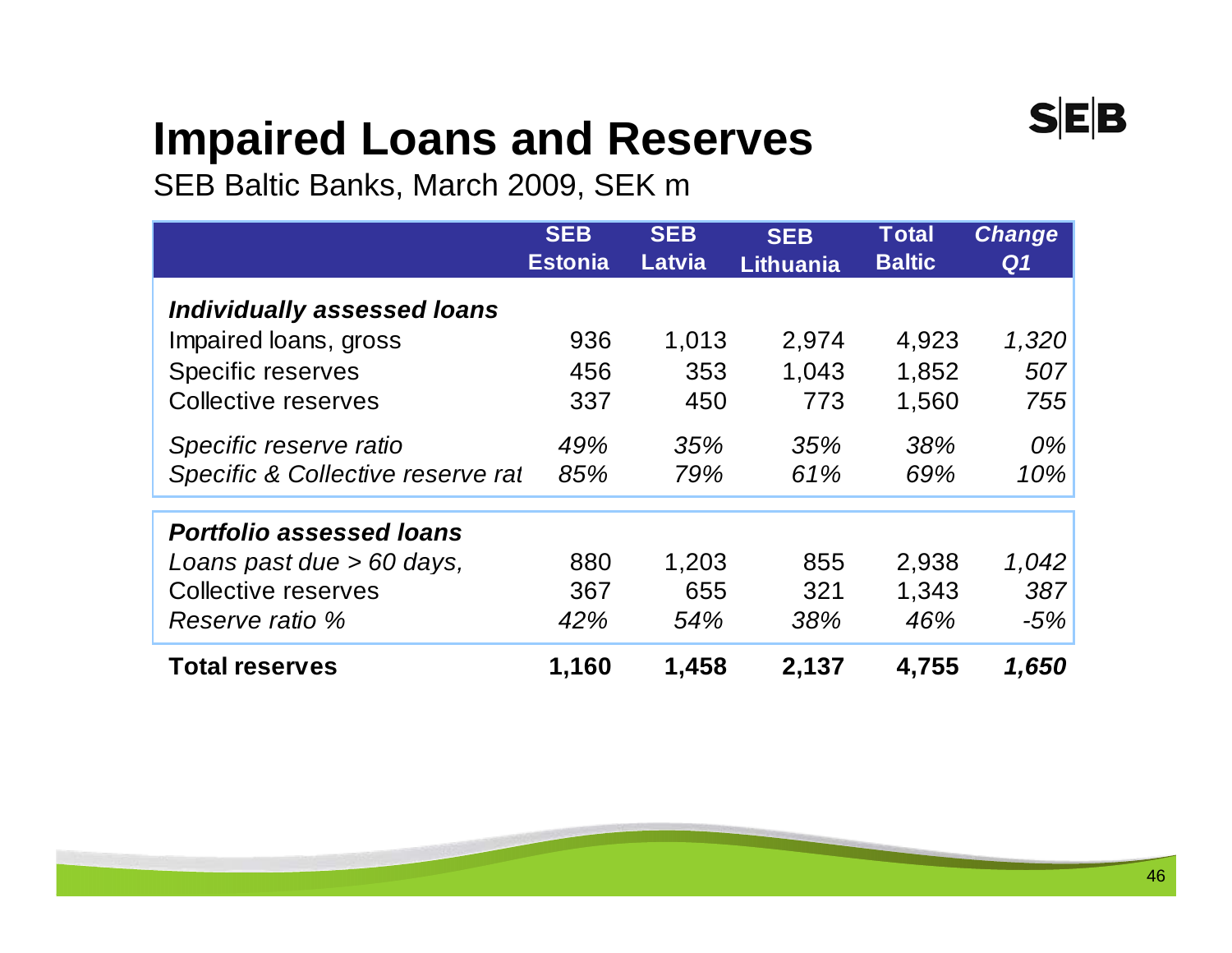#### $S$ **E**B **Credit losses and build up of reserves**

#### SEB Group, SEK m

|                                           | <b>Sum</b><br>8 quarters<br>$2007 - 2009$ | <b>Average/</b><br>quarter | Jan – Mar Jan – Mar<br>2008 | 2009     | <b>Change</b> |
|-------------------------------------------|-------------------------------------------|----------------------------|-----------------------------|----------|---------------|
| <b>Provisions</b>                         |                                           |                            |                             |          |               |
| Collective provisions:                    |                                           |                            |                             |          |               |
| For portfolio assessed loans              | $-1,241$                                  | $-155$                     | $-45$                       | $-432$   | $-386$        |
| For individually assessed loans           | $-1,672$                                  | $-209$                     | $-67$                       | $-903$   | $-835$        |
| Specific provisions                       | $-3,038$                                  | $-380$                     | $-190$                      | $-912$   | $-722$        |
| Reversals of specific                     |                                           |                            |                             |          |               |
| provisions no longer required             | 856                                       | 107                        | 44                          | 190      | 146           |
| Net provisions for contingent liabilities | $-230$                                    | $-29$                      | 1                           | $-151$   | $-152$        |
| Net provisions (build-up of reserve)      | $-5,325$                                  | $-666$                     | $-257$                      | $-2,207$ | $-1,950$      |
| <b>Write-offs</b>                         |                                           |                            |                             |          |               |
| <b>Total write-offs</b>                   | $-2,871$                                  | $-359$                     | $-332$                      | $-291$   | 41            |
| Reversal of specific provisions           |                                           |                            |                             |          |               |
| utilized for write-offs                   | 1,365                                     | 171                        | 201                         | 79       | $-122$        |
| Write-offs not previously provided for    | $-1,506$                                  | $-188$                     | $-131$                      | $-212$   | $-81$         |
| Recovered from previous write-offs        | 430                                       | 54                         | 24                          | 33       | 9             |
| <b>Net write-offs</b>                     | $-1,076$                                  | $-134$                     | $-107$                      | $-179$   | $-72$         |
| <b>Net credit losses</b>                  | $-6,401$                                  | $-800$                     | $-364$                      | $-2,386$ | $-2,022$      |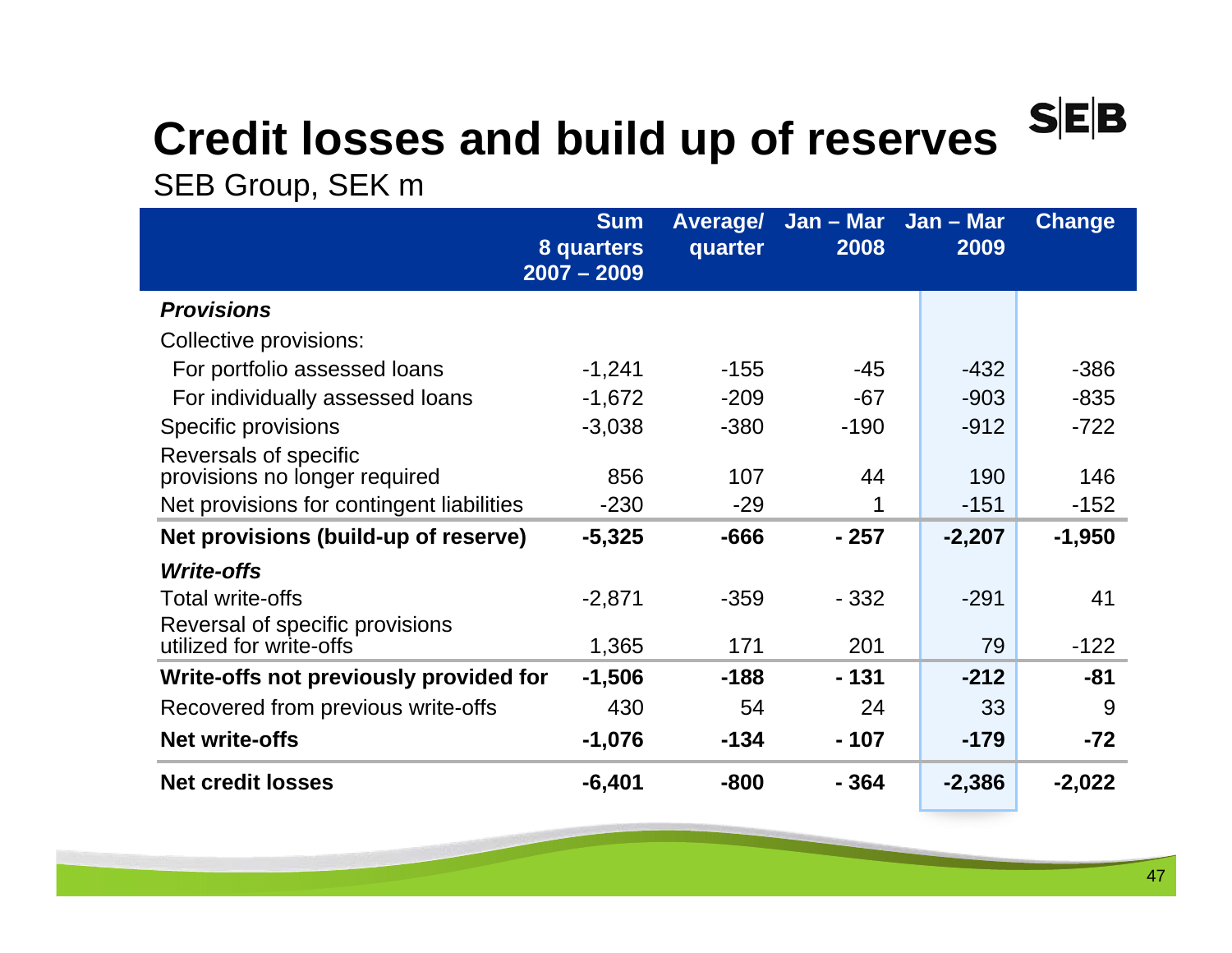### **Credit losses and build up of reserves quarterly development**

#### SEB Group, SEK m

| Net credit losses, quarterly                                                                         | Q <sub>2</sub><br>2007 | Q <sub>3</sub><br>2007 | Q <sub>4</sub><br>2007 | Q <sub>1</sub><br>2008 | Q <sub>2</sub><br>2008 | Q3<br>2008   | Q <sub>4</sub><br>2008 | Q <sub>1</sub><br>2009 |  |
|------------------------------------------------------------------------------------------------------|------------------------|------------------------|------------------------|------------------------|------------------------|--------------|------------------------|------------------------|--|
| <b>Provisions</b>                                                                                    |                        |                        |                        |                        |                        |              |                        |                        |  |
| <b>Collective provisions:</b>                                                                        |                        |                        |                        |                        |                        |              |                        |                        |  |
| For portfolio assessed loans                                                                         | -75                    | $-29$                  | $-113$                 | -45                    | $-82$                  | $-209$       | $-256$                 | $-432$                 |  |
| For individually assessed loans                                                                      | $-145$                 | $-42$                  | 128                    | $-67$                  | 93                     | $-109$       | $-627$                 | $-903$                 |  |
| Specific provisions                                                                                  | -77                    | $-100$                 | $-231$                 | $-190$                 | $-409$                 | $-331$       | $-788$                 | $-912$                 |  |
| Reversals of specific provisions<br>no longer required                                               | 87                     | 80                     | 163                    | 44                     | 79                     | 71           | 142                    | 190                    |  |
| Net provisions for contingent liabilities                                                            | $-7$                   | 8                      | $-24$                  | 1                      | $\overline{2}$         | $-23$        | $-36$                  | $-151$                 |  |
| Net provisions (build-up of reserve)                                                                 | $-217$                 | -83                    | $-77$                  | $-257$                 | $-317$                 | $-601$       | $-1,566$               | $-2,207$               |  |
| <b>Write-offs</b>                                                                                    |                        |                        |                        |                        |                        |              |                        |                        |  |
| <b>Total write-offs</b>                                                                              | $-240$                 | $-350$                 | $-562$                 | $-332$                 | $-367$                 | $-265$       | $-464$                 | $-291$                 |  |
| Reversal of specific provisions<br>utilized for write-offs<br>Write-offs not previously provided for | 131<br>$-109$          | 214<br>$-136$          | 242<br>$-320$          | 201<br>$-131$          | 217<br>$-150$          | 71<br>$-194$ | 210<br>$-254$          | 79<br>$-212$           |  |
| Recovered from previous write-offs                                                                   | 43                     | 30                     | 85                     | 24                     | 19                     | 79           | 117                    | 33                     |  |
| <b>Net write-offs</b>                                                                                | -66                    | $-106$                 | $-235$                 | $-107$                 | $-131$                 | $-115$       | $-137$                 | $-179$                 |  |
| <b>Net credit losses</b>                                                                             | $-283$                 | $-189$                 | $-312$                 | $-364$                 | $-448$                 |              | $-716 - 1,703$         | $-2,386$               |  |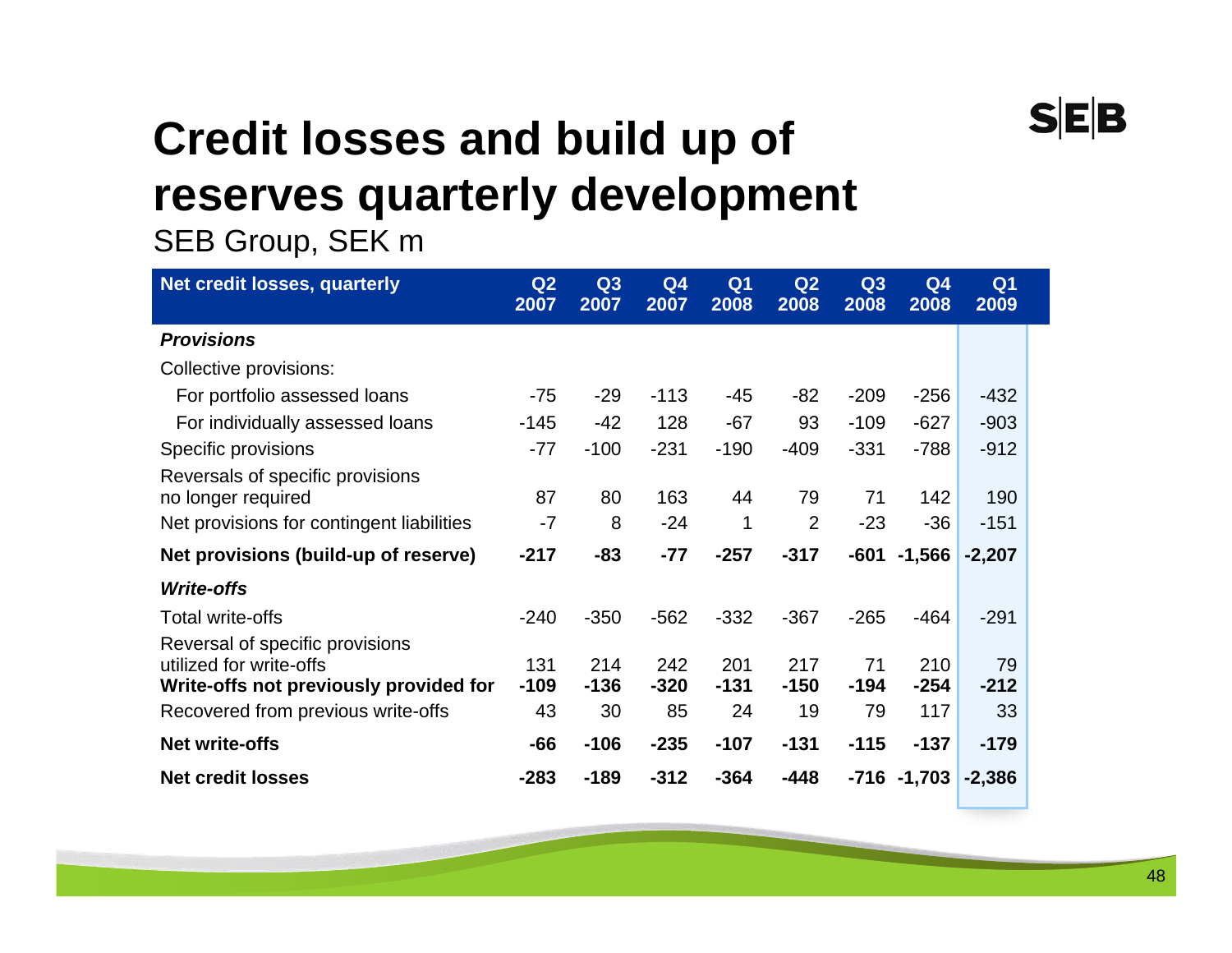

## Bond portfolios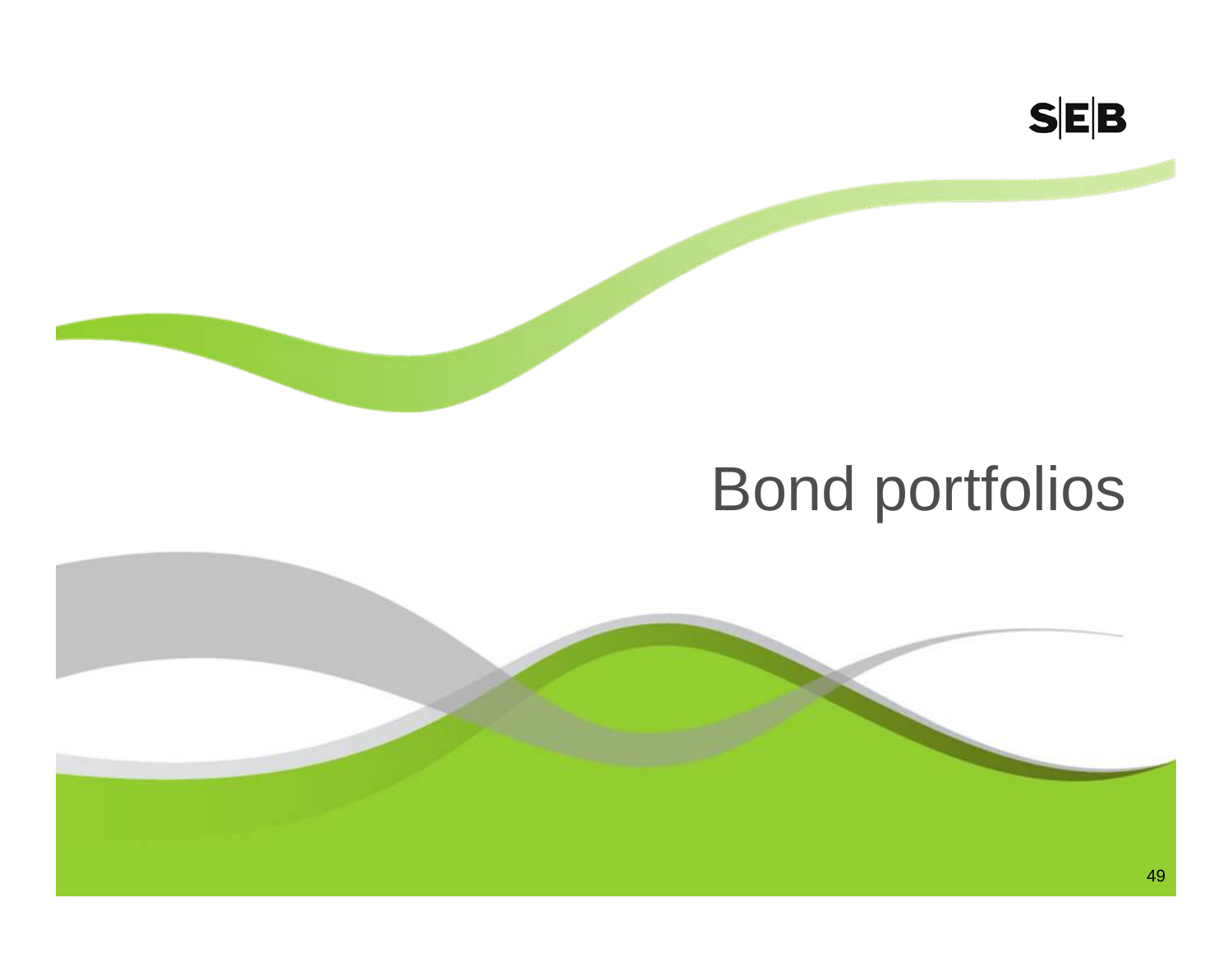### **SEB Bond Portfolio\***

31 March, 2009, SEKbn



| <b>Merchant Banking</b> | 180 | <b>SEE</b> |
|-------------------------|-----|------------|
| <b>Group Treasury</b>   | 169 |            |
| Other divisions         | 6   |            |
| <b>Total</b>            | 356 |            |



*\*Net of short and fully matched positions; excluding holdings in the insurance business*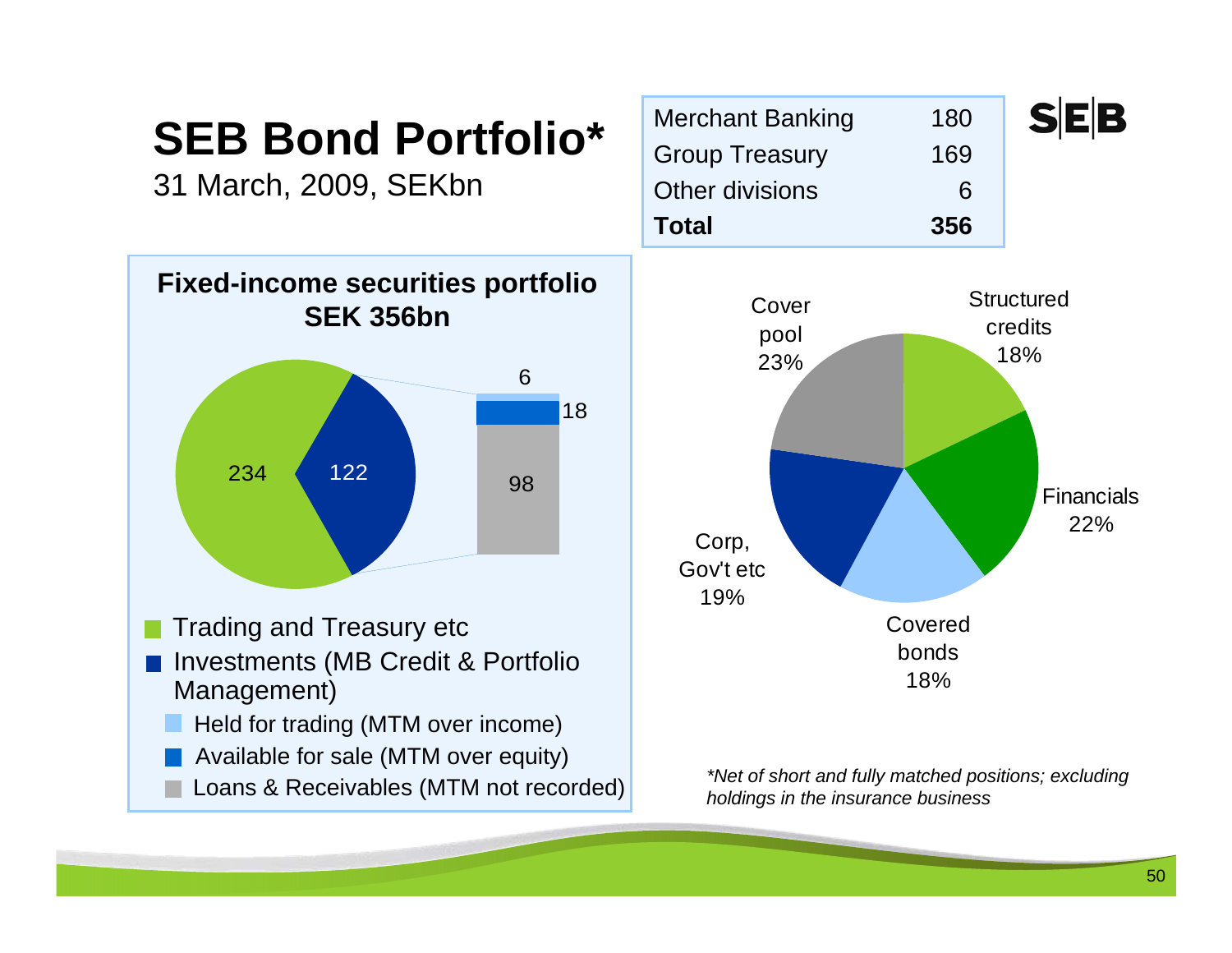### **Merchant Banking Bond Portfolios**

31 March, 2009



#### **Trading Investments**

**SEB** 

Credit & Portfolio Management

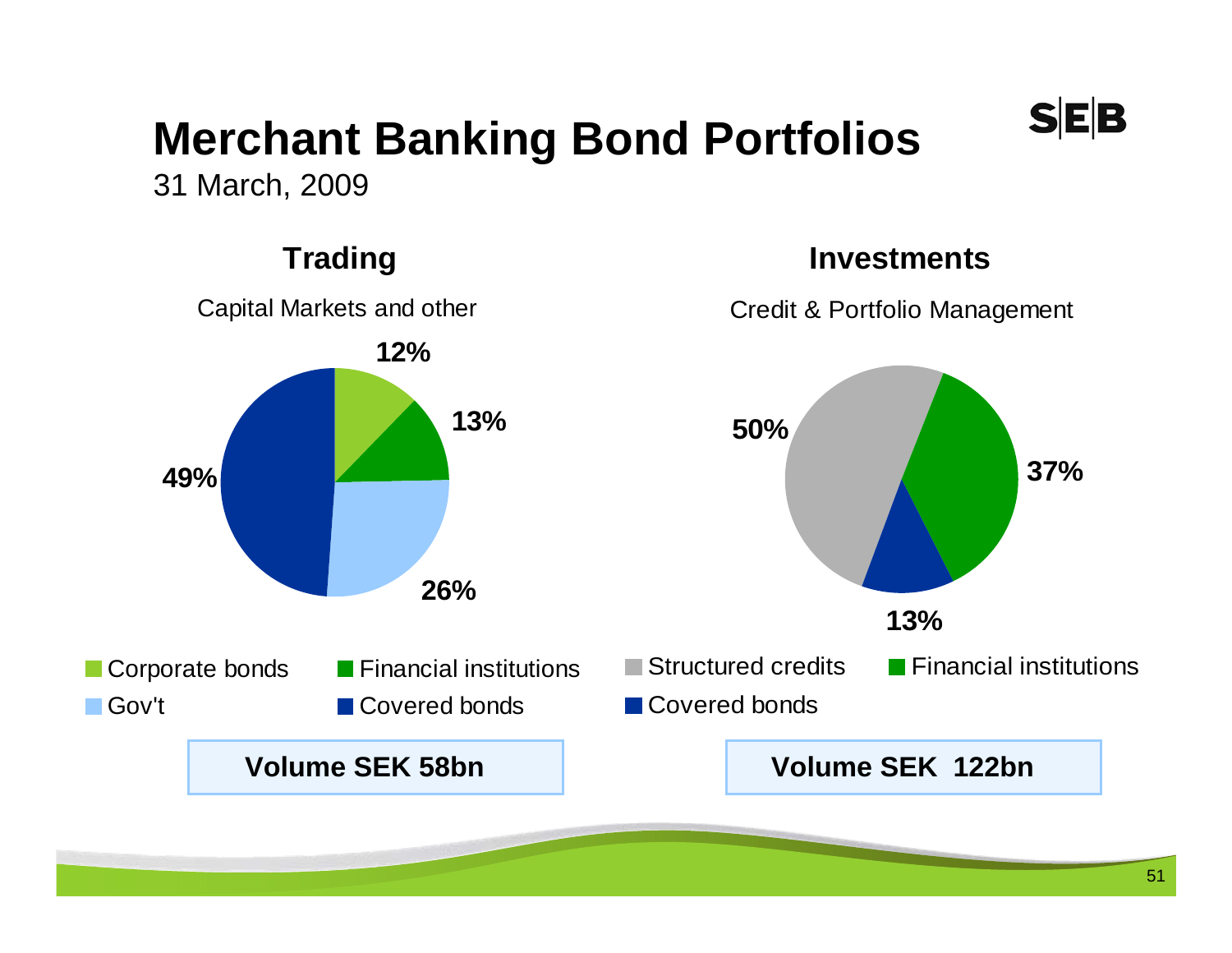### **Bond investment portfolio – status**

31 March, 2009 (31 December, 2008)

#### **Structured credits**

- Volume: SEK 62bn (68)
- AAA-rating: 88.5% (93.0)
- No level 3 assets
- Still amortising, no impaired assets

#### **Financial institutions**

- Volume: SEK 45bn (52)
- No level 3 assets
- No impaired assets

**Covered bonds etc.** SEK 16bn (13)

|            |        | 2007     | 2008     | Q1 09  | <b>Acc</b> | Q308   | Q4 08  |
|------------|--------|----------|----------|--------|------------|--------|--------|
| <b>MTM</b> | P/L    | $-1.769$ | $-1,069$ | -454   | $-3,292$   | 56     | $-187$ |
| (SEKm)     | Equity | $-698$   | $-2,907$ | $-441$ | $-4.046$   | $-635$ | $-585$ |
|            |        | $-2,467$ | $-3.976$ | $-895$ | $-7,338$   | $-579$ | $-772$ |

*Loans & Receivables (MTM not recorded) of SEK 9,950m*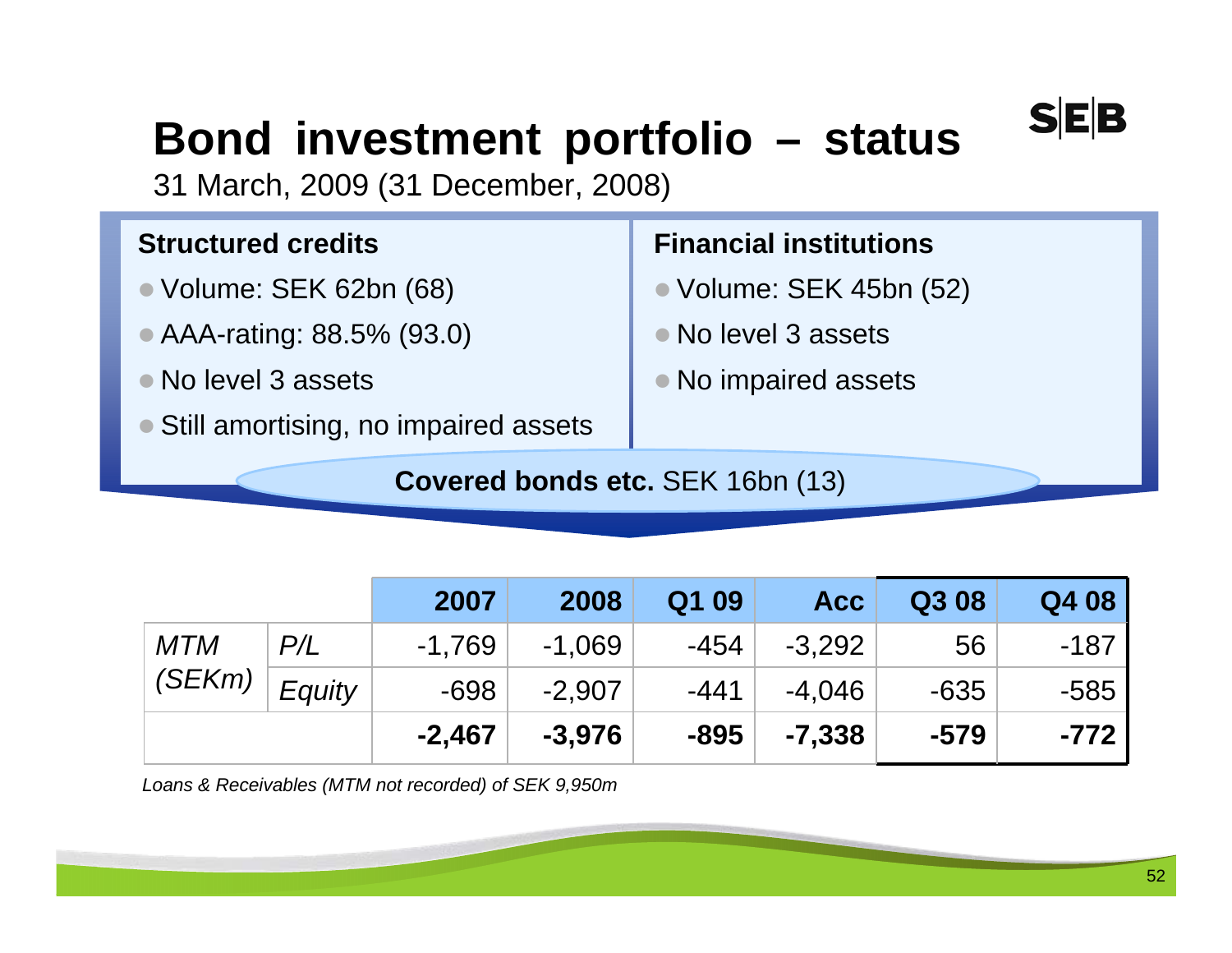# **Bond investment portfolio – financial effects SEB**

31 March, 2009, SEKm

|                                           | <b>Structured credits</b> |          |        |          |        |                      |  | <b>Financial institutions</b> |        |            |       |          |             |                      |
|-------------------------------------------|---------------------------|----------|--------|----------|--------|----------------------|--|-------------------------------|--------|------------|-------|----------|-------------|----------------------|
|                                           | 2007                      | 2008     | Q1 09  | Acc      | Q3 08  | Q <sub>4</sub><br>08 |  |                               | 2007   | 2008       | Q1 09 |          | Acc   Q3 08 | Q <sub>4</sub><br>08 |
| P/L                                       | $-1,056$                  | $-1,070$ | $-503$ | $-2,629$ | 27     | $-262$               |  | P/L                           | $-563$ | $-9$       | 39    | $-533$   | 84          | 11                   |
| Equity                                    | $-626$                    | $-1,460$ | $-27$  | $-2,113$ | $-187$ | $-271$               |  | Equity                        | $-72$  | $-667$     | 221   | $-518$   | $-113$      | $-64$                |
|                                           | $-1,682$                  | $-2,530$ | $-530$ | $-4,742$ | $-160$ | $-533$               |  |                               | $-635$ | $-676$     | 260   | $-1,051$ | $-29$       | $-53$                |
|                                           |                           |          |        |          |        |                      |  |                               |        |            |       |          |             |                      |
| + Covered bonds etc<br>accumulated -1,545 |                           |          |        |          |        |                      |  |                               |        |            |       |          |             |                      |
|                                           |                           |          |        | 2007     |        | 2008                 |  | Q1 09                         |        | <b>Acc</b> | Q308  |          | Q4 08       |                      |

|                      |        | 2007     | 2008     | Q1 09  | <b>Acc</b> | Q3 08  | Q4 08  |
|----------------------|--------|----------|----------|--------|------------|--------|--------|
| <b>MTM</b><br>(SEKm) | P/L    | $-1,769$ | $-1,069$ | -454   | $-3,292$   | 56     | -187   |
|                      | Equity | $-698$   | $-2,907$ | $-441$ | $-4,046$   | $-635$ | $-585$ |
|                      |        | $-2,467$ | $-3.976$ | $-895$ | $-7,338$   | $-579$ | $-772$ |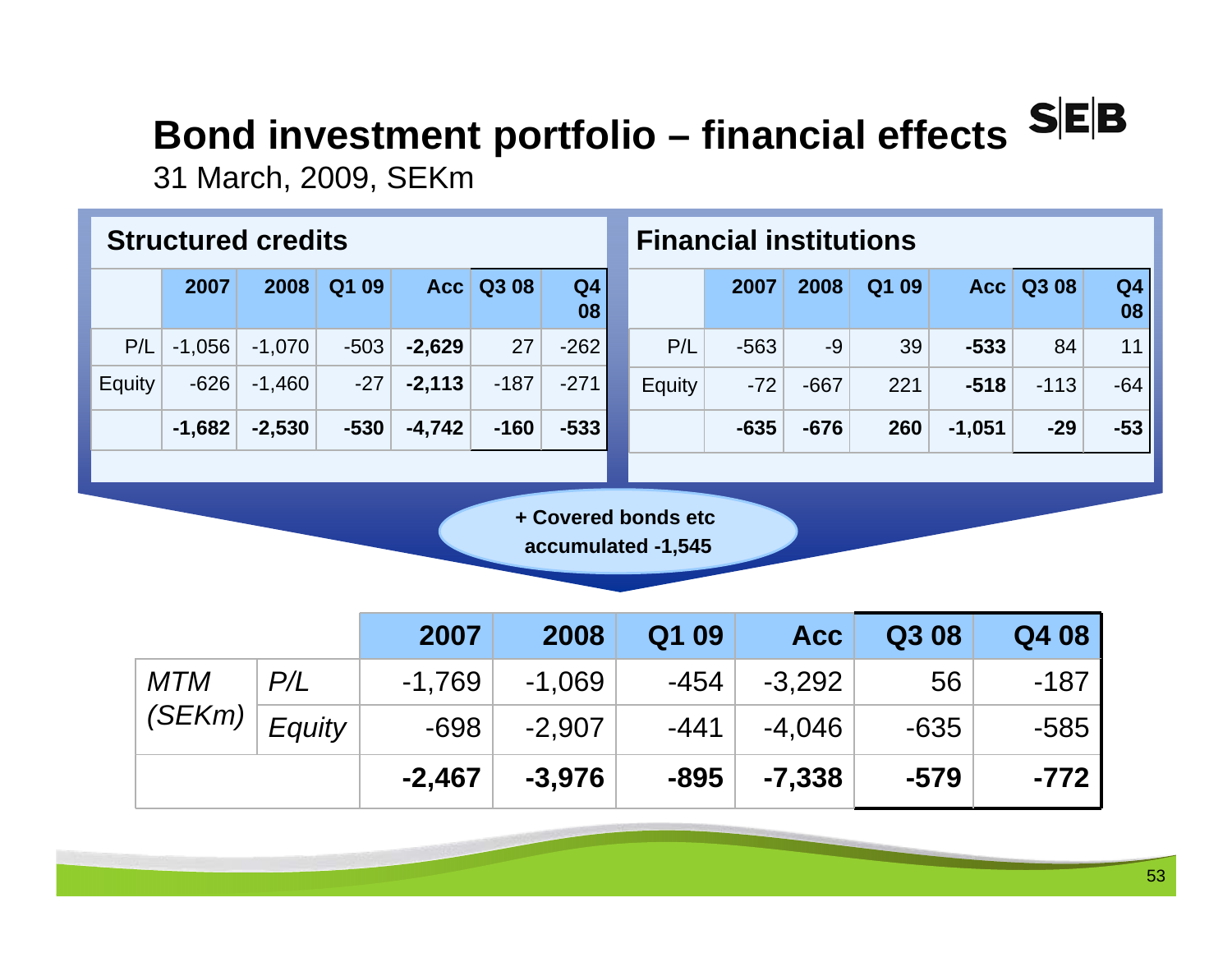### **Bond investment portfolio – strategy**

- 1. Limit P/L volatility by increasing AFS portfolios and reducing HFT portfolios.
- 2. Use IAS 39 possibility to reclassify holdings to further limit volatility.

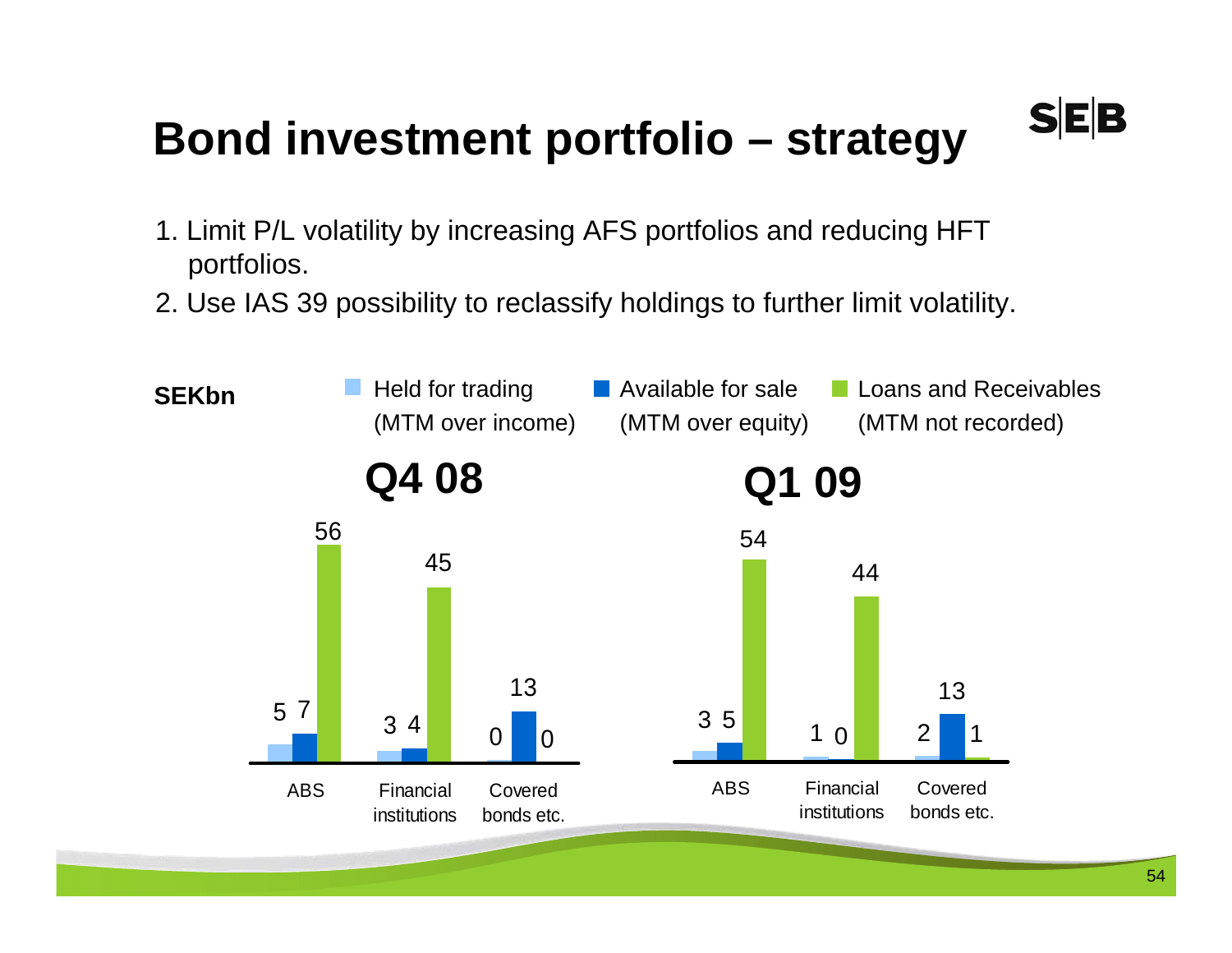### **Distribution of Investment portfolio**

31 March, 2009

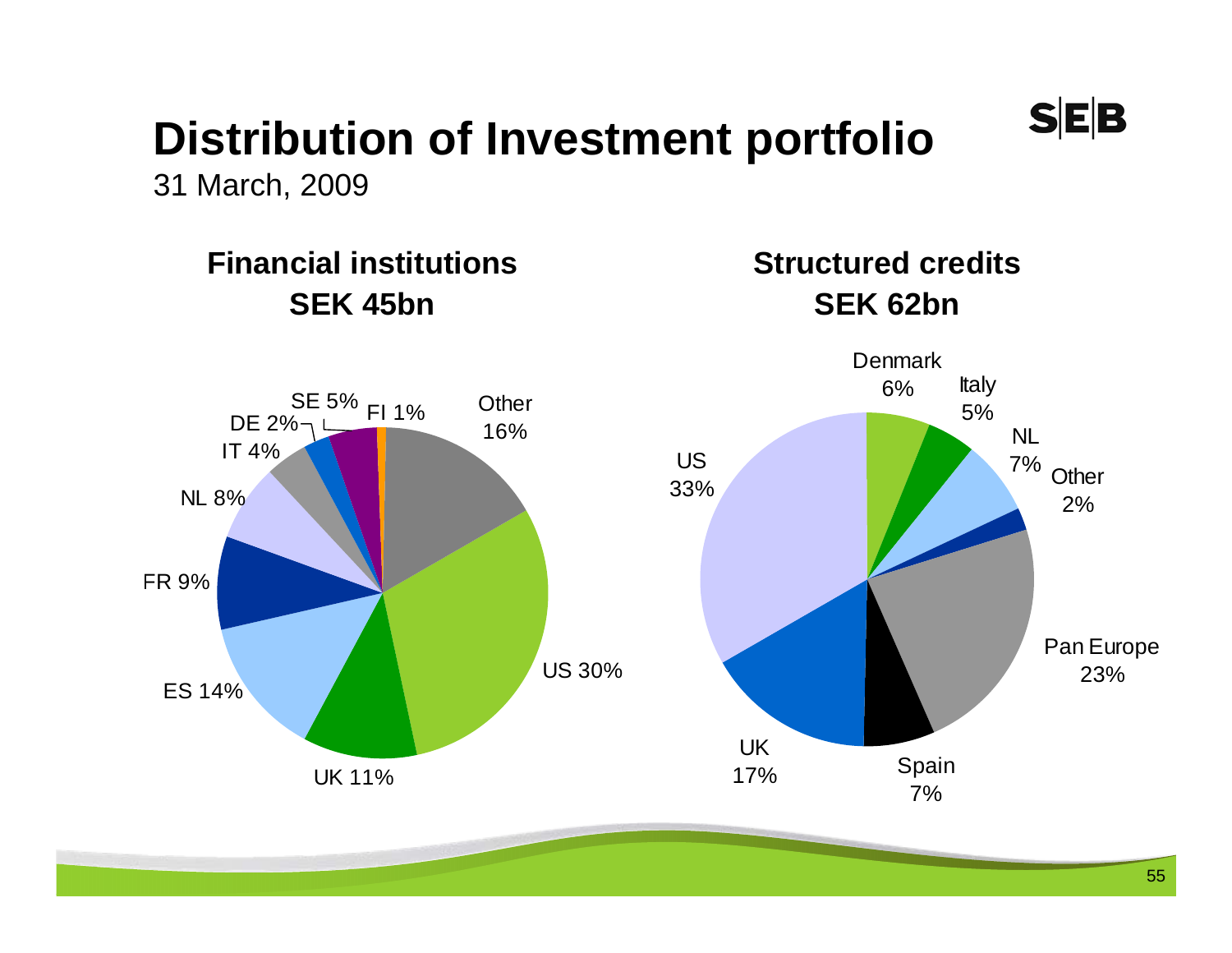### **Main characteristics of structured credits portfolio**

31 March, 2009

- A high quality investment portfolio initiated 1998 with fixed-income securities eligible as central bank collateral
- 615 positions, well diversified across products, asset classes and geographies
- 88.5% of the portfolio is rated Aaa/AAA, only 5.1% below investment grade
	- During Q1, 31 of 615 positions have been downgraded from AAA
- Mark-to-market prices applied to all positions - no level 3 assets
- Current average remaining maturity ~3.8 years
- $\bullet$  Current annual amortisation rate is SEK  $~\sim$ 9 $~$ on

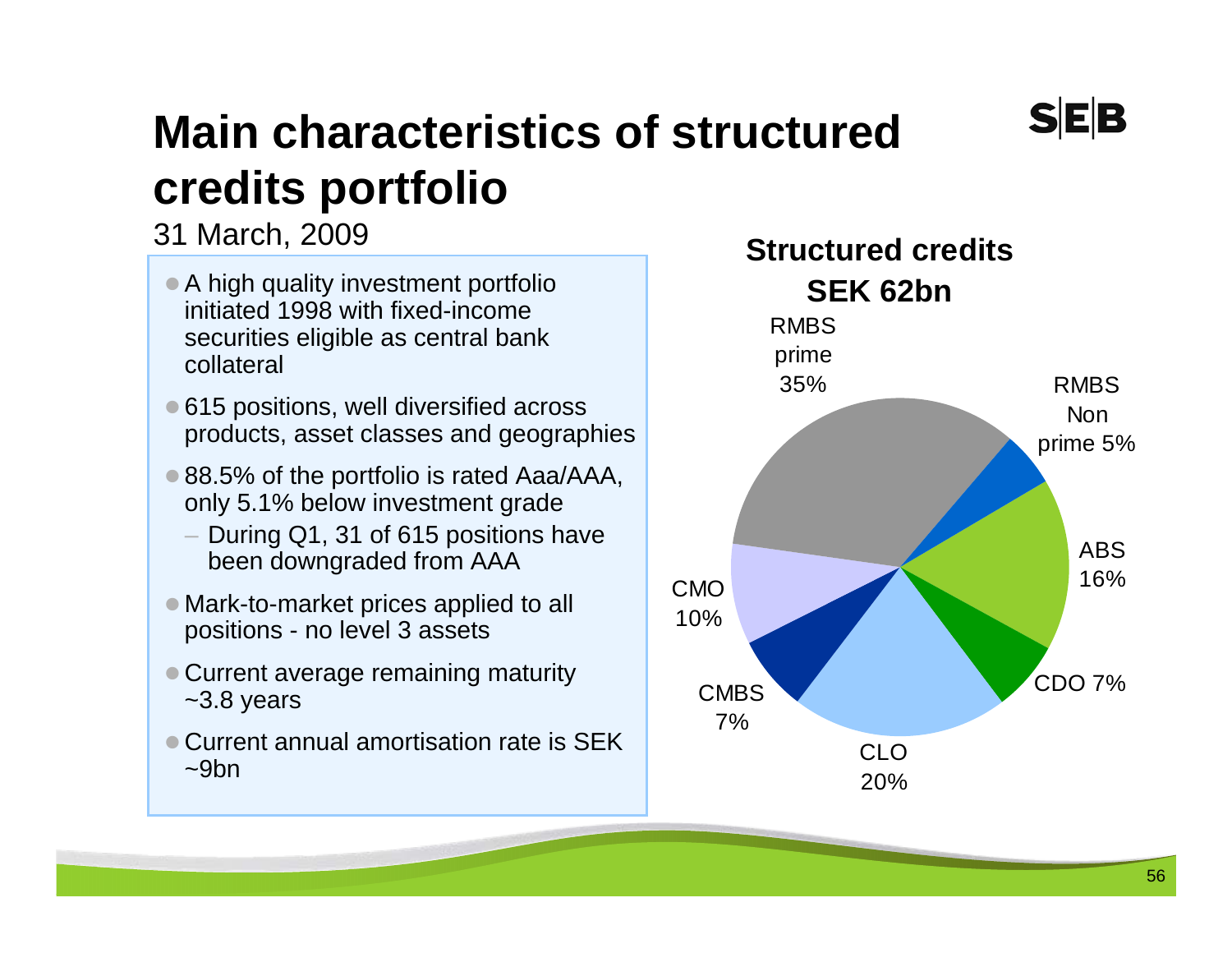

#### **C&PM Portfolio**

Structured Credits – Rating Composition (S&P, Moody's and Fitch) Outstanding volumes, 31 March, 2009

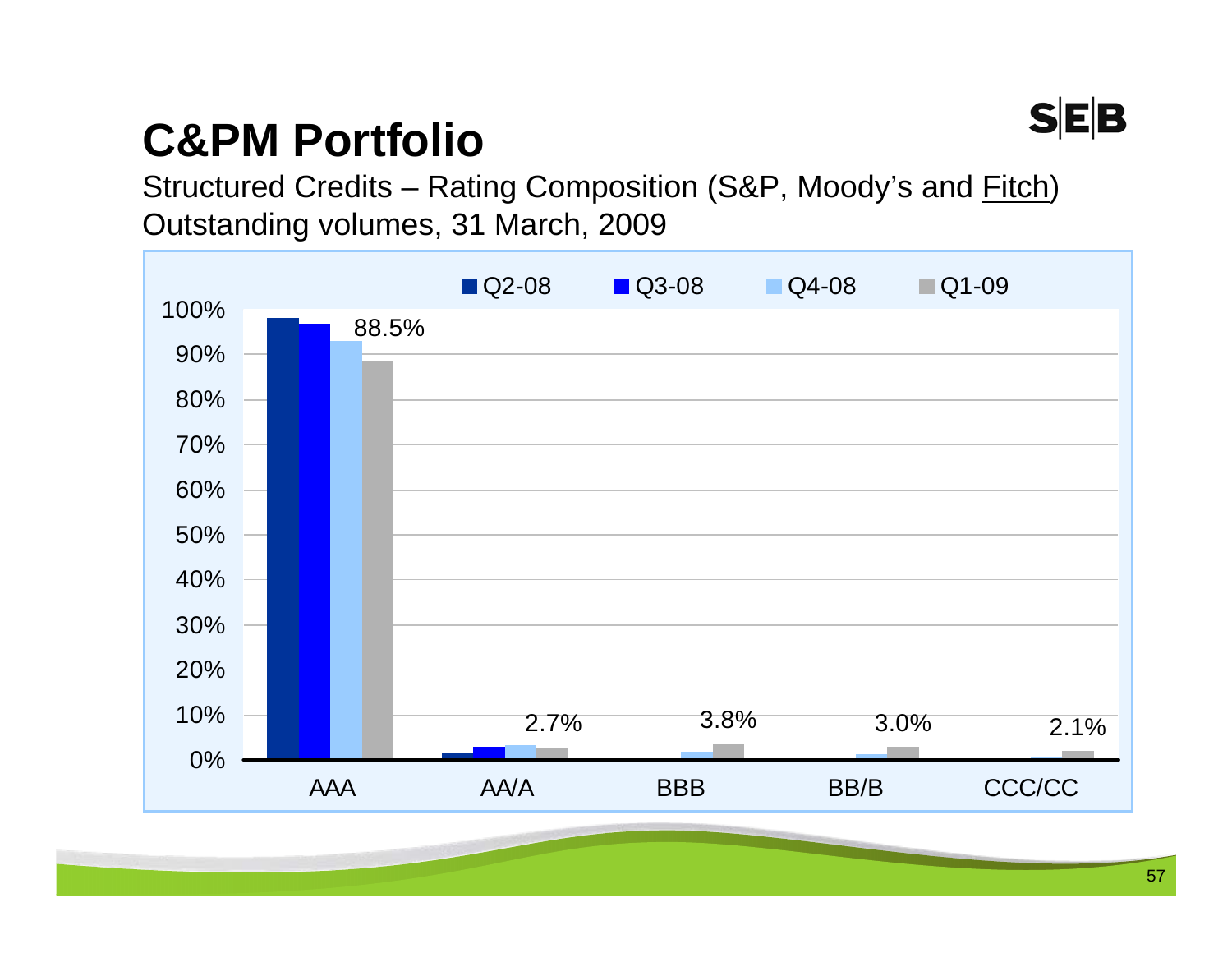Please note:

A restatement of the divisional financial reporting has been carried out in conjunction with the Q1 2008 report as previously announced.

Please consult www.sebgroup.com for more information.



## Divisional level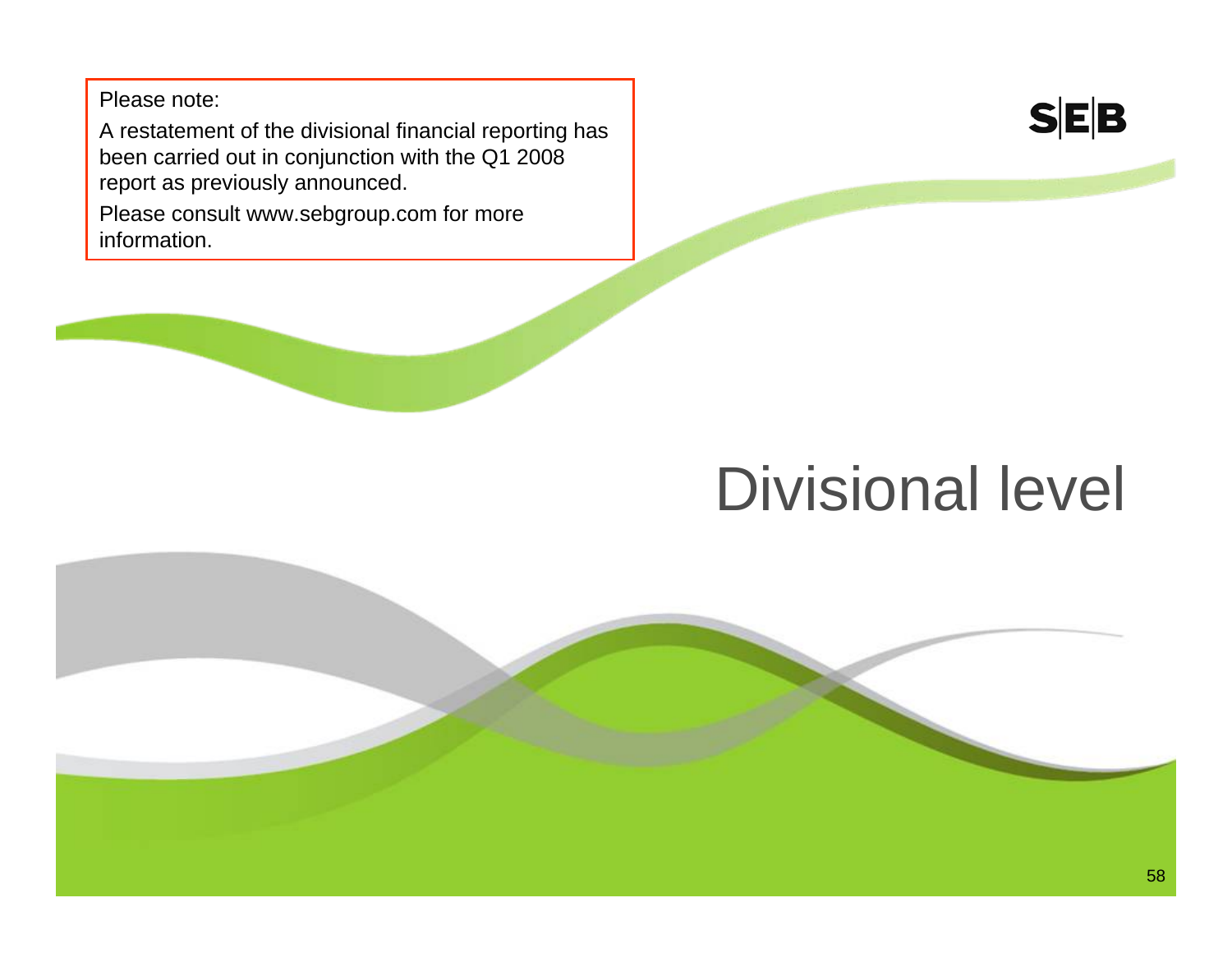#### **Operating profit before credit losses per division**

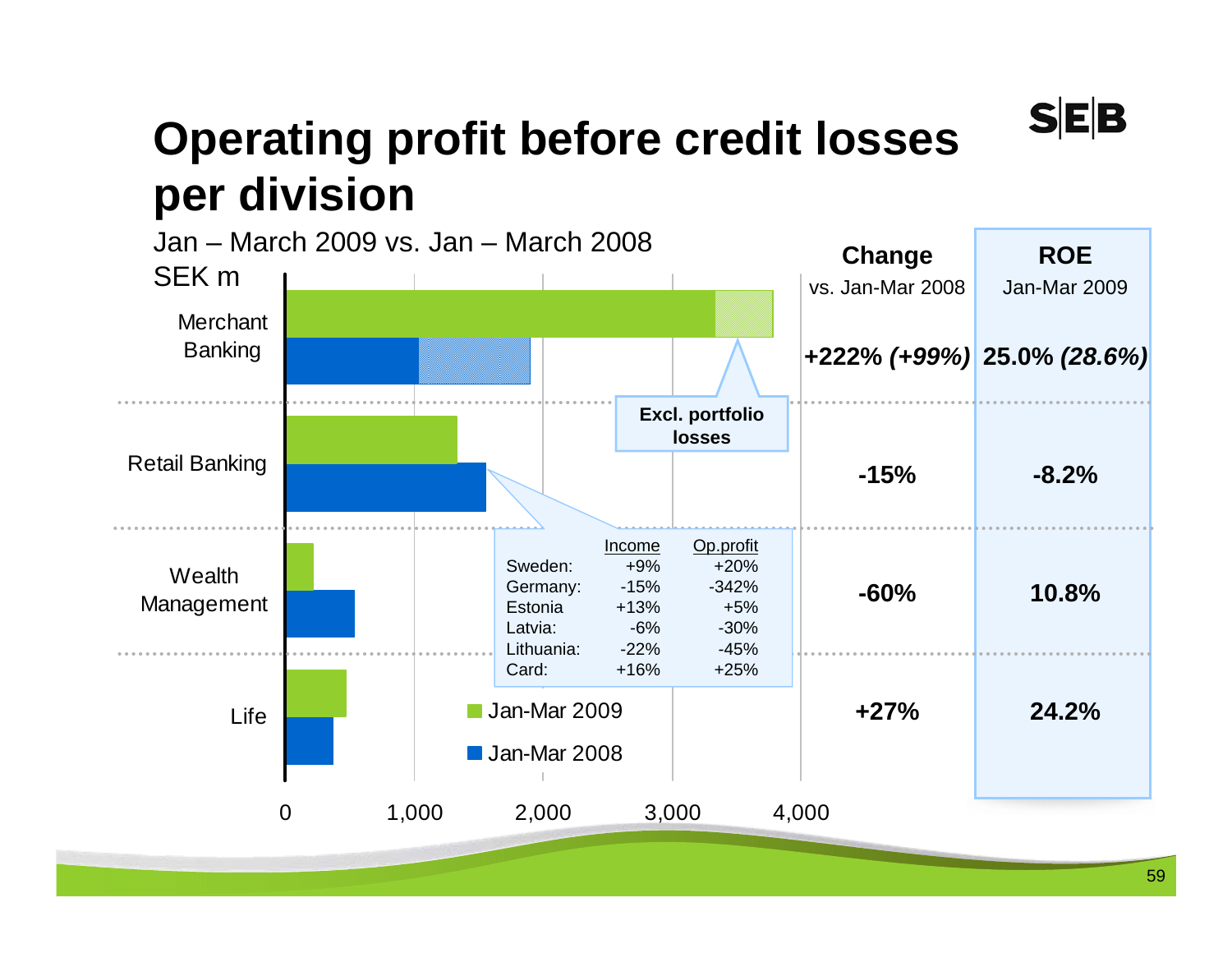### **Volumes**

Public lending SEK bn

|                          | Q <sub>1</sub><br>2008 | Q2<br>2008 | $Q3*$<br>2008 | $Q4*$<br>2008  | $Q1*$<br>2009 |  |
|--------------------------|------------------------|------------|---------------|----------------|---------------|--|
| <b>MB</b>                | 526                    | 531        | 606           | 645            | 662           |  |
| <b>Retail Banking</b>    | 518                    | 545        | 561           | 586            | 581           |  |
| <b>RB Sweden</b>         | 286                    | 303        | 307           | 309            | 313           |  |
| <b>RB</b> Estonia        | 42                     | 43         | 44            | 48             | 47            |  |
| <b>RB Latvia</b>         | 35                     | 36         | 37            | 41             | 39            |  |
| <b>RB Lithuania</b>      | 60                     | 64         | 69            | 76             | 74            |  |
| <b>RB Germany</b>        | 81                     | 82         | 87            | 95             | 91            |  |
| <b>RB Cards</b>          | 14                     | 17         | 17            | 17             | 17            |  |
| <b>Wealth Management</b> | 31                     | 29         | 28            | 28             | 30            |  |
| <b>Life</b>              |                        |            |               | $\blacksquare$ | -             |  |
| <b>Other/Elim</b>        | 24                     | 27         | 31            | 38             | 44            |  |
| <b>SEB Group</b>         | 1,099                  | 1,132      | 1,226         | 1,297          | 1,317         |  |

*\* Including re-classified bonds*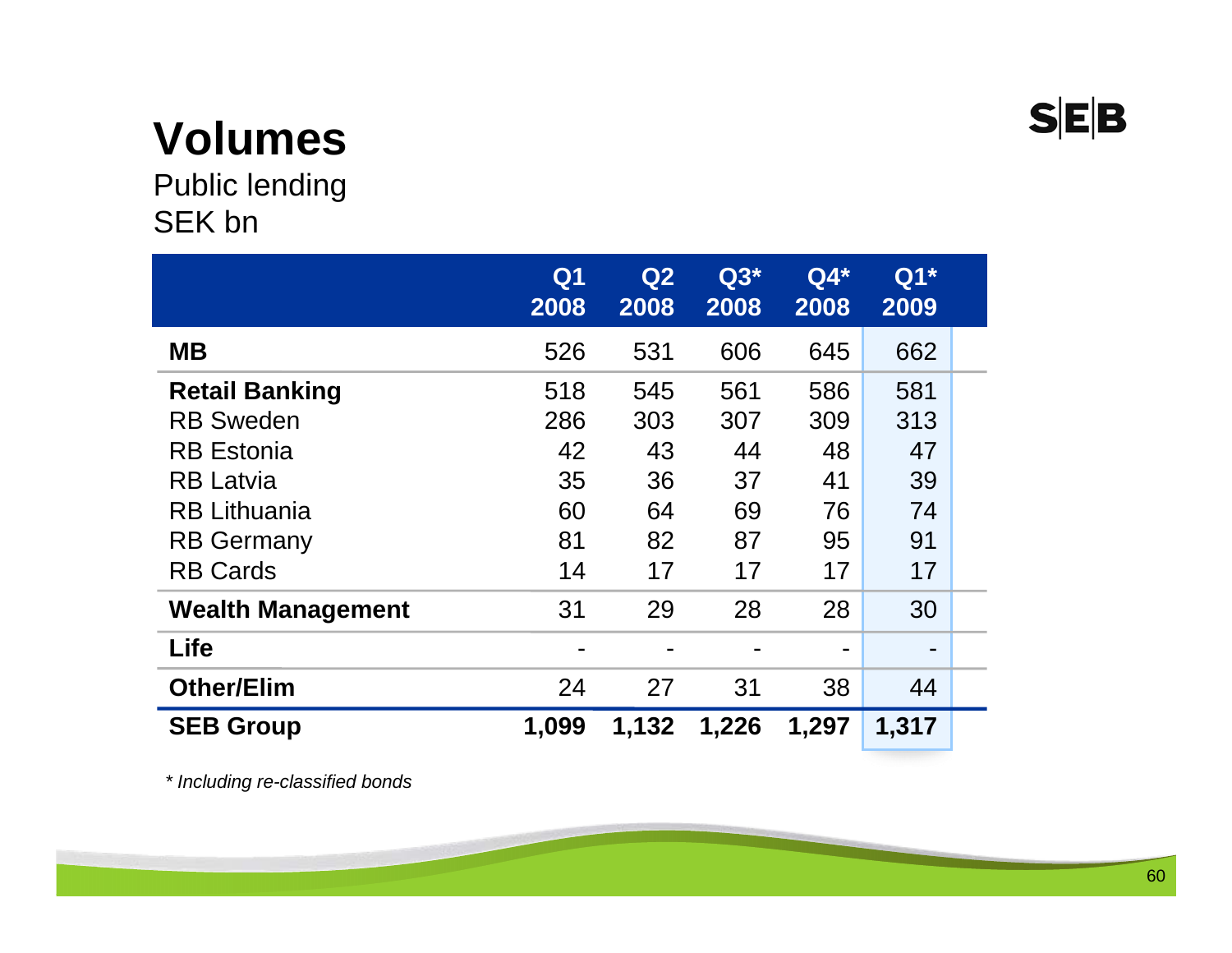### **Volumes**

Public deposit SEK bn

|                          | Q <sub>1</sub><br>2008 | Q2<br>2008 | Q3<br>2008 | Q <sub>4</sub><br>2008 | Q <sub>1</sub><br>2009   |  |
|--------------------------|------------------------|------------|------------|------------------------|--------------------------|--|
| <b>MB</b>                | 409                    | 392        | 426        | 433                    | 411                      |  |
| <b>Retail Banking</b>    | 257                    | 264        | 269        | 287                    | 278                      |  |
| <b>RB Sweden</b>         | 145                    | 149        | 151        | 153                    | 151                      |  |
| <b>RB</b> Estonia        | 20                     | 22         | 22         | 25                     | 24                       |  |
| <b>RB Latvia</b>         | 17                     | 18         | 17         | 19                     | 17                       |  |
| <b>RB Lithuania</b>      | 28                     | 28         | 30         | 32                     | 30                       |  |
| <b>RB Germany</b>        | 47                     | 47         | 49         | 58                     | 56                       |  |
| <b>RB Cards</b>          |                        |            |            |                        | $\overline{\phantom{0}}$ |  |
| <b>Wealth Management</b> | 54                     | 56         | 52         | 48                     | 55                       |  |
| <b>Life</b>              |                        |            |            |                        | $\overline{\phantom{0}}$ |  |
| <b>Other/Elim</b>        | 45                     | 46         | 47         | 73                     | 92                       |  |
| <b>SEB Group</b>         | 765                    | 758        | 794        | 841                    | 836                      |  |

**CONTRACTOR**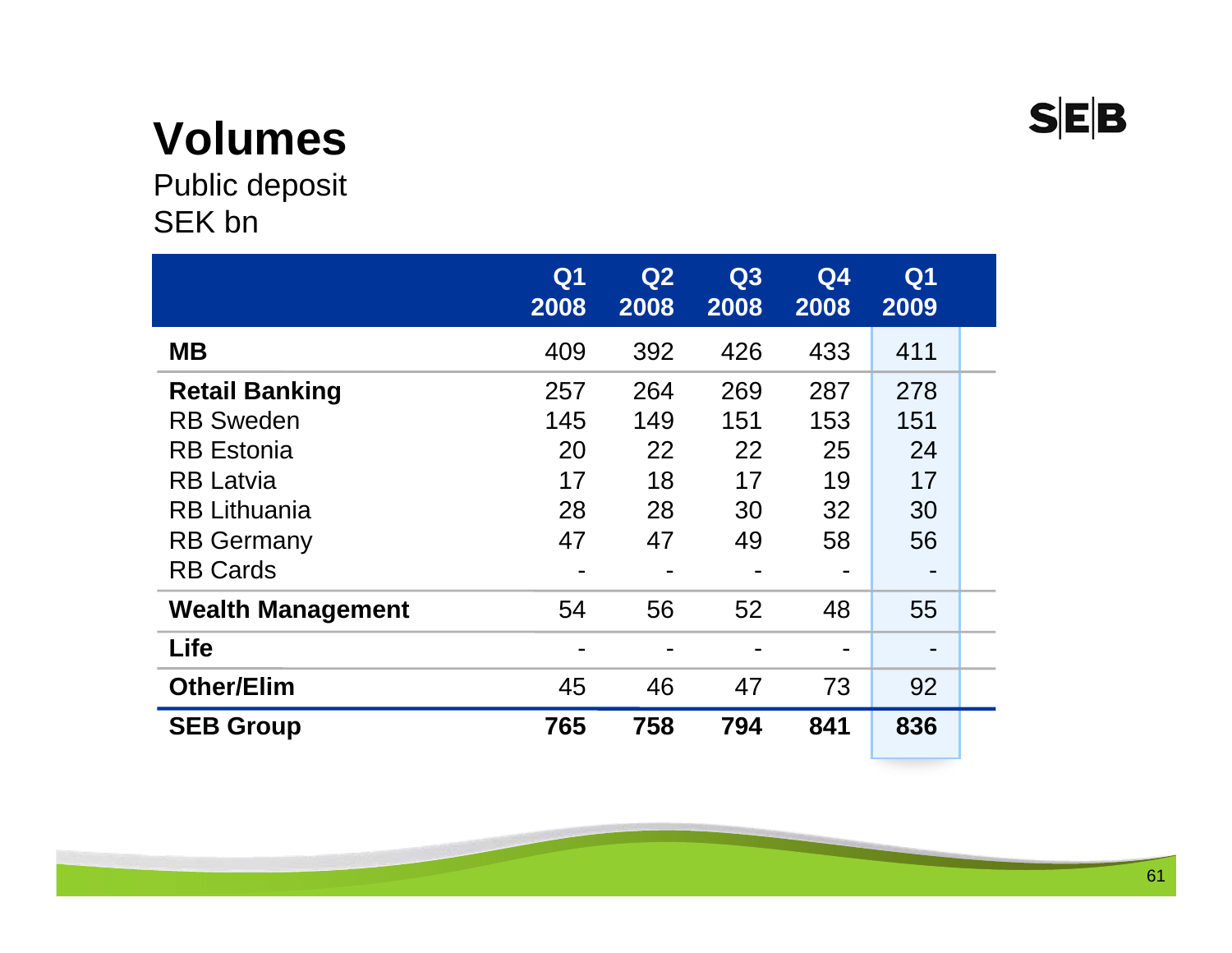#### **FTEs, end of quarter**

|                                                                                                                                | Q <sub>1</sub><br>2008                         | Q2<br>2008                                         | Q3<br>2008                                     | Q <sub>4</sub><br>2008                         | Q <sub>1</sub><br>2009                         |  |
|--------------------------------------------------------------------------------------------------------------------------------|------------------------------------------------|----------------------------------------------------|------------------------------------------------|------------------------------------------------|------------------------------------------------|--|
| <b>MB</b>                                                                                                                      | 2,742                                          | 2,760                                              | 2,719                                          | 2,698                                          | 2,697                                          |  |
| <b>Retail Banking</b><br><b>RB Sweden</b><br><b>RB</b> Estonia<br><b>RB Latvia</b><br><b>RB Lithuania</b><br><b>RB Germany</b> | 8,627<br>2,723<br>971<br>998<br>1,349<br>1,802 | 8,952<br>2,865<br>1,007<br>1,011<br>1,404<br>1,830 | 8,709<br>2,728<br>968<br>983<br>1,419<br>1,794 | 8,580<br>2,710<br>959<br>904<br>1,443<br>1,746 | 8,431<br>2,621<br>936<br>897<br>1,471<br>1,702 |  |
| <b>RB Cards</b><br><b>Wealth Management</b>                                                                                    | 784<br>1,208                                   | 835<br>1,190                                       | 816<br>1,172                                   | 819<br>1,135                                   | 804<br>1,112                                   |  |
| Life                                                                                                                           | 1,222                                          | 1,235                                              | 1,250                                          | 1,226                                          | 1,206                                          |  |
| <b>Other/Elim</b>                                                                                                              | 7,412                                          | 7,507                                              | 7,578                                          | 7,493                                          | 7,210                                          |  |
| <b>SEB Group</b>                                                                                                               | 21,210* 21,645 21,428                          |                                                    |                                                | 21,131                                         | 20,656                                         |  |

*\* Whereof 1,039 encompasses the consolidated acquisitions of Factorial bank in Ukraine and Key Asset Management.*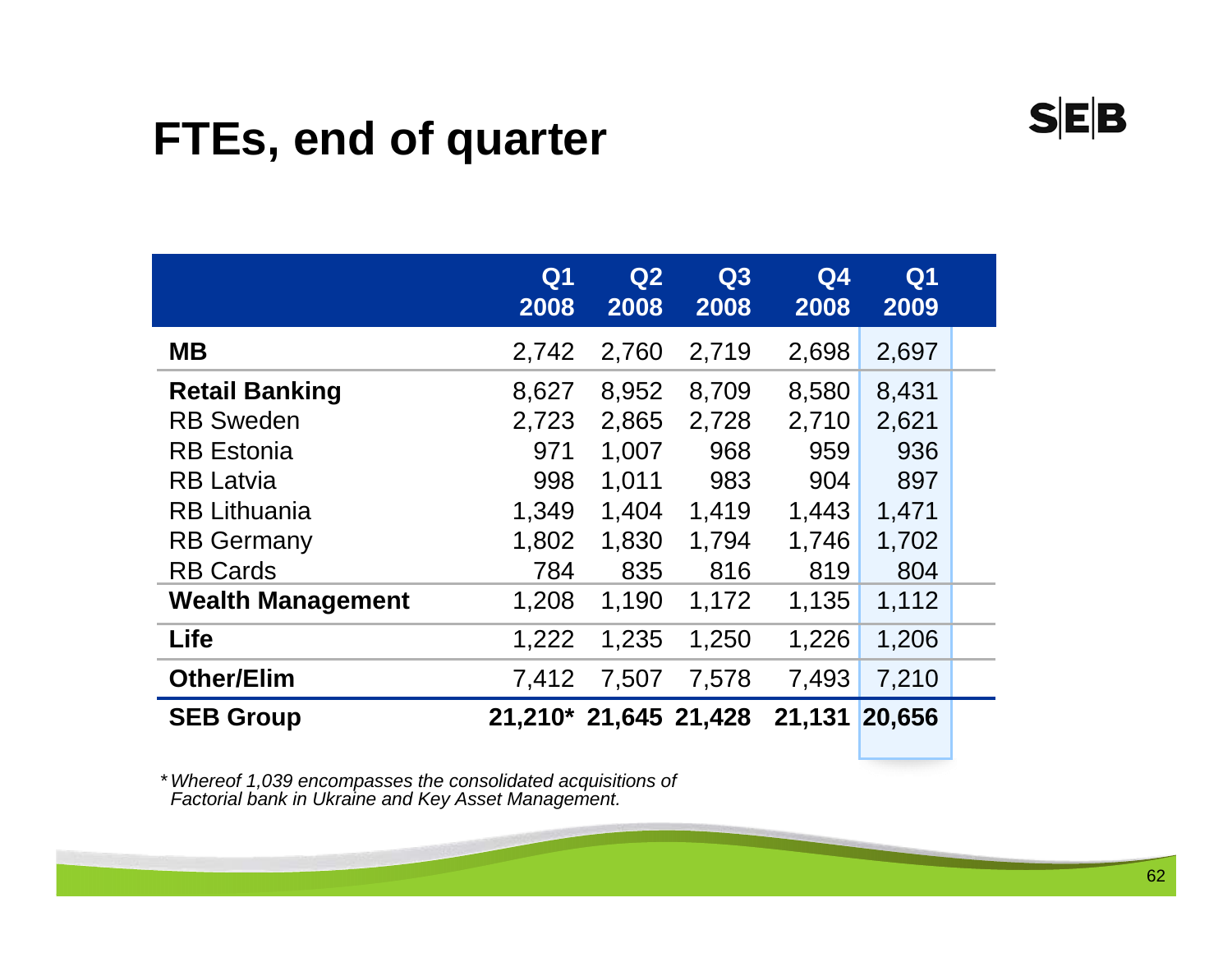#### **SEB**

### **Summary per division**

Jan – Mar 2009

|                          | <b>Merchant</b><br><b>Banking</b> | <b>Retail</b><br><b>Banking</b> | <b>Wealth</b><br><b>Management</b> | <b>Life</b> | <b>Other</b> | <b>Group</b> |
|--------------------------|-----------------------------------|---------------------------------|------------------------------------|-------------|--------------|--------------|
| Operating profit, SEK m  | 3,047                             | $-635$                          | 207                                | 468         | $-1,285$     | 1,802        |
| Business equity, SEK bn  | 35.1                              | $27.6**$                        | 5.5                                | 6.8         |              | 84.5 *       |
| Return on equity, %      | 25.0                              | $-8.2$                          | 10.8                               | 24.2        |              | 4.9          |
| Cost / income ratio      | 0.38                              | 0.68                            | 0.76                               | 0.55        |              | 0.63         |
| RWA, SEK bn, Basel II*** | 471                               | 271                             | 42                                 |             | 46           | 830          |
| RWA, SEK bn, Basel I     | 620                               | 441                             | 25                                 |             | 51           | 1,137        |
| <b>Tax Rate</b>          | 28%                               | 10.5%                           | 28%                                | 12%         |              |              |

*\* Average shareholders' equity*

*\*\* Where of Sweden 7.9bn Estonia 3.7bn, Latvia 3.3bn, Lithuania 4.8bn, Germany 5bn and Cards 2.9bn.*

*\*\*\* Basel II without transitional floors*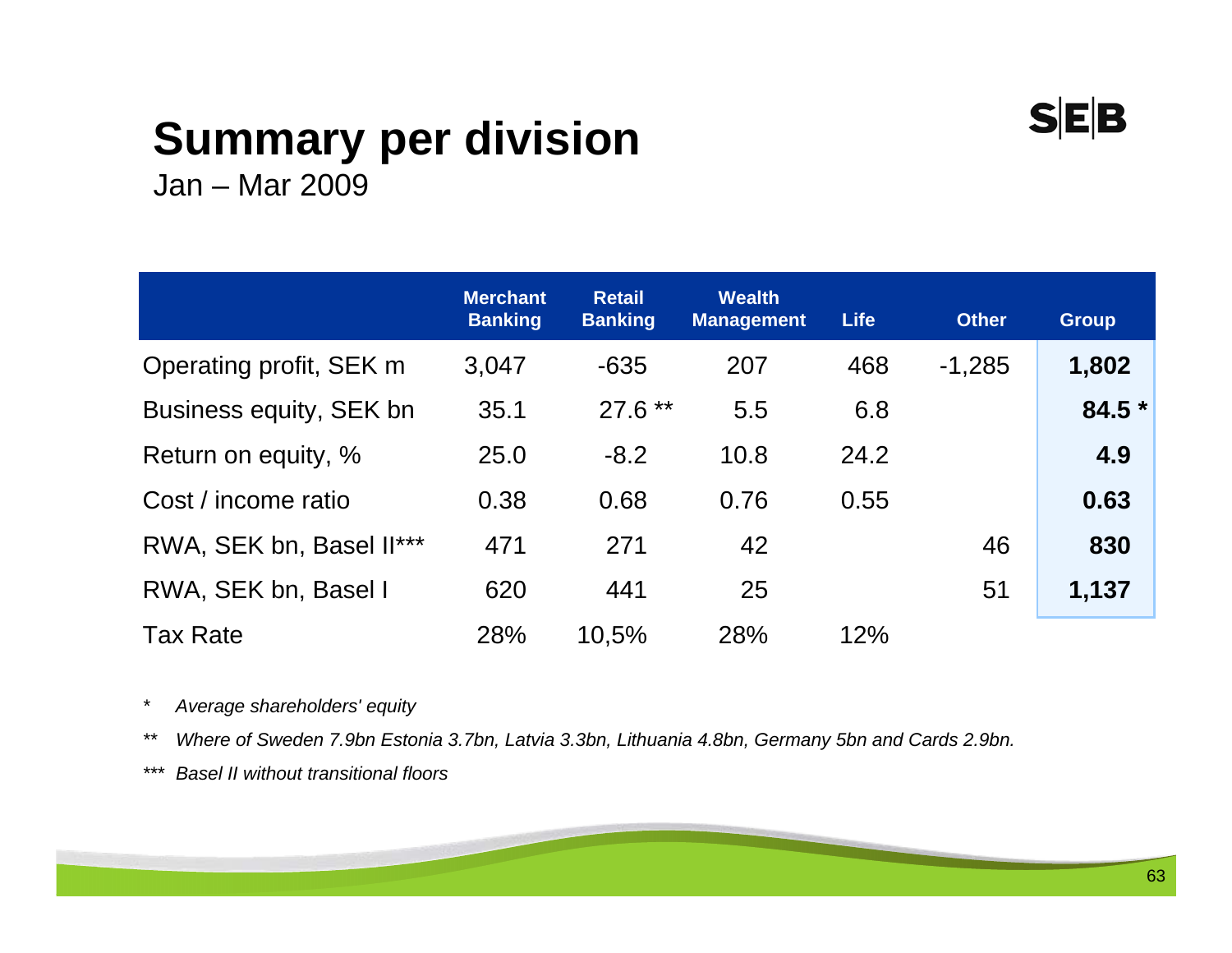# **RoE and cost/income ratio per division**

#### **Return on Equity per division, per cent**



*\* Based on operating profit*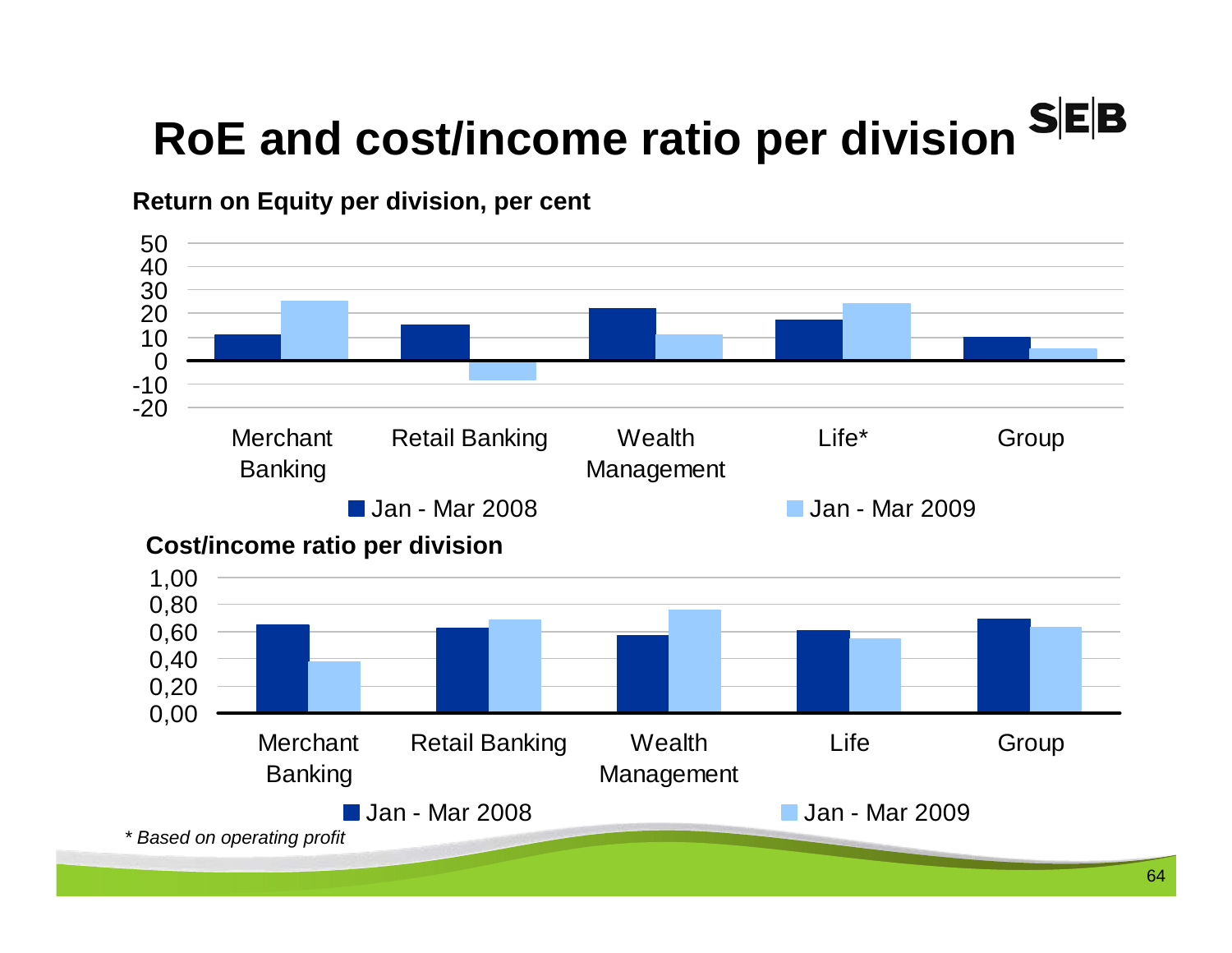#### **Merchant Banking**



#### **Magnus Carlsson**

Head of Merchant Banking

| <b>SEK m</b>                           | Jan - Mar 2009 $\triangle$ 2008 |       |  |  |  |  |
|----------------------------------------|---------------------------------|-------|--|--|--|--|
| <b>Total income</b>                    | 5,392                           | 84%   |  |  |  |  |
| Interest, net                          | 2,919                           | 91%   |  |  |  |  |
| Commission, net                        | 1,172                           | $-6%$ |  |  |  |  |
| Financial, net                         | 1,186                           |       |  |  |  |  |
| <b>Total expenses</b>                  | $-2,066$                        | 9%    |  |  |  |  |
| <b>Profit bef. credit losses 3,326</b> |                                 |       |  |  |  |  |
| Credit losses, net                     | $-279$                          |       |  |  |  |  |
| <b>Operating profit</b>                | 3,047                           |       |  |  |  |  |
| <b>RoE, %</b>                          | 25.0                            | 10.8  |  |  |  |  |
| C/I                                    | 0.38                            | 0.65  |  |  |  |  |

#### **Highlights**

- Second best ever quarterly income and profits
- Record income in TCM
- Income growth focused on core products and customer segments
- $\bullet$  Continued growth of net interest income
- $\bullet$ Strong cost control
- Low credit losses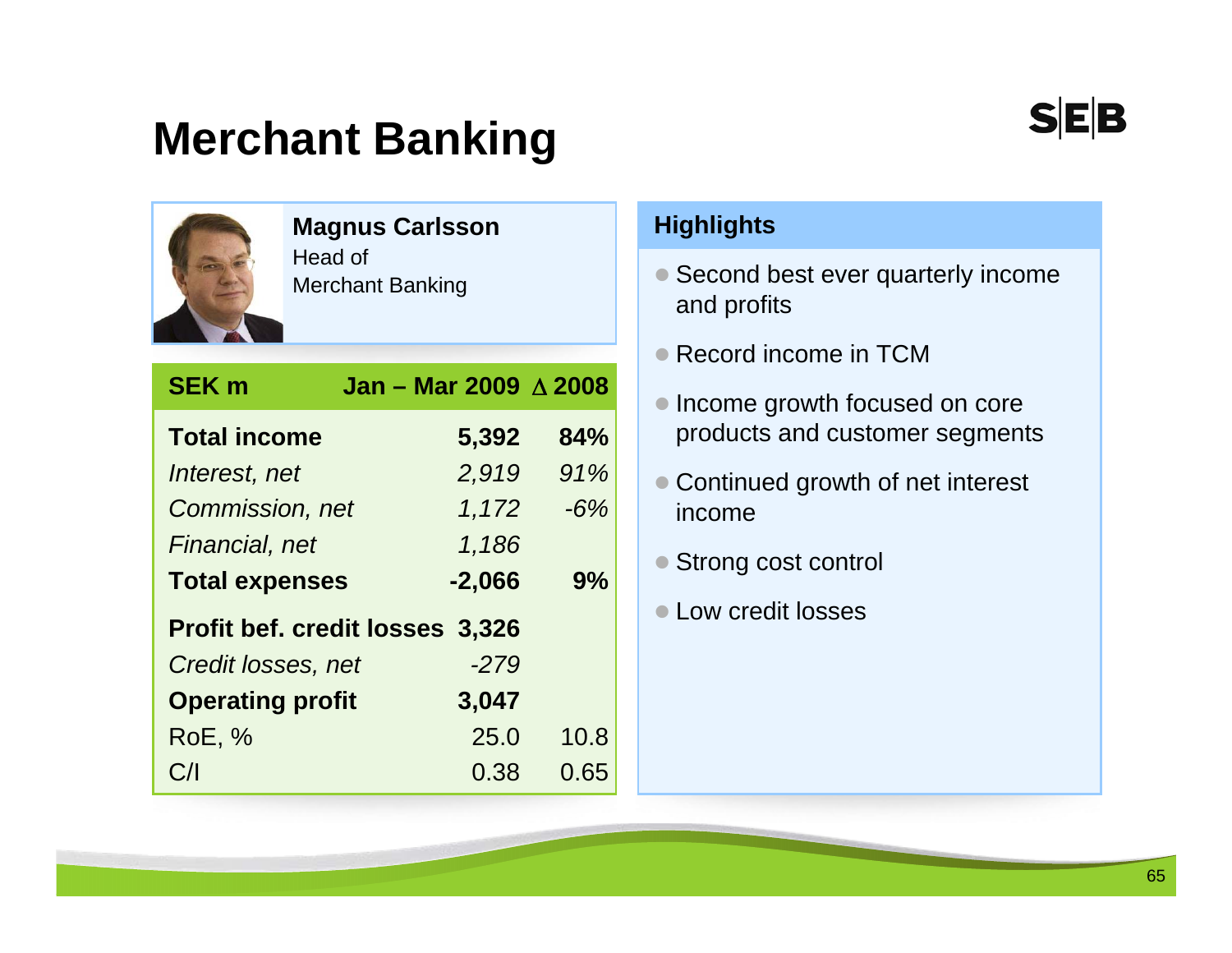

### **Merchant Banking**

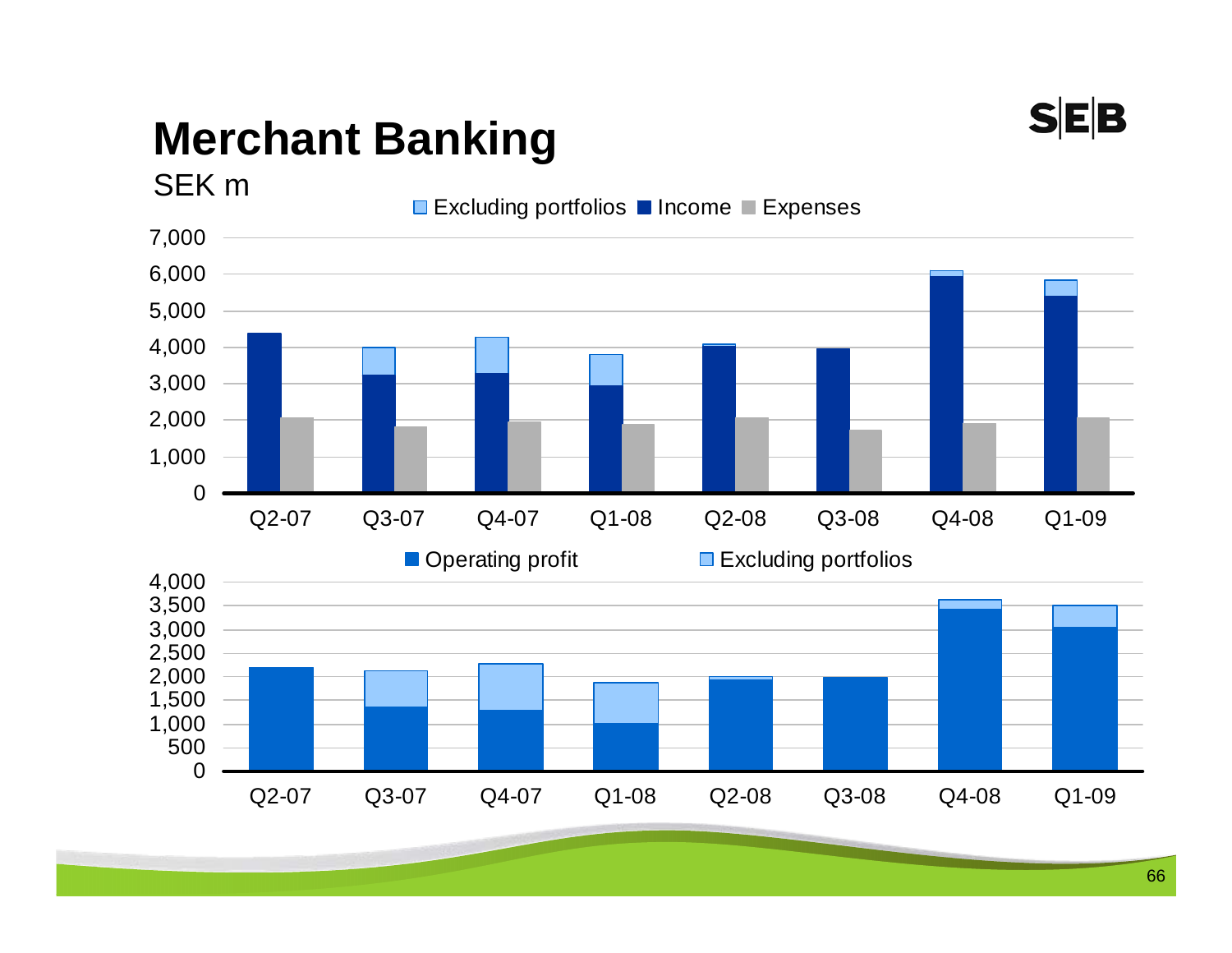

#### **Share of income and result by area**

Jan – Mar 2009, per cent of total

Income

Operating profit

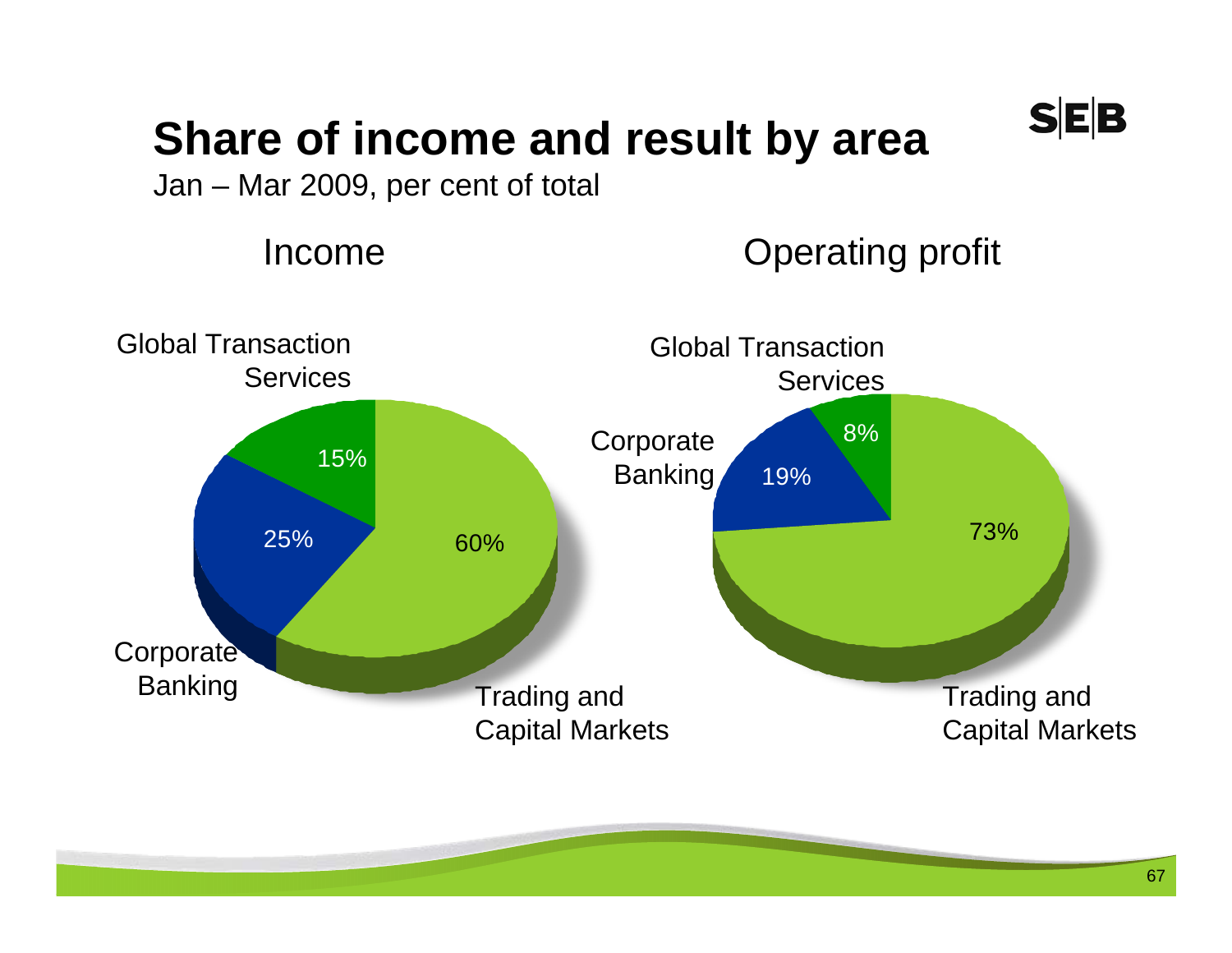### **Trading and Capital Markets**

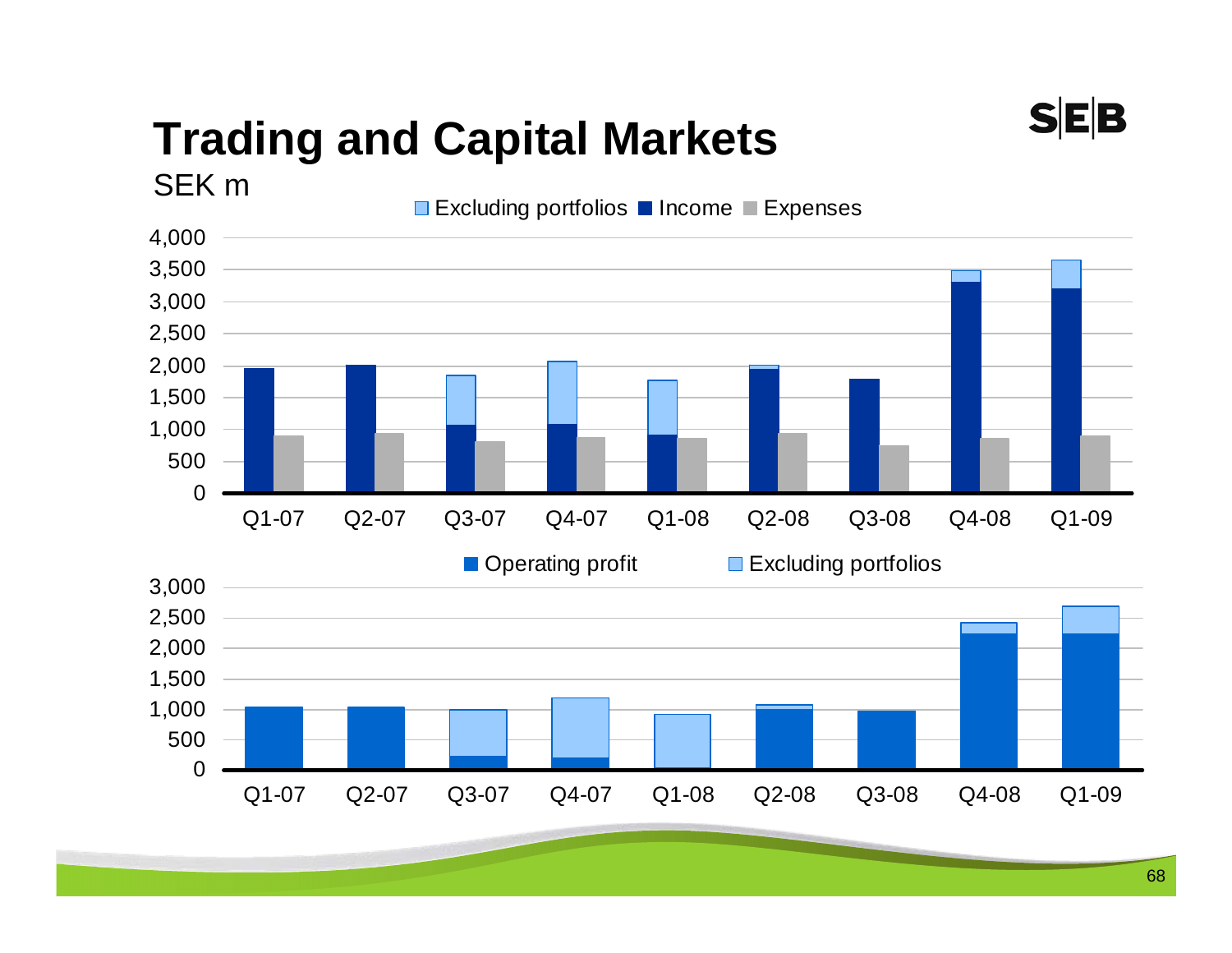#### **Trading and Capital Markets – focus on client driven activities**

Trading and Capital Markets income by main product cluster, excl. investment portfolios



● Focus on customer flows ensures continued strong revenues

- $\bullet$ Continued strong results in FX
- Lower volumes but increased market shares in Equities
- Rebound in fixed income units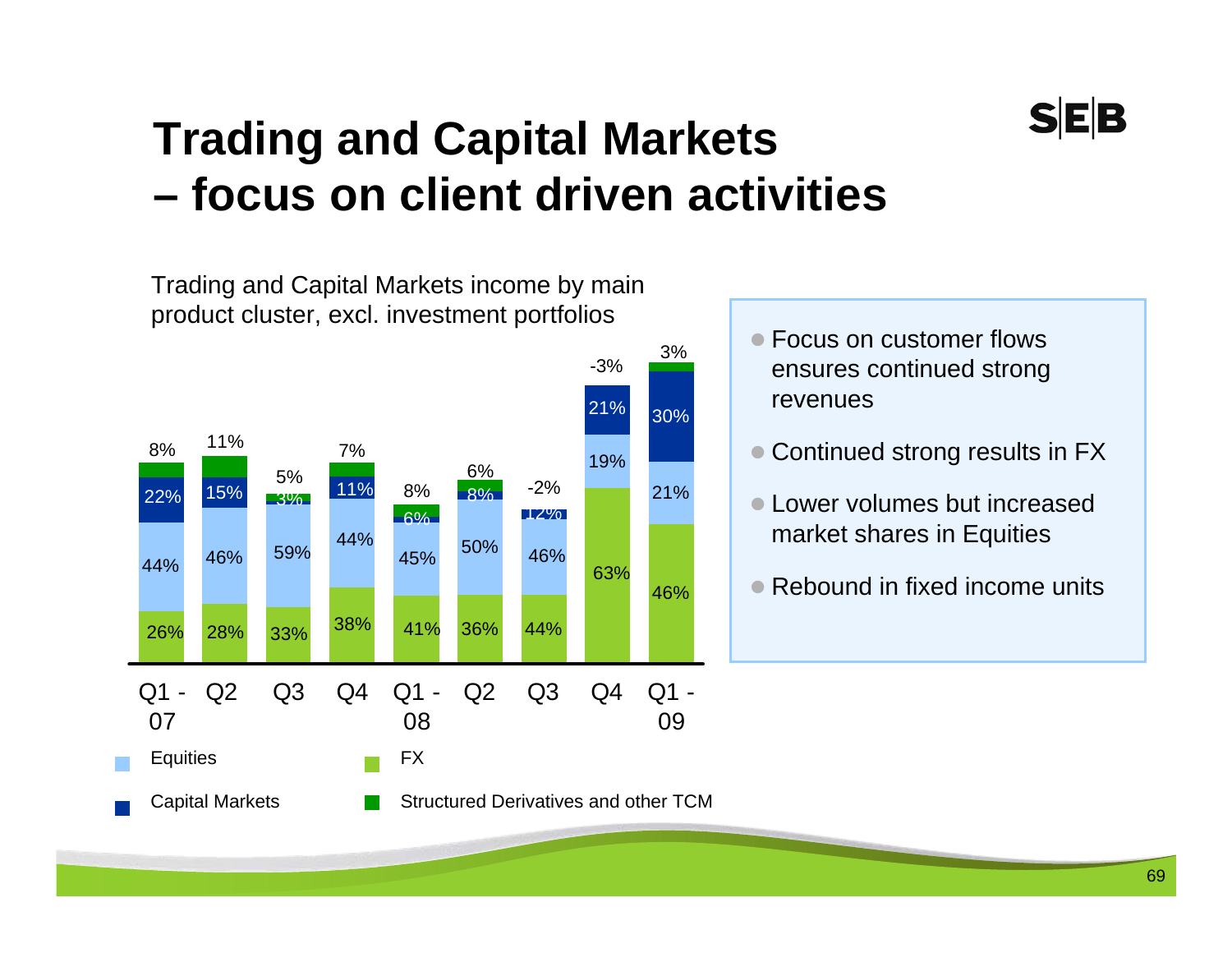

### **Corporate Banking**

SEK m

Income Expenses

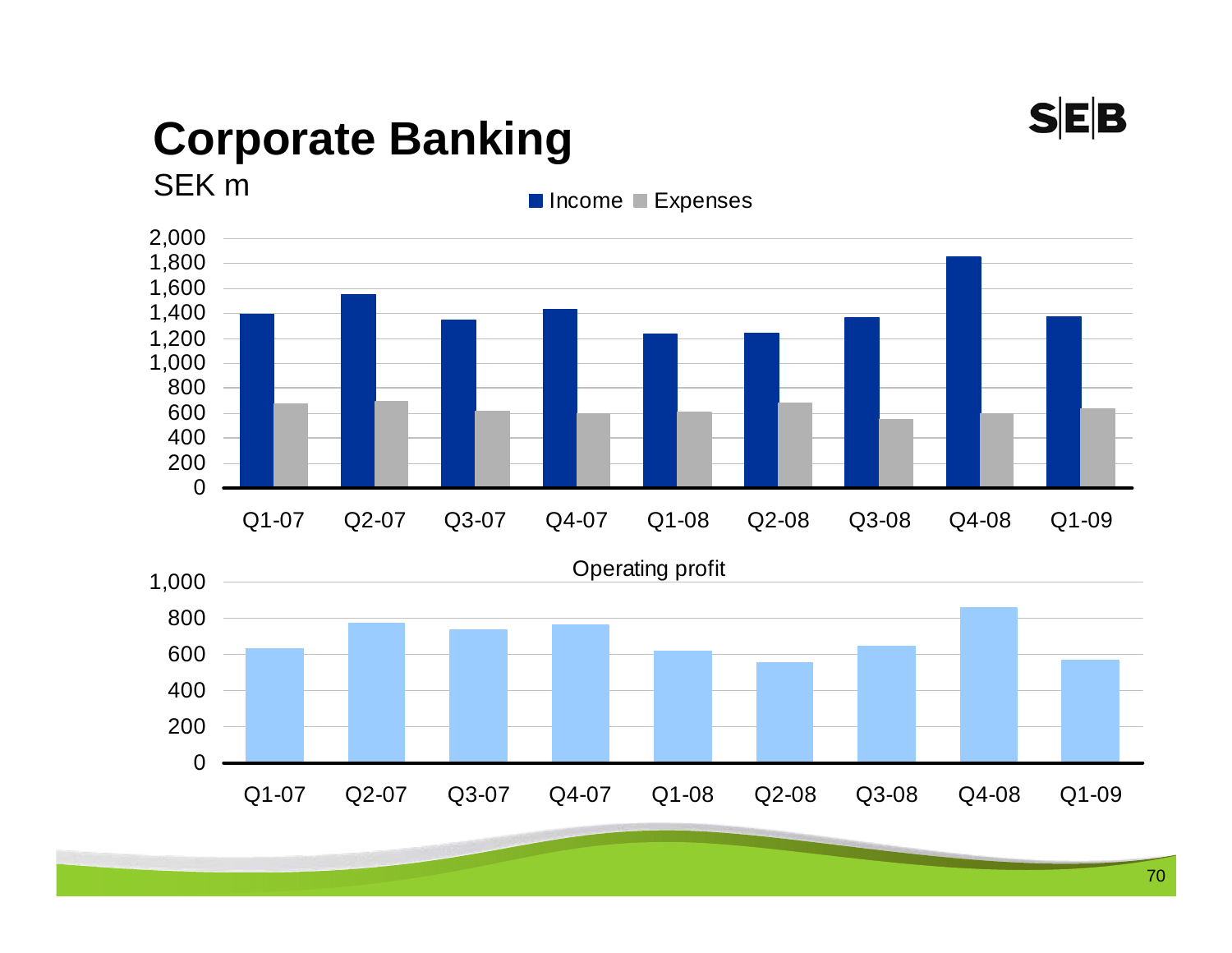#### **Global Transaction Services**  SEK m

Operating profit Q1-07 Q2-07 Q3-07 Q4-07 Q1-08 Q2-08 Q3-08 Q4-08 Q1-09 Income Expenses

Q1-07 Q2-07 Q3-07 Q4-07 Q1-08 Q2-08 Q3-08 Q4-08 Q1-09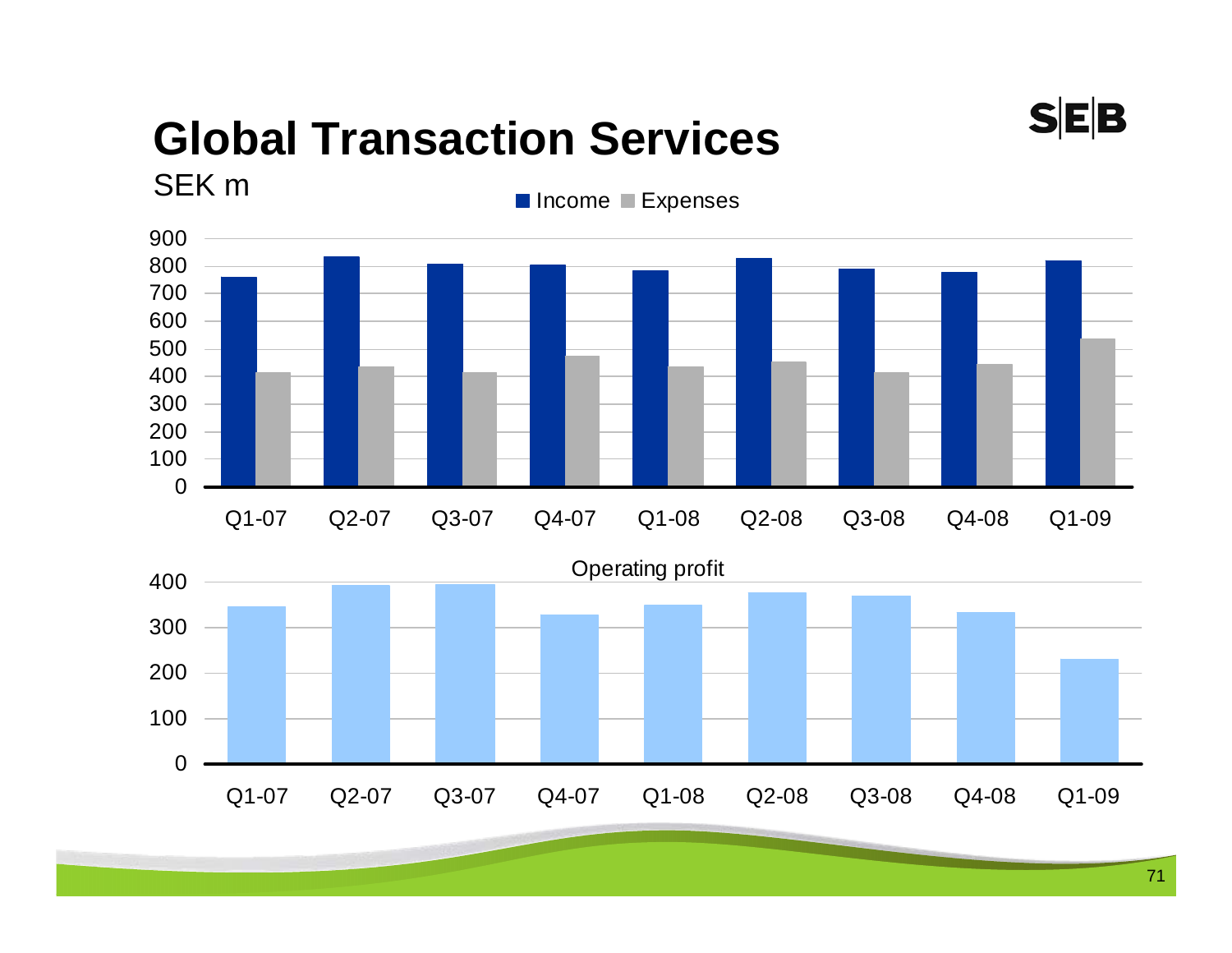#### **Custody volume development**



 $S|E|B$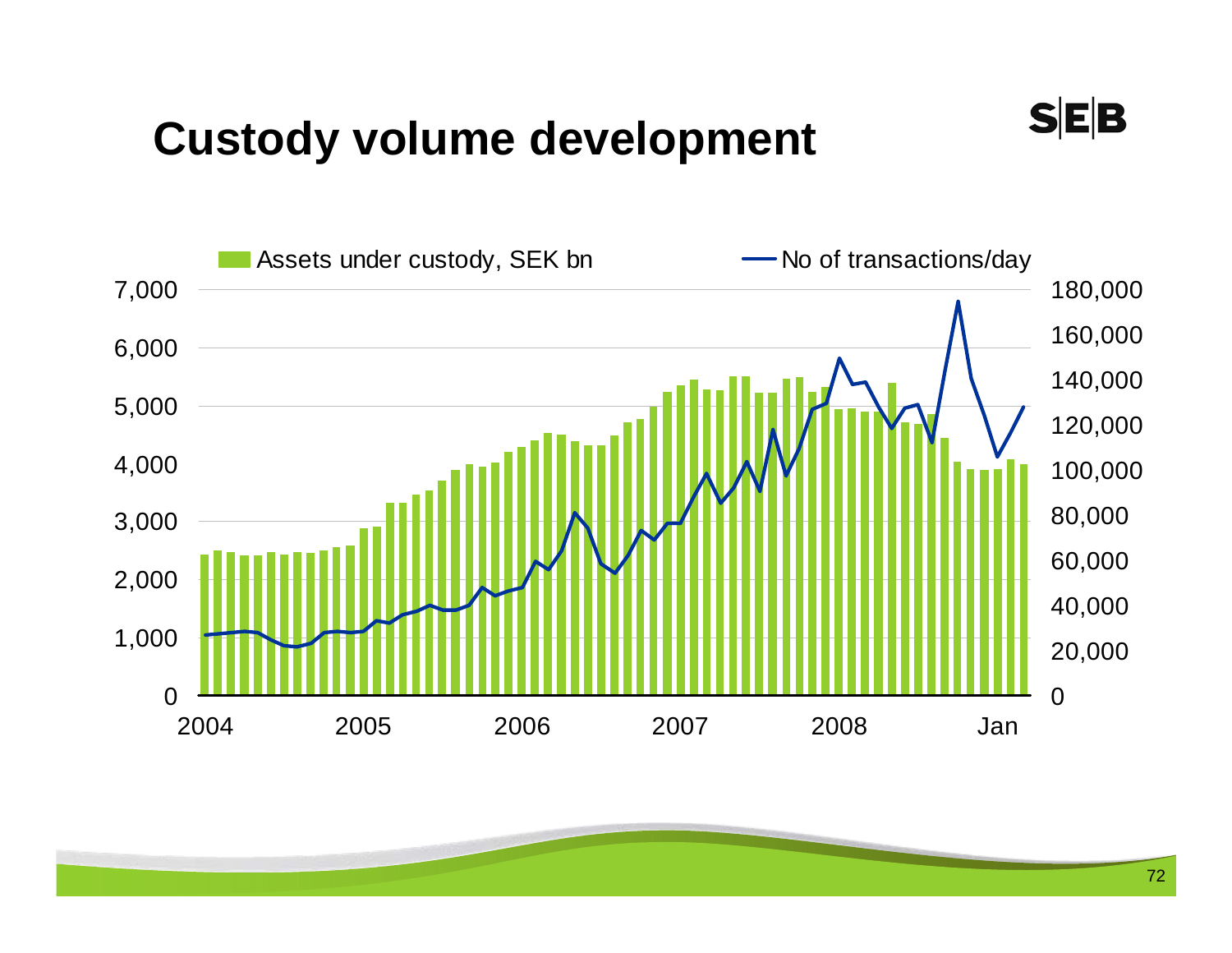### **Merchant Banking**

Investment banking rankings



*\*Rank based on IPOs or follow-ons, Nordic stock exchanges. Source: Dealogic \*\*Rank based on completed deals. All Nordic involvement. Source: Thomson Financial*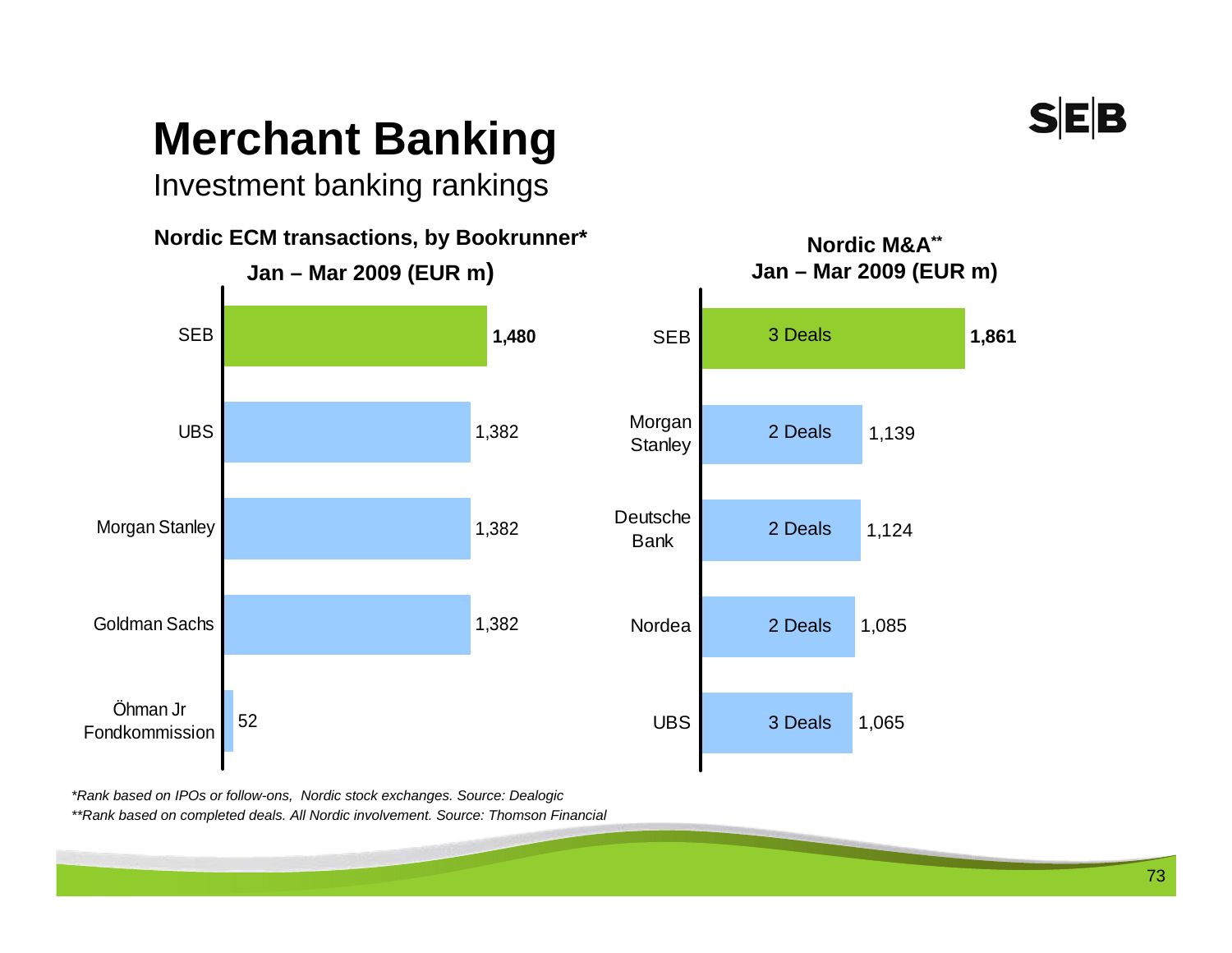

### **Merchant Banking**

Syndicated loans

#### **Swedish syndicated loans league (and bookrunner %)**  Jan 2009 – Mar 2009



**Nordic syndicated loans league (and bookrunner %)**  Jan 2009 – Mar 2009



Source: Dealogic Analytics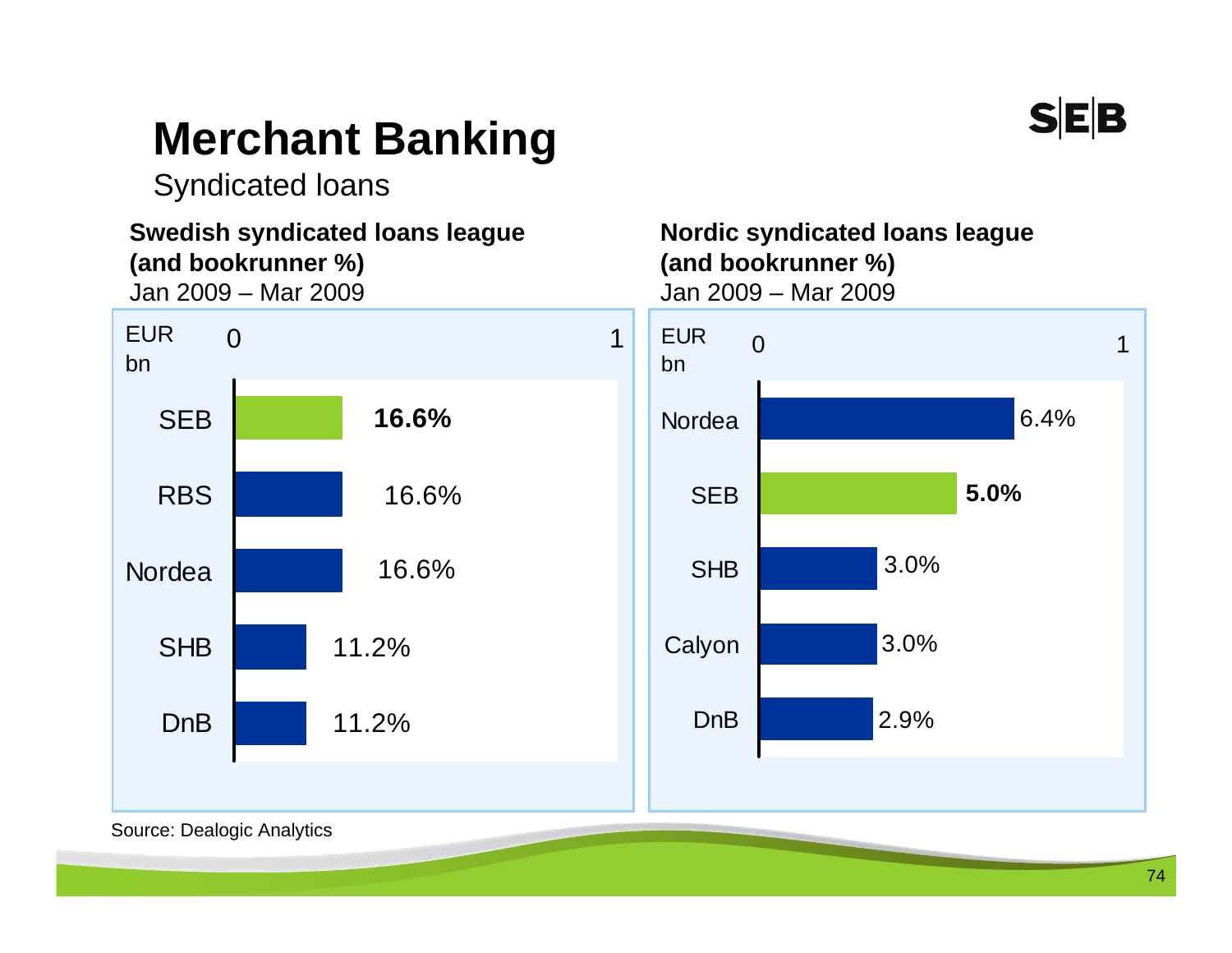### **SEB**

### **Merchant Banking**

Market shares Nordic & Baltic Stock Exchanges Q1 2009\*



*\*Source: The Nordic Stock exchanges*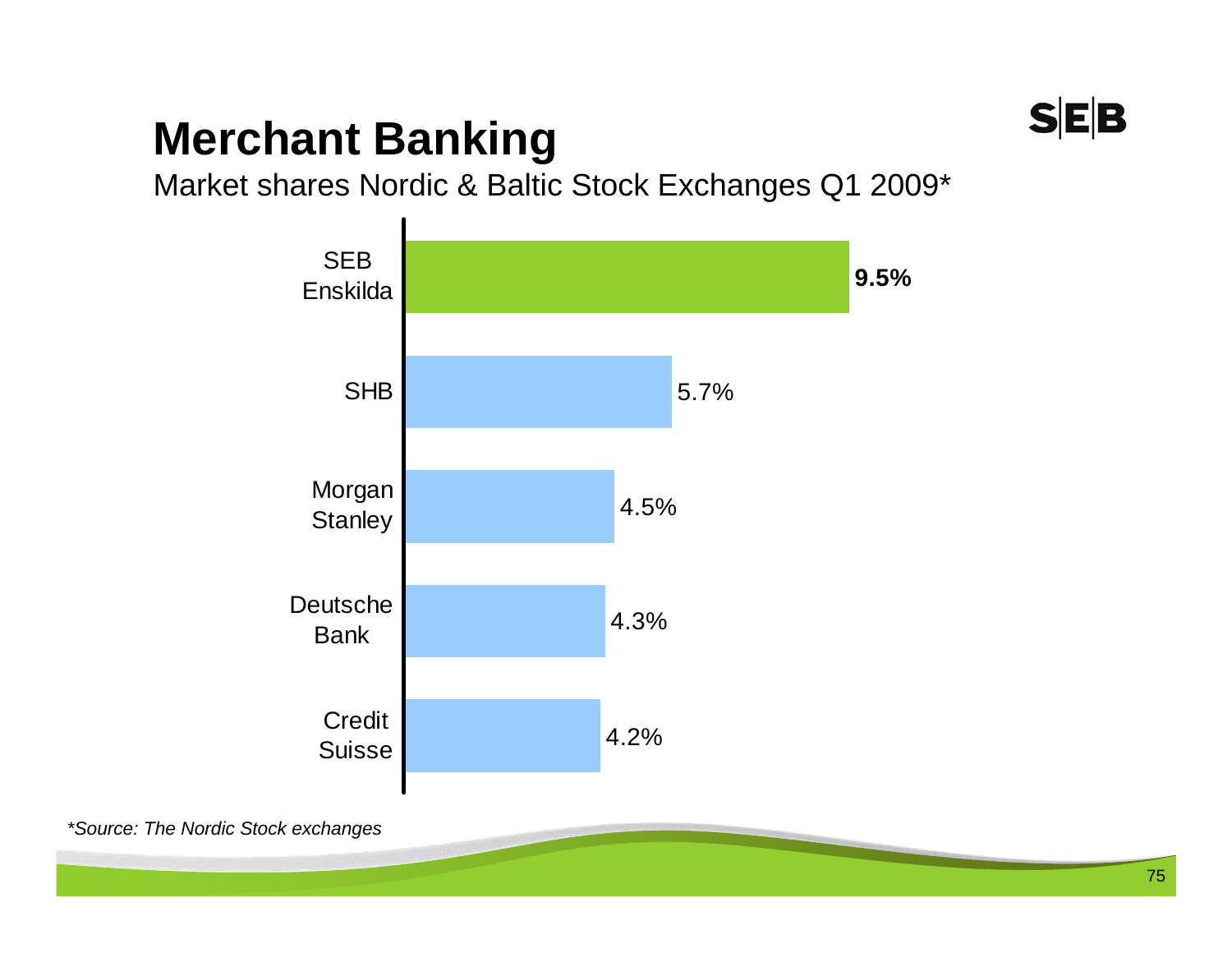### **Merchant Banking – Recent rankings**

| Prospera                | <b>March 2009</b> | Best Research House in Sweden                                                                                                                                                                                                     |
|-------------------------|-------------------|-----------------------------------------------------------------------------------------------------------------------------------------------------------------------------------------------------------------------------------|
| <b>EUROWEEK</b>         | February 2009     | Best Arranger Nordic Loans 2008                                                                                                                                                                                                   |
|                         | January 2009      | Best Trade Finance bank, Nordic Region, Sweden, Latvia and Lithuania<br>Best Overall Bank for Cash Management, Nordic Region<br>Best Bank for Liquidity Management, Nordic Region<br>Best Bank for Risk Management, Nordic Region |
| <b>Global Custodian</b> | January 2009      | Top rated in Central and Eastern Europe                                                                                                                                                                                           |
| Frospera                | January 2009      | Best Equity House in the Nordic region                                                                                                                                                                                            |
|                         | January 2009      | Best Cash Management Bank, Nordic Region<br>Best Financial Supply Chain Bank, Nordic Region and Eastern Europe                                                                                                                    |
| 131131437013187         | October 2008      | No. 1 Globally for Overall Customer Satisfaction regarding Cash Management<br>Best for Real Estate Commercial Banking in the Nordic and Baltic region                                                                             |
| <b>TRADE FORFAITING</b> | September 2008    | Best Trade Bank in Northern Europe & Scandinavia                                                                                                                                                                                  |
| EU ROMON 87             | <b>July 2008</b>  | Best M&A House in the Nordic & Baltic region                                                                                                                                                                                      |
| Risk                    | <b>July 2008</b>  | Best derivatives dealer in Sweden                                                                                                                                                                                                 |
|                         | <b>June 2008</b>  | Best research house in the Nordic countries                                                                                                                                                                                       |
|                         | April 2008        | World's Best Developed Market Banks 2008, no. 1 in Sweden<br>World's Best Emerging Market Banks 2008 Central and Eastern Europe, no. 1 in Latvia<br>and Lithuania                                                                 |
| Söderberg & Partners    | February 2008     | Best Arranger Structured Products, Sweden                                                                                                                                                                                         |

 $S|E|B$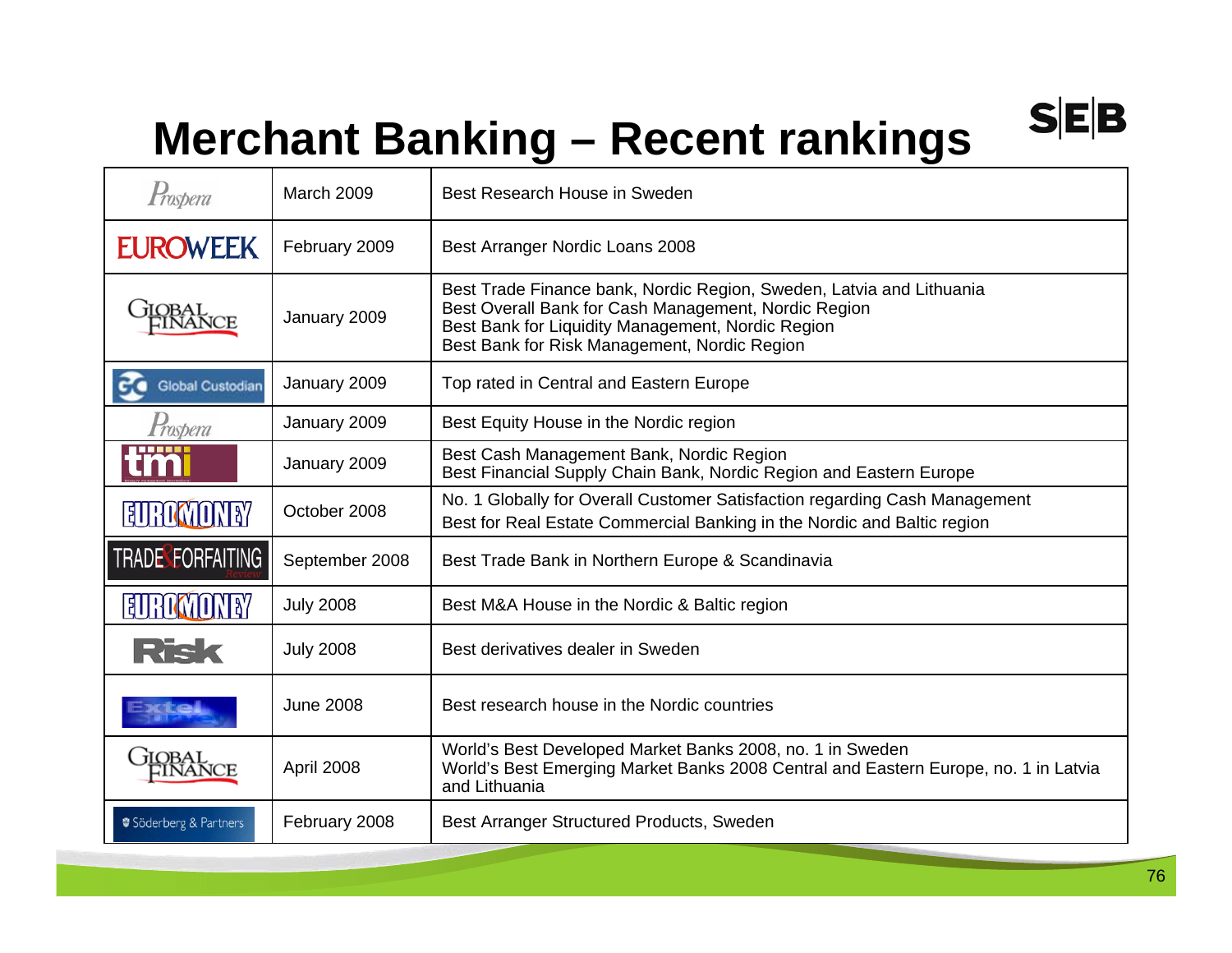### **Retail Banking**



#### **Mats Torstendahl**

Head of Retail Banking

| <b>SEK m</b>            | Jan - Mar 2009 A 2008           |        |
|-------------------------|---------------------------------|--------|
| <b>Total income</b>     | 4,087                           | $0\%$  |
| Interest, net           | 2,651                           | 4%     |
| Commission, net         | 1,292                           | $-9%$  |
| <b>Total expenses</b>   | $-2,761$                        | 9%     |
|                         | Profit bef. credit losses 1,326 | $-15%$ |
| Credit losses, net      | $-1,963$                        | 538%   |
| <b>Operating profit</b> | $-635$                          |        |
| <b>RoE, %</b>           | $-8.2$                          | 15.2   |
| C/                      | 0.68                            | 0.62   |

#### **Highlights**

- $\bullet$  Operating profit of Retail Sweden and Card showing resilience
- $\bullet$  Targeted customer segments of Retail Sweden developed positively
	- Record number of new mass affluent customers
	- 2,000 net new corporate payment customers
- $\bullet$  Operations in the Baltic countries characterized by strong recessionary forces
- $\bullet$  Impact of lower market interest rates feeding through into lower Net interest income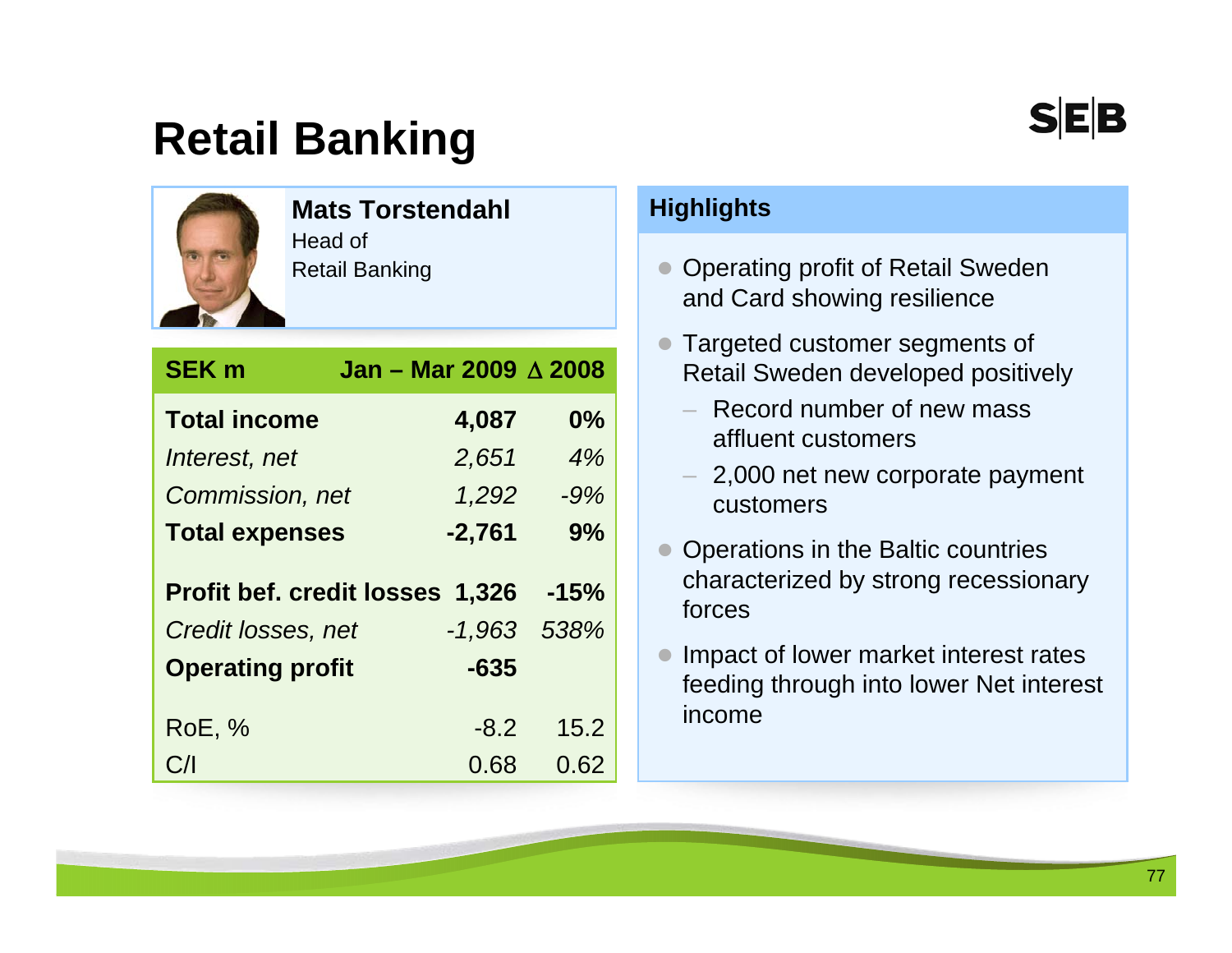

# **Retail Banking**

SEK m

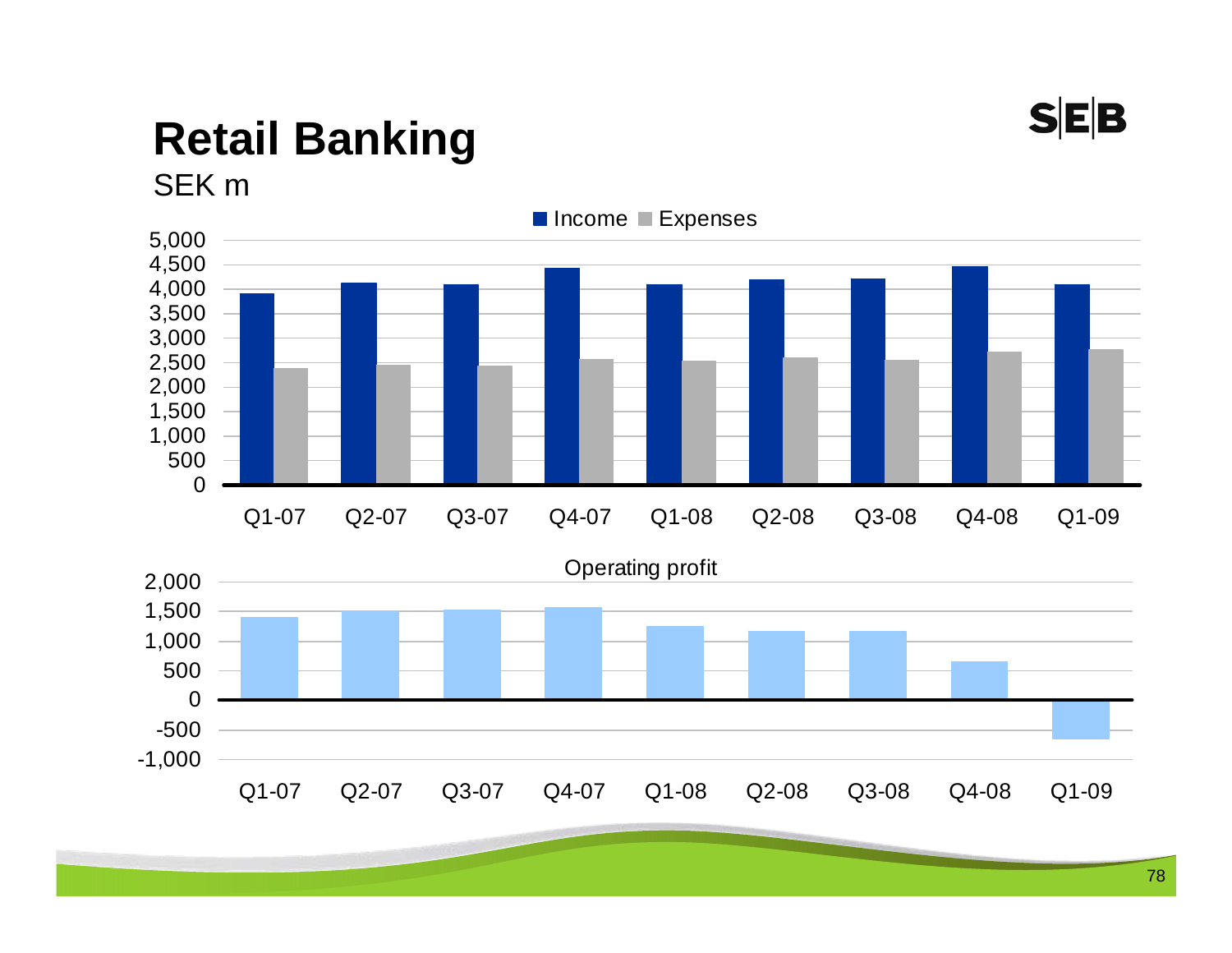

### **Share of income and result by area**

Jan – Mar 2009, per cent of total

Income





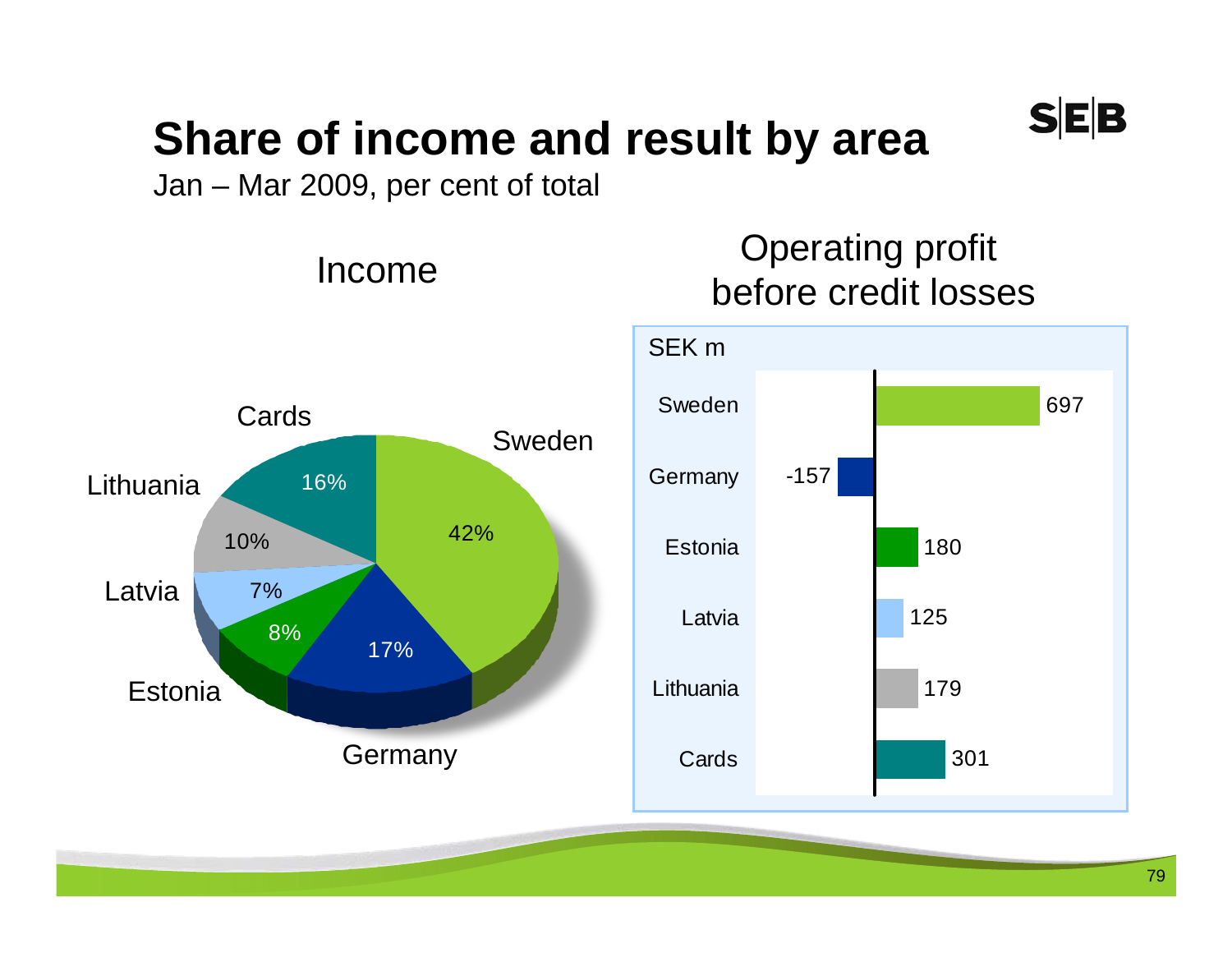## **Business volume development by area**

SEK bn Q1 2009 change vs. Q1 2008 (local currency)



Note: Figures for Estonia, Latvia and Lithuania include SEB:s large corporate business volumes

Restated for Private Banking re-organization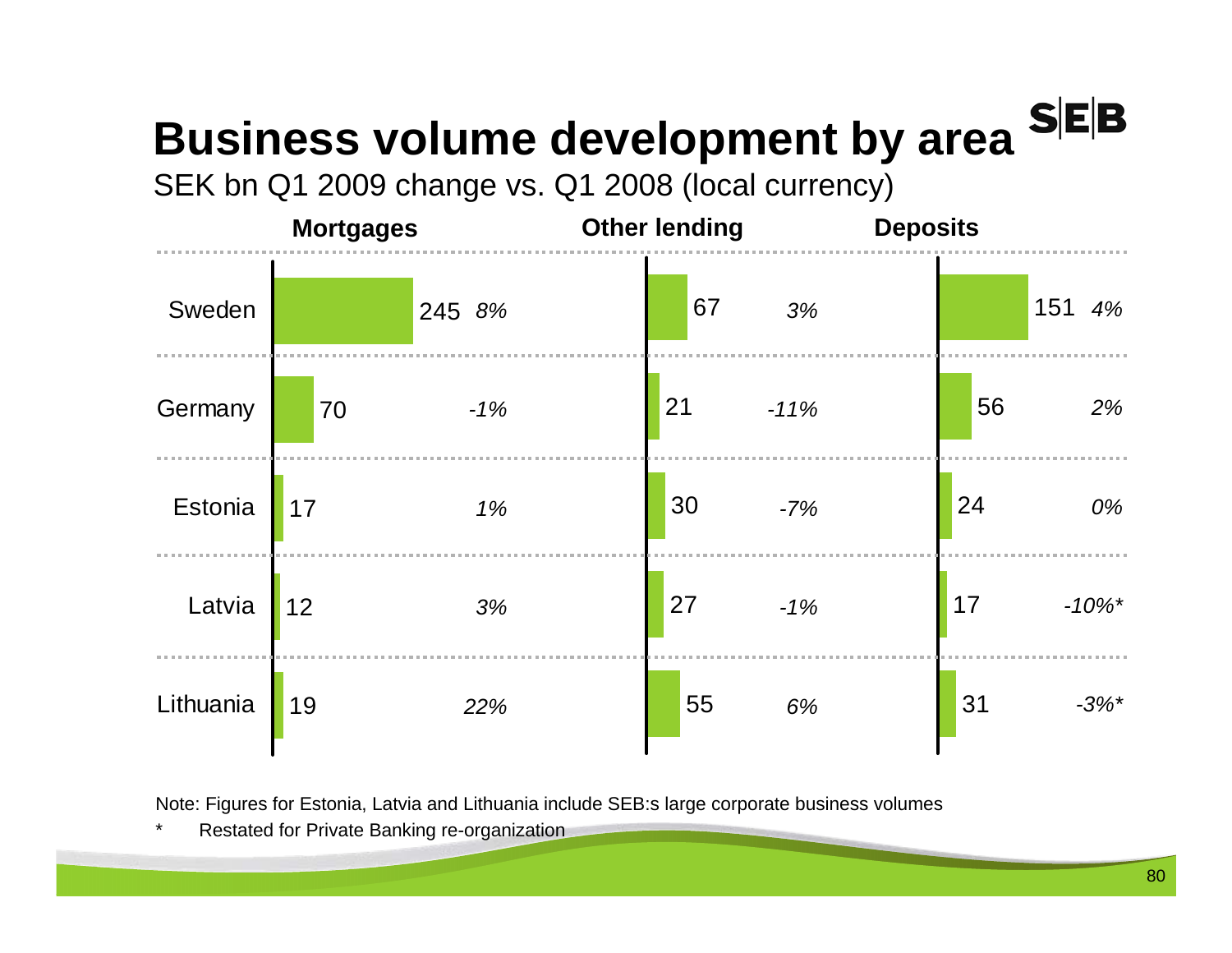### **SEB**

### **Deposit breakdown**

Percent of total deposits, Mar 2009

- **Transaction account private**
- Transaction account corporate & public
- Savings account private
- Savings account corporate & public

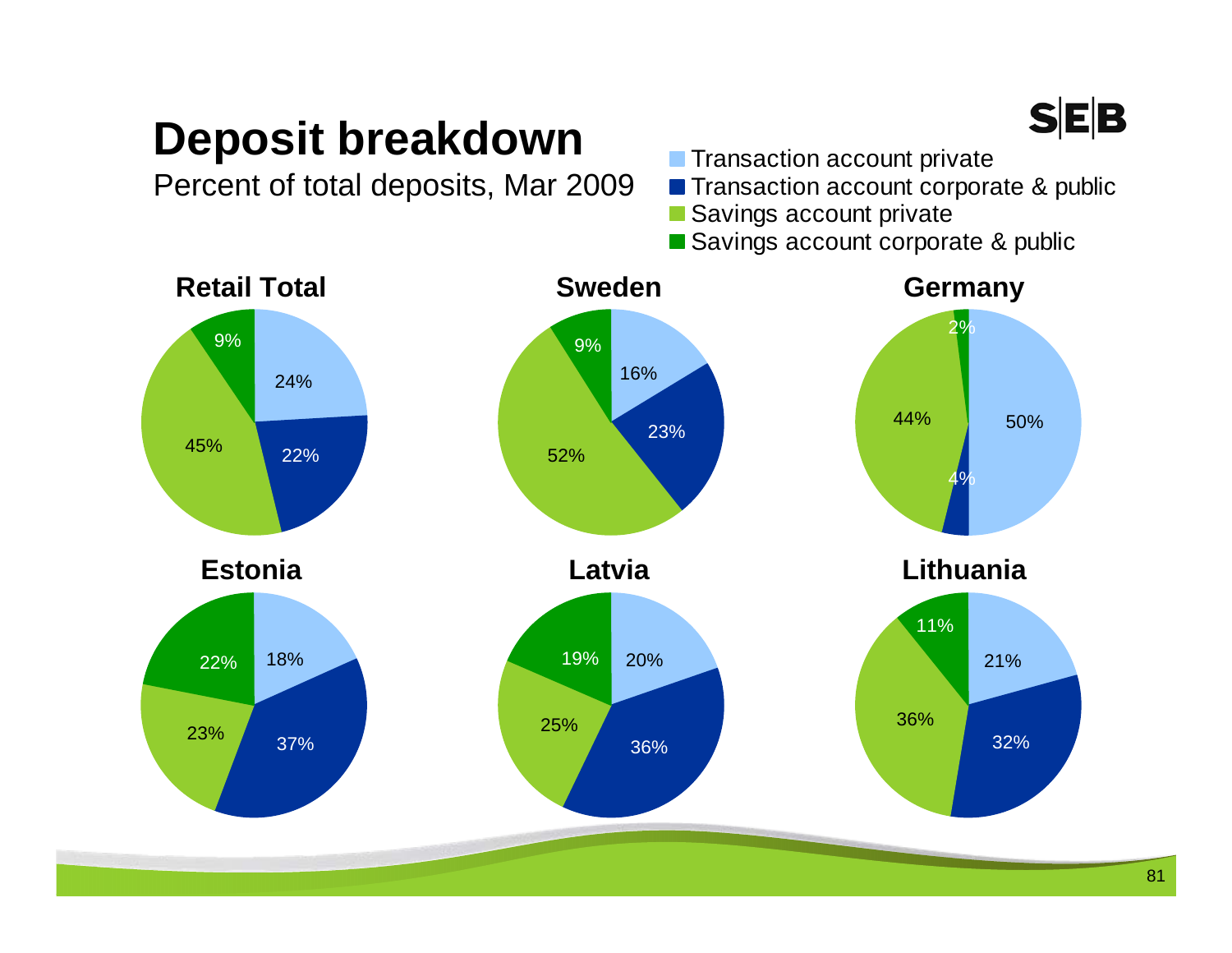### **Development of lending market shares – Baltics**

Per cent, Jan 2006 – Mar 2009



*\* Sampo as per Q1 2008*

*Swedbank as per Q2 2008*

**SEB** 

SwedbankDnB NordParex Banka

Sampo/Danske bank

**SEB**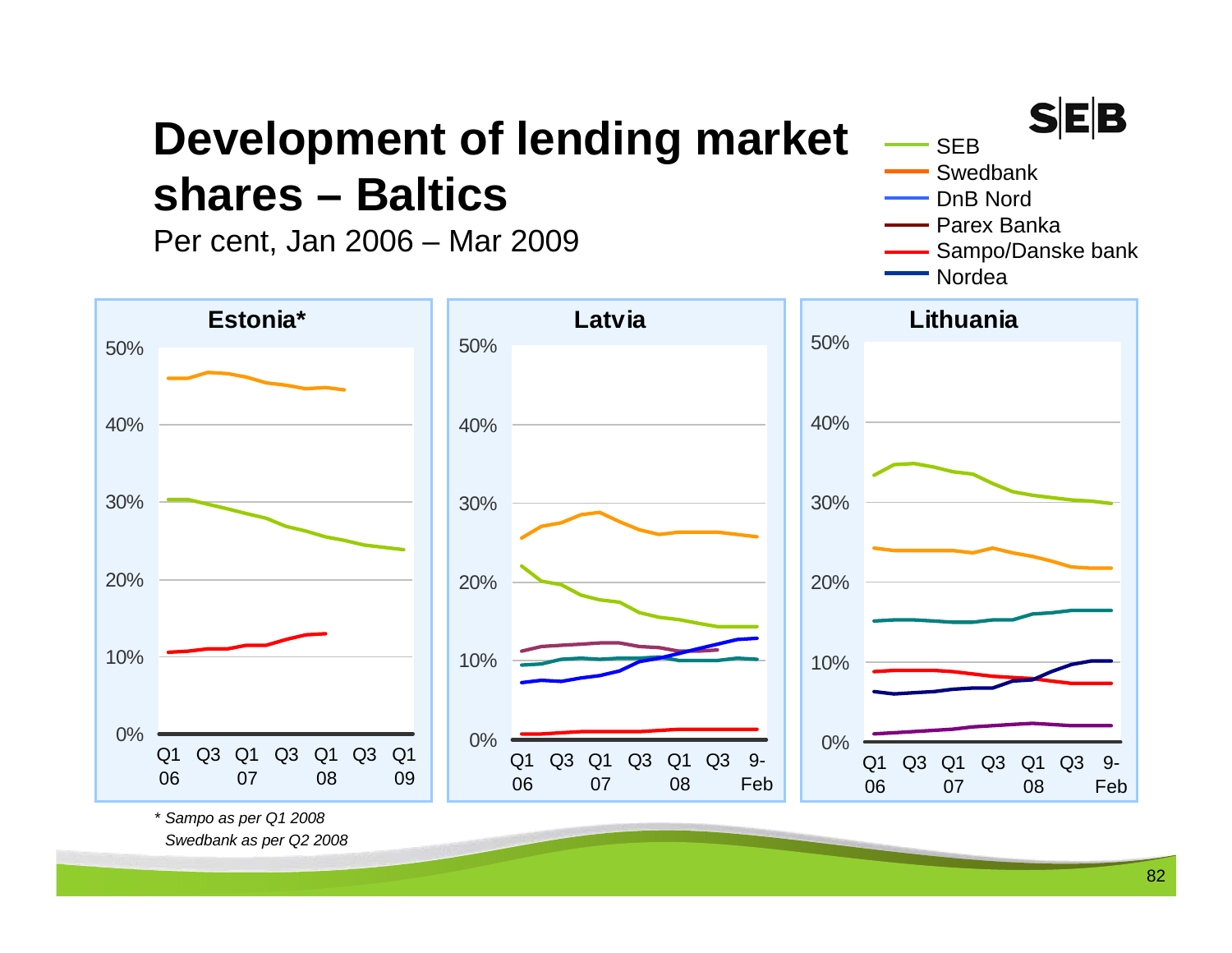### **Retail Sweden**

| <b>SEK m</b>                     | Jan - Mar 2009 $\triangle$ 2008 |       |
|----------------------------------|---------------------------------|-------|
| <b>Total income</b>              | 1,681                           | 9%    |
| Interest, net                    | 1,235                           | 14%   |
| Commission, net                  | 369                             | $-6%$ |
| <b>Total expenses</b>            | -984                            | 2%    |
|                                  |                                 |       |
| <b>Profit bef. credit losses</b> | 697                             | 20%   |
| Credit losses, net               | -95                             | 893%  |
| <b>Operating profit</b>          | 602                             | 5%    |
| <b>RoE, %</b>                    | 22.6                            | 22.3  |
| C/I                              | 0.59                            | 0.62  |
|                                  |                                 |       |
| <b>Total lending</b>             | 312.400                         | 7%    |
| <b>Total deposits</b>            | 150.700                         | 4%    |

#### **Highlights**

- Swedish Retail Banking held up well during Q1, Income +9% vs Q1 2008
- Decreased deposit margins were partly balanced by slightly higher margins on mortgages and other lending
- Profit resilience attributable both to continued success in the SME segment and to SEB's ability to attract mass affluent private clients
- Q1 best quarter ever in terms of number of new mass affluent clients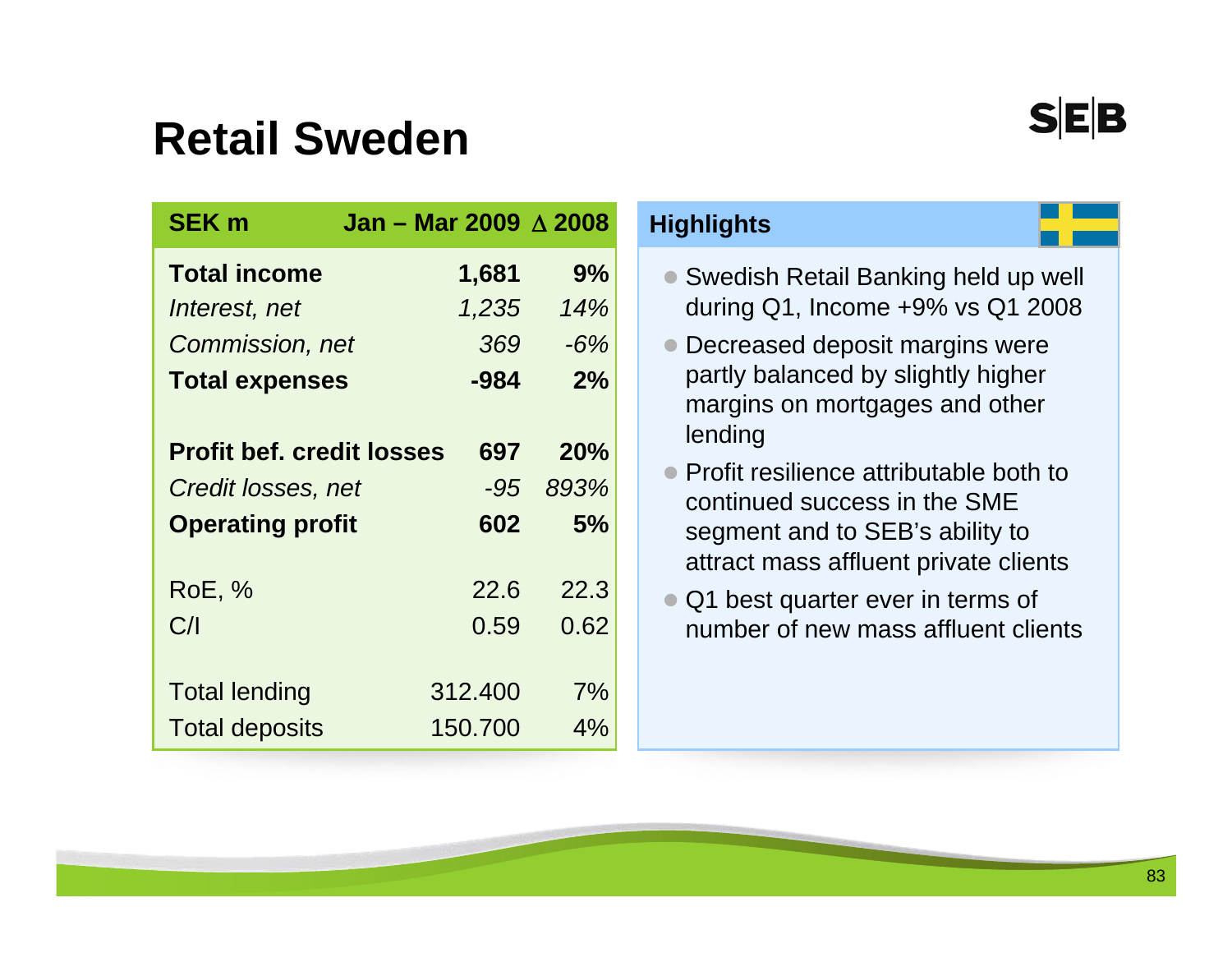### **Business volume development**

Retail Sweden, SEK bn



*\* Excluding leasing*

**SEB** 

**Corporate** Private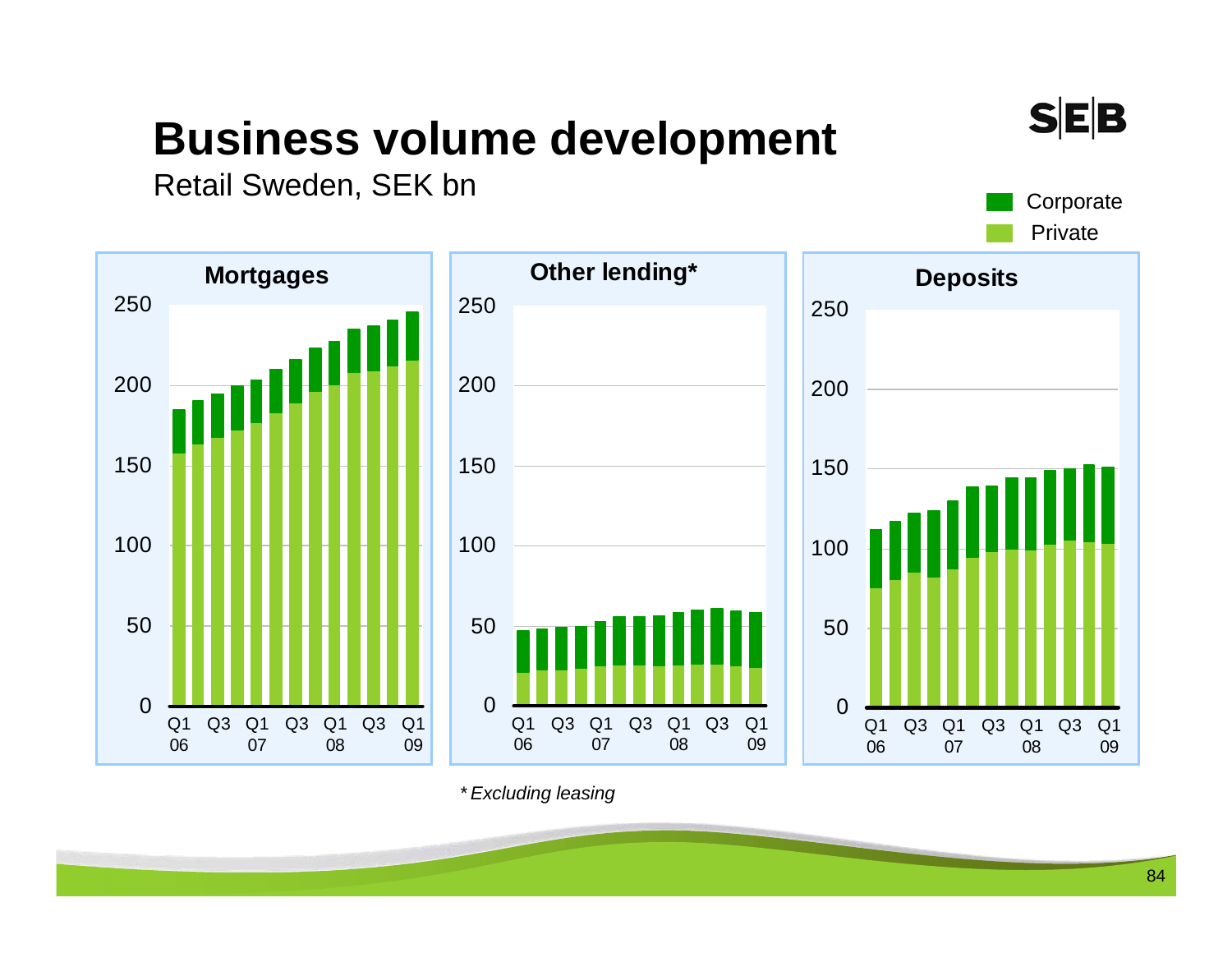### **Market share development**

Sweden, per cent Company Company Company Company Company Company Company Company Company Company Company Company Company Company Company Company Company Company Company Company Company Company Company Company Company Compa

Private



*Note: Other lending and deposits=SEB Parent Bank Sweden, i.e. not only Retail Sweden \* New measurement method from Q4 2007. Lowers the volume market share with approximately 0.2 percentage points*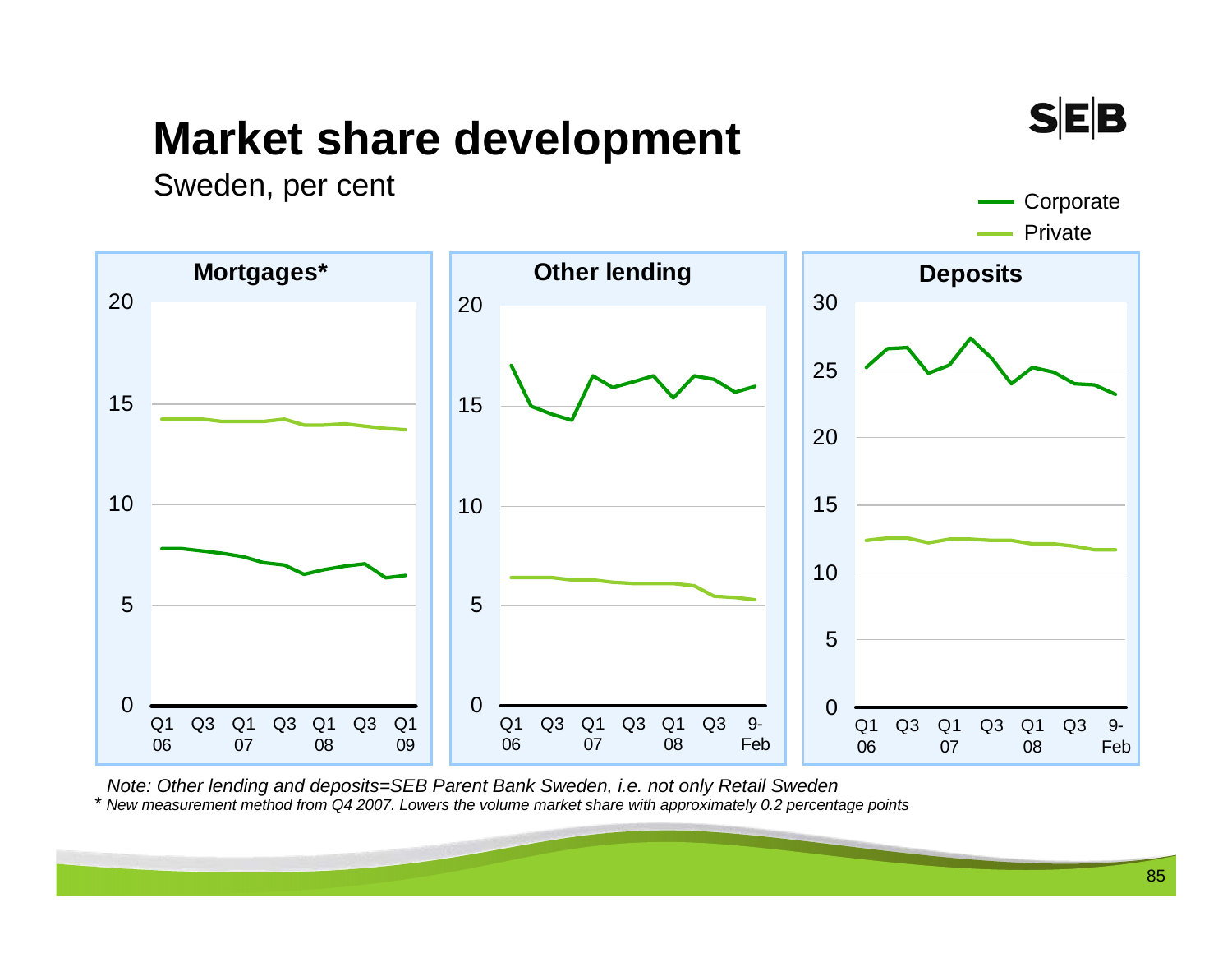### **Mortgages private market**



Retail Sweden, market share, per cent



*\* New measurement method from Q4 2007. Lowers the volume market share with approximately 0.2 percentage points*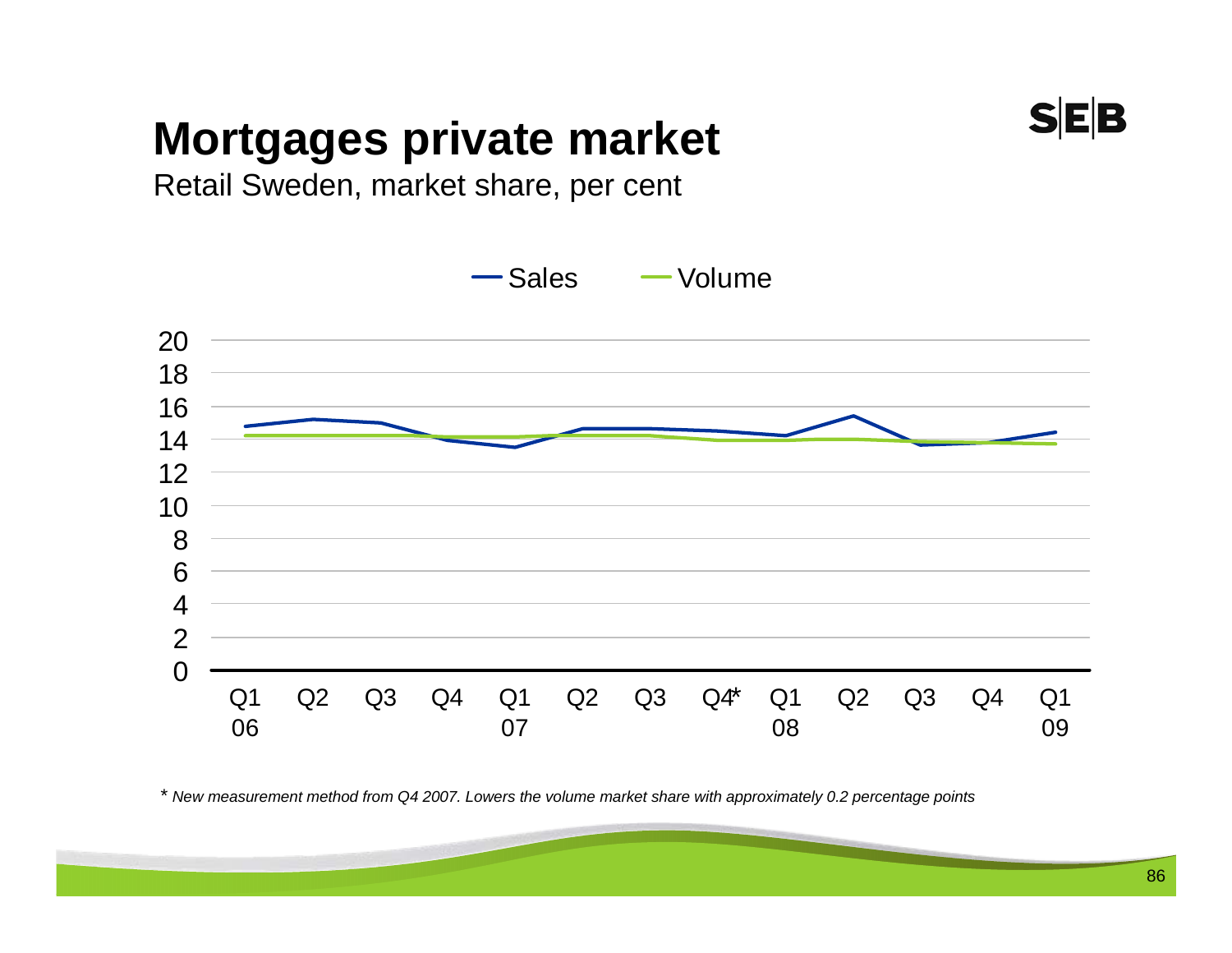### **Mortgages private market**



Total Sweden, volumes and margins

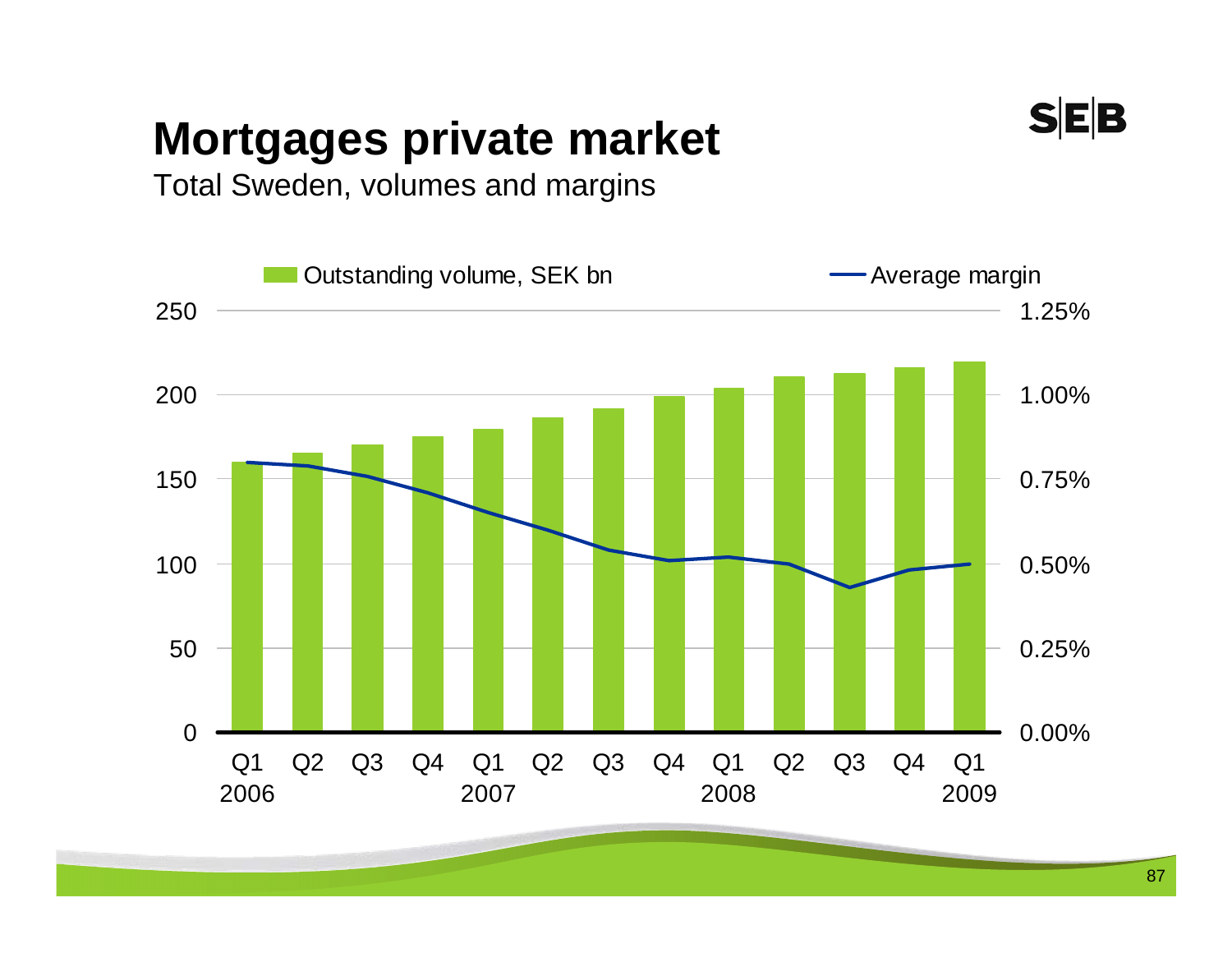### **Mortgages private market**





**SEB**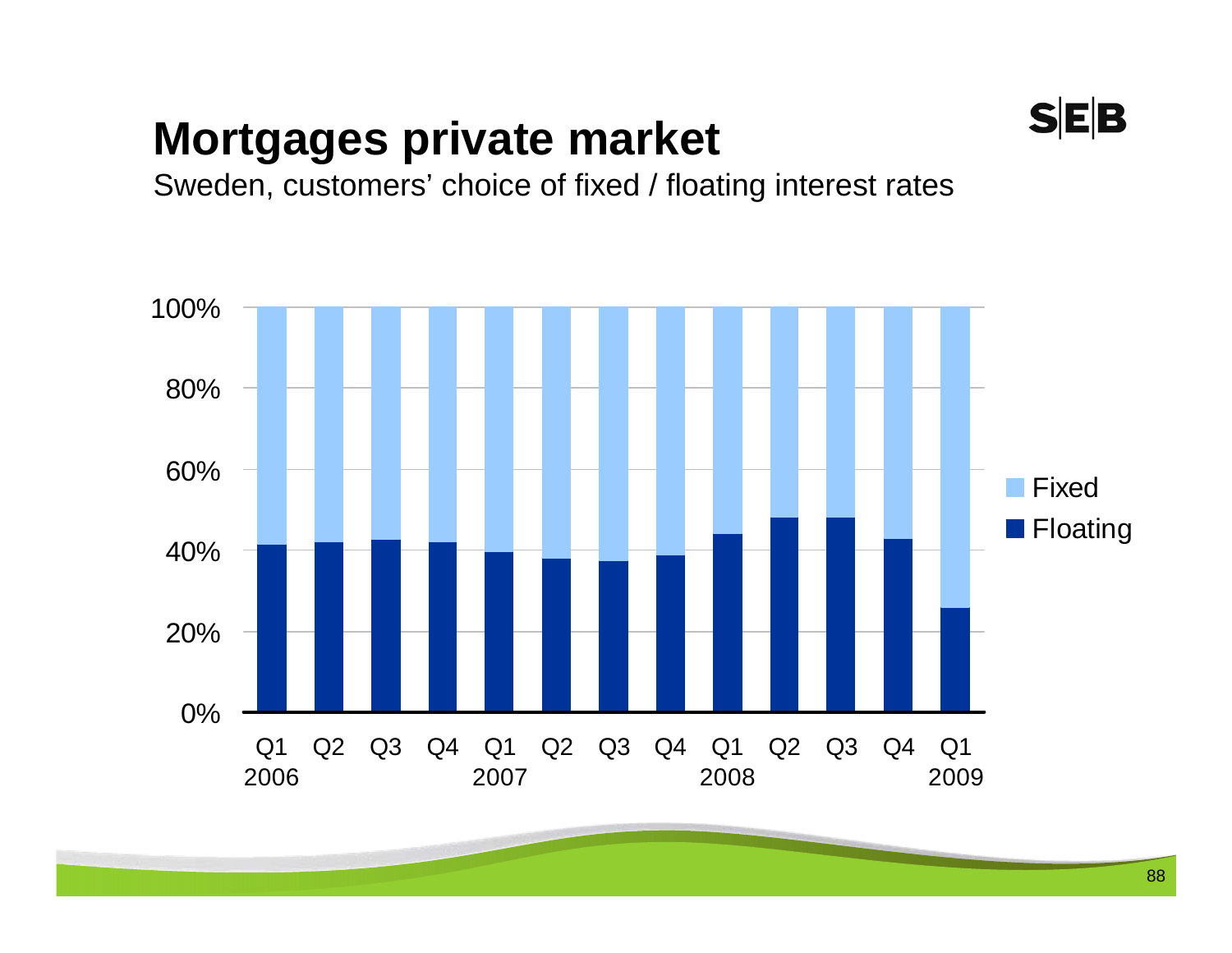### **Retail Germany**

| <b>SEK m</b>                          | Jan - Mar 2009 $\triangle$ 2008 |               |
|---------------------------------------|---------------------------------|---------------|
| <b>Total income</b>                   | 696                             | $-15%$        |
| Interest, net                         |                                 | 426 -11%      |
| Commission, net                       |                                 | 268 -21%      |
| <b>Total expenses</b>                 |                                 | $-853$ 12%    |
|                                       |                                 |               |
| <b>Profit bef. credit losses -157</b> |                                 |               |
| Credit losses, net                    |                                 | $-55$ $104\%$ |
| <b>Operating profit</b>               |                                 | $-212 - 661%$ |
| <b>RoE, %</b>                         |                                 | $-11.5$ 2.7   |
| C/1                                   |                                 | 1.23 0.92     |
|                                       |                                 |               |
| <b>Total lending</b>                  | 91,400                          | 13%           |
| <b>Total deposits</b>                 | 55,600                          | 19%           |

#### **Highlights**

- Profitability deteriorated further from an already unsatisfactory level
- Lending and deposit volumes were stable, expressed in local currency
- Sales of insurance and consumer lending improved compared with the first quarter of 2008
- $\bullet$  The substantial effect of lower market rates on deposit margins could not be compensated for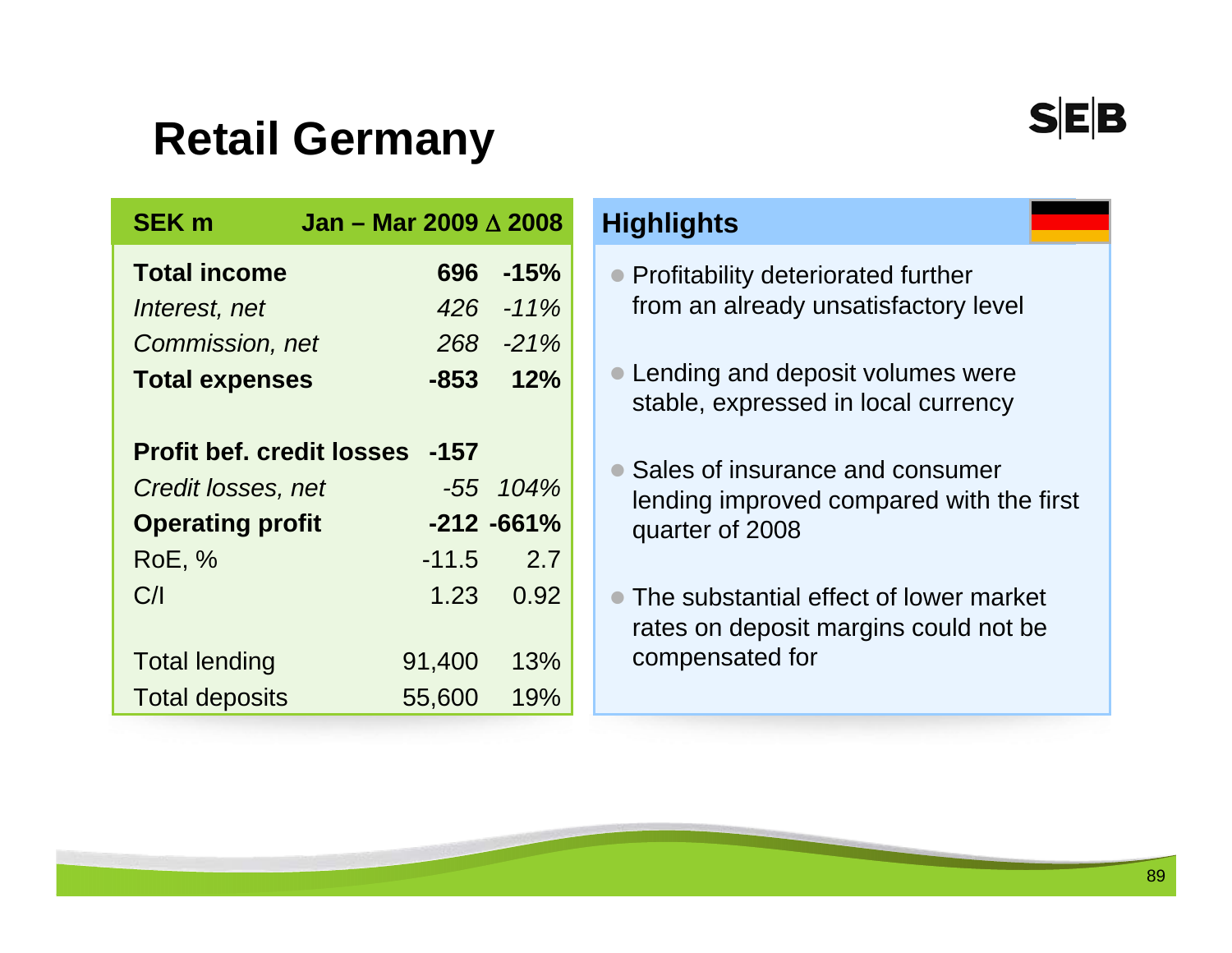

### **Business volume development**

Retail Germany, EUR bn



Figures above present Mortgage, lending and deposits from private individuals and SME

\* Effected by amortizations on large historical sales volumes, partly sold through external sales organizations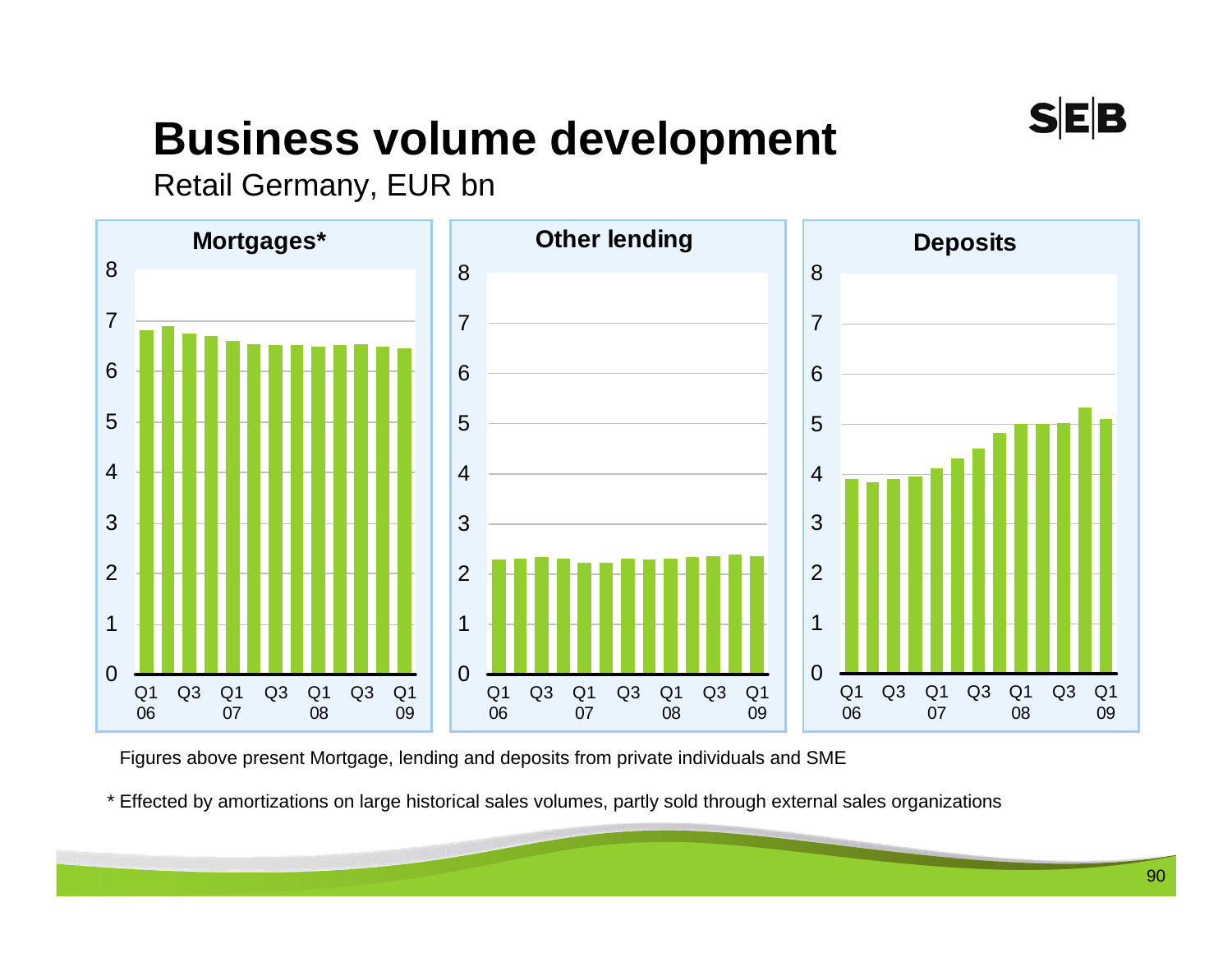

### **Sales development**

Retail Germany



\* incl. prolongation

\* by Call centre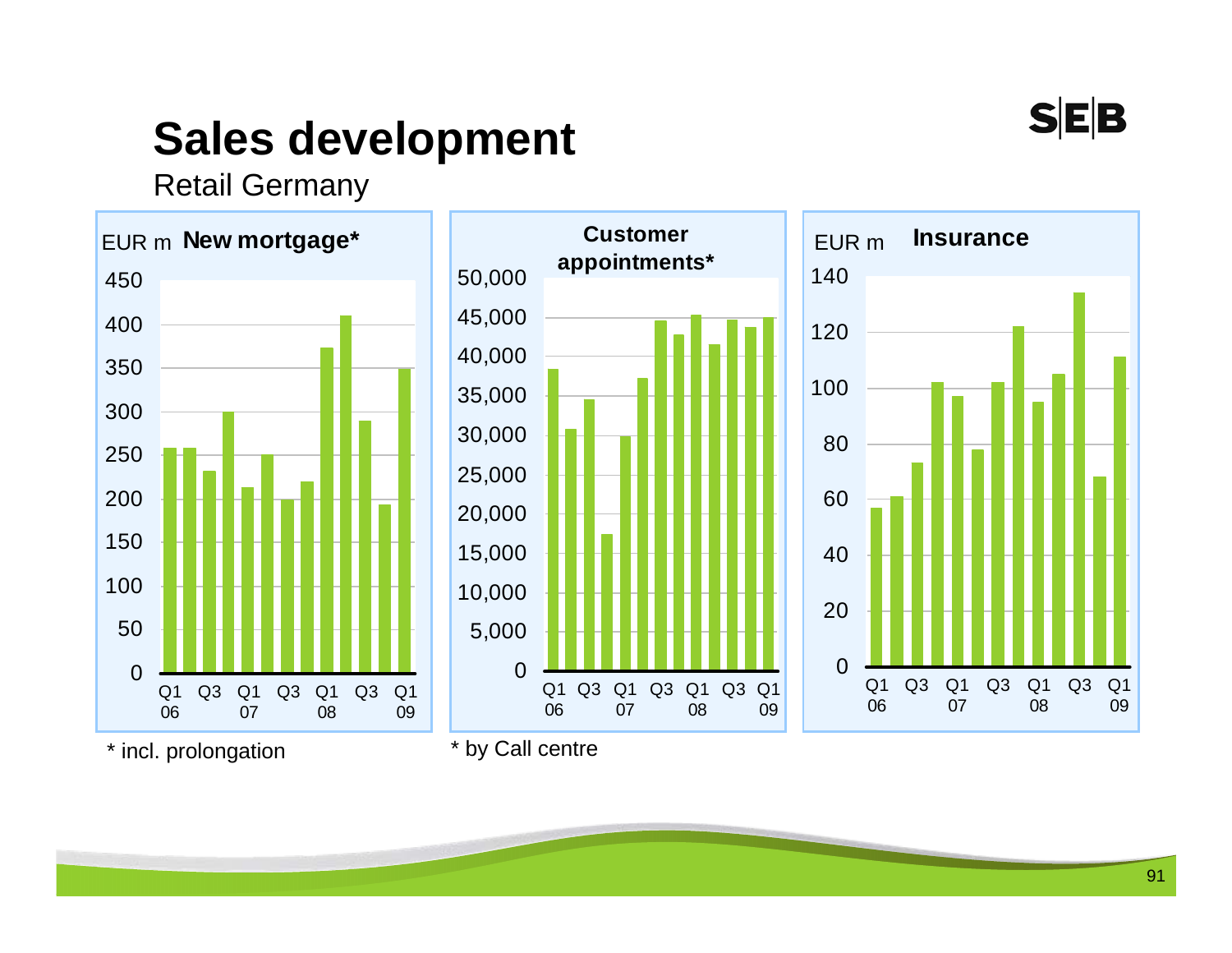### **Retail Estonia**

| <b>SEK m</b>                     | Jan – Mar 2009 $\triangle$ 2008 |       |
|----------------------------------|---------------------------------|-------|
| <b>Total income</b>              | 341                             | 13%   |
| Interest, net                    | 250                             | 20%   |
| Commission, net                  | 76                              | $-8%$ |
| <b>Total expenses</b>            | $-162$                          | 22%   |
|                                  |                                 |       |
| <b>Profit bef. credit losses</b> | 180                             | $+5%$ |
| Credit losses, net               | -232                            | 40%   |
| <b>Operating profit</b>          | $-53$                           |       |
|                                  |                                 |       |
| <b>RoE, %</b>                    | $-5.7$                          | 0.5   |
| C/                               | 0.47                            | 0.44  |
|                                  |                                 |       |
| <b>Total lending</b>             | 47,200                          | 12%   |
| <b>Total deposits</b>            | 23,750                          | 17%   |

#### **Highlights**

- Volume growth has halted, but deposit and mortgage margins improved
- Profit before losses slightly higher than Q1 2008, but larger provisions for credit losses
- Continued success of SEB Packages – awarded "Most Innovative Marketing Deed of 2008"
- In addition to large corporations, SEB also started offering Cash Management consultations to SMEs in Q1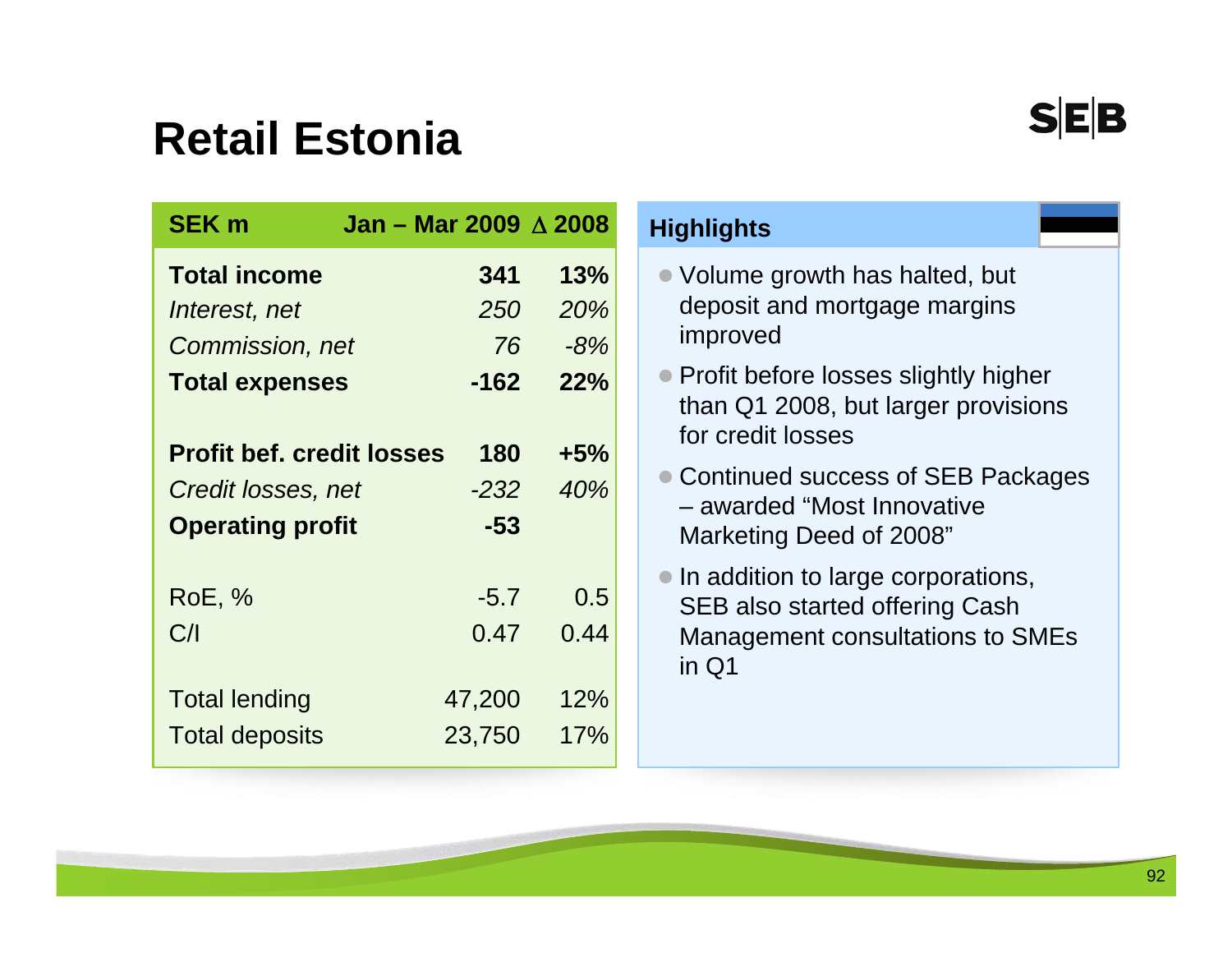### **Business volume development**



**SEB** 

Private



*Mortgages defined as home loans to private individuals*

Note: Figures include SEB:s large corporate business volumes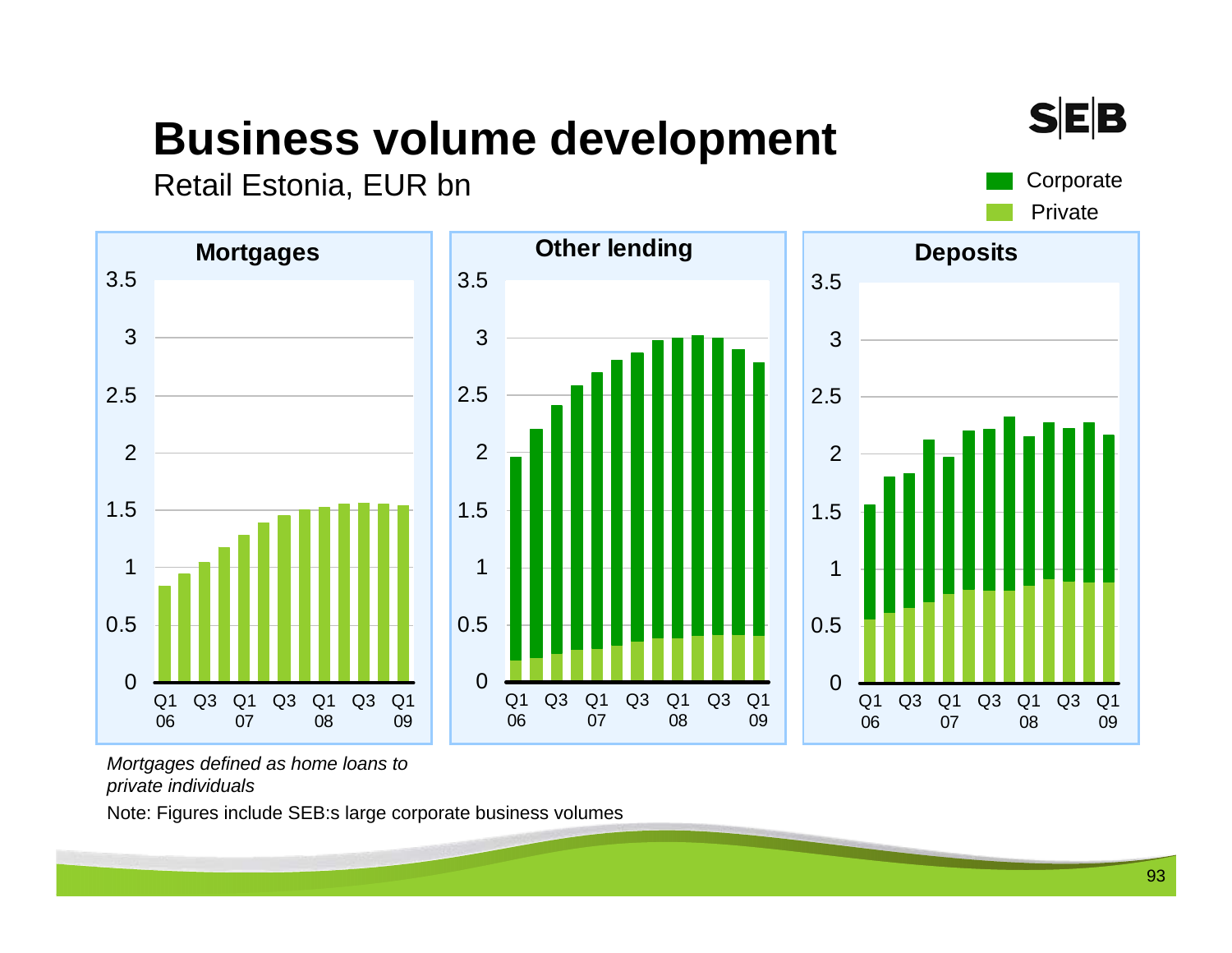### **Market share development**



Private

Retail Estonia, per cent Corporate Corporate Corporate



Mortgage market share for home loans to private individuals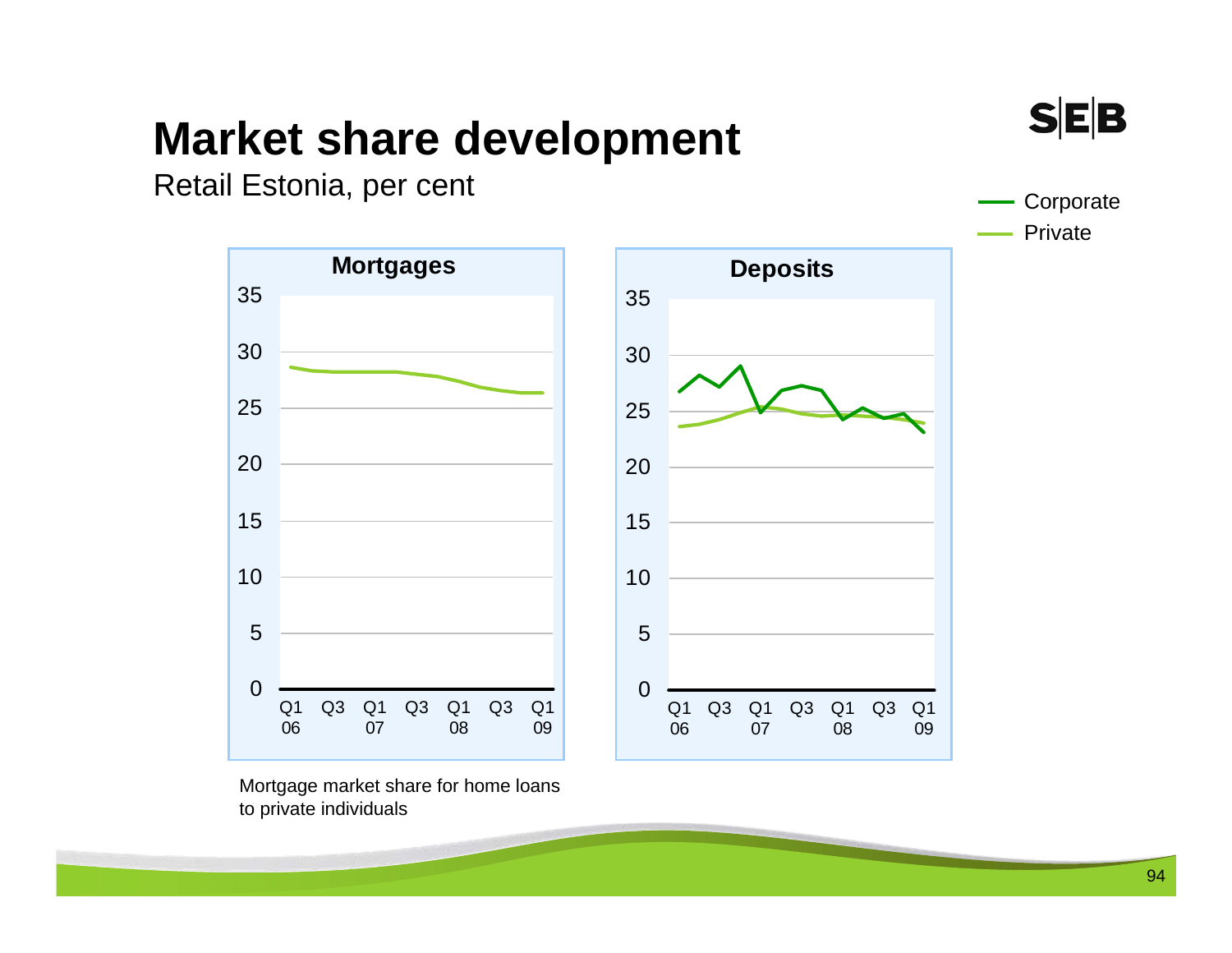### **Retail Latvia**

| <b>SEK m</b>                     | Jan - Mar 2009 $\triangle$ 2008 |     |        |
|----------------------------------|---------------------------------|-----|--------|
| <b>Total income</b>              | 304                             |     | $-6%$  |
| Interest, net                    |                                 | 239 | $-12%$ |
| Commission, net                  |                                 | 55  | 28%    |
| <b>Total expenses</b>            | $-179$                          |     | 21%    |
| <b>Profit bef. credit losses</b> |                                 | 125 | $-30%$ |
| Credit losses, net               | -684                            |     |        |
| <b>Operating profit</b>          | -559                            |     |        |
| <b>RoE, %</b>                    | $-57.6$                         |     | 15.2   |
| C/                               | 0.59                            |     | 0.46   |
| <b>Total lending</b>             | 39,000                          |     | 11%    |
| <b>Total deposits</b>            | 16,800                          |     | $-4\%$ |

#### **Highlights**

- Mortgage volumes remained flat, while deposits continued to decline
- Cost income ratio still below 0.6 for the first quarter, but substantial provisions for credit losses led to a considerable operating loss in Q1
- SEB keeps the leading position in Pillar III pension market, 58% market share by assets under management
- SEB's market share in local investment funds reached 54% in Q1 (+5% points since year-end)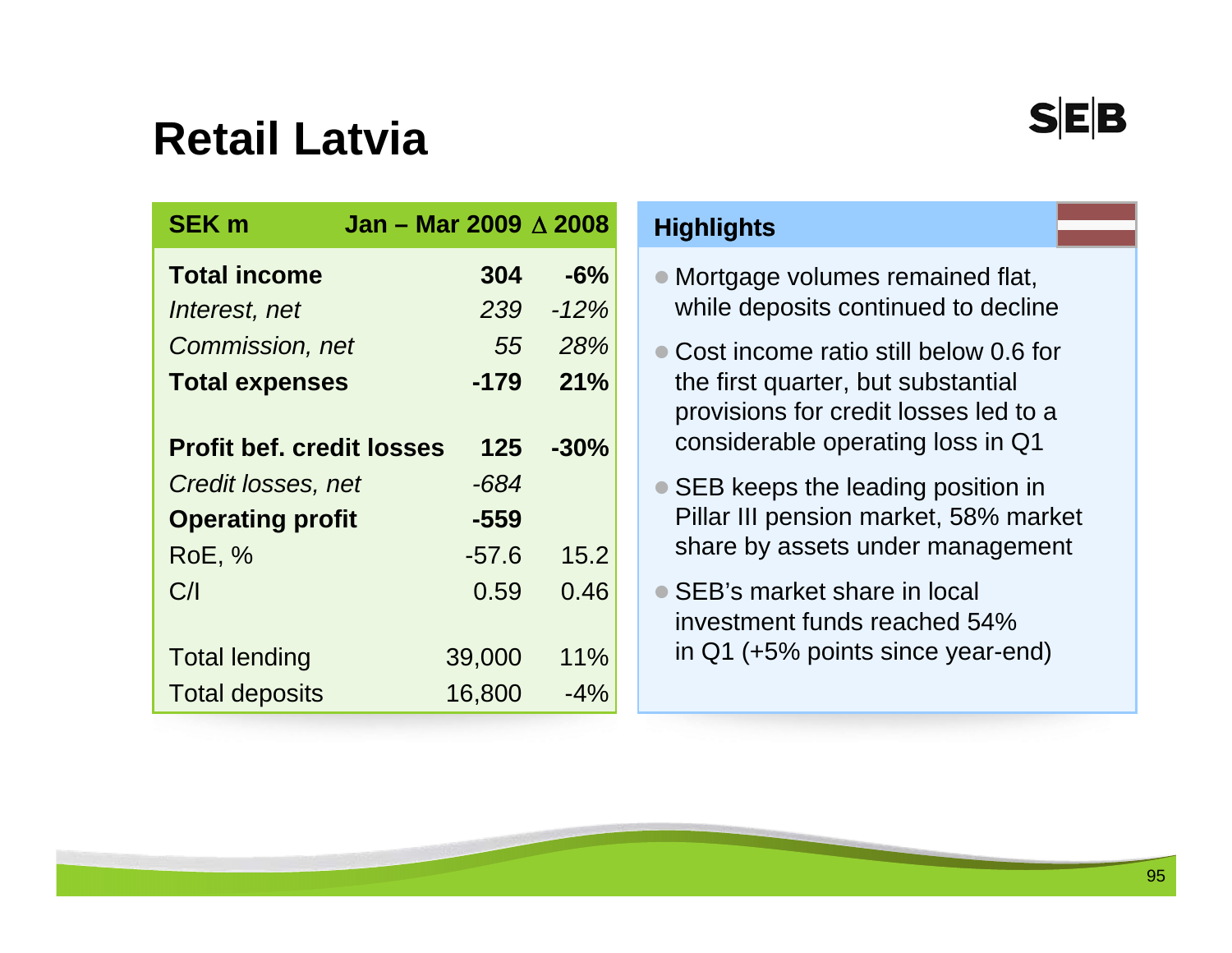### **Business volume development**



Retail Latvia, EUR bn





Mortgages defined as home loans to private individuals

Note: Figures include SEB:s large corporate business volumes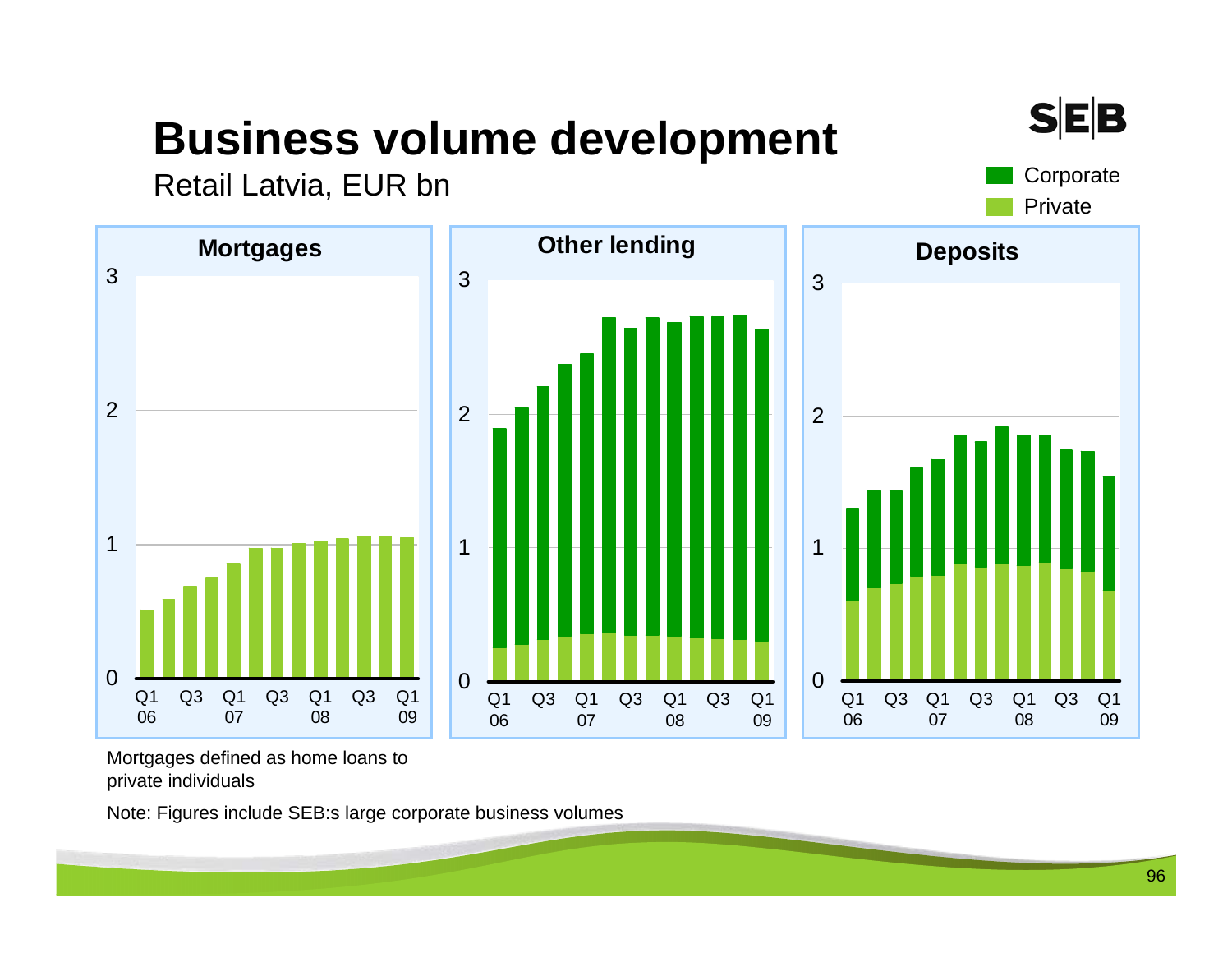# **Market share development**  Retail Latvia, per cent



Mortgage market share for home loans to private individuals

**Corporate** 

**SEB** 

Private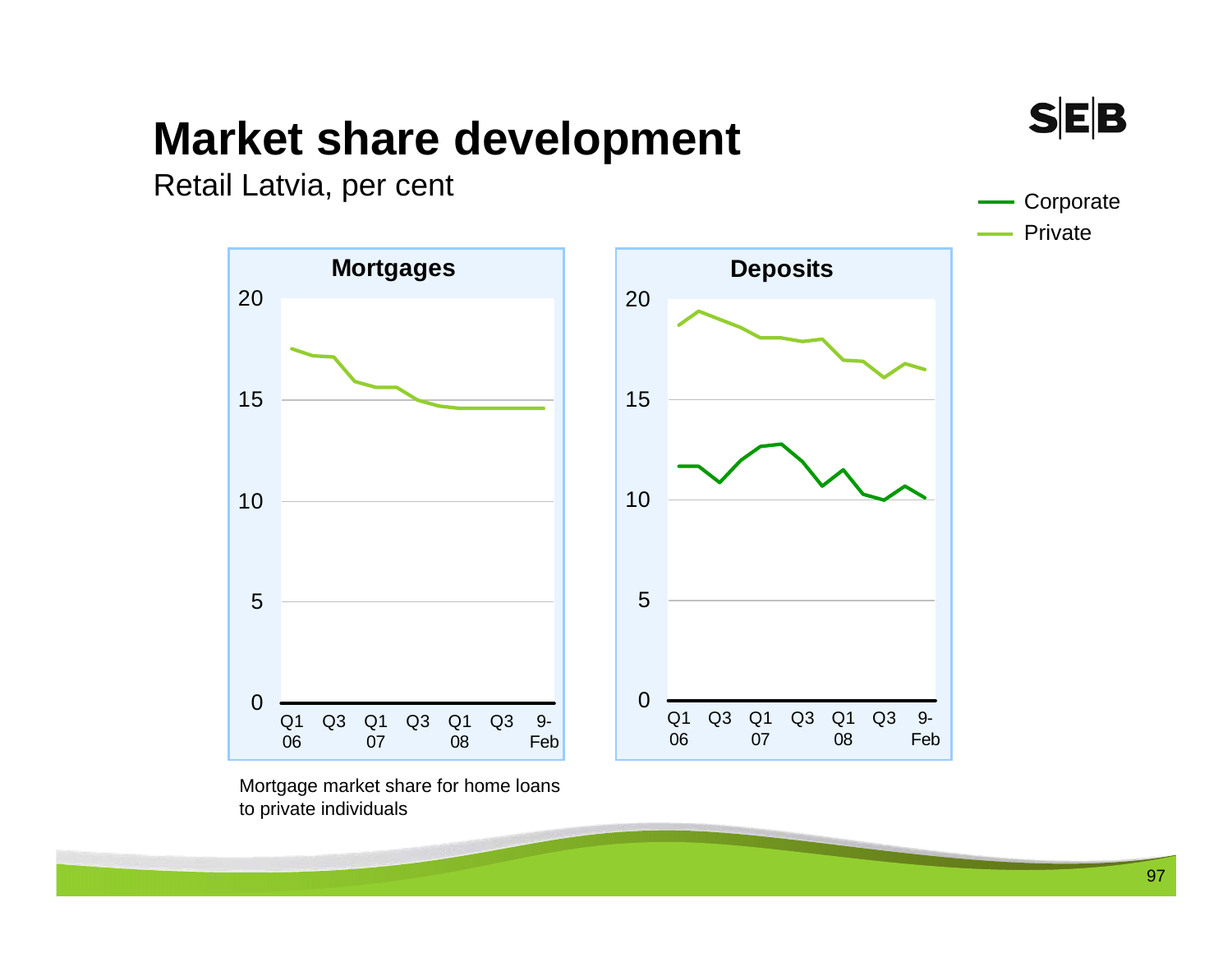### **Retail Lithuania**

| <b>SEK m</b>                     | Jan - Mar 2009 $\triangle$ 2008 |        |
|----------------------------------|---------------------------------|--------|
| <b>Total income</b>              | 408                             | $-22%$ |
| Interest, net                    | <i>280</i>                      | $-32%$ |
| Commission, net                  | 104                             | 16%    |
| <b>Total expenses</b>            | -229                            | 16%    |
| <b>Profit bef. credit losses</b> | 179                             | $-45%$ |
| Credit losses, net               | $-786$                          |        |
| <b>Operating profit</b>          | $-605$                          |        |
| <b>RoE, %</b>                    | $-40.3$                         | 23.7   |
| C/I                              | 0.56                            | 0.38   |
|                                  |                                 |        |
| <b>Total lending</b>             | 73,900                          | 23%    |
| <b>Total deposits</b>            | 30,600                          | 9%     |

#### **Highlights**

- Corporate lending margins improved, but could not compensate for much lower deposit margins
- Commission income stabilized, with March being the best month of Q1
- Substantial provisions for credit losses led to a considerable operating loss in Q1
- **The new Vilnius Operations Centre** was officially opened in January

SEB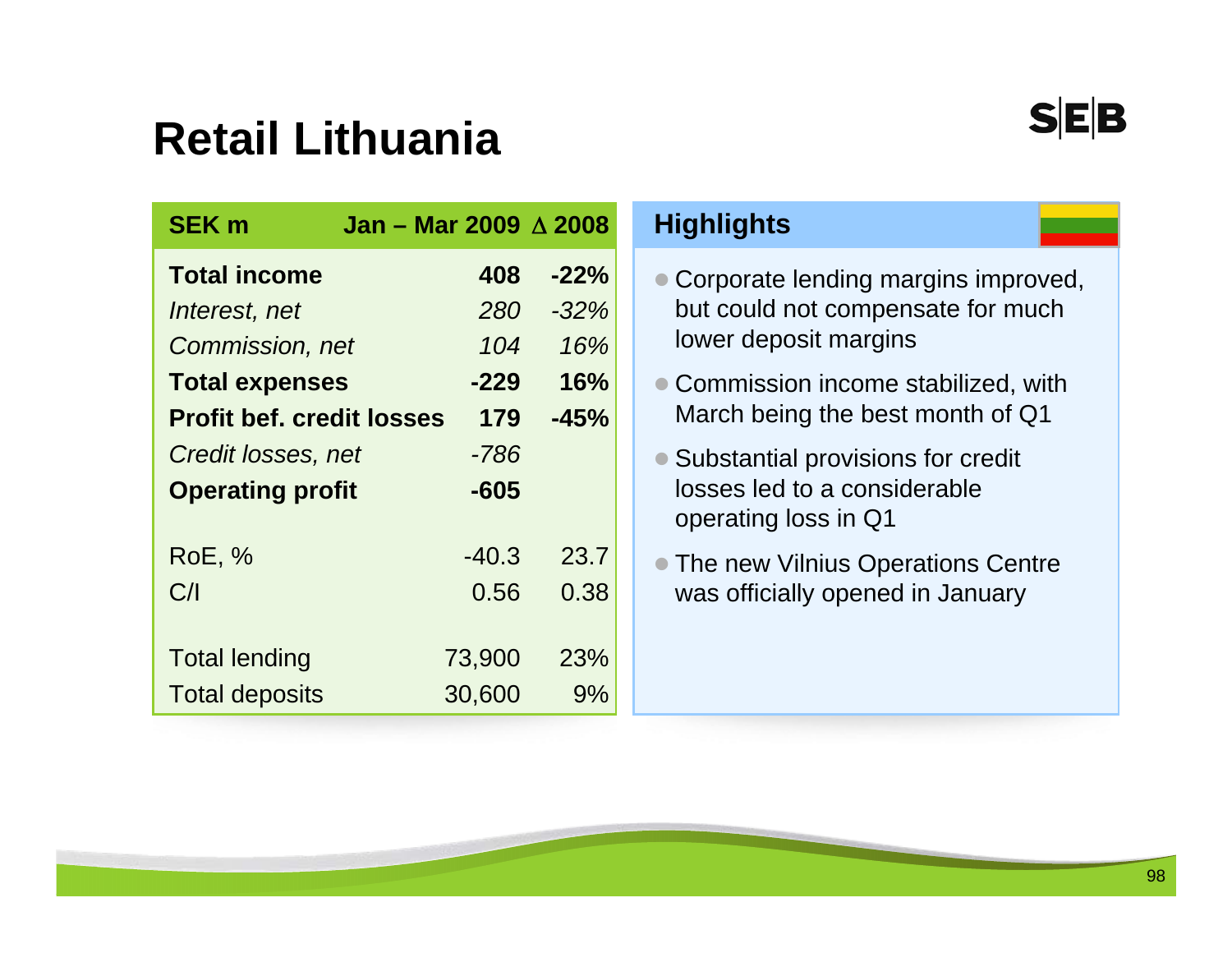### **Business volume development**

Retail Lithuania, EUR bn Corporate

**Mortgages**

 $\Omega$ 

Q1 06 Q3 Q1 07

1

2

3

4

5

6



Mortgages defined as home loans to private individuals Note: Figures include SEB:s large corporate business volumes

Q3 Q1 08

**SEB**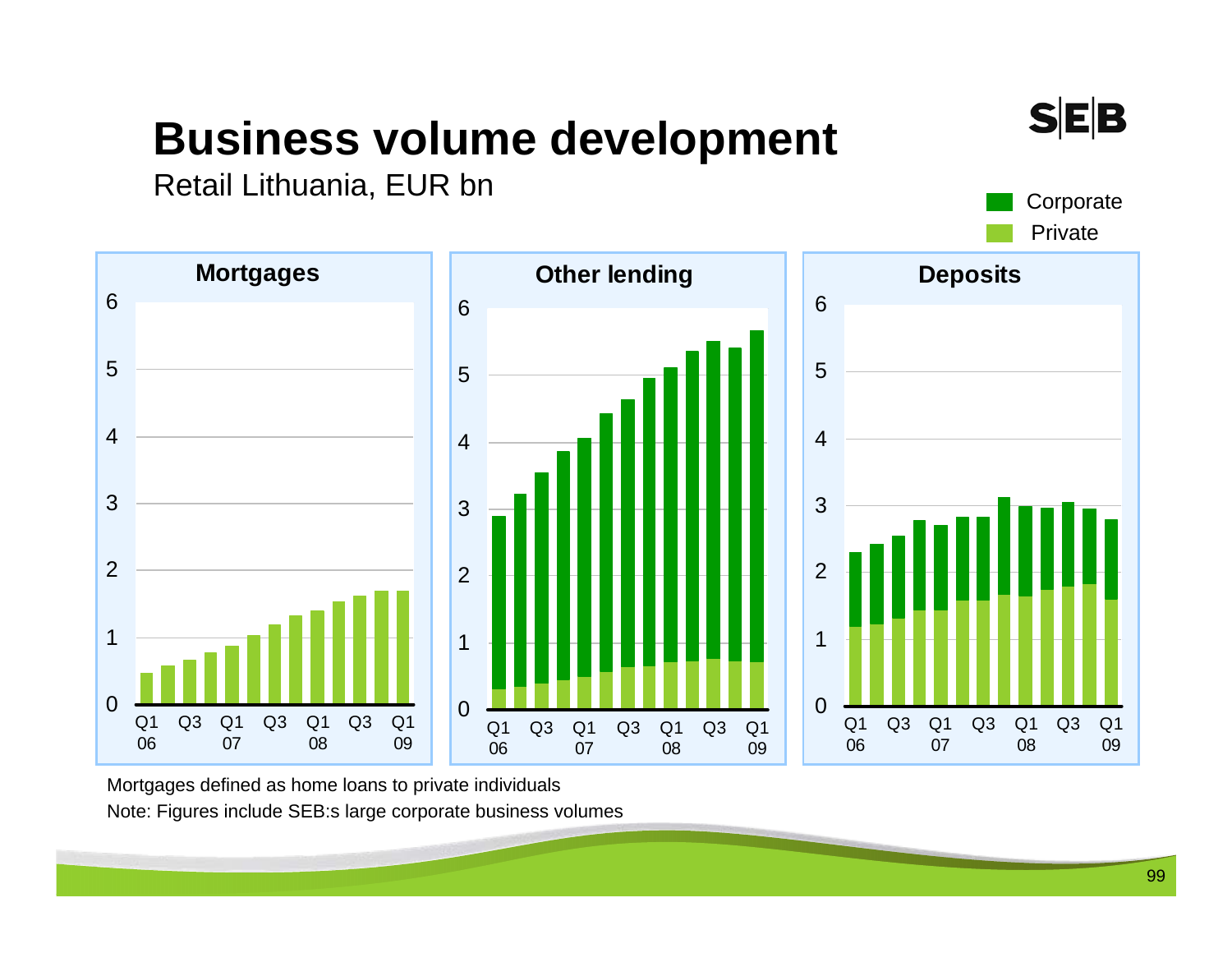### **Market share development**



Retail Lithuania, per cent Communication Communication Communication Communication Communication Communication





Mortgage market share for home loans to private individuals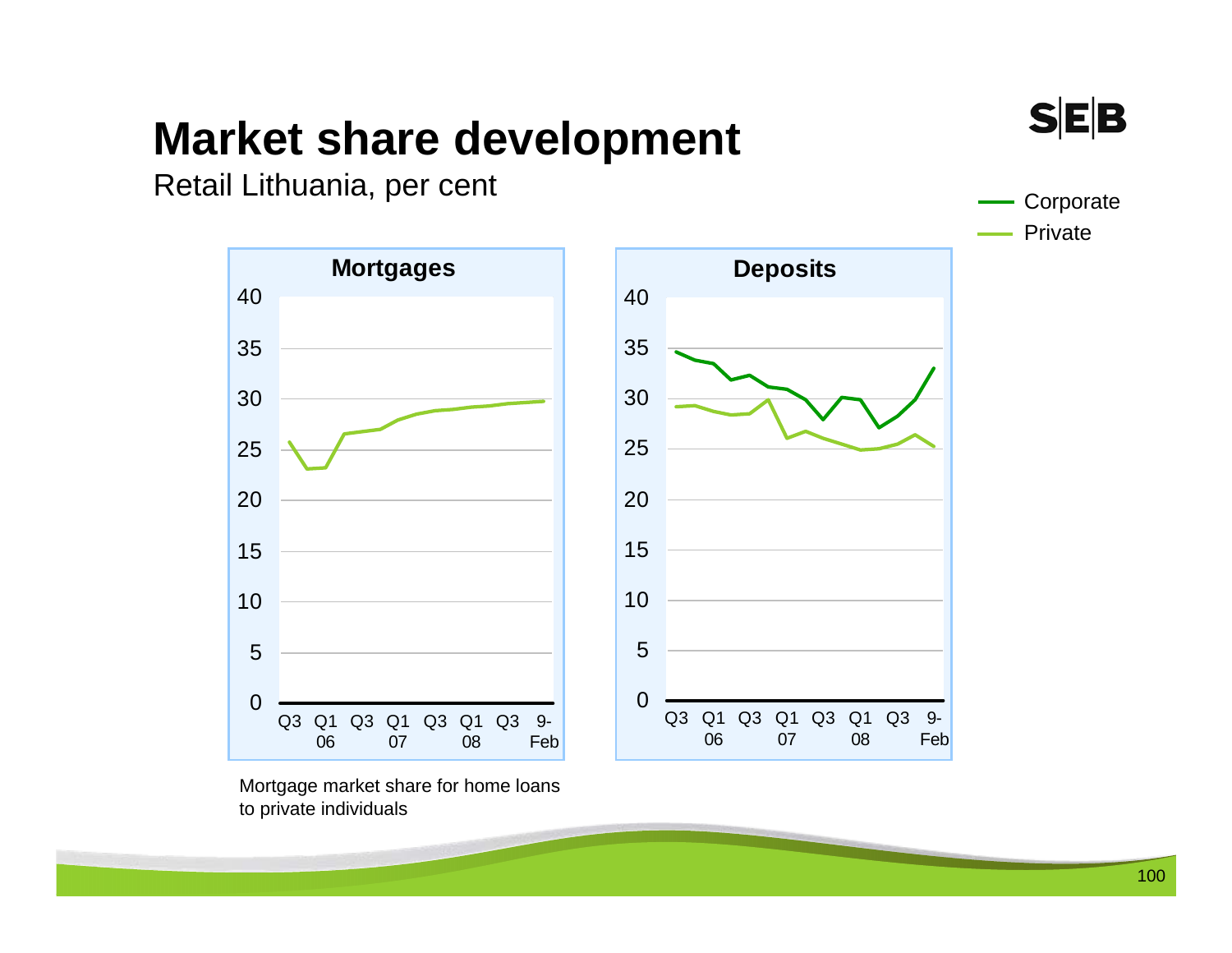### **Cards**

| <b>SEK m</b>                     | Jan - Mar 2009 $\triangle$ 2008 |      |                |
|----------------------------------|---------------------------------|------|----------------|
| <b>Total income</b>              |                                 | 656  | 16%            |
| Interest, net                    |                                 | 221  | 145%           |
| Commission, net                  |                                 | 415  | $-12%$         |
| <b>Total expenses</b>            |                                 | -355 | 9%             |
|                                  |                                 |      |                |
| <b>Profit bef. credit losses</b> |                                 | 301  | 25%            |
| Credit losses, net               |                                 |      | $-110$ $116\%$ |
| <b>Operating profit</b>          |                                 | 191  | $1\%$          |
|                                  |                                 |      |                |
|                                  |                                 |      |                |
| <b>RoE, %</b>                    |                                 | 19.5 | 21.0           |
| C/                               |                                 | 0.54 | 0.58           |
|                                  |                                 |      |                |

#### **Highlights**

- Income developed well, with some help from FX effects. In fact, income in March was an all time high
- Efforts to prevent fraud continued, including SEB Kort Norway's launch of mandatory Secure Code on purchases over the internet
- Credit losses was lower than in the previous quarter, but still significantly higher than in Q1 2008
- $\bullet$  Operating profit remained at the level reached in the first quarter of 2008

\* Credit loss comparison significantly affected by accounting changes (DEL now included in Retail)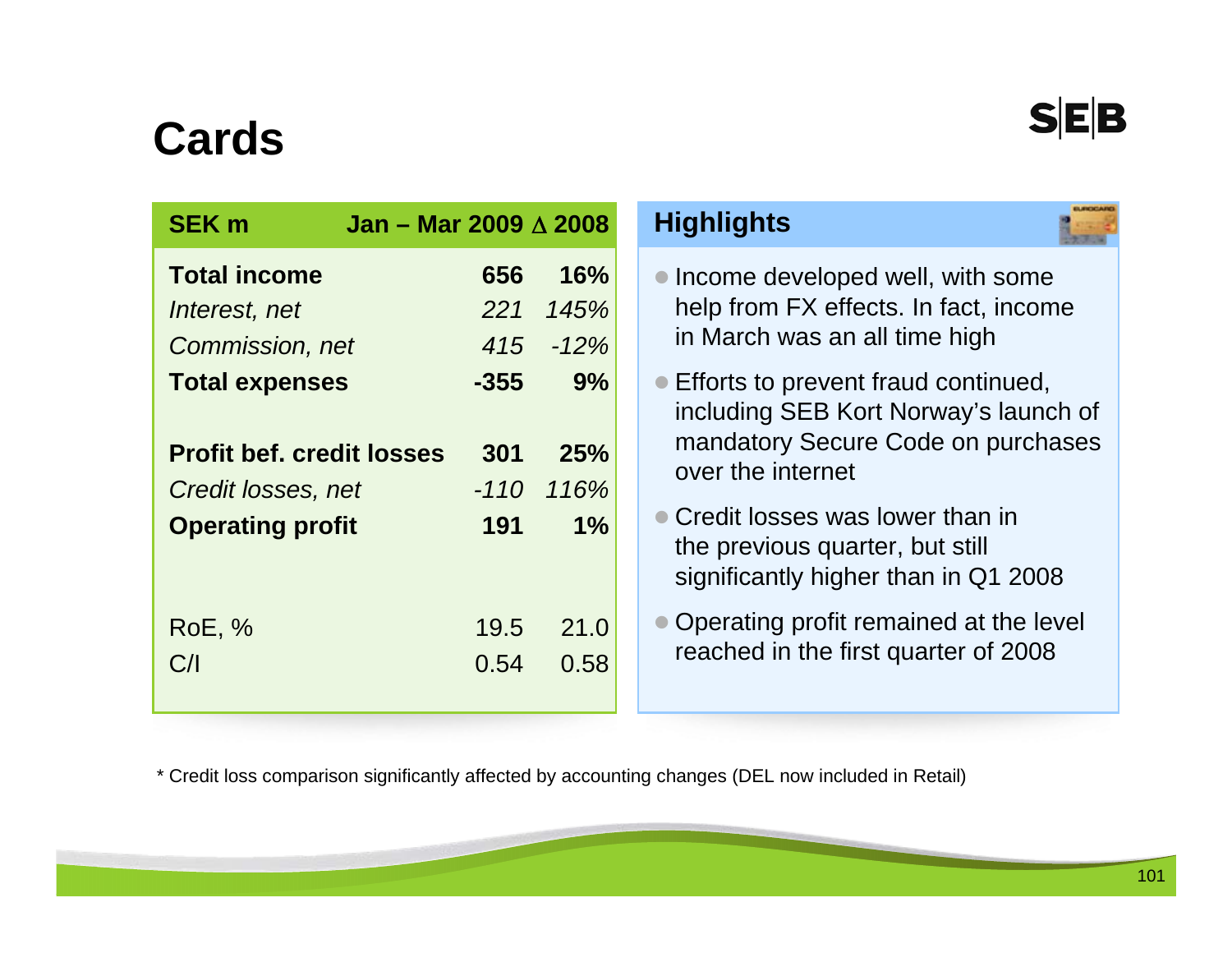### **Cards**



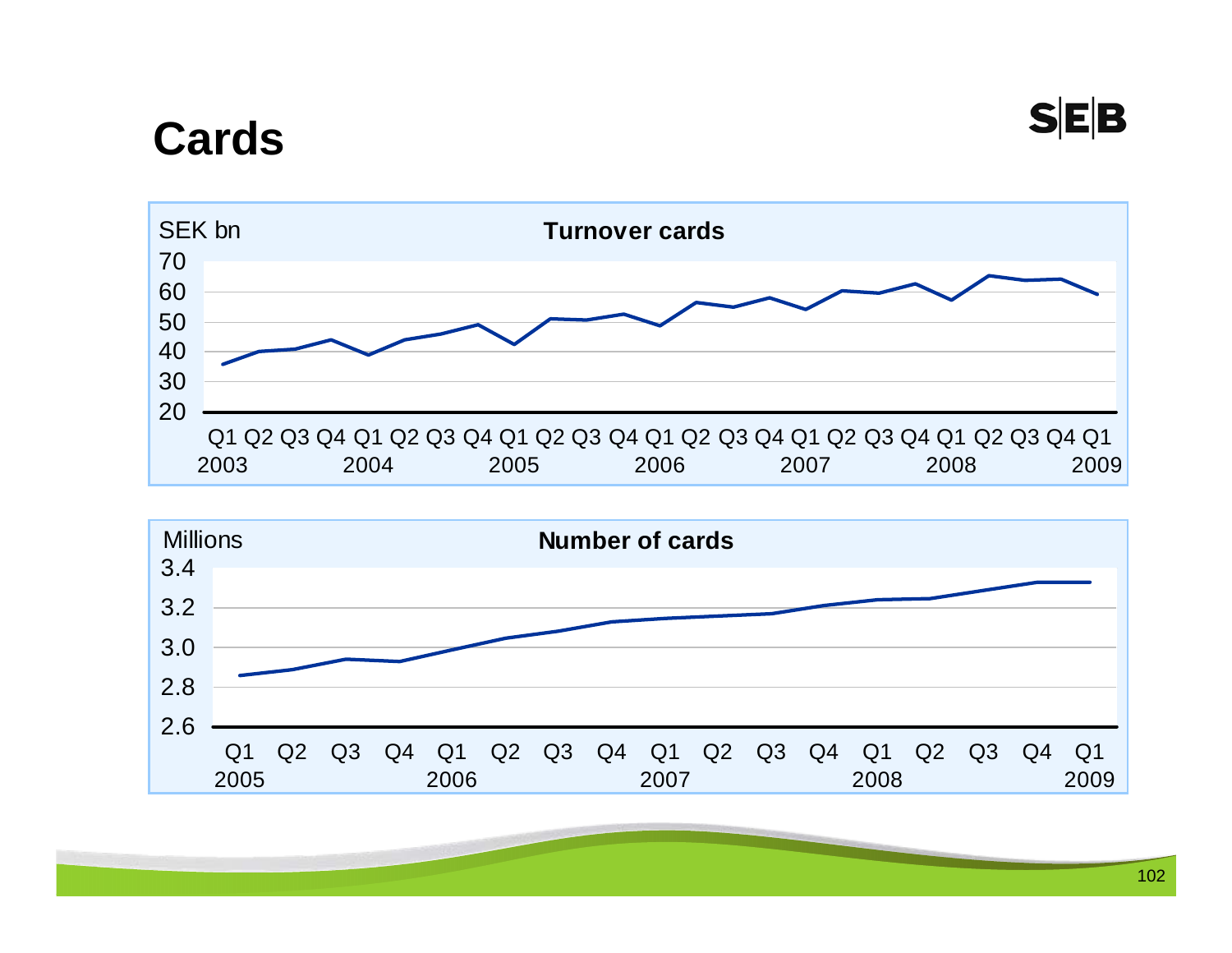### **Wealth Management**

#### **Fredrik Boheman**

Head of Wealth Management

| <b>SEK m</b>                     | Q1 2009 $\triangle$ 2008 |
|----------------------------------|--------------------------|
| <b>Total income</b>              | $881 - 29%$              |
| Interest, net                    | 198 - 20%                |
| Commission, net                  | 662 - 31%                |
| <b>Total expenses</b>            | $-667 - 5%$              |
| <b>Profit bef. credit losses</b> | $215 - 32%$              |
|                                  |                          |
| <b>Operating profit</b>          | $207 - 60\%$             |
| RoBE, %                          | 10.8<br>22.3             |

#### **Highlights**

- $\bullet$  Declining asset values, lower net interest and limited performance/transaction fees reduced revenues compared to Q1 2008. Costs fell compared to Q1 2008.
- $\bullet$  SEB has a strong market position as the second largest fund manager in Sweden 2008 and continued to dominate the net sales in the alternative fund market.
- $\bullet$  Strong net new assets of 8.3bn, compared to the same period last year and especially compared to Q4 2008.
- $\bullet$  Assets under management, decreased some 10 per cent compared to Q1 2008. Since year end the decline was 1.2 per cent (SEK 1,128bn).
- $\bullet$  Several product launches. **IC**: credit funds, index funds, strategic funds. **PB**: modern investment programmes.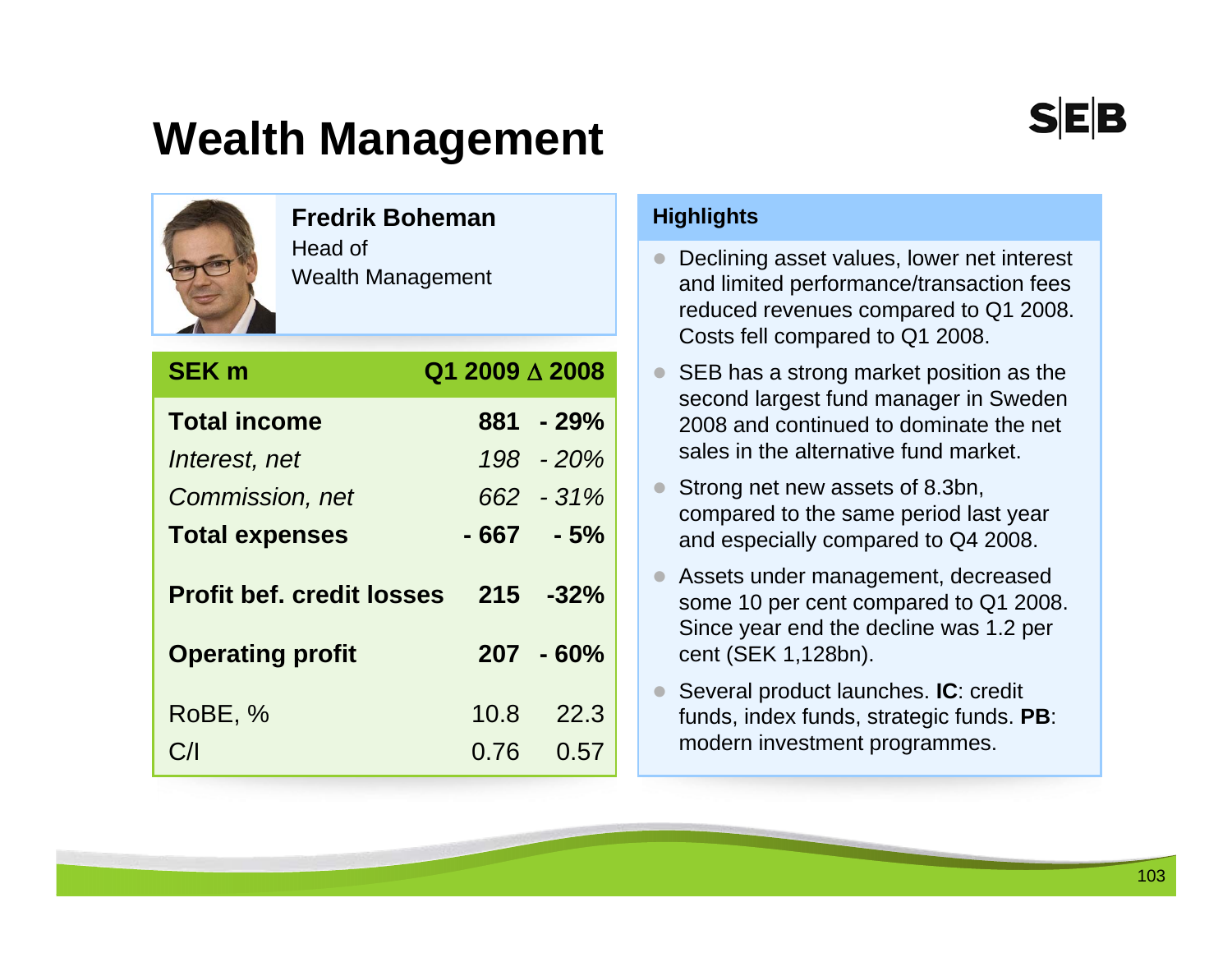

### **Share of income and result by area**

Q1 2009; percent of total

Income

### Operating result

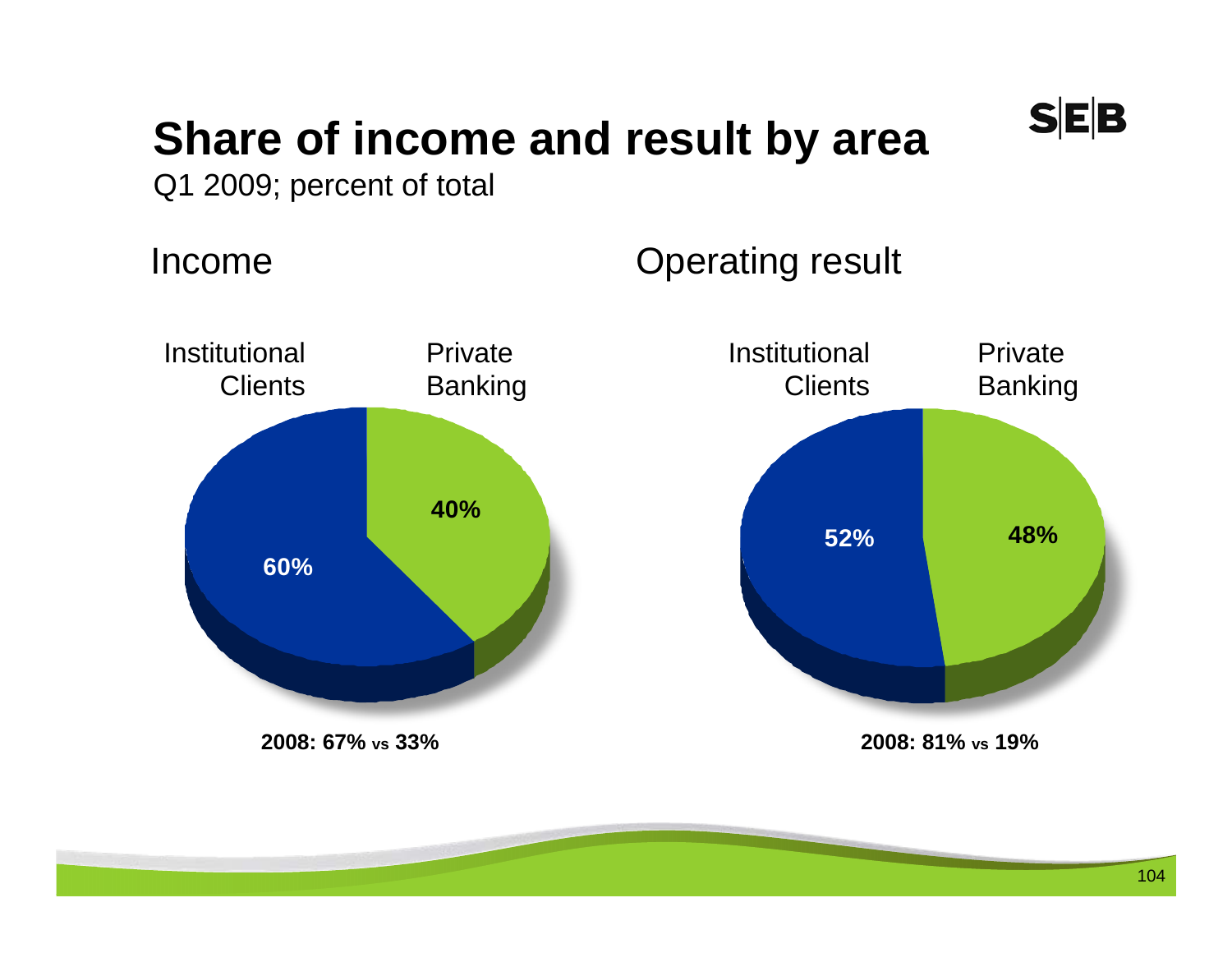

### **Wealth Management**

SEK m

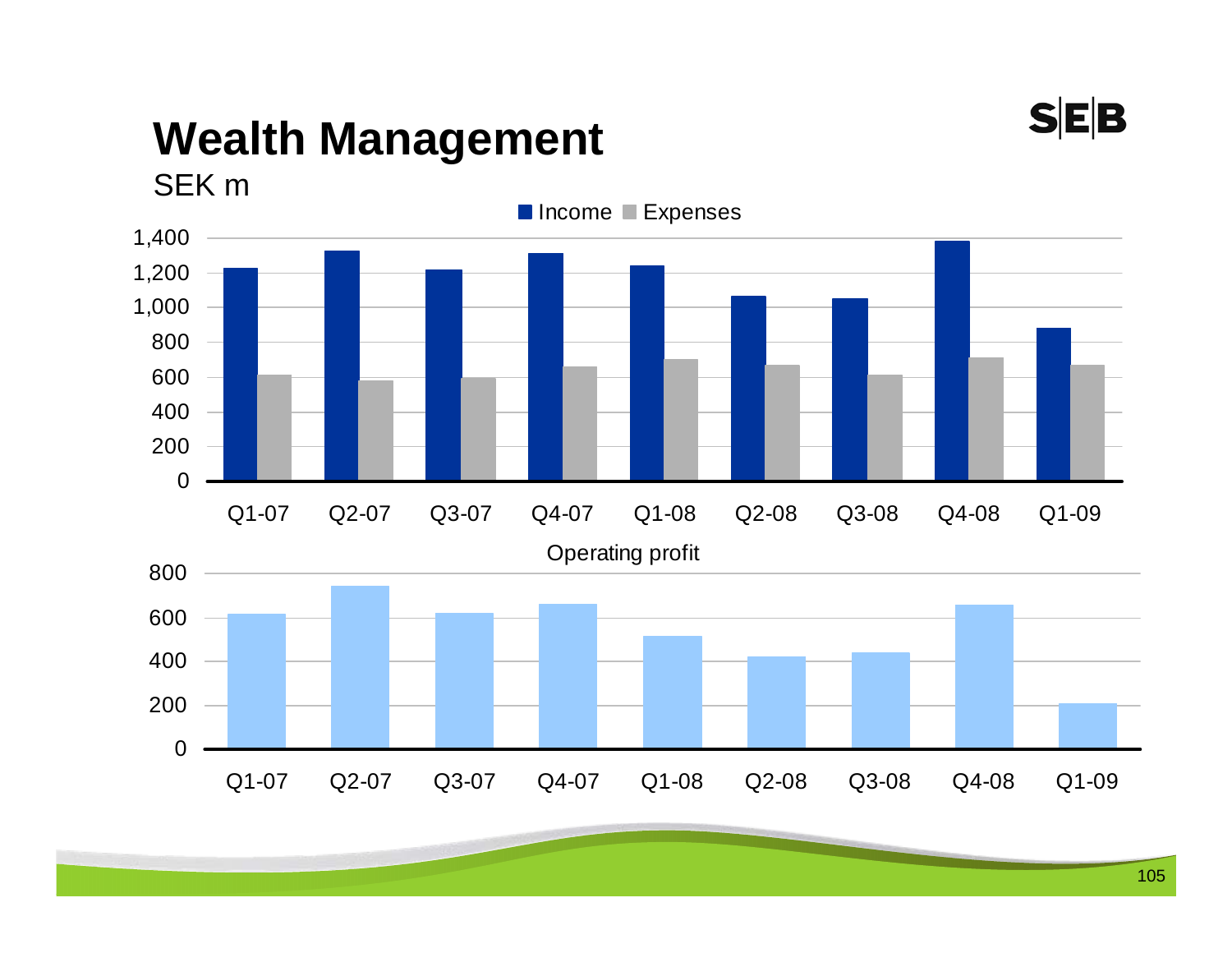

### **Institutional Clients**

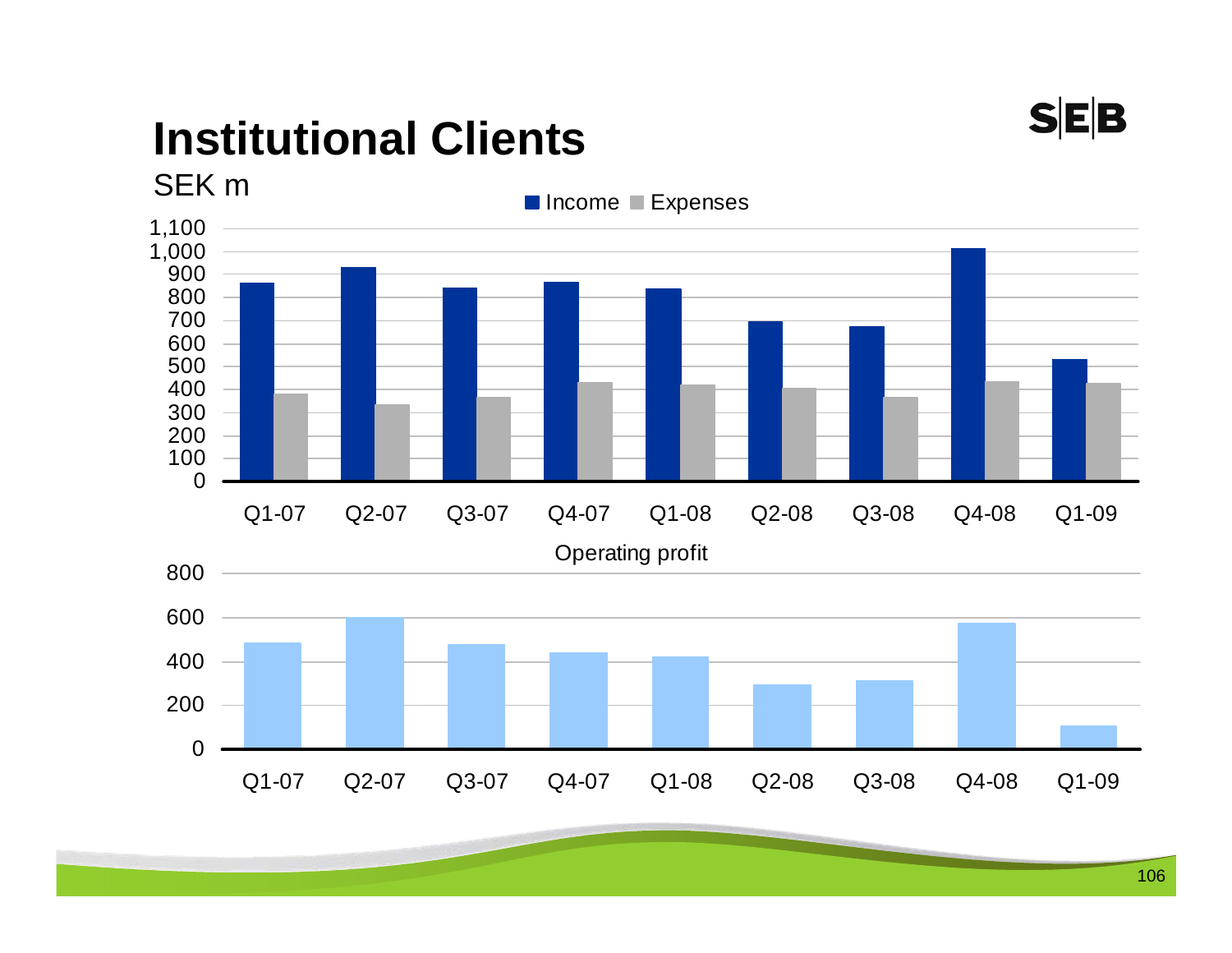

# **Private Banking**



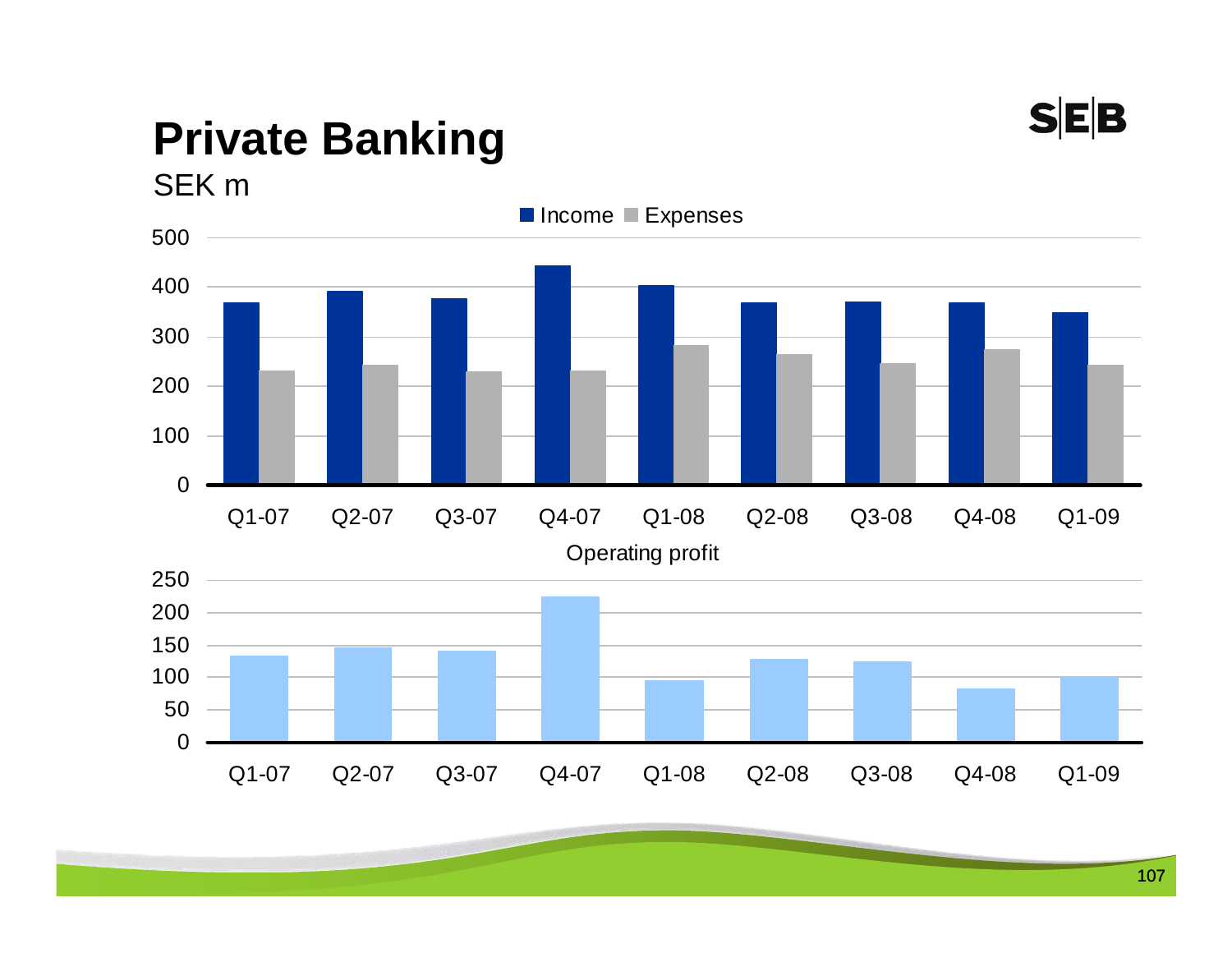

### **AuM per product type**

#### Wealth Management, SEK bn

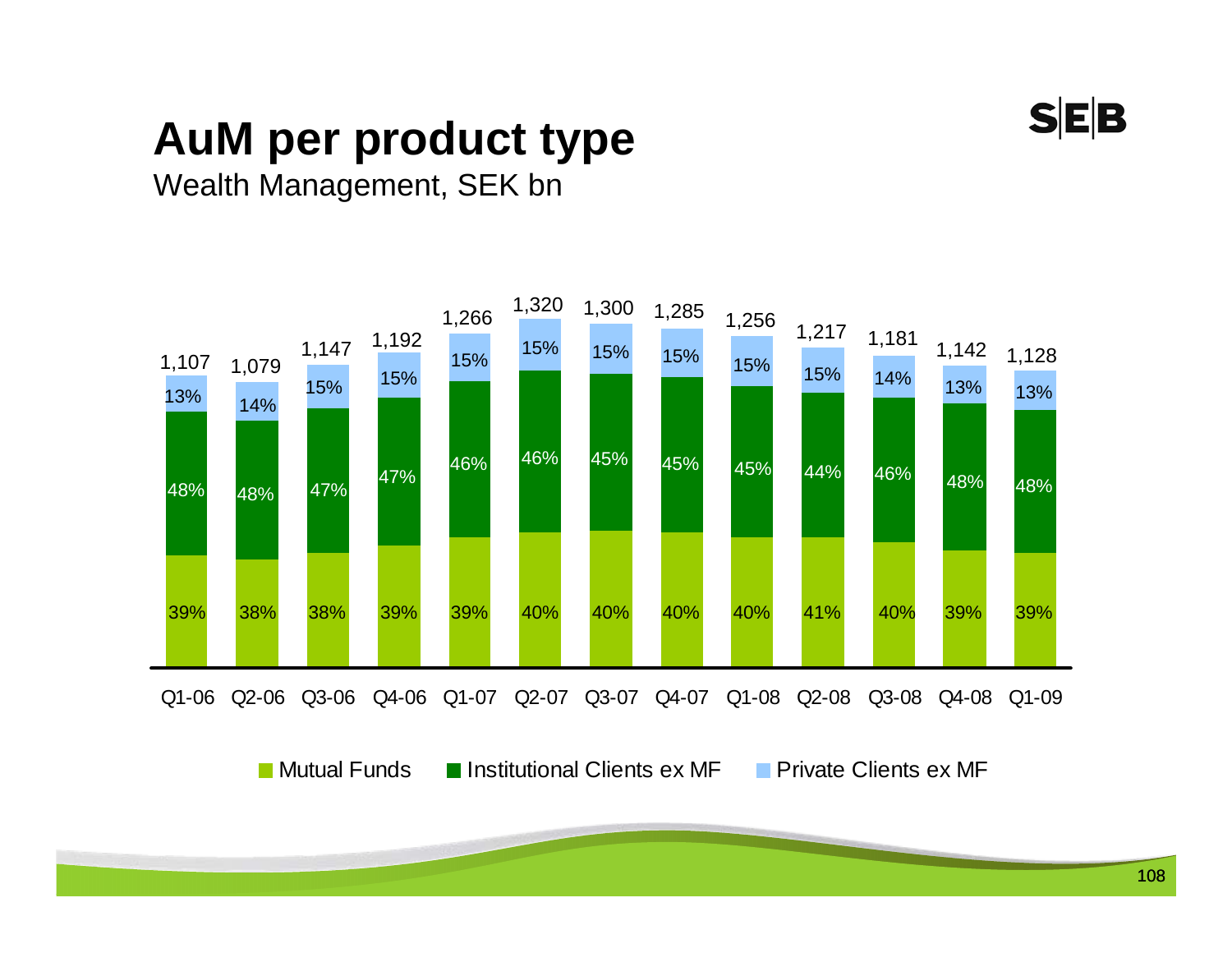

#### **Assets under management**  SEK bn

1,256 -250 1,128 93 34 Mar 2008 Value Fx Net sales Mar 2009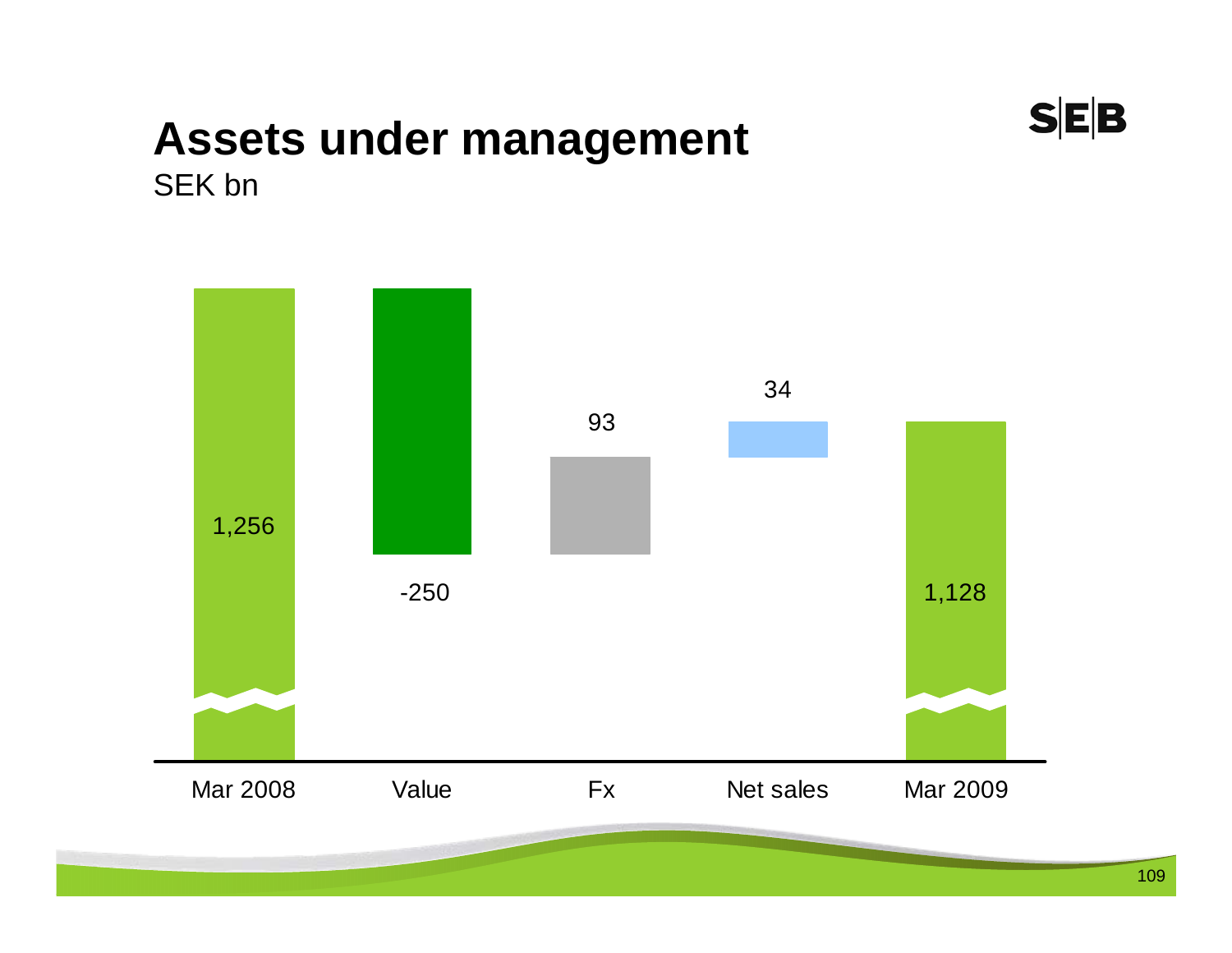

#### **Total net sales per quarter**  SEK bn



*The figures are not eliminated. Restated for transfer of Foundations & Companies from PB to IC.*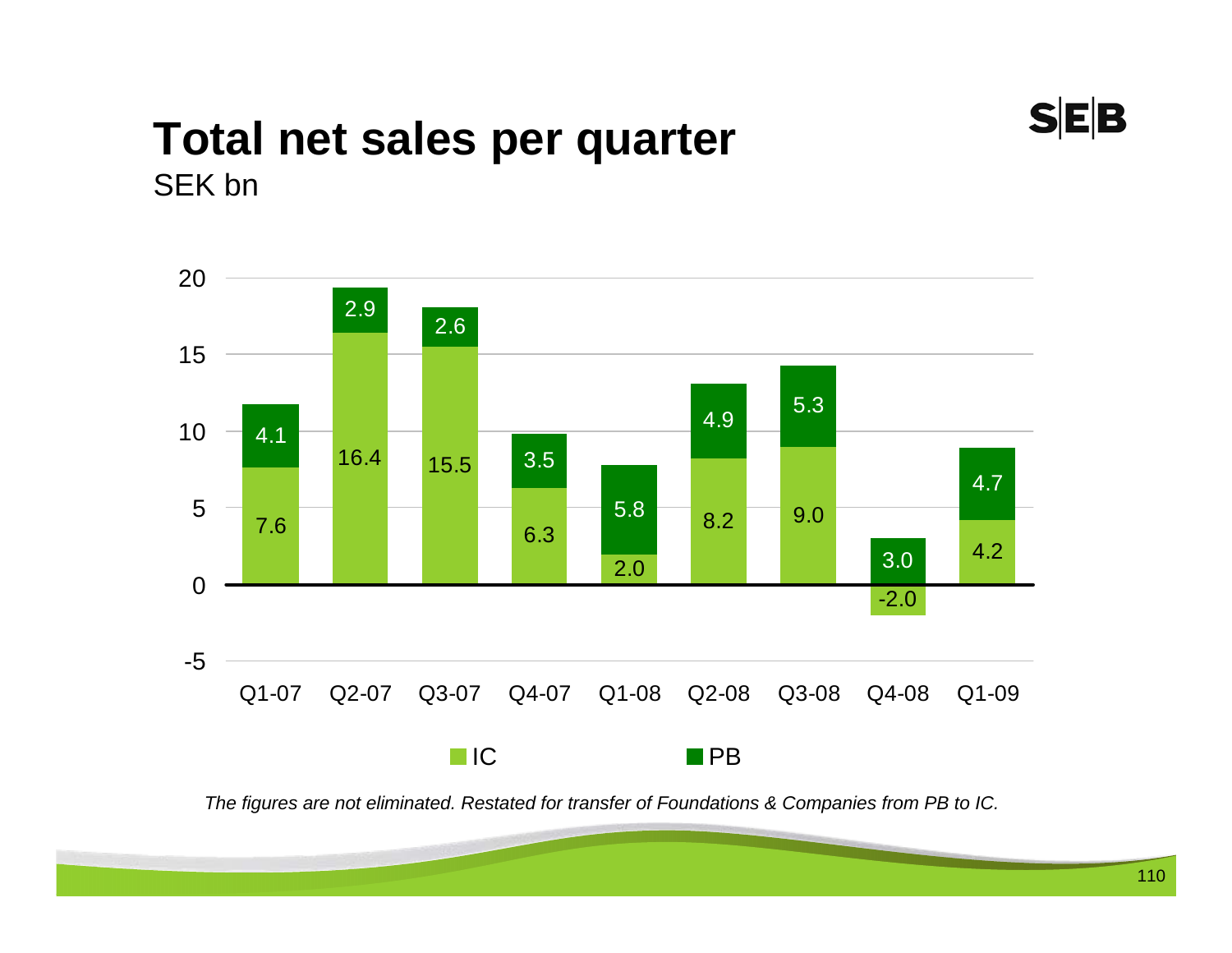# **Mutual funds per product type**

Wealth Management, March 2009 (March 2008)

#### **Total amount SEK 435 bn (SEK 497 bn)**

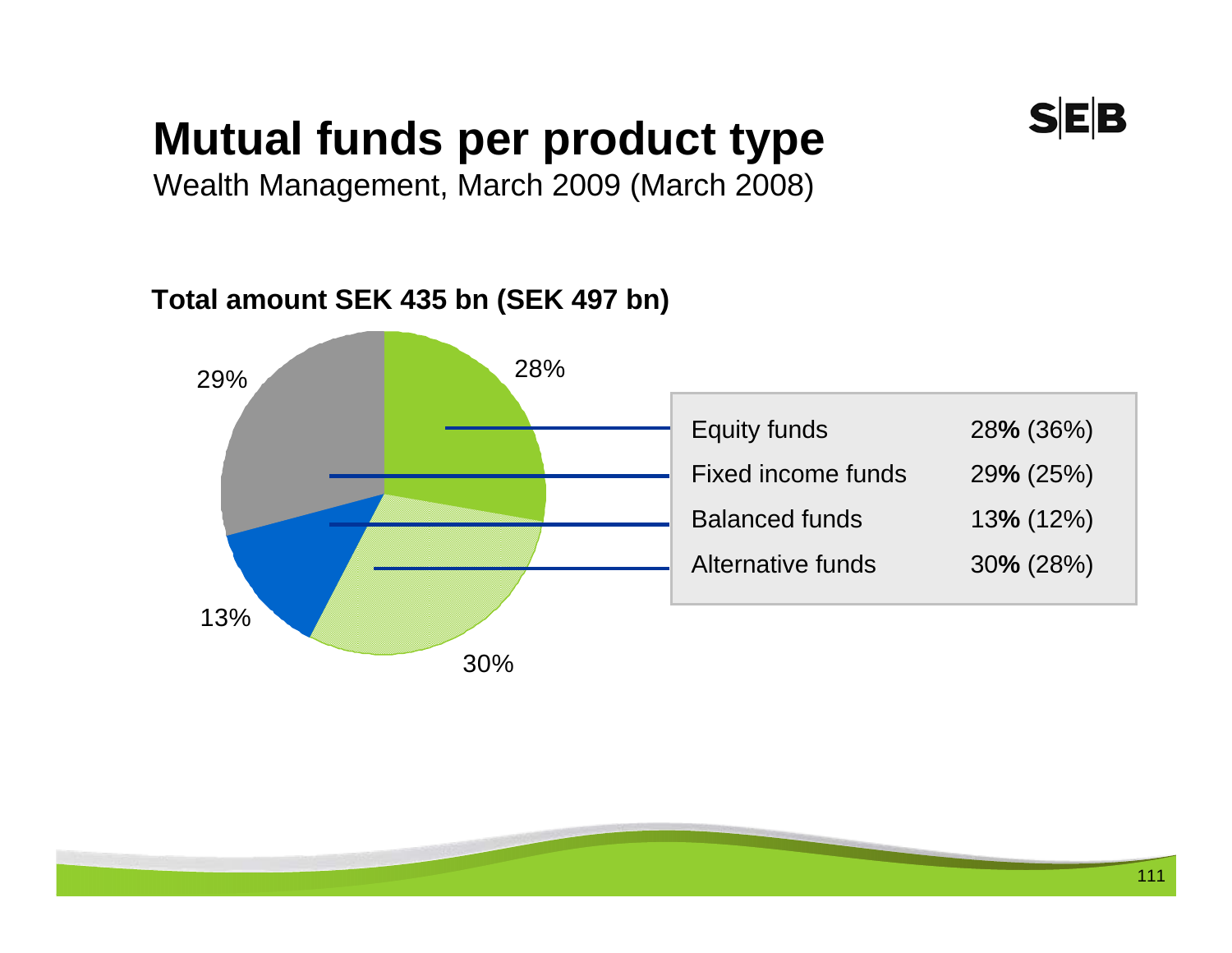# **SEB**

# **Swedish Mutual Funds Market**

Net sales, Total market & SEB, SEK bn

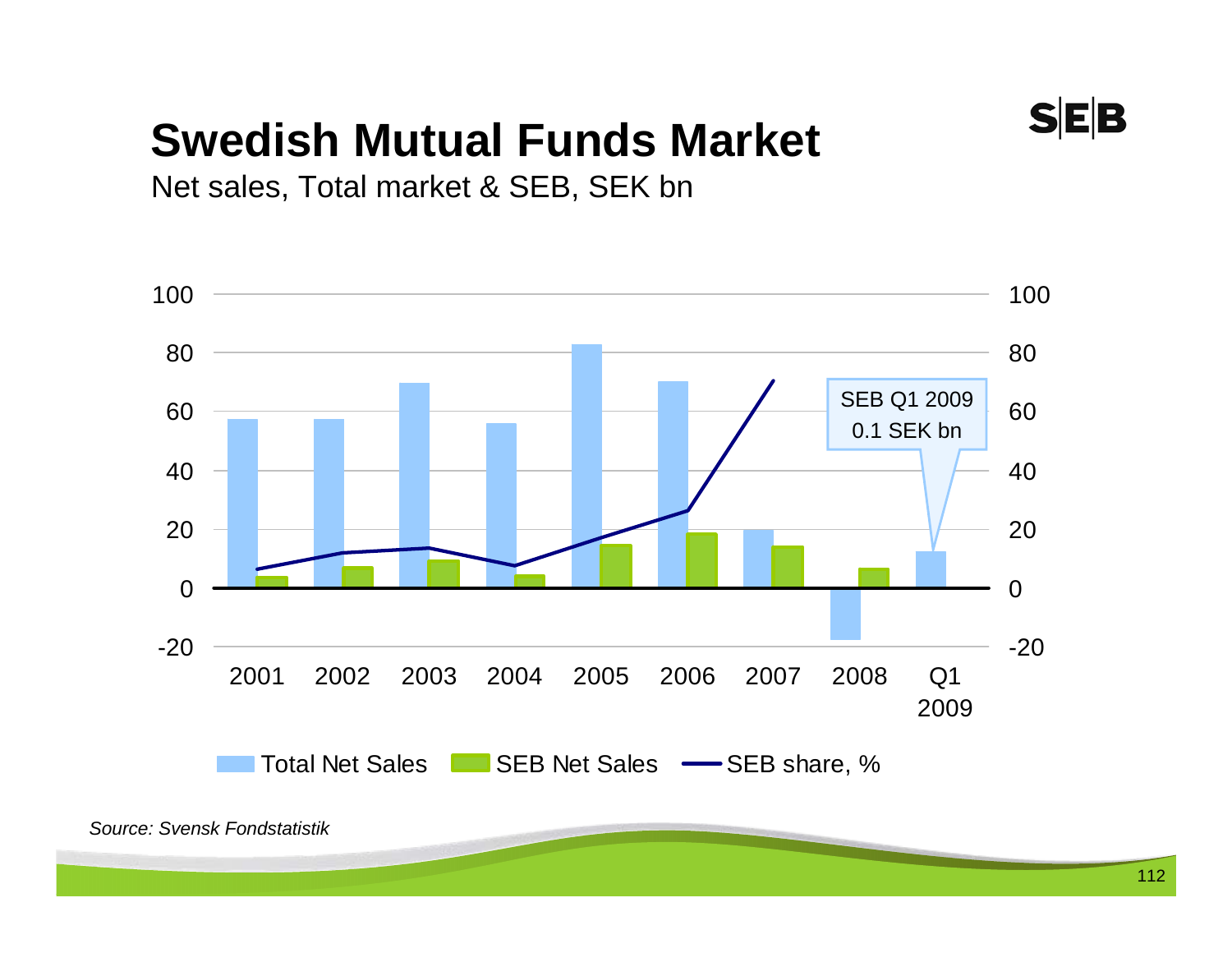## **Activity level – Wealth**



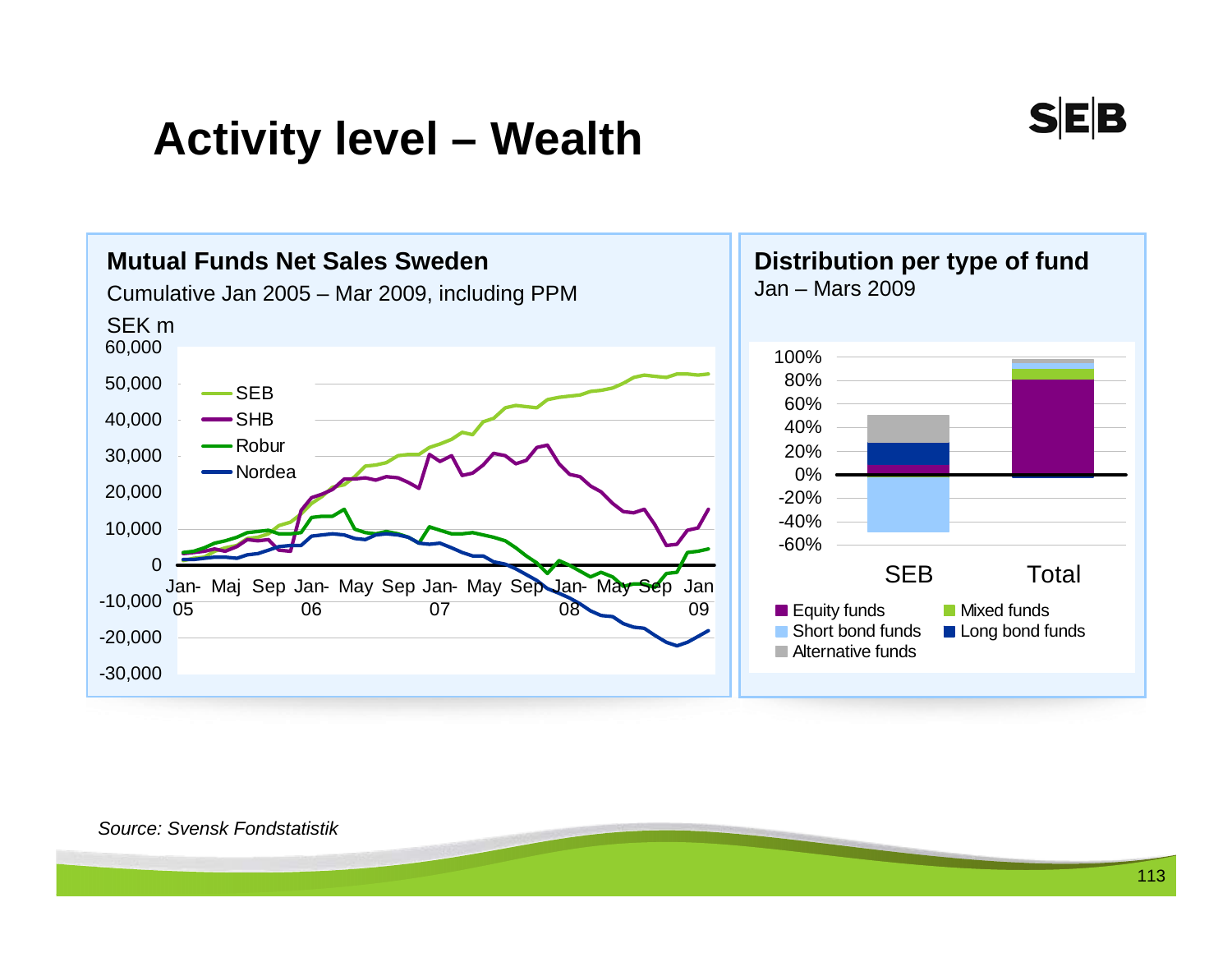## **Performance vs. benchmark 2009**



 $S|E|B$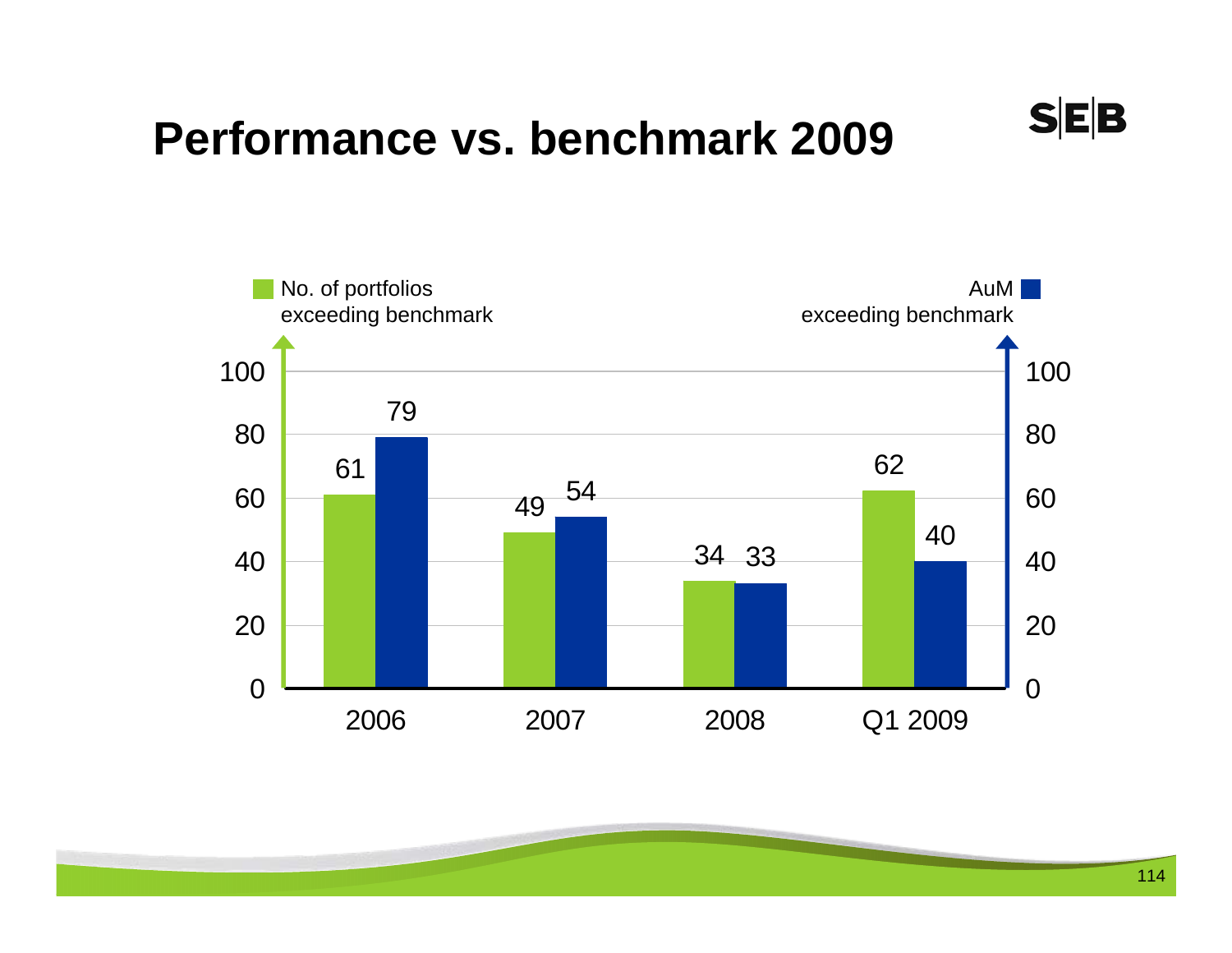### **SEB**

# **Life**



#### **Anders Mossberg**

Head of Life

| <b>SEK m</b>                     | <b>Jan - Mar 2009</b> | $\wedge$ 2008 |  |
|----------------------------------|-----------------------|---------------|--|
| <b>Total income</b>              | 1,033                 | 10%           |  |
| <b>Total expenses</b>            | $-565$                | $-1\%$        |  |
| <b>Operating profit</b>          | 468                   | 27%           |  |
| Change in surplus<br>values, net | 111                   | $-55%$        |  |
| <b>Business result</b>           | 579                   | $-6%$         |  |
| <b>ROE, %*</b>                   | 30.0                  | 29.0          |  |
| $C/I$ ratio                      | 0.55                  | 0.61          |  |

#### **Highlights**

- Higher operating profit from recovery of past provisions related to traditional portfolios
- 7 per cent increase in total premium income but a slowdown in sales
- Stable costs

*\* Based on business result*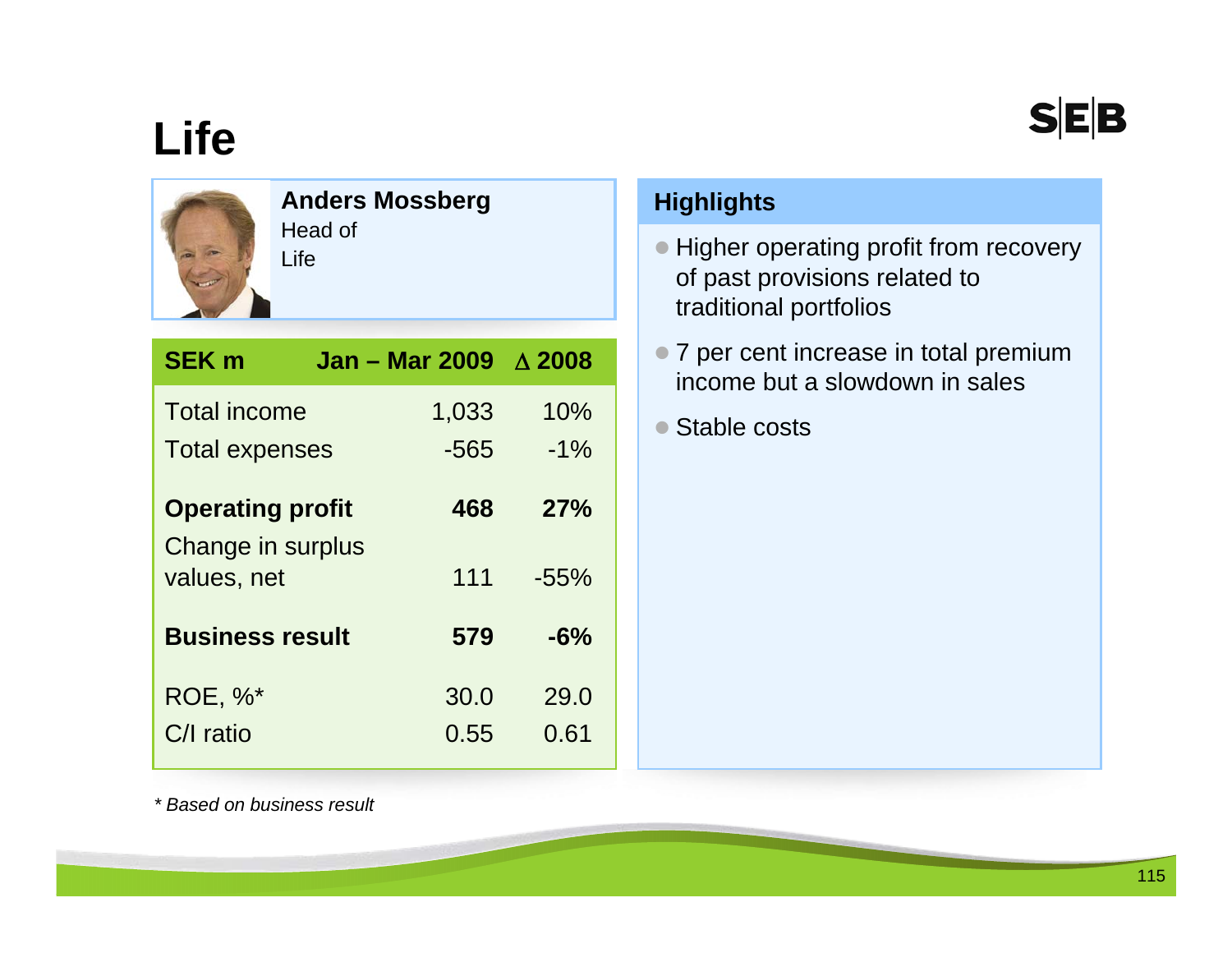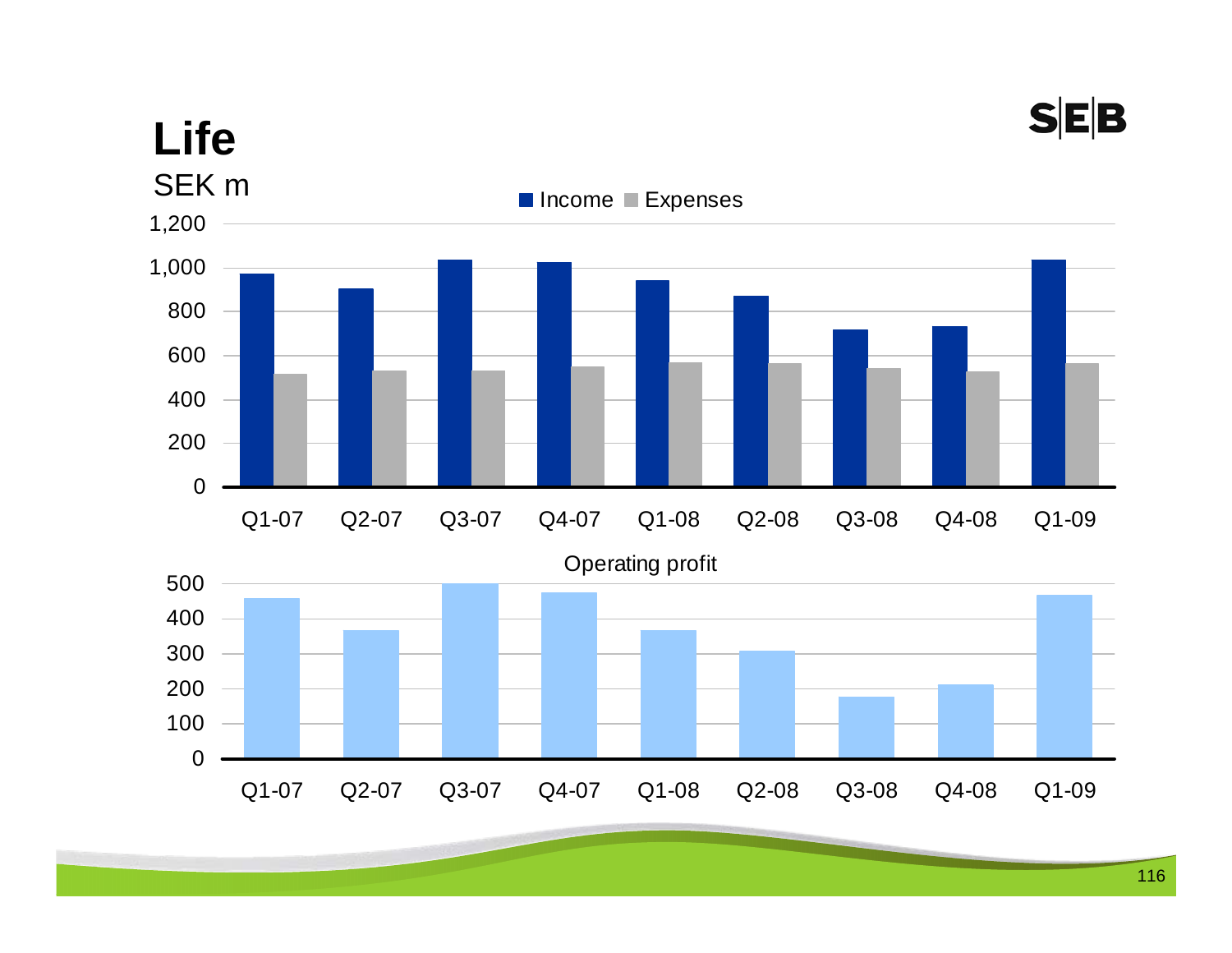# **Share of income and profit by area**

Life, Jan – Mar 2009, per cent of total

Income

Operating profit



*Sweden including central functions etc*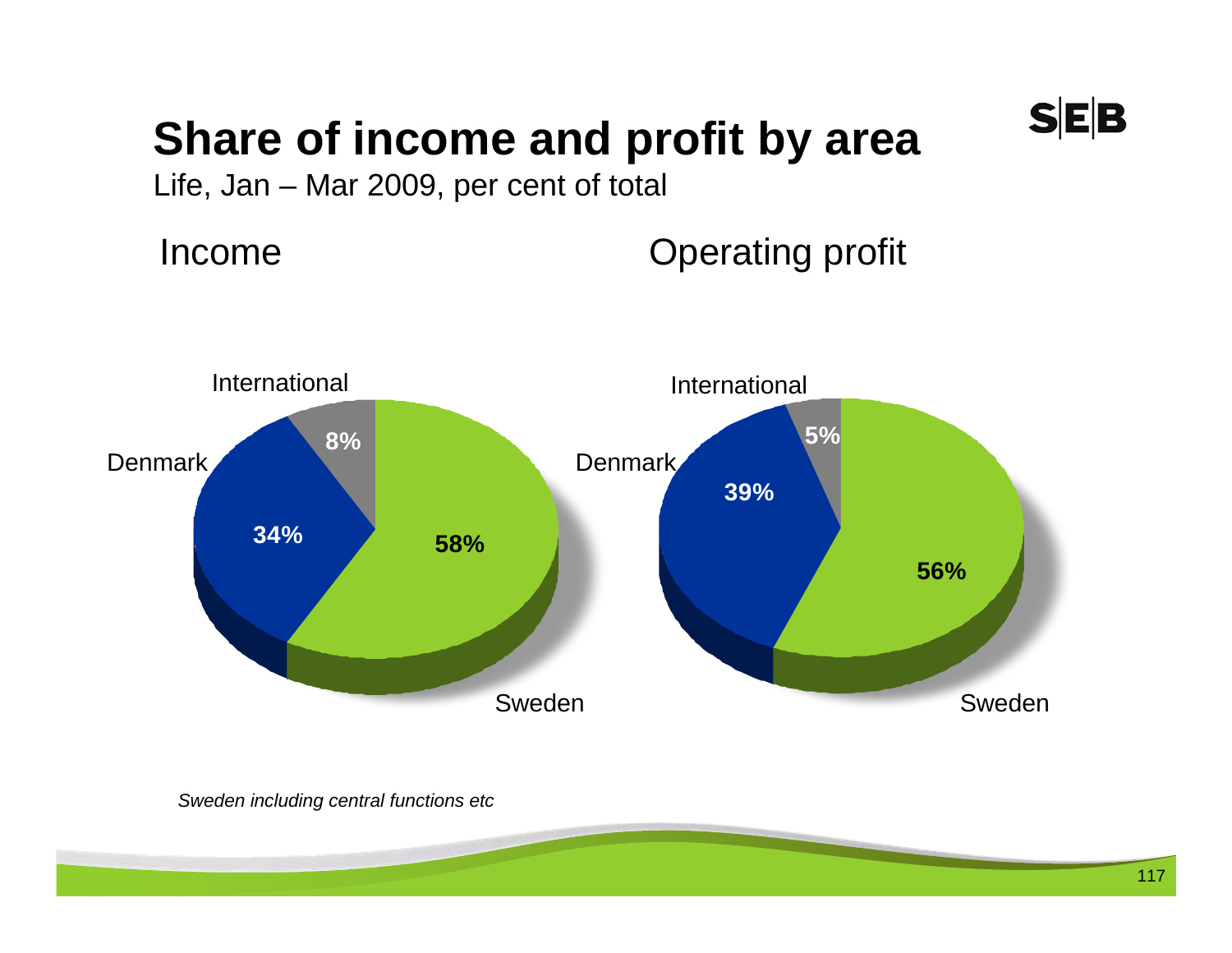

# **Results – Life**

SEK m

|                                              | Jan - Mar | Jan - Mar Change |               |
|----------------------------------------------|-----------|------------------|---------------|
|                                              | 2009      | 2008             | $\frac{1}{2}$ |
| Income unit-linked                           | 437       | 484              | $-10$         |
| Income other insurance                       | 440       | 295              | 49            |
| Other income                                 | 156       | 159              | $-2$          |
| <b>Total income</b>                          | 1,033     | 938              | 10            |
| <b>Operating expenses</b>                    | $-627$    | $-608$           | 3             |
| Other expenses                               | -1        | $-2$             | $-67$         |
| Change in deferred acquisition costs         | 63        | 40               | 55            |
| <b>Total expenses</b>                        | $-565$    | $-570$           | $-1$          |
| <b>Operating profit</b>                      | 468       | 368              | 27            |
| Change in surplus values, net                | 111       | 250              | $-55$         |
| <b>Business result</b>                       | 579       | 618              | -6            |
| Financial effects due to market fluctuations | $-282$    | $-1,819$         | -84           |
| Change in assumptions                        | $-32$     | $-25$            | 27            |
| <b>Total result</b>                          | 265       | $-1,226$         |               |

<u>a sa sa</u>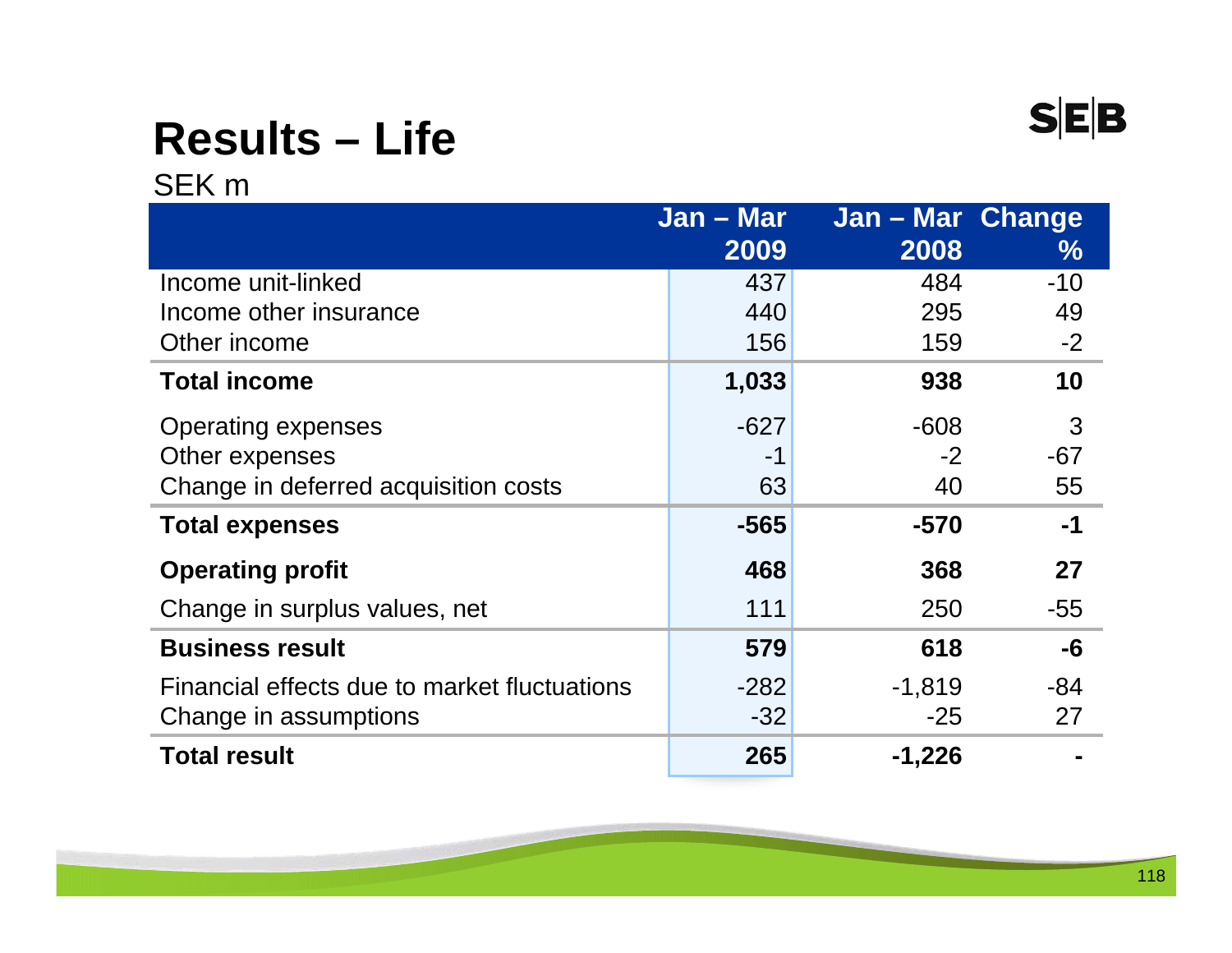

#### **Operating profit development**  Life, SEK m

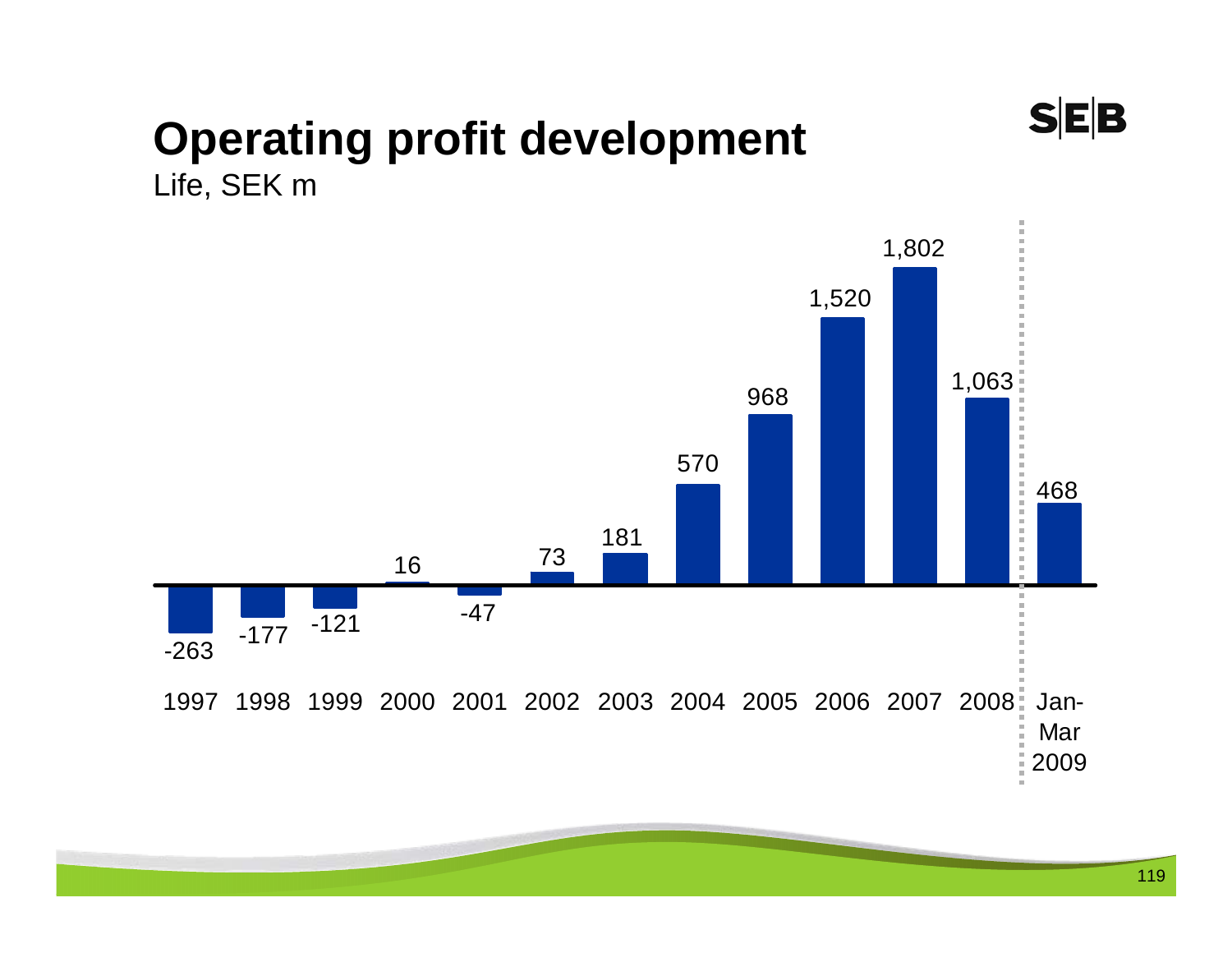# **Strong market position in all markets**

Market shares, gross premium income, unit-linked insurance (%, 2008)

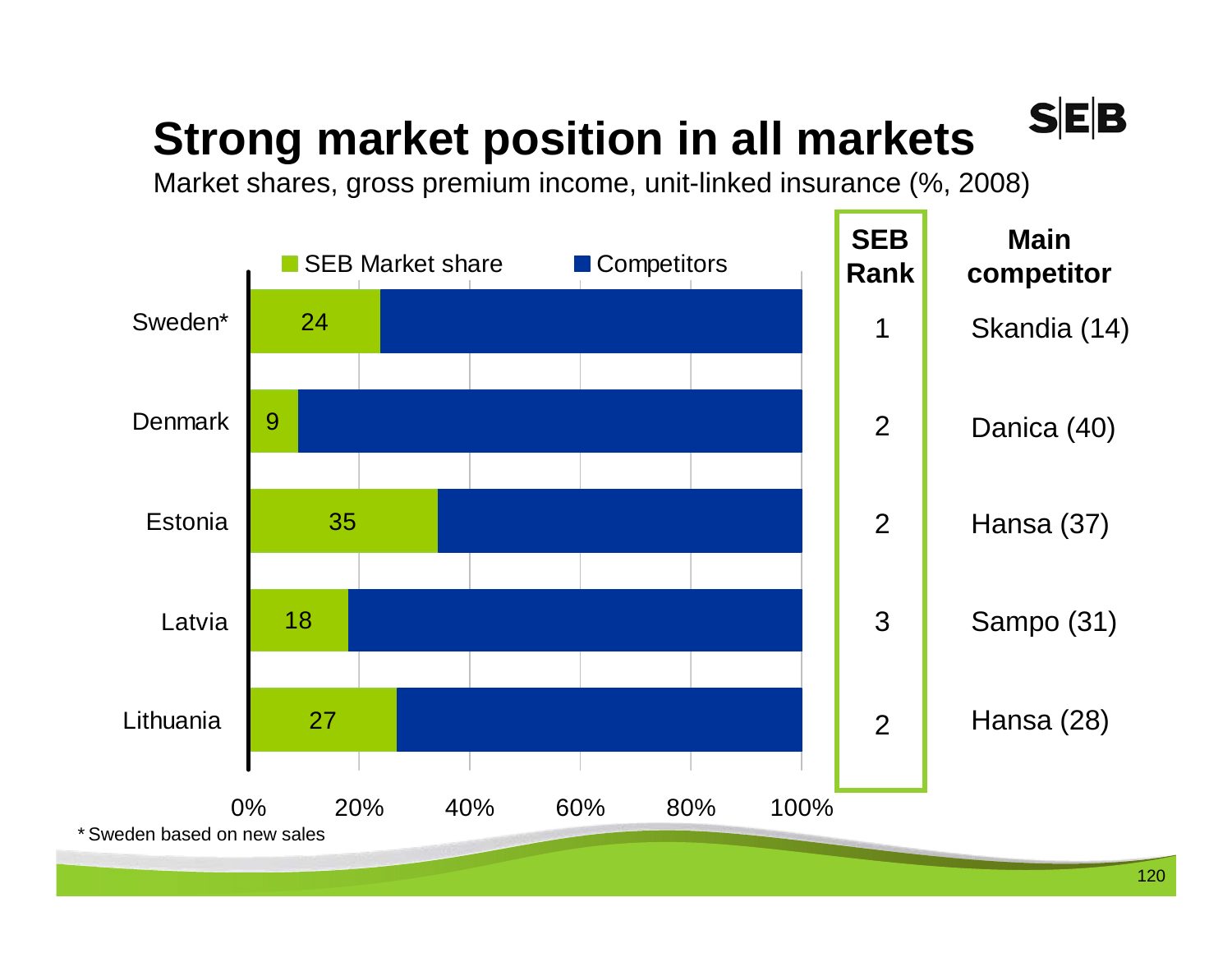

## **Market shares Sweden, %**

Unit-linked new business, full year 2008 (2007)

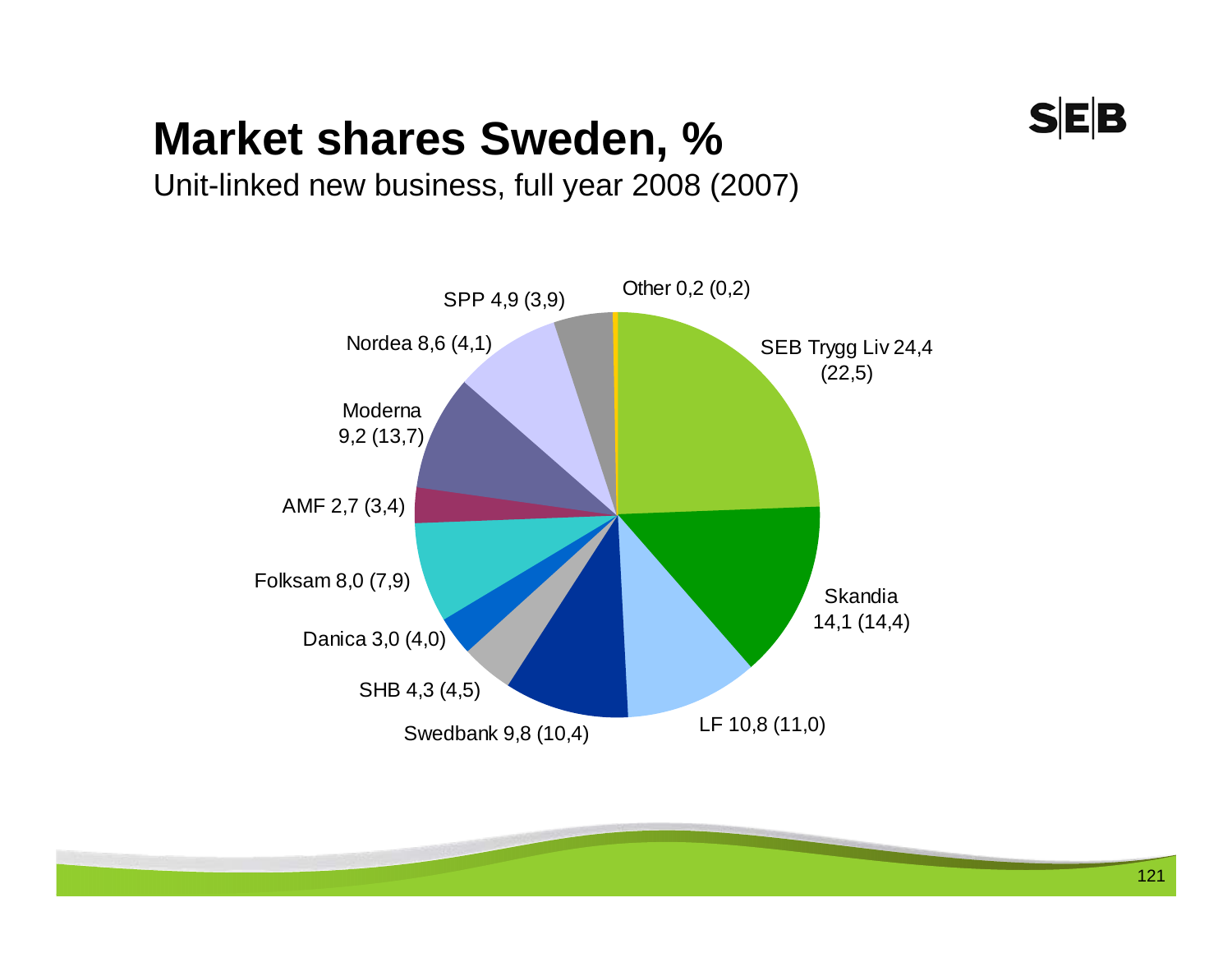

#### **Sales (SPE)**  Life, SEK m

|                                    | <b>Jan – Mar 2009</b> | <b>Jan – Mar 2008</b> | <b>Change</b> |
|------------------------------------|-----------------------|-----------------------|---------------|
| Unit linked                        | 10,249                | 10,296                | $-0.5%$       |
| Traditional and<br>Sickness/health | 2,663                 | 3,018                 | $-12%$        |
|                                    | 12,912                | 13,314                | $-3%$         |

*Note: SPE = Single premiums plus regular premiums times ten*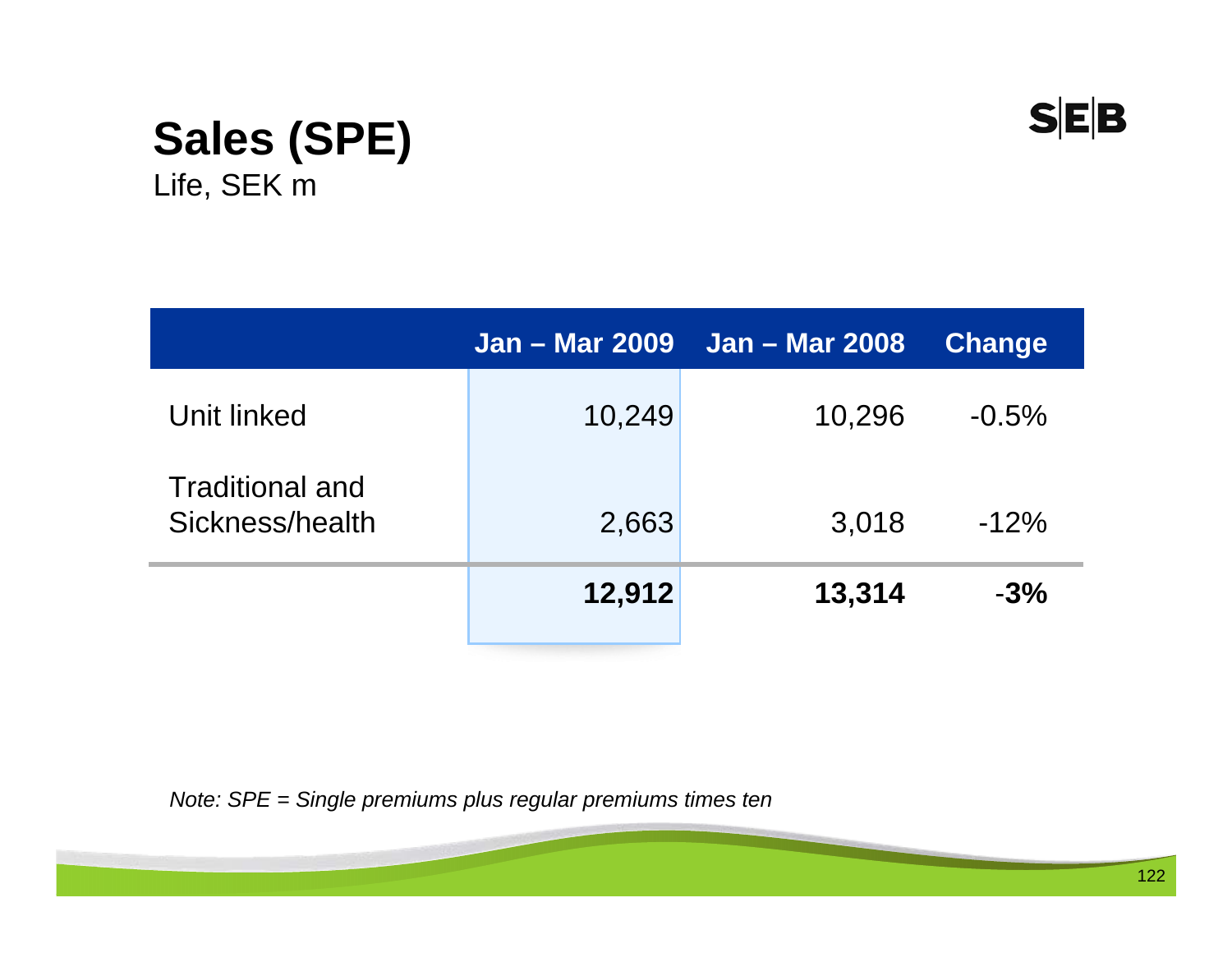#### **SEB Sales SPE – traditional vs. unit-linked**

Life including SEB Pension from 2005 and the Baltics from 2006



*Note: SPE = Single premiums plus regular premiums times ten*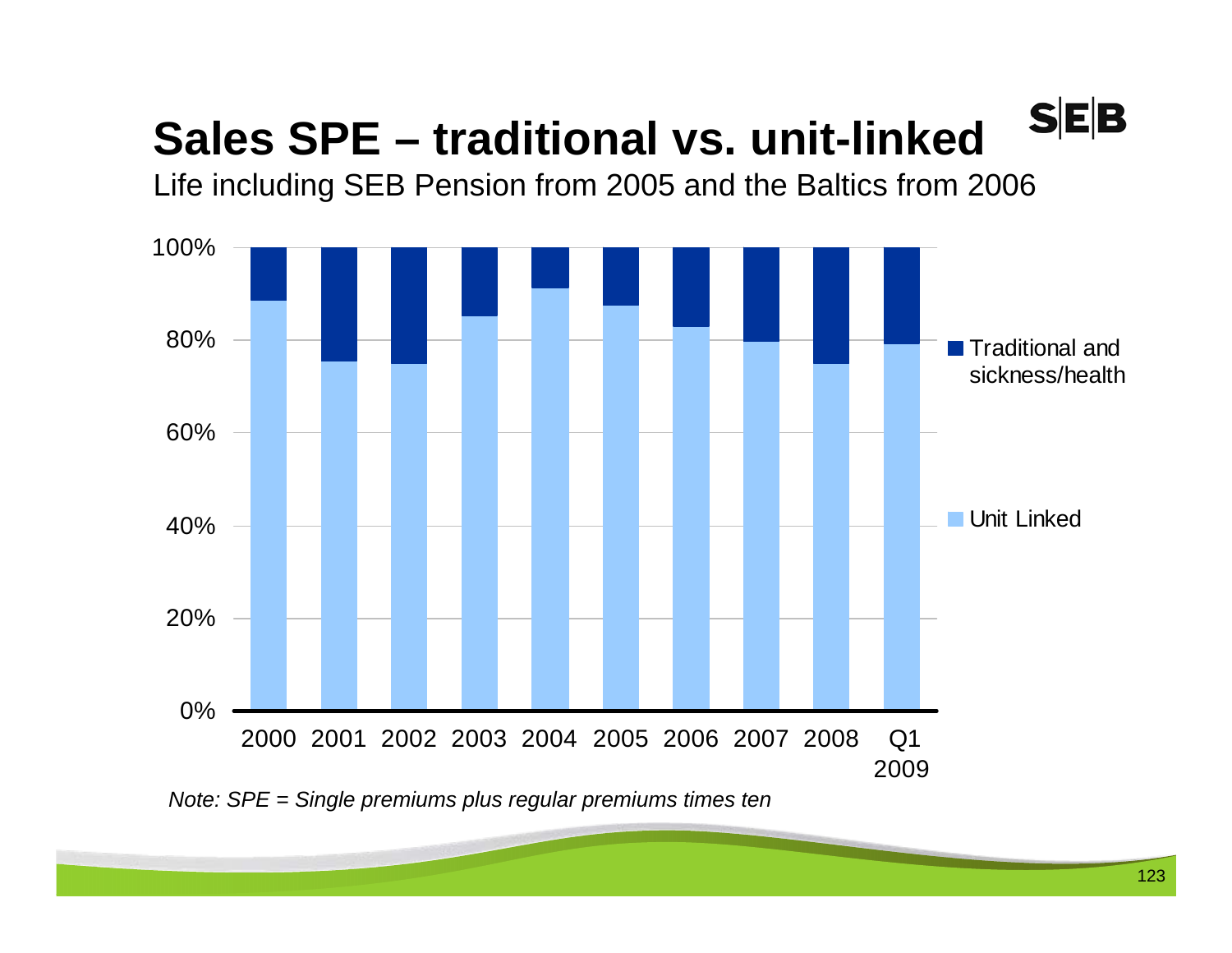# **Sales SPE – individual vs. corporate**

Life including SEB Pension from 2005 and the Baltics from 2006



*Note: SPE = Single premiums plus regular premiums times ten*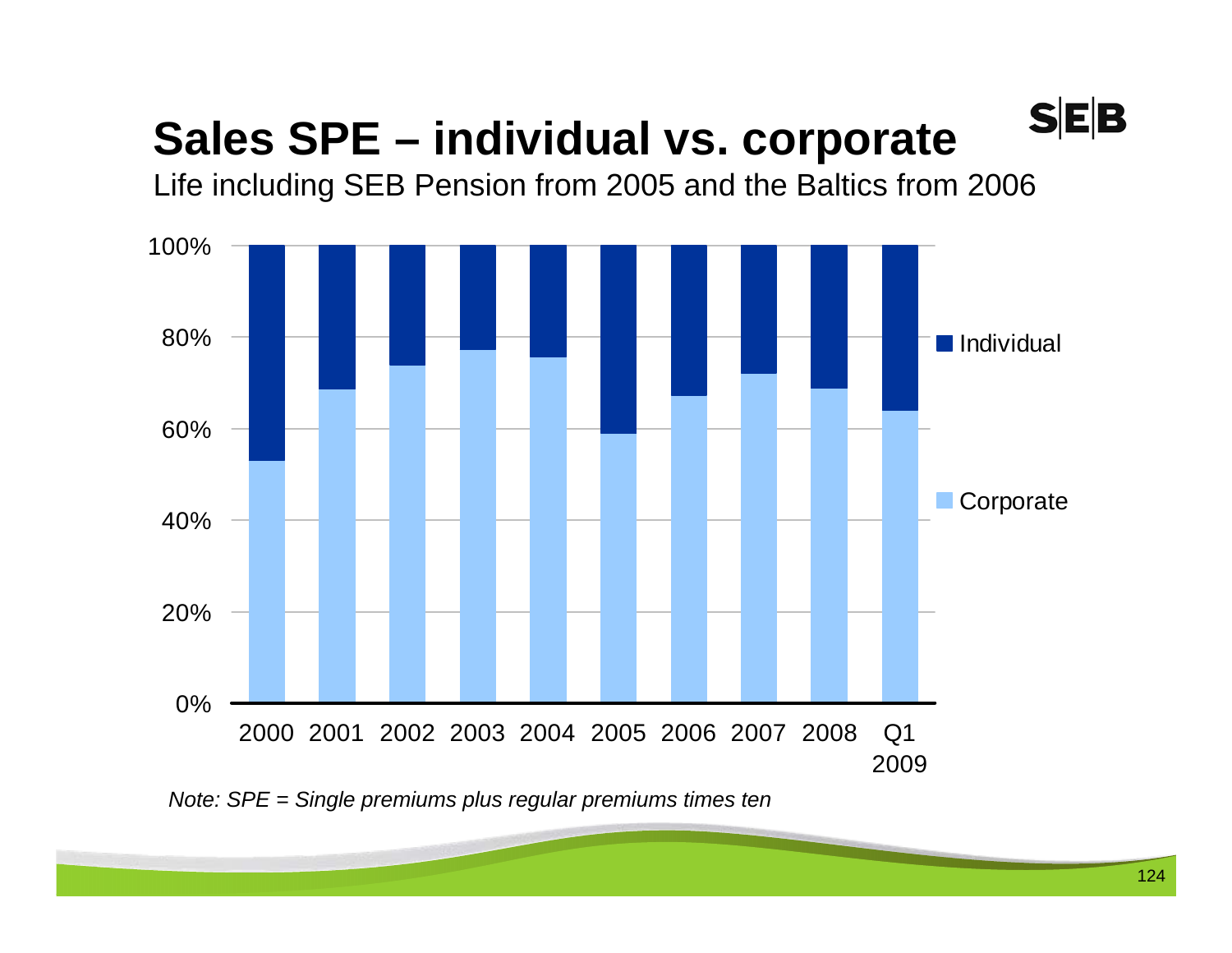# **Unit-linked insurance sales**

Sweden\* sales volumes weighted, SEK bn



*\*Including Swedish customers of the Irish subsidiary.*

*\*\* full year 2008.*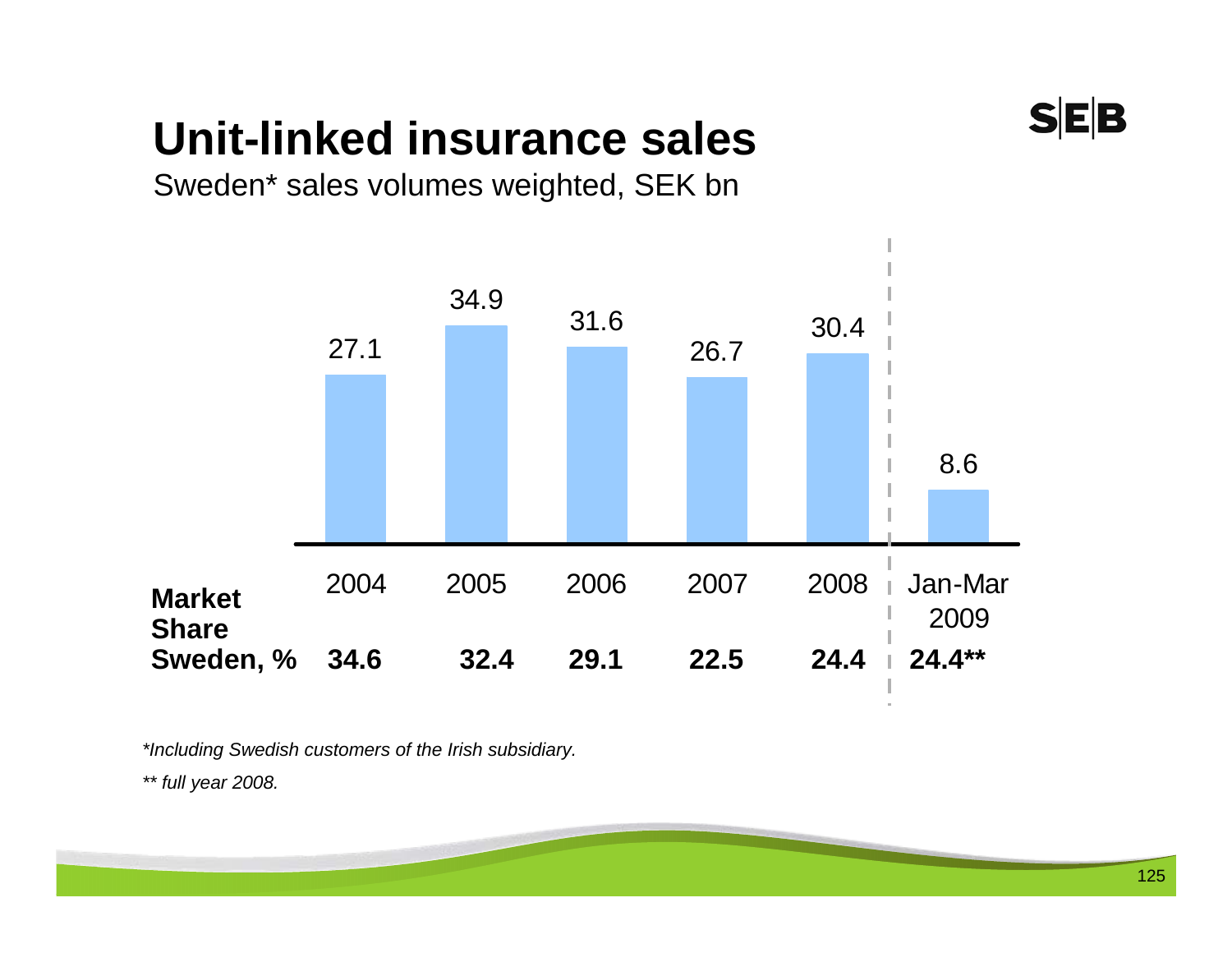### $S|E|B$

# **New business profit**

Life (2005-2006 only Swedish market), SEK m

|                                              | Apr 2008 Full year Full year Full year Full year<br>- Mar 2009 | 2008            | 2007            | 2006            | 2005              |
|----------------------------------------------|----------------------------------------------------------------|-----------------|-----------------|-----------------|-------------------|
| New sales (single/10+regular)                | 3,844                                                          | 3,858           | 3,689           | 3,345           | 3,678             |
| Net present value<br><b>Acquisition cost</b> | 1,556<br>$-893$                                                | 1,598<br>$-879$ | 1,775<br>$-901$ | 1,788<br>$-970$ | 1,924<br>$-1,116$ |
| New business profit                          | 663                                                            | 719             | 874             | 818             | 808               |
| Margin, %<br>Swedish market                  | 17.2<br>19.8                                                   | 18.6<br>20.8    | 23.7<br>22.9    | 24.5            | 22.0              |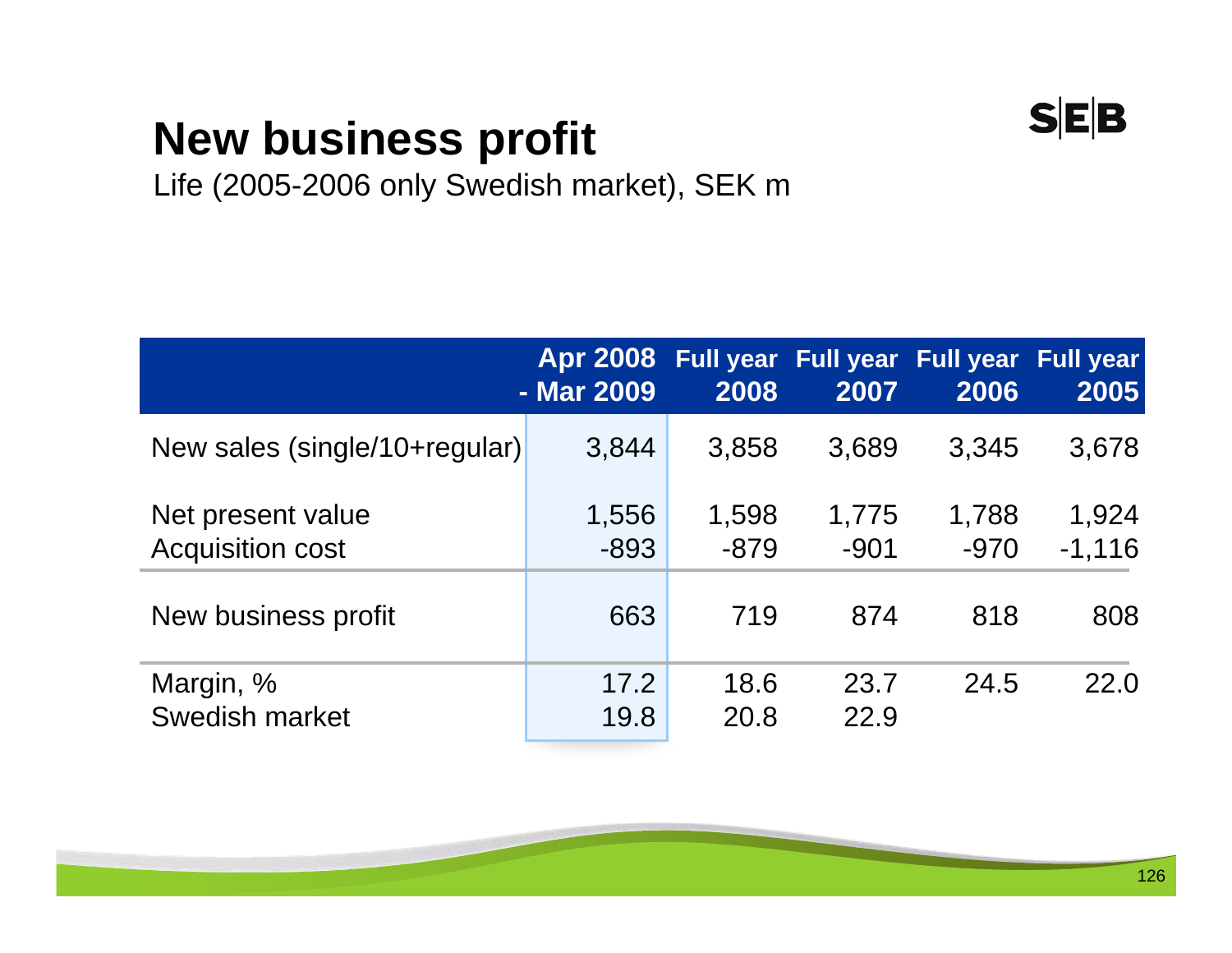

## **Embedded value**

Life Holding group, SEK m

|                  | <b>Mar</b><br>2009 | <b>Dec</b><br>2008 | <b>Dec</b><br>2007                 | <b>Dec</b><br>2006 | <b>Dec</b><br>2005 |
|------------------|--------------------|--------------------|------------------------------------|--------------------|--------------------|
| Equity *         |                    |                    | 9,523 8,827 8,836 8,450 7,696      |                    |                    |
| Surplus value ** |                    |                    | 11,266 11,549 14,496 12,872 10,765 |                    |                    |

*\* Dividend paid; 2008 SEK -1,275 2007: SEK -1,150 2006: SEK -400m.*

*\*\* Value of in-force business; Net of DAC, including SEB Link (Denmark) from 2005*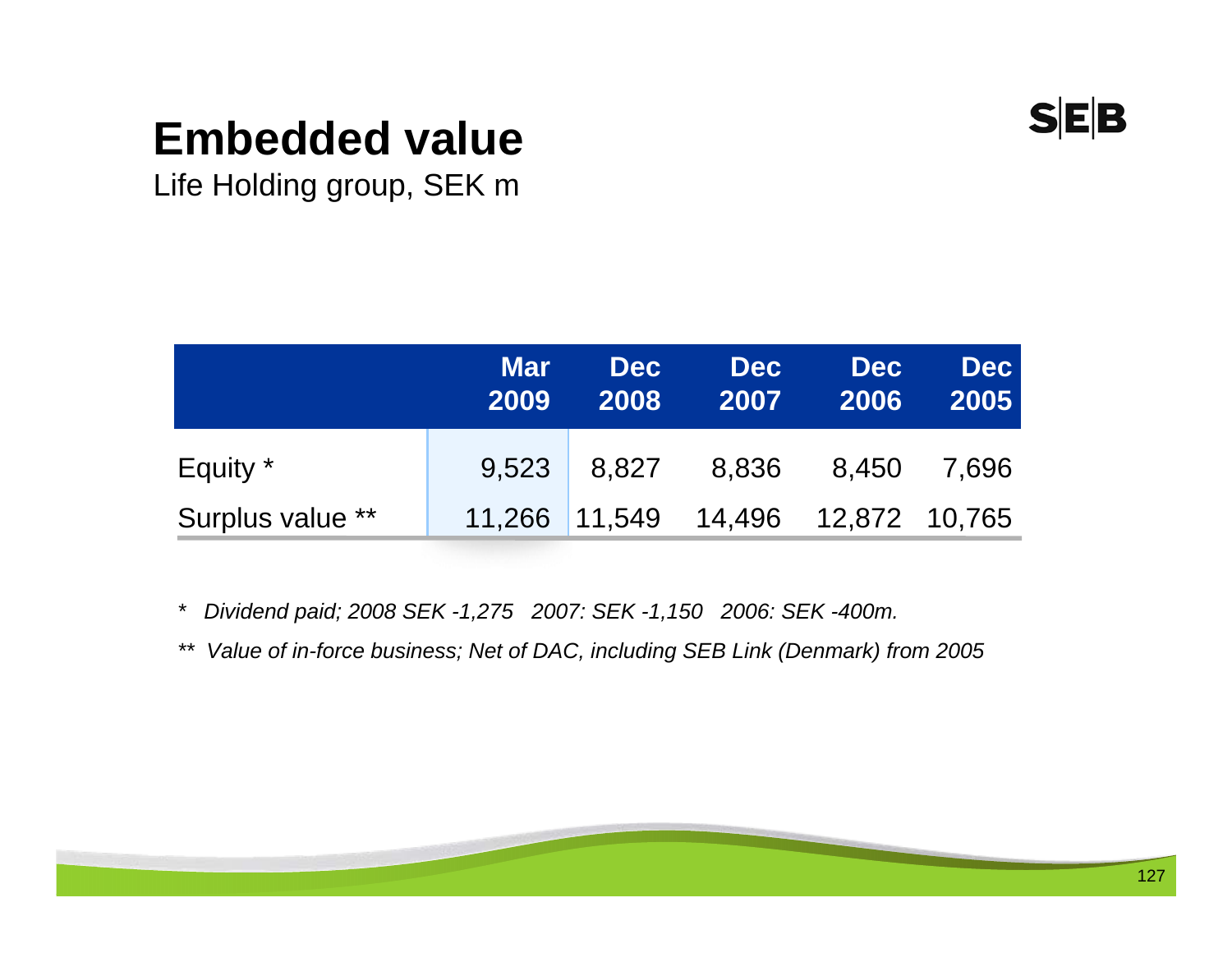### **Life, assets under management (net assets)**  SEK bn

Traditional and Risk ■ Unit-linked





 $S|E|B$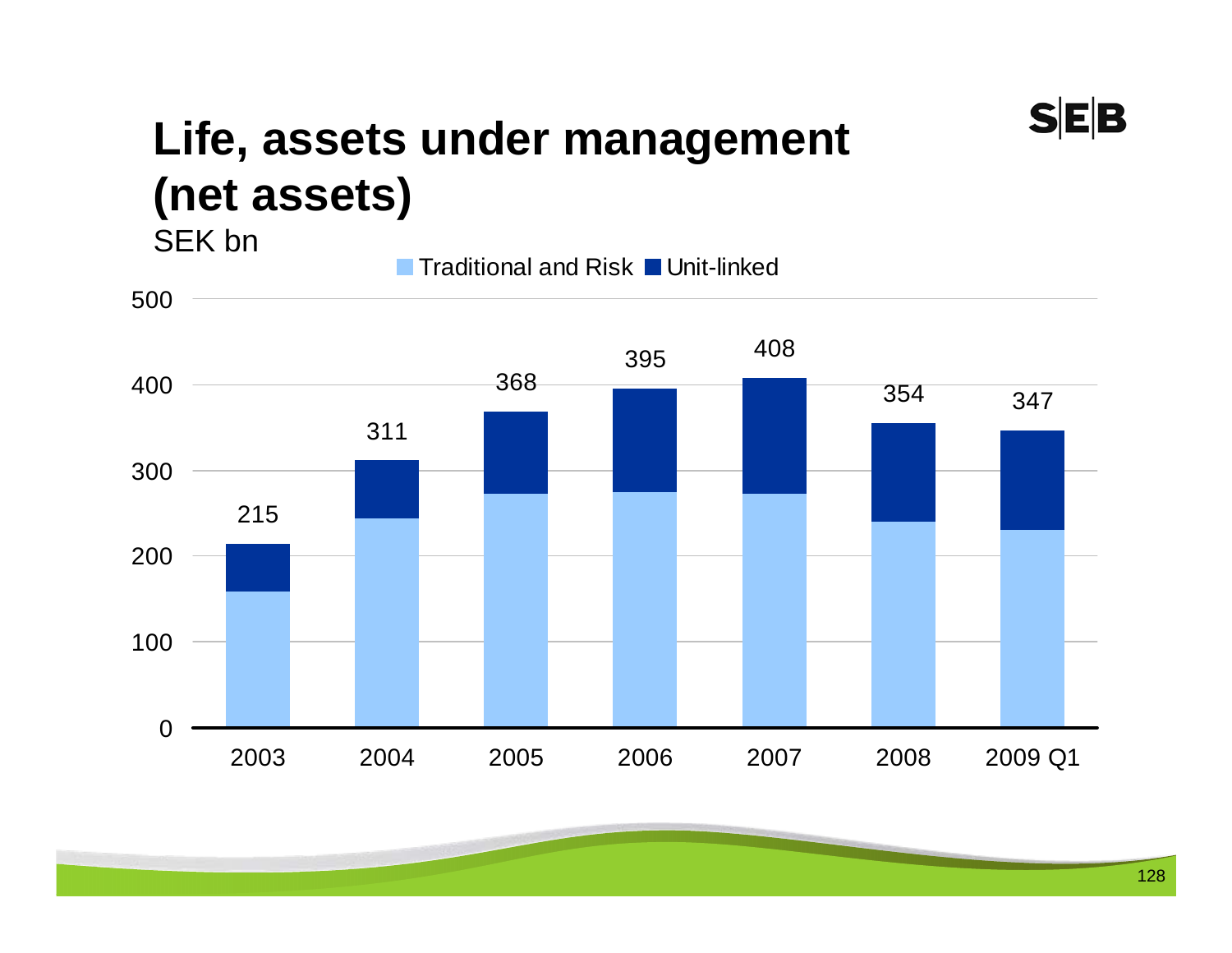#### **Life, premium income gross**  SEK bn



 $S|E|B$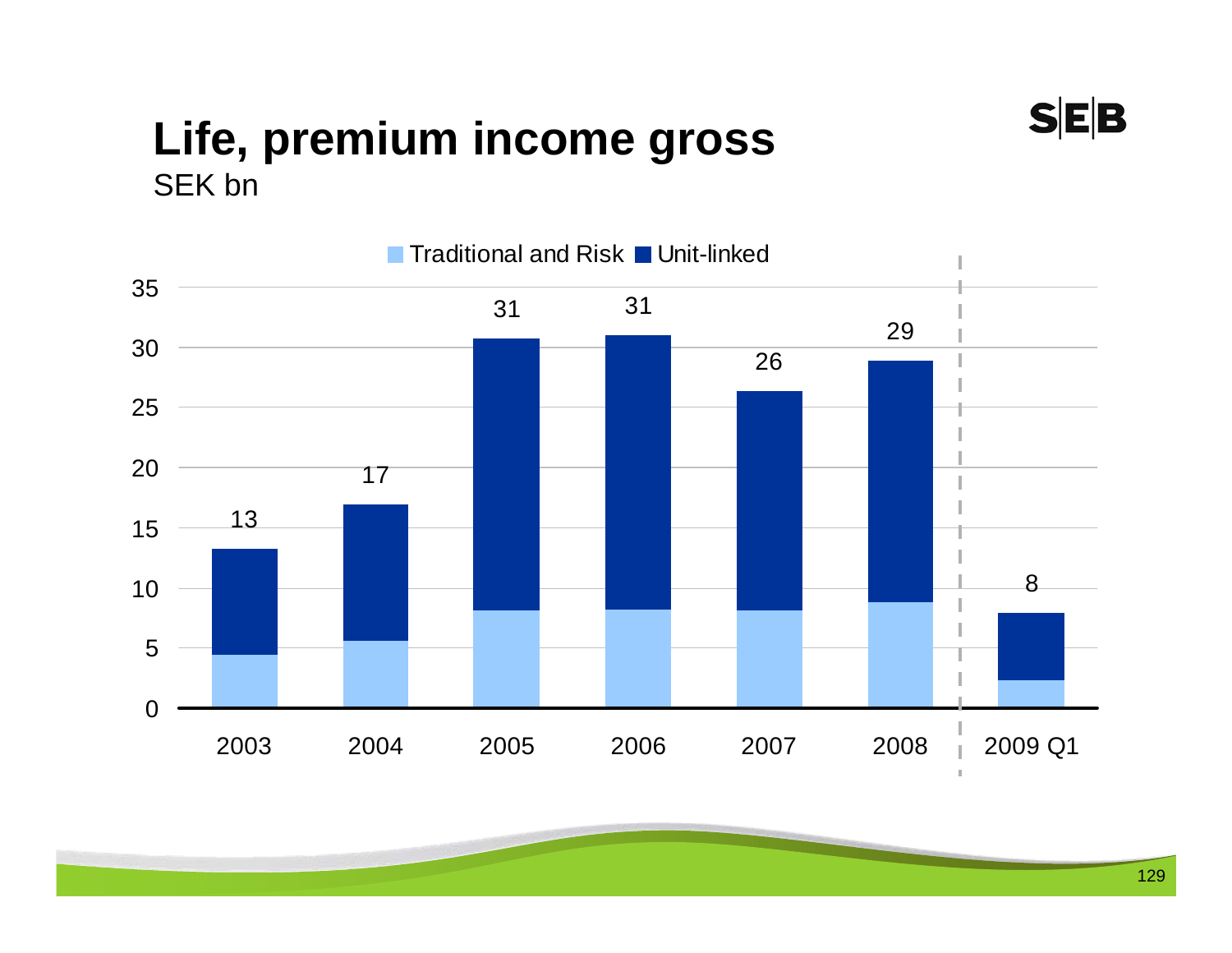

# Macro Update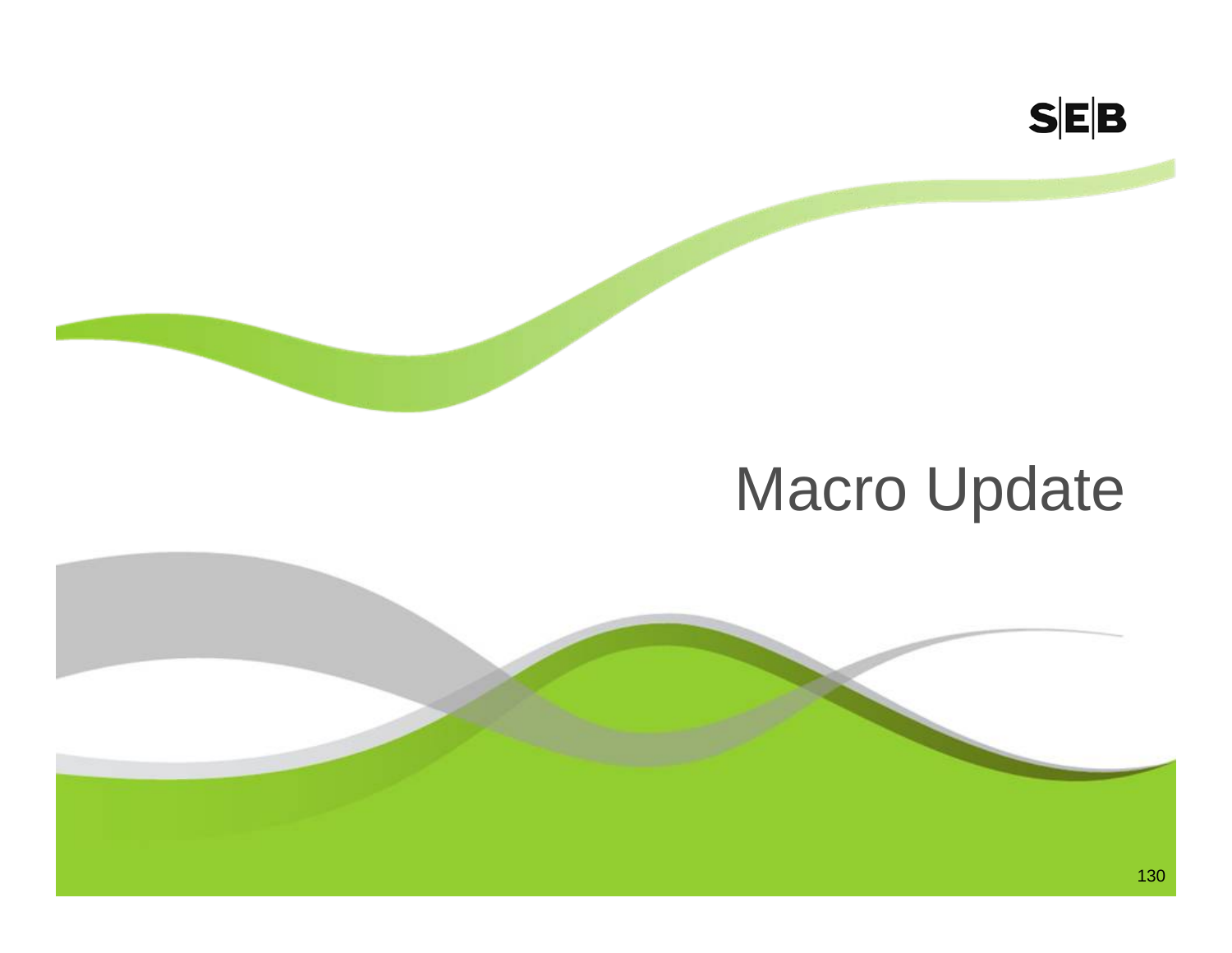## **Overall assessment**



- $\bullet$ Deep, synchronized recession
- Sizeable deflation risks, especially in the US
- Unprecedented stimulus policies
- Government budget deficits growing rapidly
- Long-term yields will remain low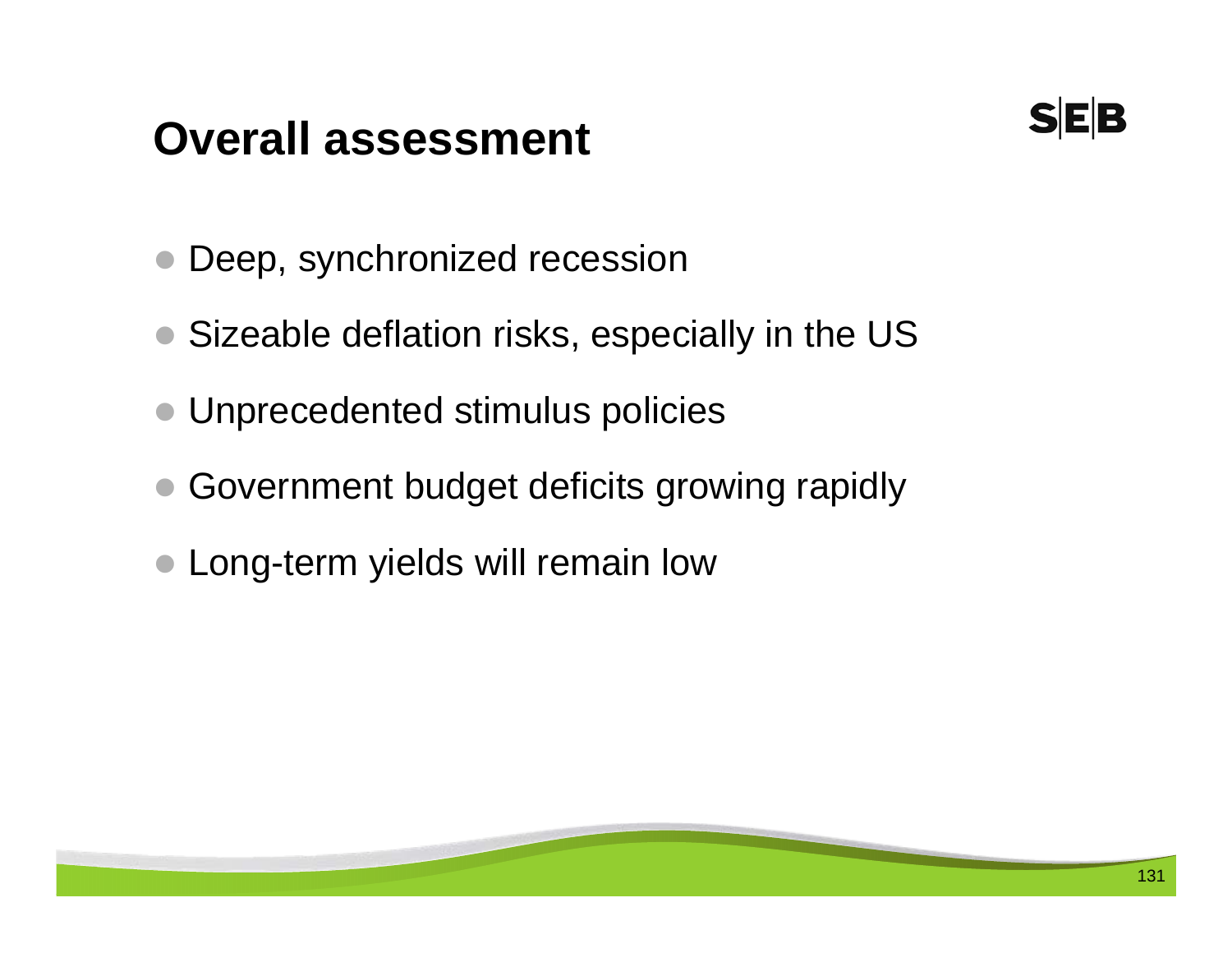#### **Sweden: Recovery will take some time** Year-on-year

- $\bullet$  GDP will fall by 4% this year
- $\bullet$  Export decline will spread to capital spending
- $\bullet$  Rising unemployment will squeeze pay
- $\bullet$  Repo rate close to zero
- $\bullet$  Budget deficit will reach 6% of GDP



Sources: Statistics Sweden, SEB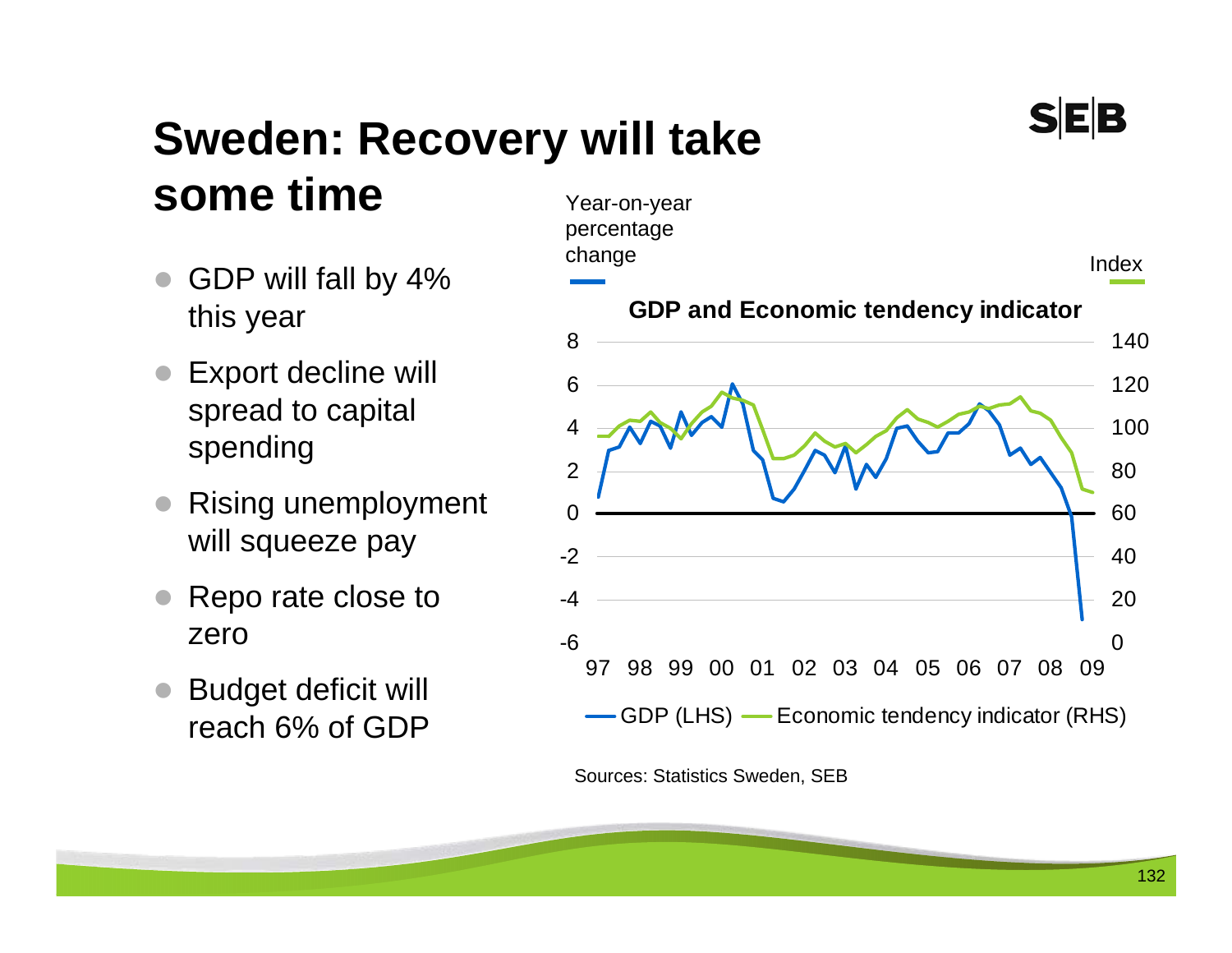

## **Household's assets**



*Source: SEB Savings Barometer*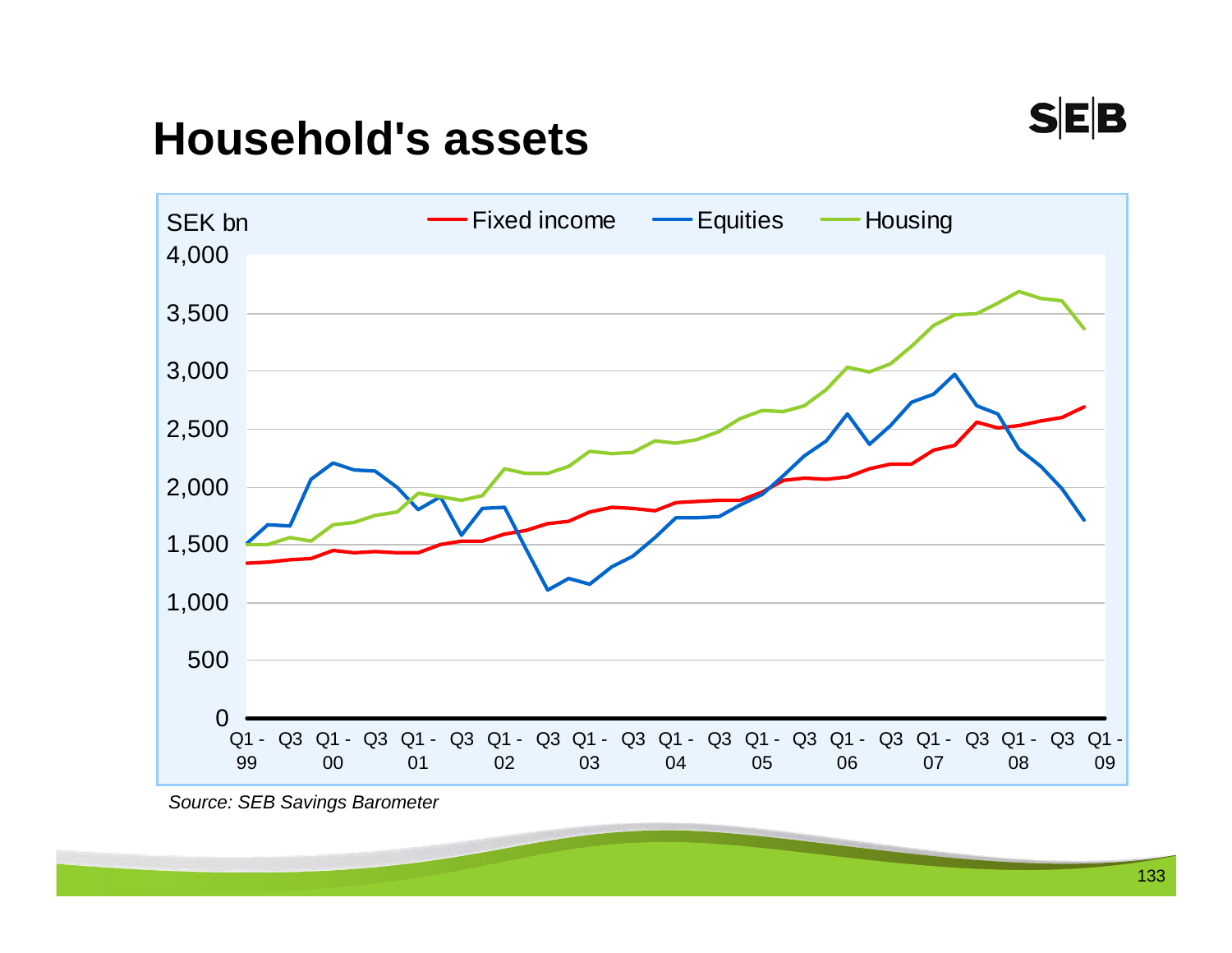## **Household's "balance sheet"**



*Source: SEB Savings Barometer*

 $S|E|B$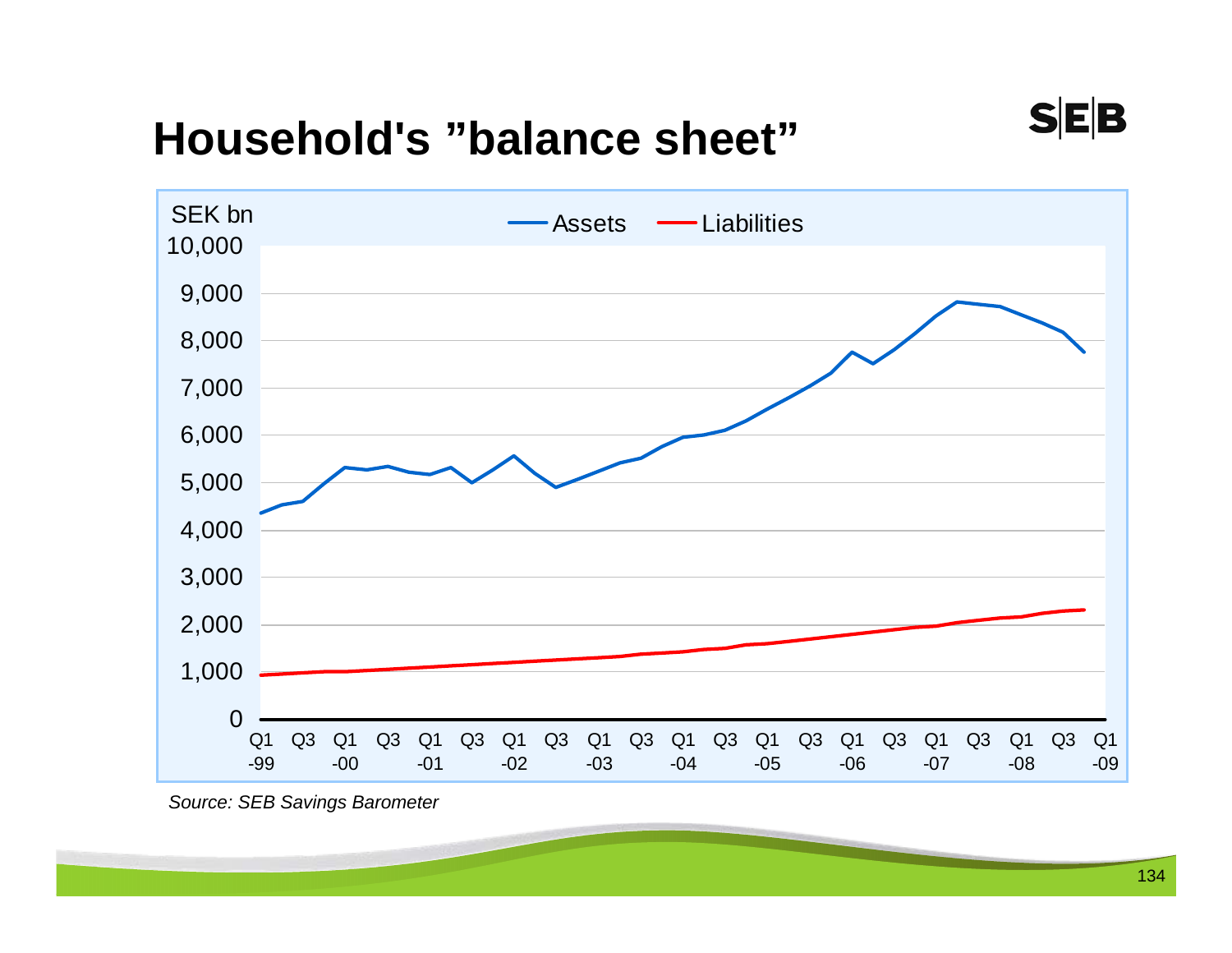# **Household's assets and liabilities**

2008-12-31



Figures apply to first quarter of stated year *Source: SEB Savings Barometer*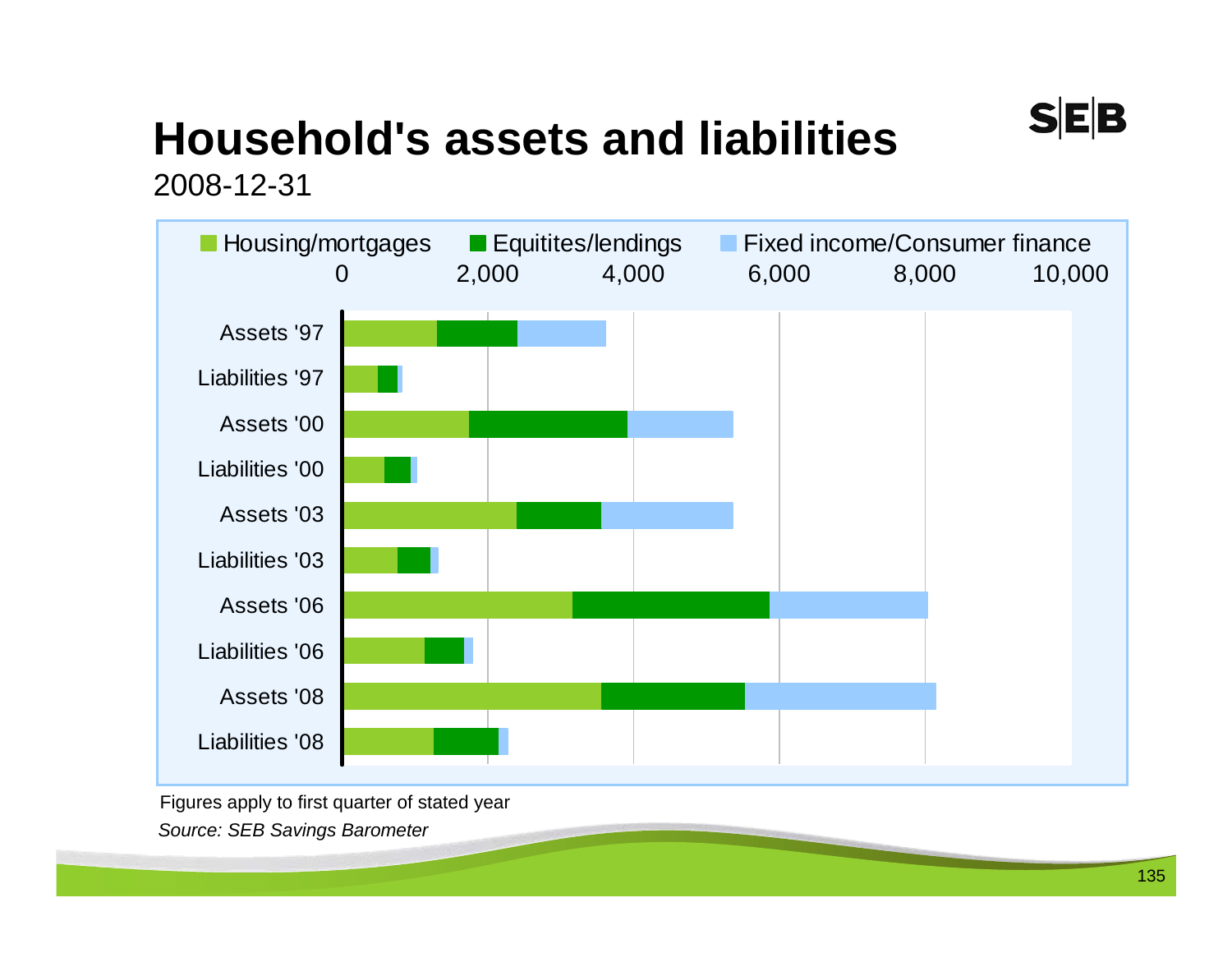# **Norway: Weakest in 20 years**

- $\bullet$  The economy will slide, but not slump, as unprecedented stimulus cushion the blow
- $\bullet$  Unemployment will double, through to peak
- $\bullet$  Norges Bank to cut sight deposit rate to 1.5% in May

Year-on-year percentage change



**Mainland GDP and employment**

Source: Statistics Norway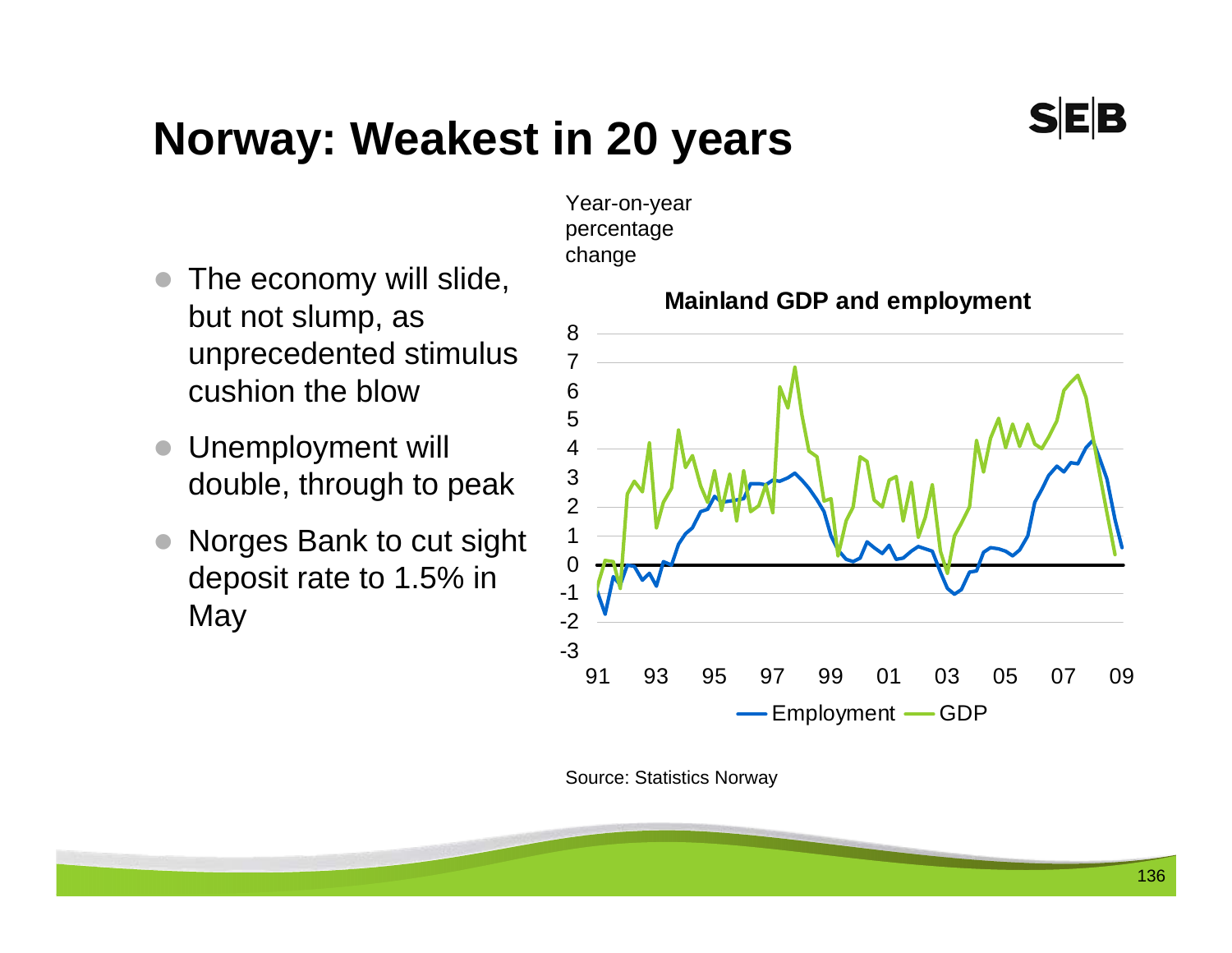#### 137

## **Finland: The crisis hits with full force**

Index

- $\bullet$  Continued slide in leading indicators – export sector especially hard hit
- $\bullet$  Rapid fall in industrial production, especially in the forest product industry
- $\bullet$  GDP will fall by 4.9% this year
- $\bullet$ Budget deficit next year



Source: Reuters EcoWin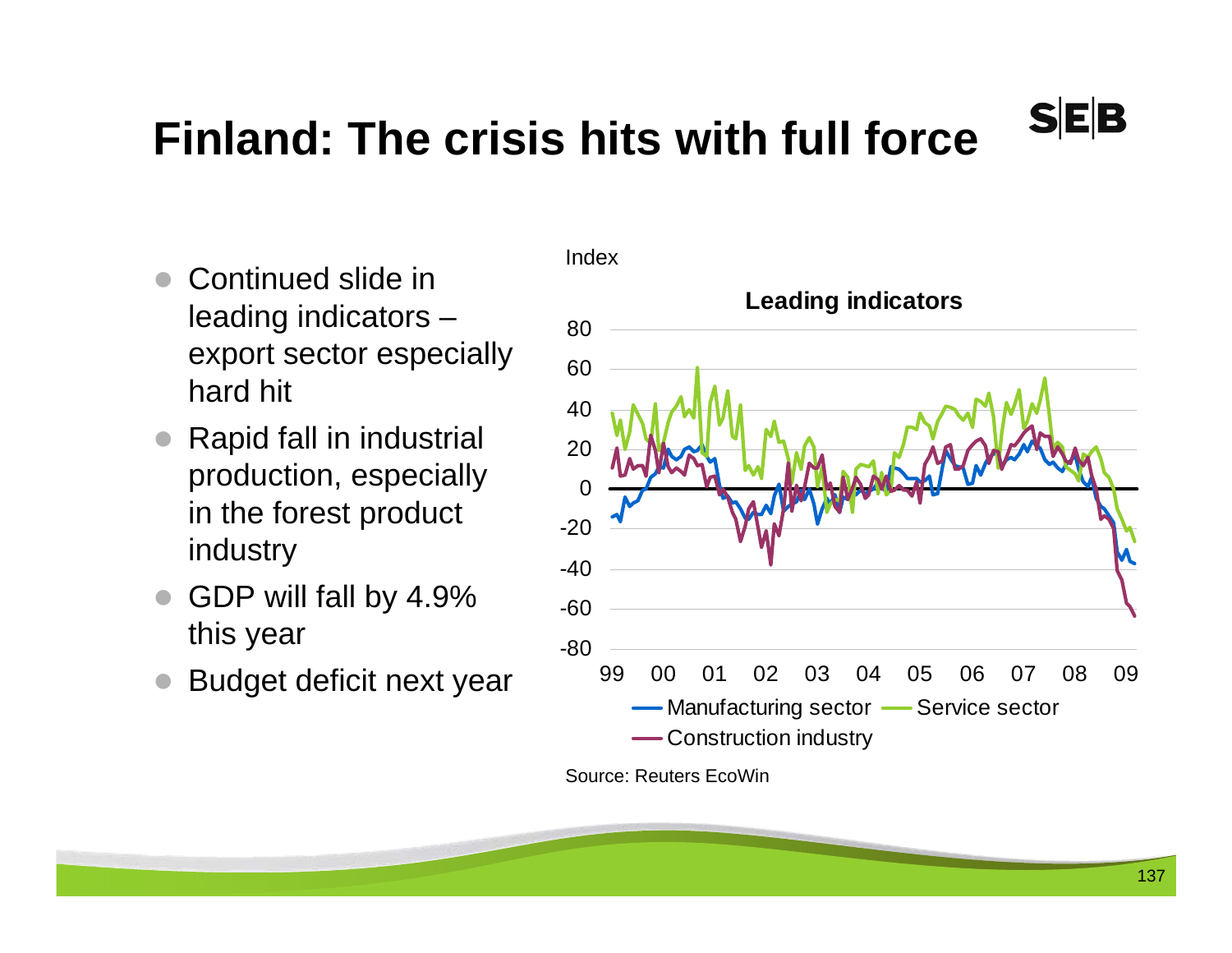#### Year-on-year **Denmark: Continued steep downhill ride**

- $\bullet$  Broad decline in confidence indicators
- $\bullet$  Domestic demand will remain depressed
- $\bullet$  Credit crisis and higher unemployment will push home prices down further
- $\bullet$  Euro referendum next year?



Sources: DG ECFIN, Statistics Denmark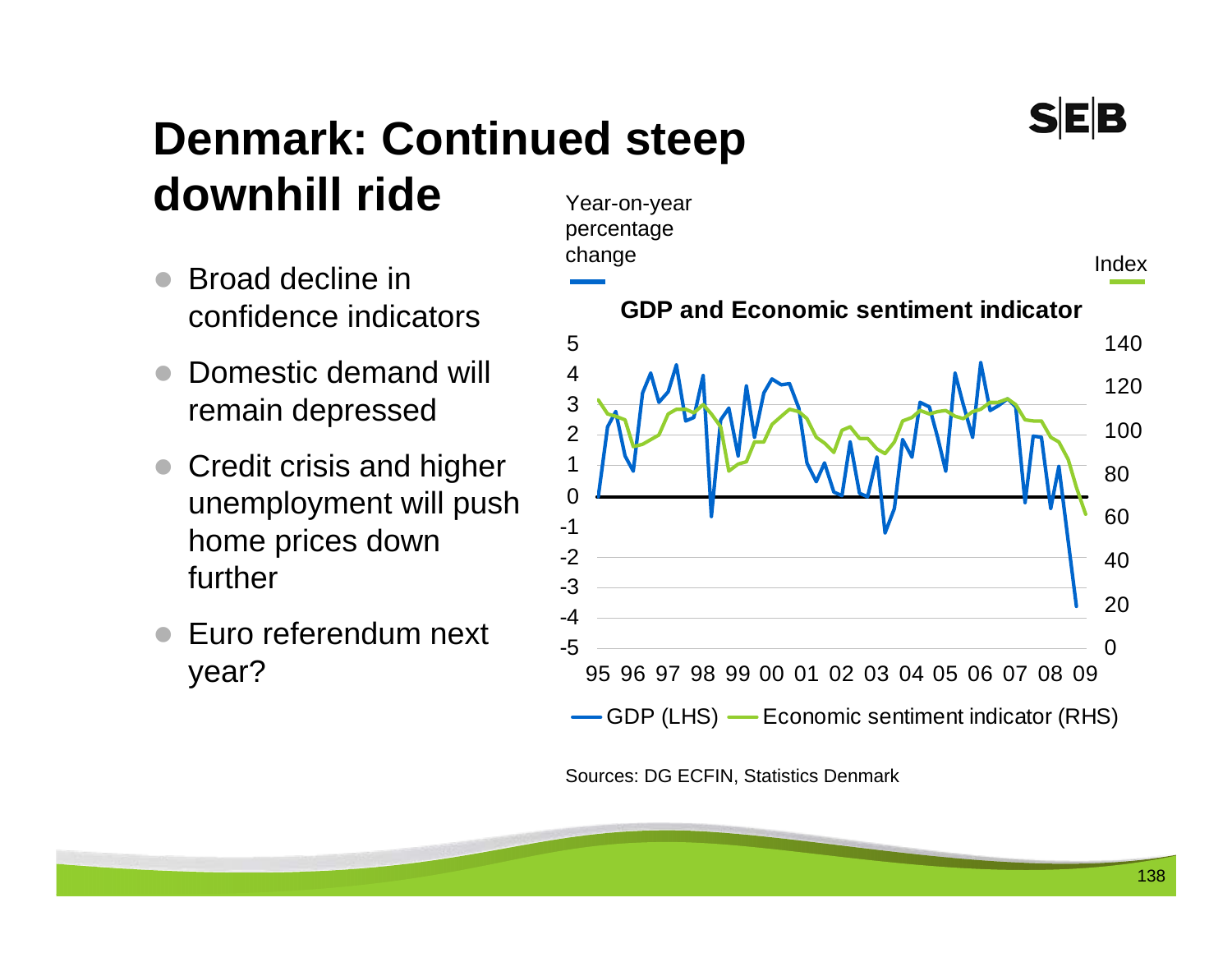#### **Euro zone: Deep recession**

- $\bullet$  No private consumption upturn in sight
- $\bullet$  Rising unemployment, no inflation threat
- $\bullet$  Public finances deteriorating on broad front
- $\bullet$  ECB will slash refi rate to 0.50% in July 2009

Index

#### **GDP and Economic sentiment indicator**



Sources: Eurostat, SEB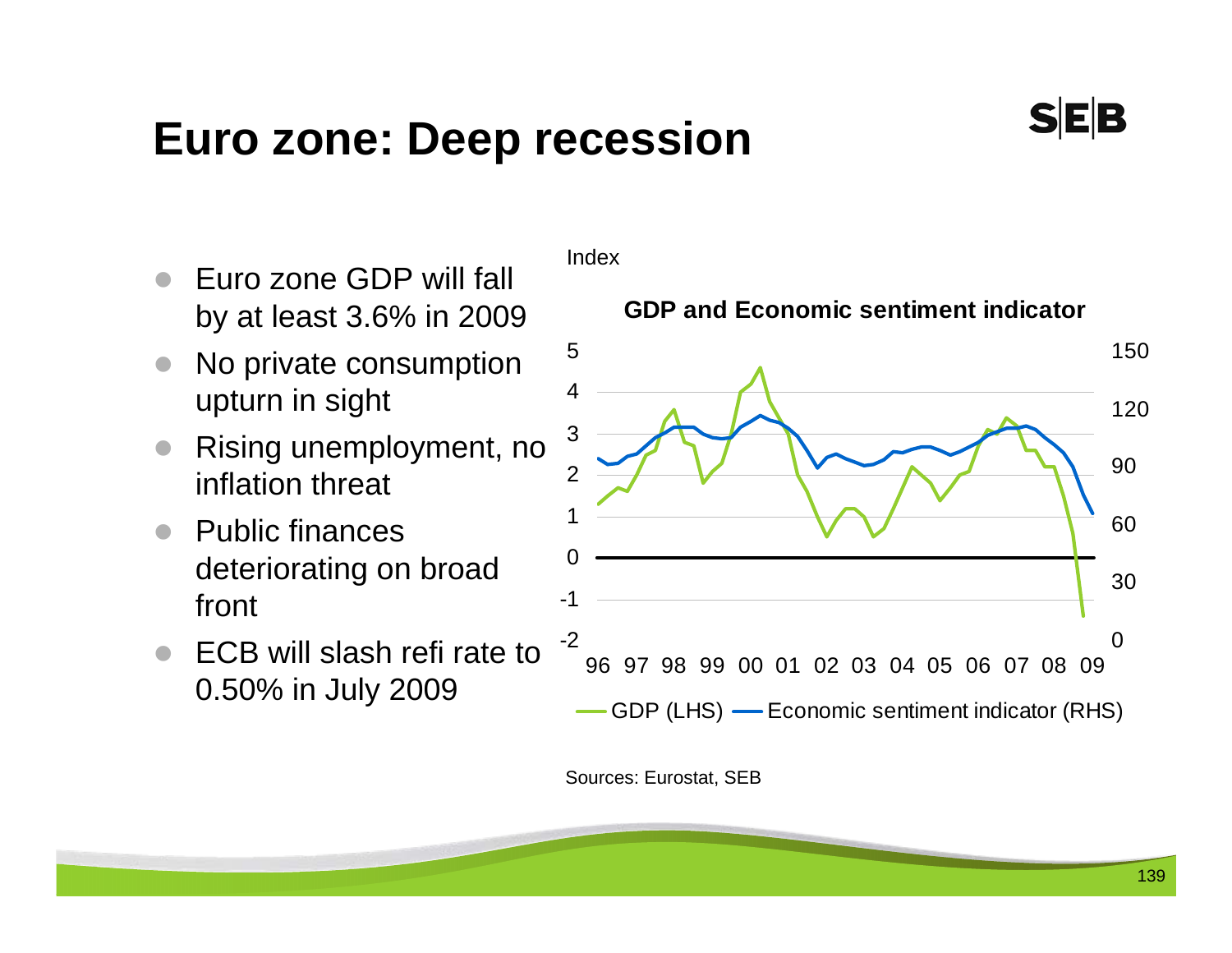# **Baltics: Deep and lengthy recession**

-30

- $\bullet$  Synchronized slowdown in the world – Eastern Europe hardest hit Year-on-year percentage change
- $\bullet$  Unemployment will climb substantially
- $\bullet$  Budgets will weaken in spite of fiscal austerity measures
- $\bullet$ Imbalances are subsiding:
- $\bullet$  1. Import collapse improves current account balances
- 2. Large wage cuts and much lower inflation – deflation in Latvia in 2010
- $\bullet$ Currency pegs will survive



01 02 03 04 05 06 07 08 09

Estonia — Latvia — Lithuania

Source: Reuters EcoWin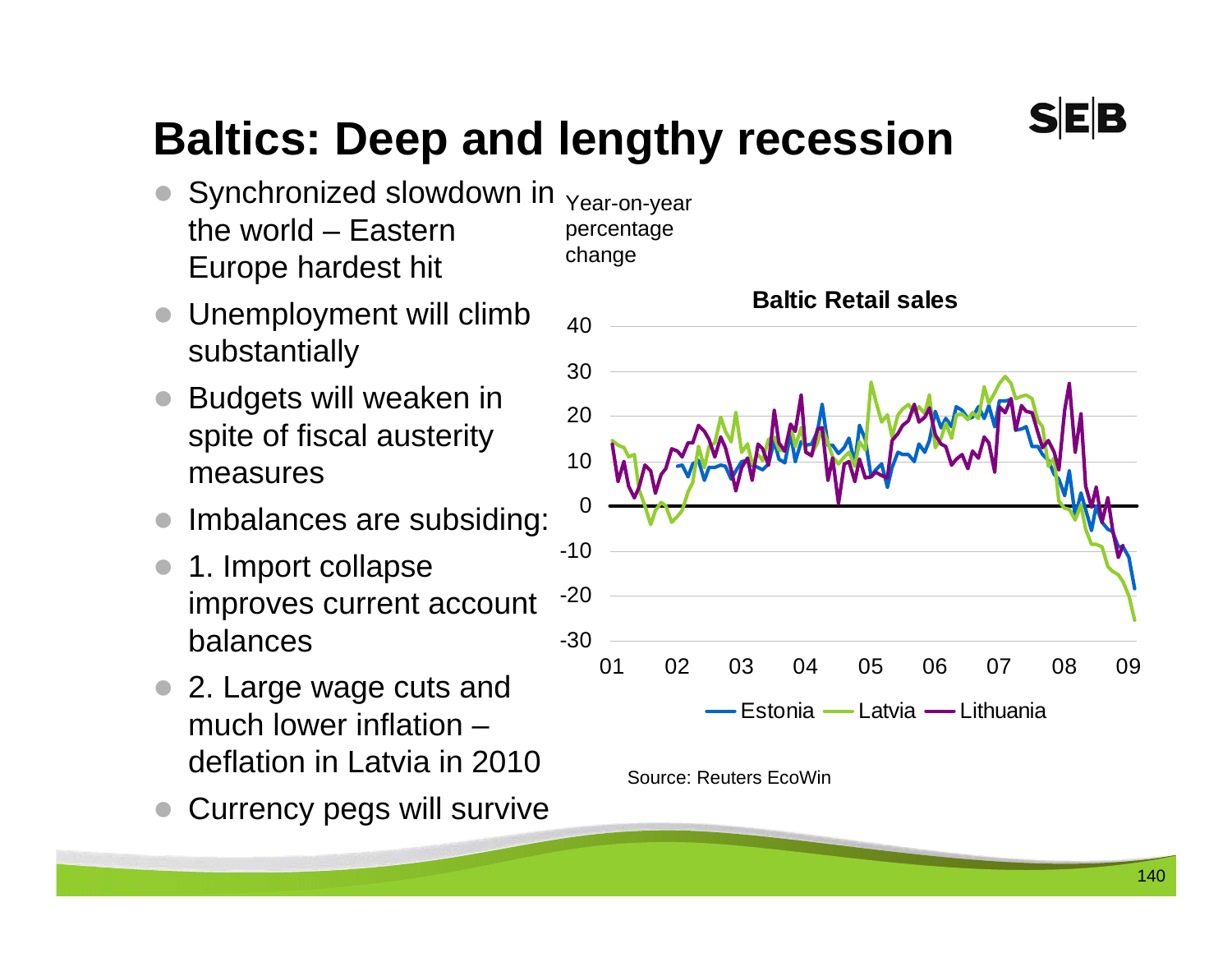## **Regional GDP forecasts**

|                         | 2007 | 2008 | 2009   | 2010   |
|-------------------------|------|------|--------|--------|
| <b>United States</b>    | 2.0  | 1.1  | $-3.3$ | 0.5    |
| Euro zone               | 2.7  | 0.7  | $-4.6$ | $-0.8$ |
| <b>United Kingdom</b>   | 3.0  | 0.7  | $-5.0$ | 0.0    |
| <b>Nordic countries</b> | 2.9  | 0.4  | $-4.1$ | $-0.1$ |
| <b>OECD</b>             | 2.7  | 0.9  | $-4.7$ | $-0.5$ |
| World                   | 5.2  | 3.2  | $-2.2$ | 1.1    |